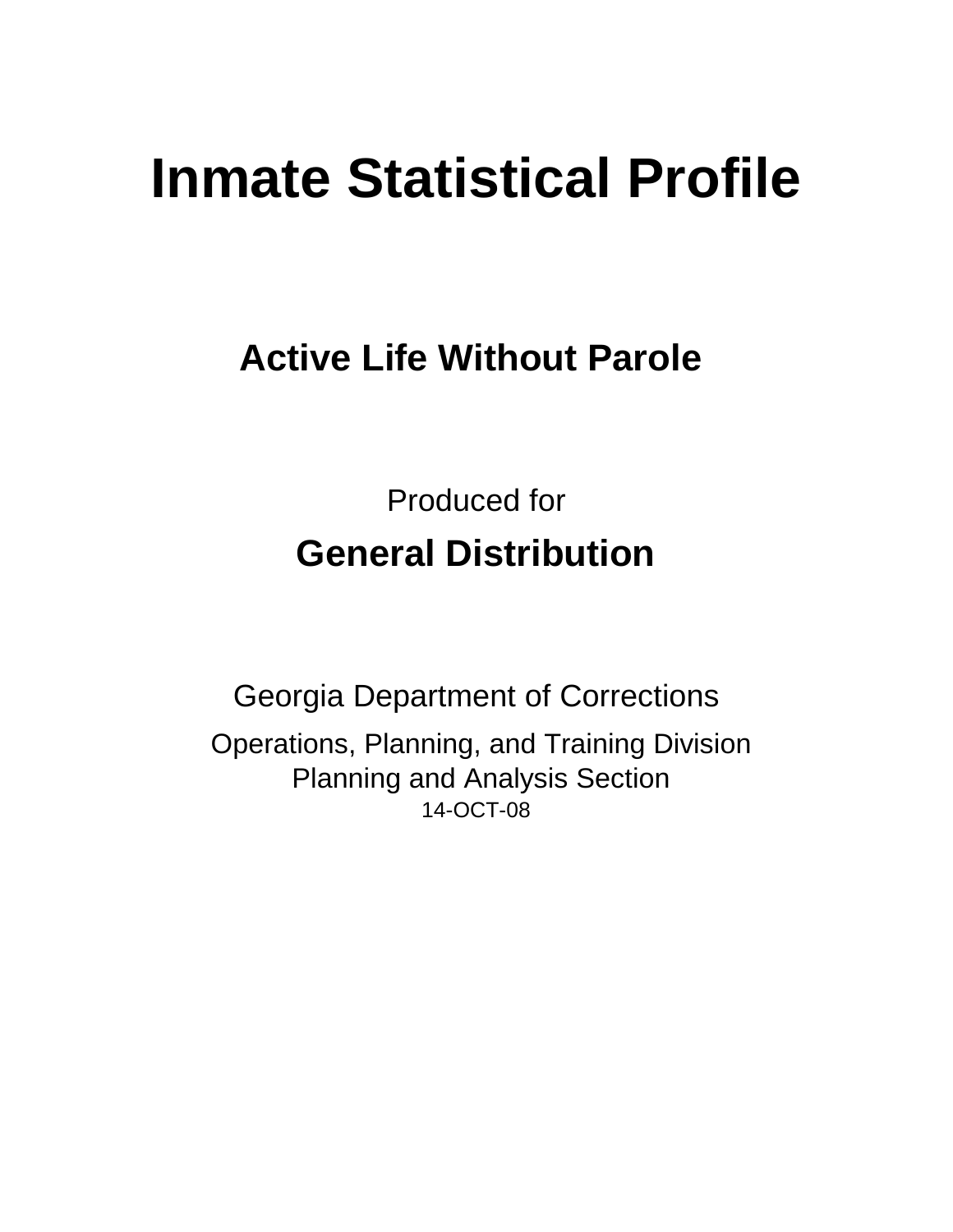**Contents** 

**Active Life Without Parole** 

Produced for **General Distribution**

# Table of Contents

| <b>Demographic information</b>                                       |
|----------------------------------------------------------------------|
| 5 Current age, broken out in ten year age groups                     |
| 6 Race group                                                         |
| 7 Hispanic Origin                                                    |
| 8 Marital status, self-reported at entry to prison                   |
| 9 Number of children, self-reported at entry to prison               |
| 10 Religious affiliation, self-reported at entry to prison           |
| 11 Home county - self-reported at entry to prison                    |
| 14 Socioeconomic class, self-reported at entry to prison             |
| 15 Environment to age 16, self-reported at entry to prison           |
| 16 Guardian status to age 16, self-reported at entry to prison       |
| 17 Employment status before prison, self-reported at entry to prison |
| 18 Age at admission                                                  |
| 20 Age at release                                                    |
| 21 Height, measured at entry to prison                               |
| 22 Weight, measured at entry to prison                               |
| 23 Military service                                                  |
| <b>Correctional information</b>                                      |
| 24 Type of admission to prison                                       |
| 25 Current / last security status                                    |
| 26 Current / last institution type                                   |
| 27 Institution type - transitional centers                           |
| 28 Institution type - mental hospitals                               |
| 29 Institution type - county prisons                                 |
| 30 Institution type - state prisons                                  |
| 31 Institution type - private prisons                                |
| 32 Institution type - prison annexes                                 |
| 33 Institution type - pre-release centers                            |
| 34 Institution type - inmate boot camp                               |
| 35 Number of disciplinary reports                                    |
| 36 Number of transfers                                               |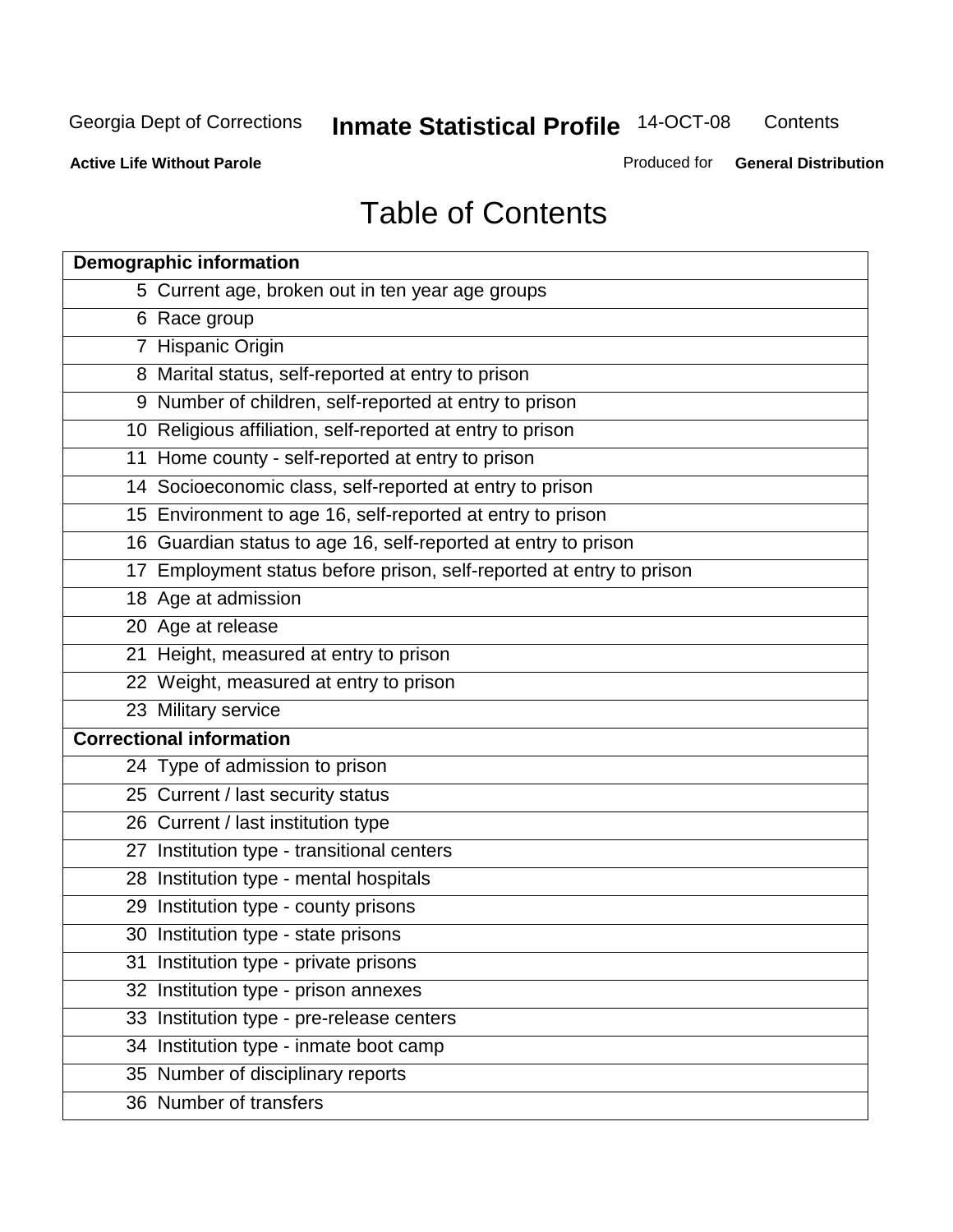**Contents** 

**Active Life Without Parole** 

Produced for **General Distribution**

# Table of Contents

| <b>Correctional information</b>                                  |
|------------------------------------------------------------------|
| 37 Number of escapes                                             |
| 38 Actual release type                                           |
| 39 Time served in current (or last) institution                  |
| Educational, psychological and physical information              |
| 40 Highest grade level attained                                  |
| 41 Culture fair IQ scores                                        |
| 42 Wide Range Achievement Test (WRAT) reading score              |
| 43 Wide Range Achievement Test (WRAT) math score                 |
| 44 Wide Range Achievement Test (WRAT) spelling score             |
| 45 Scope of substance abuse - summary                            |
| 46 Scope of substance abuse - detail                             |
| 47 Current / last mental health treatment level                  |
| 48 PULHESDWIT medical scale - 'P' overall condition ('P'hysical) |
| 49 PULHESDWIT medical scale - 'U' upper body                     |
| 50 PULHESDWIT medical scale - 'L' lower body                     |
| 51 PULHESDWIT medical scale - 'H' hearing                        |
| 52 PULHESDWIT medical scale - 'E' vision                         |
| 53 PULHESDWIT medical scale -'S' psychiatric                     |
| 54 PULHESDWIT medical scale - 'D' dental                         |
| 55 PULHESDWIT medical scale - 'W' work ability                   |
| 56 PULHESDWIT medical scale - 'I' impairment                     |
| 57 PULHESDWIT medical scale - 'T' transportability               |
| 58 Criminality in family, self-reported                          |
| 59 Alcoholism in family, self-reported                           |
| 60 Drug abuse in family, self-reported                           |
| Subjected to frequent beatings, self-reported<br>61              |
| 62 Father absent during inmate's childhood                       |
| 63 Mother absent during inmate's childhood                       |
| <b>Crimes and criminal history information</b>                   |
| 64 Number of prior Georgia incarcerations                        |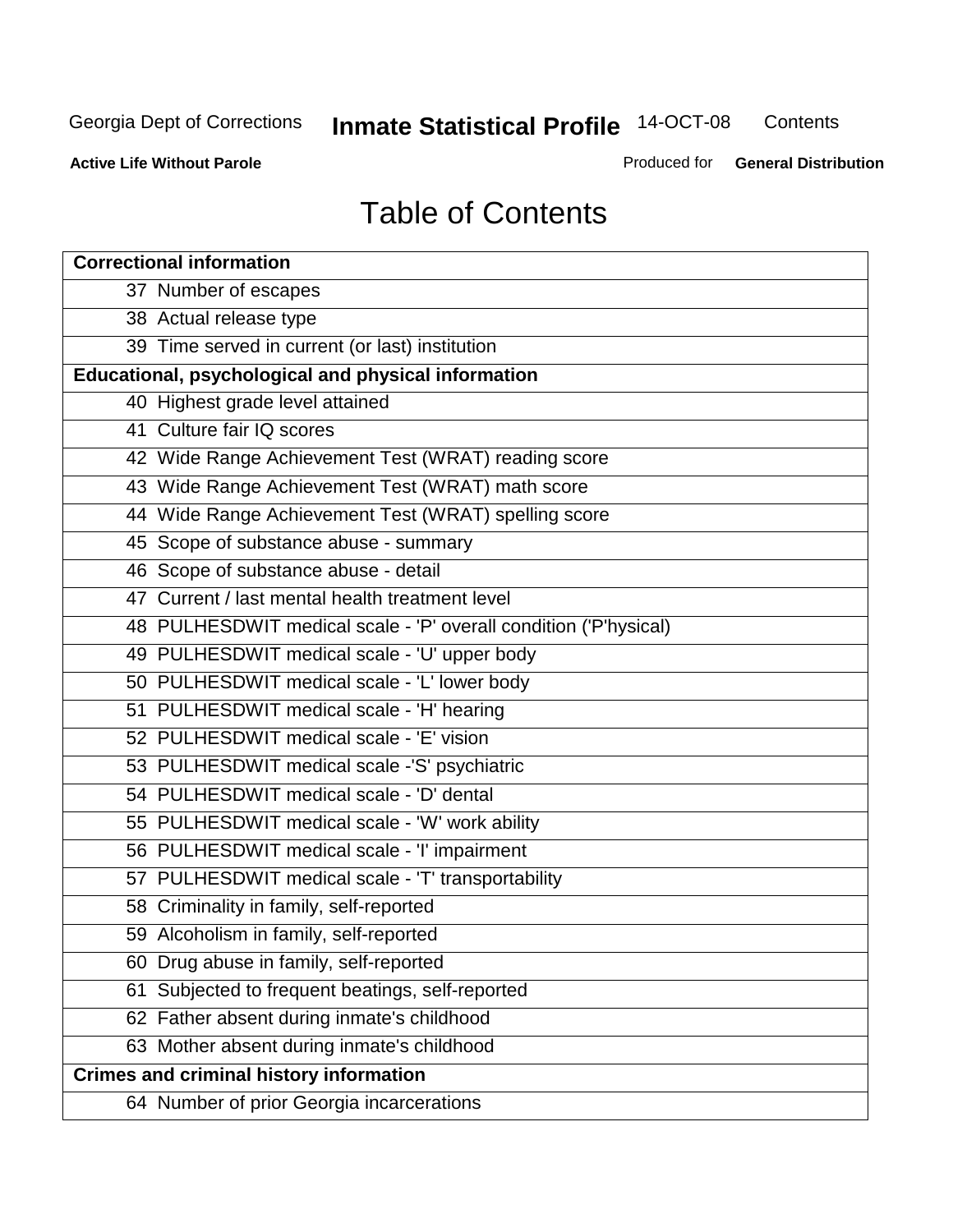**Contents** 

**Active Life Without Parole** 

Produced for **General Distribution**

# Table of Contents

| <b>Crimes and criminal history information</b>                 |
|----------------------------------------------------------------|
| 65 Prison sentence in years                                    |
| 66 Primary offense, broken out into felonies vs misdemeanors   |
| 67 Primary offense, broken out into six broad crime categories |
| 68 Primary offense, detailed offense code                      |
| 69 County of conviction of primary offense                     |
| 72 Circuit of conviction of primary offense                    |
| 74 Years served (jail + prison) in this incarceration          |
| <b>Medical information</b>                                     |
| 75 Results of most recent HIV test                             |
| 76 Results of most recent tuberculosis test                    |
| 77 Results of most recent syphilis test                        |
| 78 Results of most recent Hepatitis-C test                     |
| 79 Results of most recent pregnancy test                       |
| 80 Results of most recent diabetes test                        |
| 81 Results of most recent hypertension test                    |
| 82 Results of most recent asthma test                          |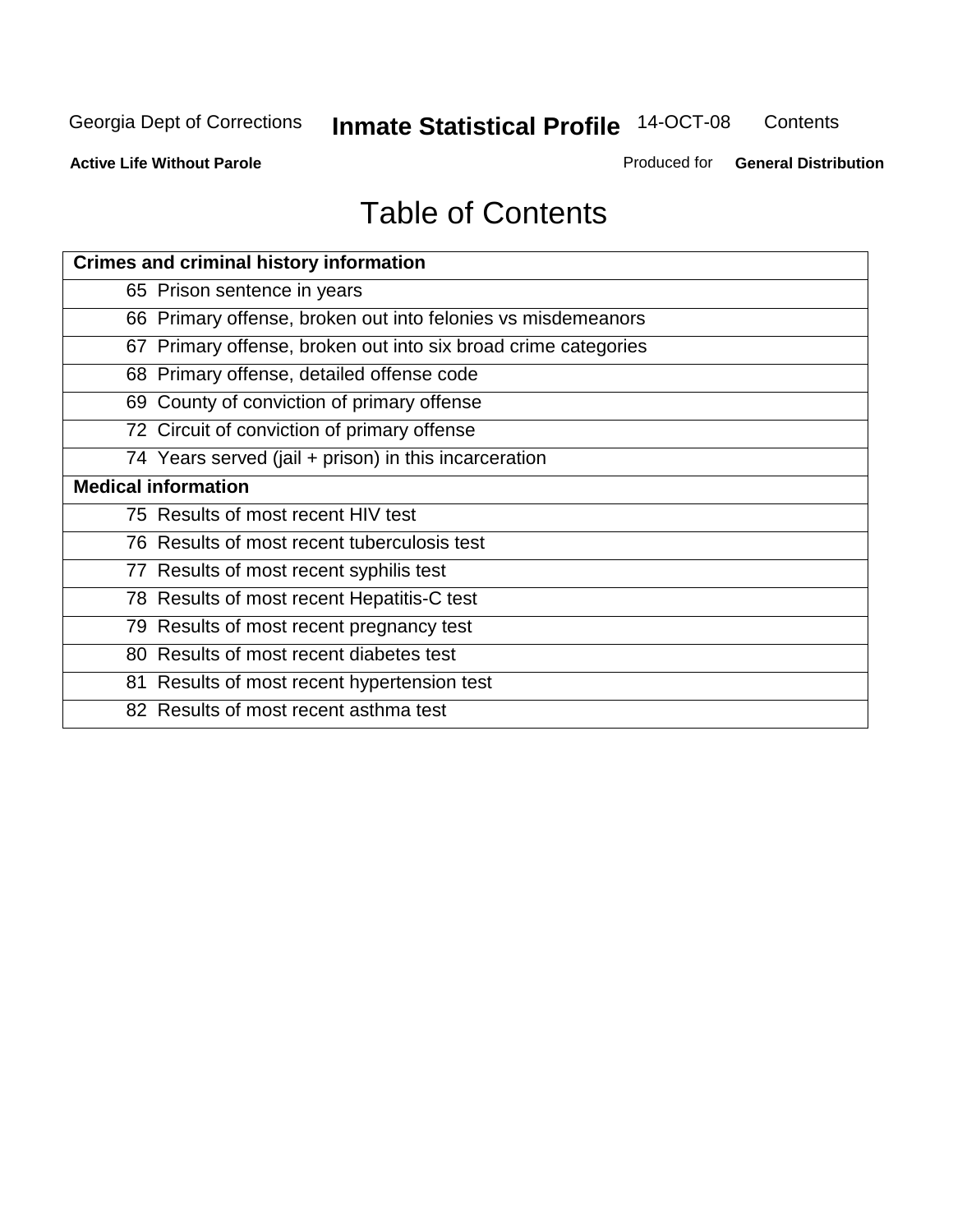#### **Active Life Without Parole**

#### Produced for **General Distribution**

#### Current age, broken out in ten-year age groups

|                          |                 | <b>Male</b> |         |              | <b>Female</b> |       | <b>Total</b> |            |
|--------------------------|-----------------|-------------|---------|--------------|---------------|-------|--------------|------------|
| <b>Current Age</b>       | <b>Count</b>    | Col %       | Row %   | <b>Count</b> | Col %         | Row % | <b>Total</b> | Col %      |
| <b>Twenties (20-29)</b>  | 44              | $9.02\%$    | 95.65%  |              | 22.22%        | 4.35% | 46           | 9.26%      |
| <b>Thirties (30-39)</b>  | 176             | 36.07%      | 99.44%  |              | 11.11%        | 0.56% | 177          | 35.61%     |
| <b>Forties (40-49)</b>   | 153             | $31.35\%$   | 97.45%  | 4            | 44.44%        | 2.55% |              | 157 31.59% |
| <b>Fifties (50-59)</b>   | 84              | $17.21\%$   | 97.67%  | 2            | 22.22%        | 2.33% | 86 I         | 17.30%     |
| <b>Sixties (60-69)</b>   | 23 <sub>1</sub> | 4.71%       | 100.00% |              |               |       | 23           | 4.63%      |
| Seventy + (70 and above) | 8               | 1.64%       | 100.00% |              |               |       | 8            | 1.61%      |
| <b>Total Reported</b>    | 488             | 100%        | 98.19%  | 9            | 100%          | 1.81% | 497          | 100%       |

| <b>NOT Reported</b>             |     |          |
|---------------------------------|-----|----------|
| <b>Utal</b><br>$\mathbf{v}$ and | 400 | "~<br>TW |

| Mean (average)       | 42.28 | 40.22 | 42.24 |
|----------------------|-------|-------|-------|
| Median (middle)      |       |       |       |
| Mode (most frequent) | 39    |       | 39    |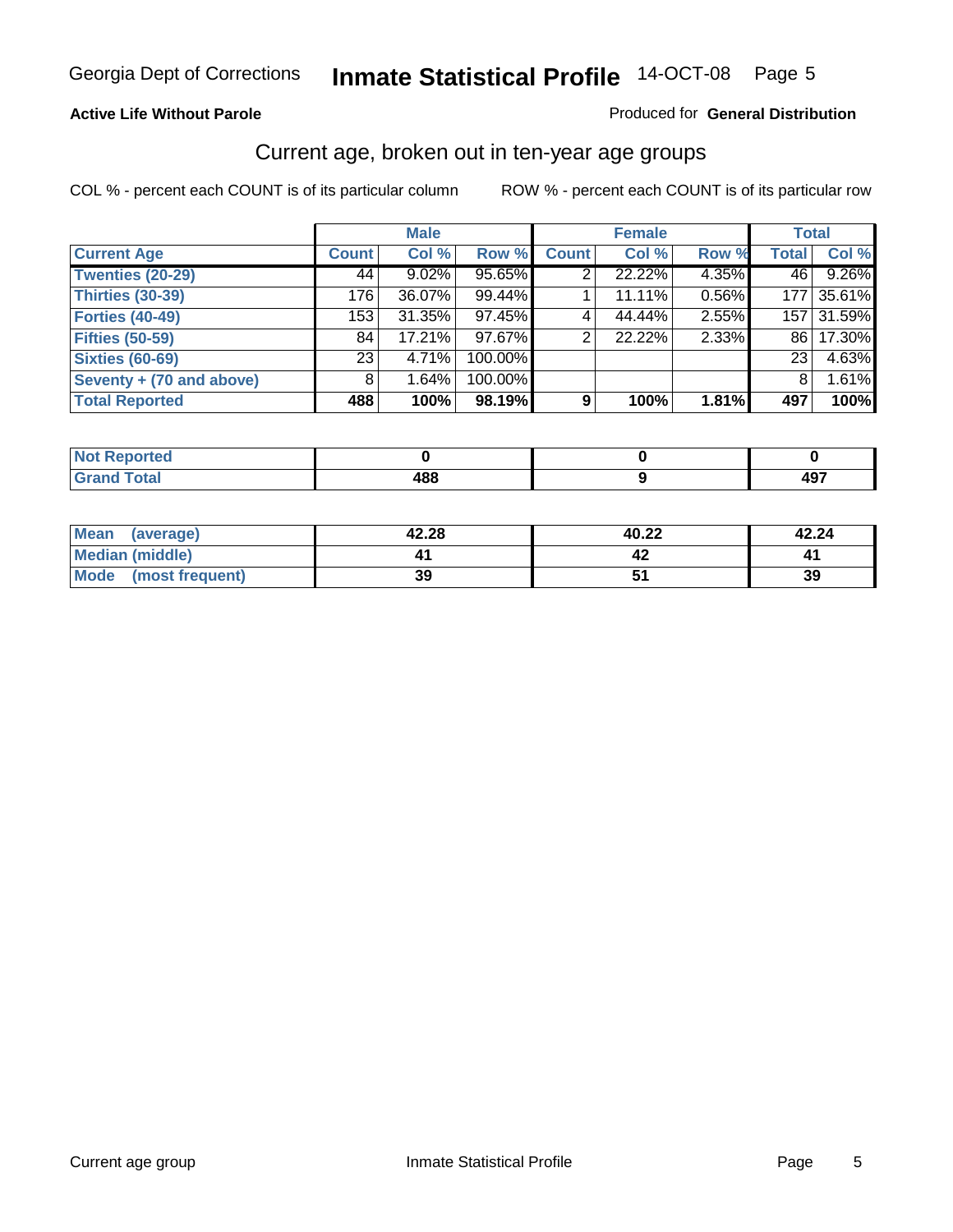**Active Life Without Parole** 

Produced for **General Distribution**

#### Race group

|                       |              | <b>Male</b> |             |   | <b>Female</b> |          |       | <b>Total</b> |
|-----------------------|--------------|-------------|-------------|---|---------------|----------|-------|--------------|
| <b>Race Group</b>     | <b>Count</b> | Col %       | Row % Count |   | Col %         | Row %    | Total | Col %        |
| <b>White</b>          | 122          | 25.05%      | 95.31%      | 6 | 66.67%        | $4.69\%$ | 128   | 25.81%       |
| <b>Black</b>          | 365          | 74.95%      | 99.18%      | ົ | 33.33%        | $.82\%$  | 368   | 74.19%       |
| <b>Total Reported</b> | 487          | 100%        | 98.19%      |   | 100%          | 1.81%    | 496   | 100%         |

| eported<br>.<br>$\cdots$ |     |             |
|--------------------------|-----|-------------|
| fota'<br>_____           | 488 | 497<br>7J I |

| $^1$ Mo. | Rlack | White | 3lack |
|----------|-------|-------|-------|
| .        |       |       |       |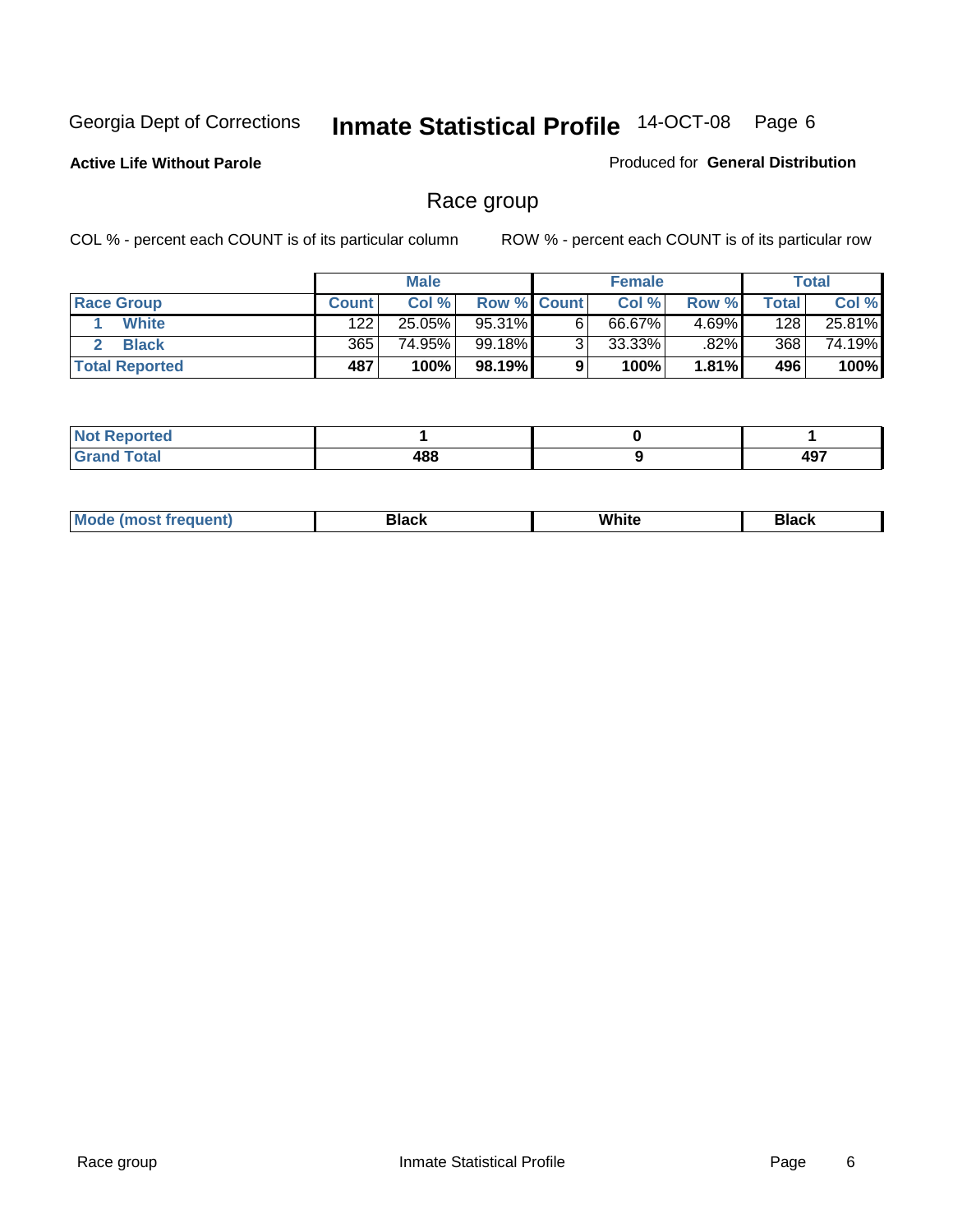**Active Life Without Parole** 

Produced for **General Distribution**

#### Hispanic Origin

COL % - percent each COUNT is of its particular column ROW % - percent each COUNT is of its particular row

|                        |              | <b>Male</b> |                    |   | <b>Female</b> |       |       | <b>Total</b> |
|------------------------|--------------|-------------|--------------------|---|---------------|-------|-------|--------------|
| <b>Hispanic Origin</b> | <b>Count</b> | Col %       | <b>Row % Count</b> |   | Col %         | Row % | Total | Col %        |
| <b>Non Hispanic</b>    | 481          | 98.57%      | 98.16%             | 9 | 100.00%       | 1.84% | 490   | 98.59%       |
| <b>Hispanic</b>        |              | 1.43%       | 100.00%            |   |               |       |       | 1.41%        |
| <b>Total Reported</b>  | 488          | 100%        | 98.19%             | 9 | 100%          | 1.81% | 497   | 100%         |

**An inmate is counted as Hispanic if** 

**(a) he self-reported as Hispanic during the diagnostic process, or** 

**(b) his primary language is Spanish, or** 

**(c) he claimed birth or citizenship in Spain or a Latin American country, or** 

**(d) he had a common Spanish surname such as Lopez or Garcia**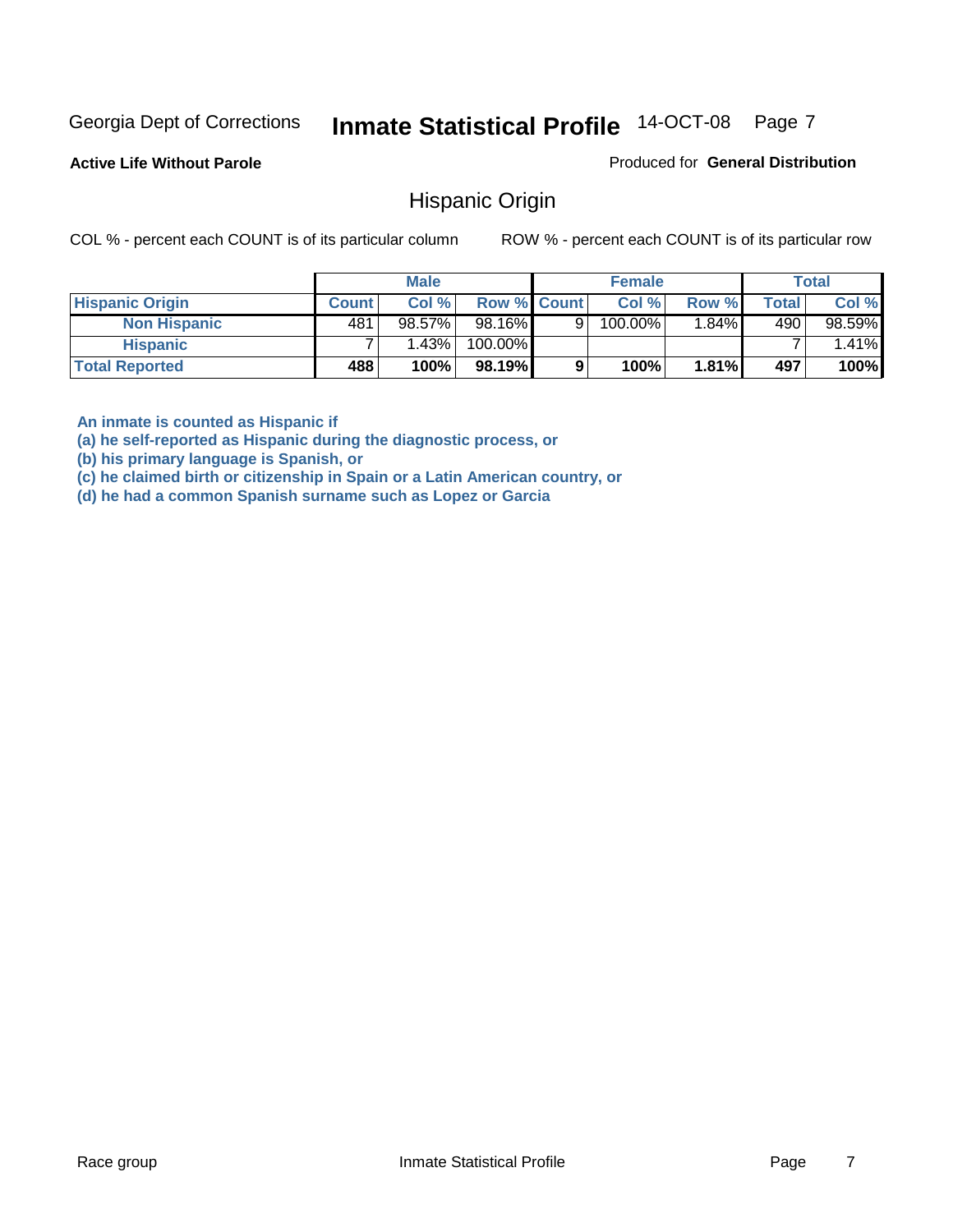#### **Active Life Without Parole**

#### Produced for **General Distribution**

#### Marital status, self-reported at entry to prison

|                        | <b>Male</b>  |        |         | <b>Female</b> |        |        | <b>Total</b> |        |
|------------------------|--------------|--------|---------|---------------|--------|--------|--------------|--------|
| <b>Marital Status</b>  | <b>Count</b> | Col %  | Row %   | <b>Count</b>  | Col %  | Row %  | <b>Total</b> | Col %  |
| <b>Single</b>          | 276          | 58.23% | 98.22%  | 5             | 55.56% | 1.78%  | 281          | 58.18% |
| <b>Married</b><br>2.   | 65           | 13.71% | 98.48%  |               | 11.11% | 1.52%  | 66           | 13.66% |
| <b>Separated</b><br>3  | 20           | 4.22%  | 100.00% |               |        |        | 20           | 4.14%  |
| <b>Divorced</b><br>4   | 54           | 11.39% | 98.18%  |               | 11.11% | 1.82%  | 55           | 11.39% |
| <b>Widowed</b><br>5    | 17           | 3.59%  | 89.47%  | 2             | 22.22% | 10.53% | 19           | 3.93%  |
| <b>Common Law</b><br>6 | 42           | 8.86%  | 100.00% |               |        |        | 42           | 8.70%  |
| <b>Total Reported</b>  | 474          | 100%   | 98.14%  | 9             | 100%   | 1.86%  | 483          | 100%   |

|        | . .               |
|--------|-------------------|
| <br>-- | - 10<br>$\cdot$ . |

| <b>Mode (most frequent)</b><br>Sinale<br>™ale |
|-----------------------------------------------|
|-----------------------------------------------|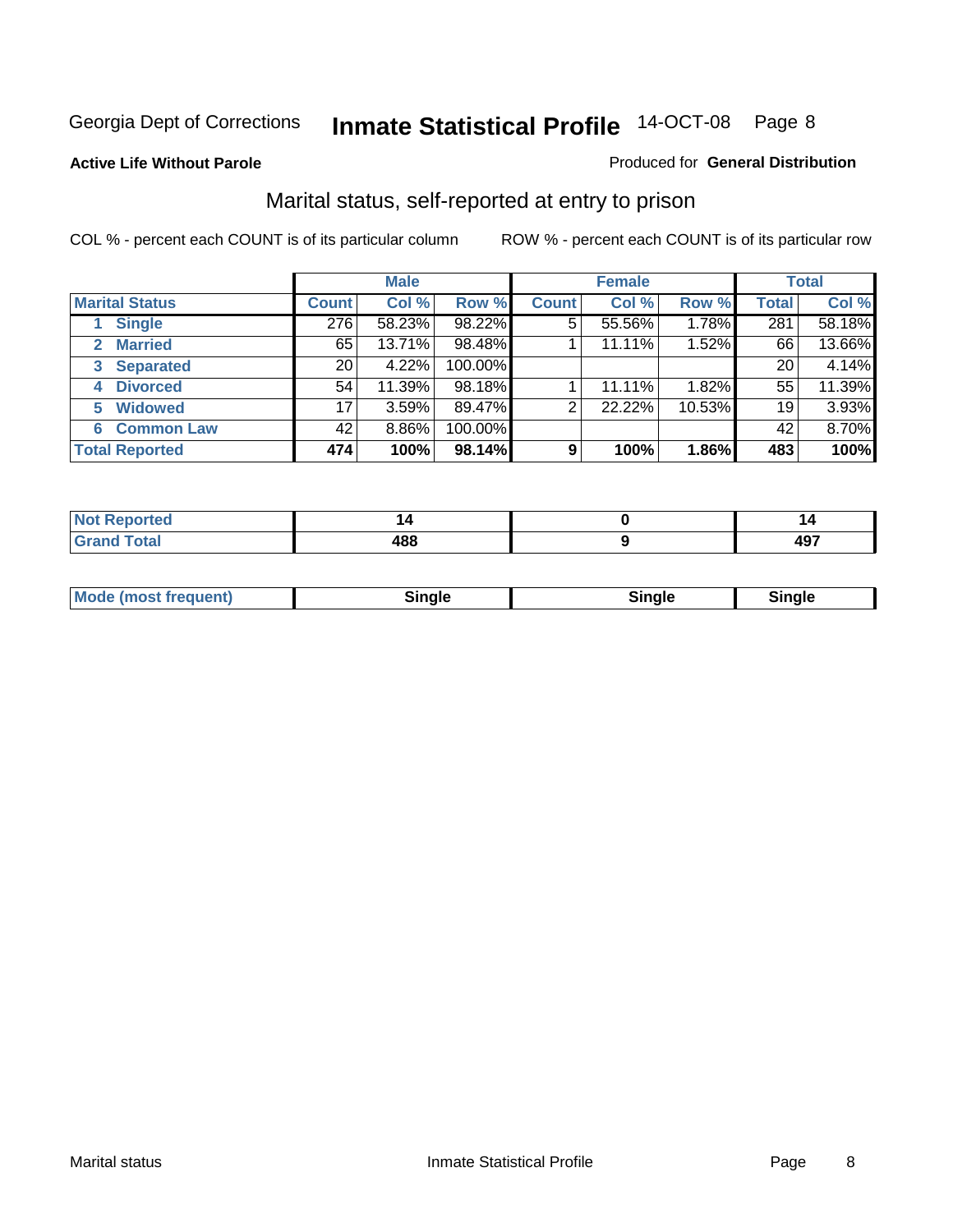#### **Active Life Without Parole**

#### Produced for **General Distribution**

### Number of children, self reported at entry to prison

|                           |              | <b>Male</b> |         |                | <b>Female</b> |       | <b>Total</b> |        |
|---------------------------|--------------|-------------|---------|----------------|---------------|-------|--------------|--------|
| <b>Number of Children</b> | <b>Count</b> | Col %       | Row %   | <b>Count</b>   | Col %         | Row % | <b>Total</b> | Col %  |
| $\bf{0}$                  | 179          | 36.83%      | 98.90%  | 2              | 22.22%        | 1.10% | 181          | 36.57% |
|                           | 128          | 26.34%      | 96.97%  | 4              | 44.44%        | 3.03% | 132          | 26.67% |
| $\overline{2}$            | 82           | 16.87%      | 97.62%  | $\overline{2}$ | 22.22%        | 2.38% | 84           | 16.97% |
| 3                         | 49           | 10.08%      | 100.00% |                |               |       | 49           | 9.90%  |
| 4                         | 22           | 4.53%       | 95.65%  |                | 11.11%        | 4.35% | 23           | 4.65%  |
| 5                         | 14           | 2.88%       | 100.00% |                |               |       | 14           | 2.83%  |
| $6\phantom{a}$            | 2            | 0.41%       | 100.00% |                |               |       | 2            | 0.40%  |
|                           | 2            | 0.41%       | 100.00% |                |               |       | 2            | 0.40%  |
| 8                         |              | 0.21%       | 100.00% |                |               |       |              | 0.20%  |
| 9                         | 2            | 0.41%       | 100.00% |                |               |       | 2            | 0.40%  |
| 10                        |              | 0.21%       | 100.00% |                |               |       |              | 0.20%  |
| Over 10                   | 4            | 0.82%       | 100.00% |                |               |       | 4            | 0.81%  |
| <b>Total Reported</b>     | 486          | 100%        | 98.18%  | 9              | 100%          | 1.82% | 495          | 100%   |

| prteu<br>.               |     |     |
|--------------------------|-----|-----|
| <b>otal</b>              | ההו | 107 |
| $\sim$ . $\sim$ . $\sim$ | юс  | 491 |

| <b>Mean</b><br>(average) | 45. ، | 33. ا | 1.45 |
|--------------------------|-------|-------|------|
| <b>Median (middle)</b>   |       |       |      |
| Mode (most frequent)     |       |       |      |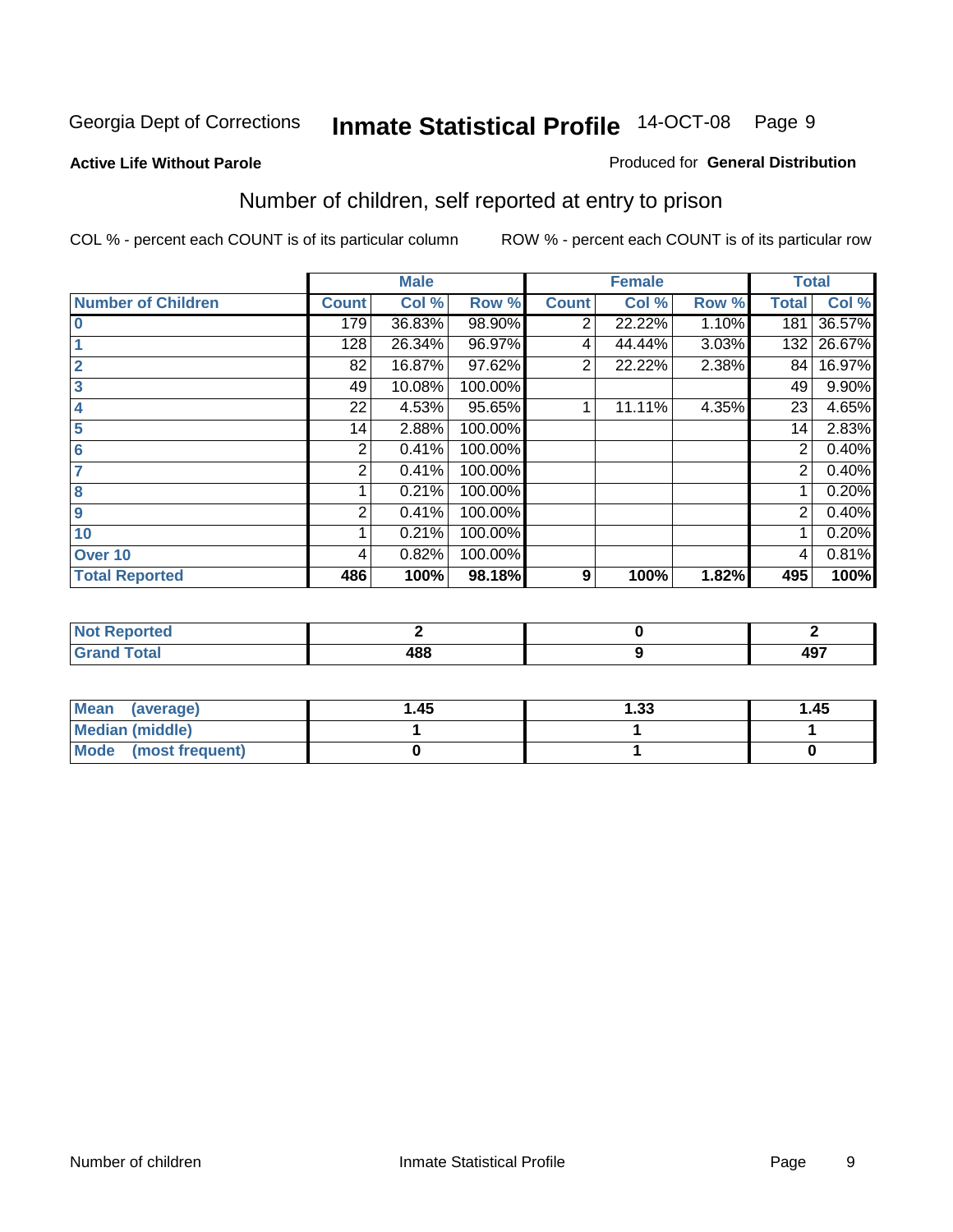#### **Active Life Without Parole**

#### Produced for **General Distribution**

### Religious affiliation, self-reported at entry to prison

|              |                              |              | <b>Male</b> |         |              | <b>Female</b> |       |              | <b>Total</b> |
|--------------|------------------------------|--------------|-------------|---------|--------------|---------------|-------|--------------|--------------|
|              | <b>Religious Affiliation</b> | <b>Count</b> | Col %       | Row %   | <b>Count</b> | Col %         | Row % | <b>Total</b> | Col %        |
|              | <b>Islam</b>                 | 28           | 6.68%       | 100.00% |              |               |       | 28           | 6.54%        |
| $\mathbf{2}$ | <b>Catholic</b>              | 13           | 3.10%       | 100.00% |              |               |       | 13           | 3.04%        |
| 3            | <b>Baptist</b>               | 188          | 44.87%      | 96.91%  | 6            | 66.67%        | 3.09% | 194          | 45.33%       |
| 4            | <b>Methodist</b>             | 6            | 1.43%       | 100.00% |              |               |       | 6            | 1.40%        |
| 7            | <b>Chc Of God</b>            |              | .24%        | 100.00% |              |               |       |              | .23%         |
| 8            | <b>Holiness</b>              | 12           | 2.86%       | 92.31%  |              | 11.11%        | 7.69% | 13           | 3.04%        |
| 9            | <b>Jewish</b>                |              | .24%        | 100.00% |              |               |       |              | .23%         |
| 12           | <b>Hindu</b>                 |              | .24%        | 100.00% |              |               |       |              | .23%         |
| 16           | <b>Seven D Ad</b>            | 4            | .95%        | 100.00% |              |               |       | 4            | .93%         |
| 17           | <b>Jehovah Wt</b>            |              | 1.67%       | 100.00% |              |               |       |              | 1.64%        |
| 18           | <b>Latr Day S</b>            |              | .24%        | 100.00% |              |               |       |              | .23%         |
| 20           | <b>Other Prot</b>            | 58           | 13.84%      | 96.67%  | 2            | 22.22%        | 3.33% | 60           | 14.02%       |
| 96           | <b>None</b>                  | 99           | 23.63%      | 100.00% |              |               |       | 99           | 23.13%       |
|              | <b>Total Reported</b>        | 419          | 100%        | 97.9%   | 9            | 100%          | 2.1%  | 428          | 100%         |

| Reported                        | cn  | cc  |
|---------------------------------|-----|-----|
| <b>NOT</b>                      | งง  | ໐ະ  |
| <b>ctal</b><br>$\mathbf{v}$ and | 488 | 497 |

| <b>Mode (most frequent)</b><br><b>Baptist</b><br>Baptist | Baptist |
|----------------------------------------------------------|---------|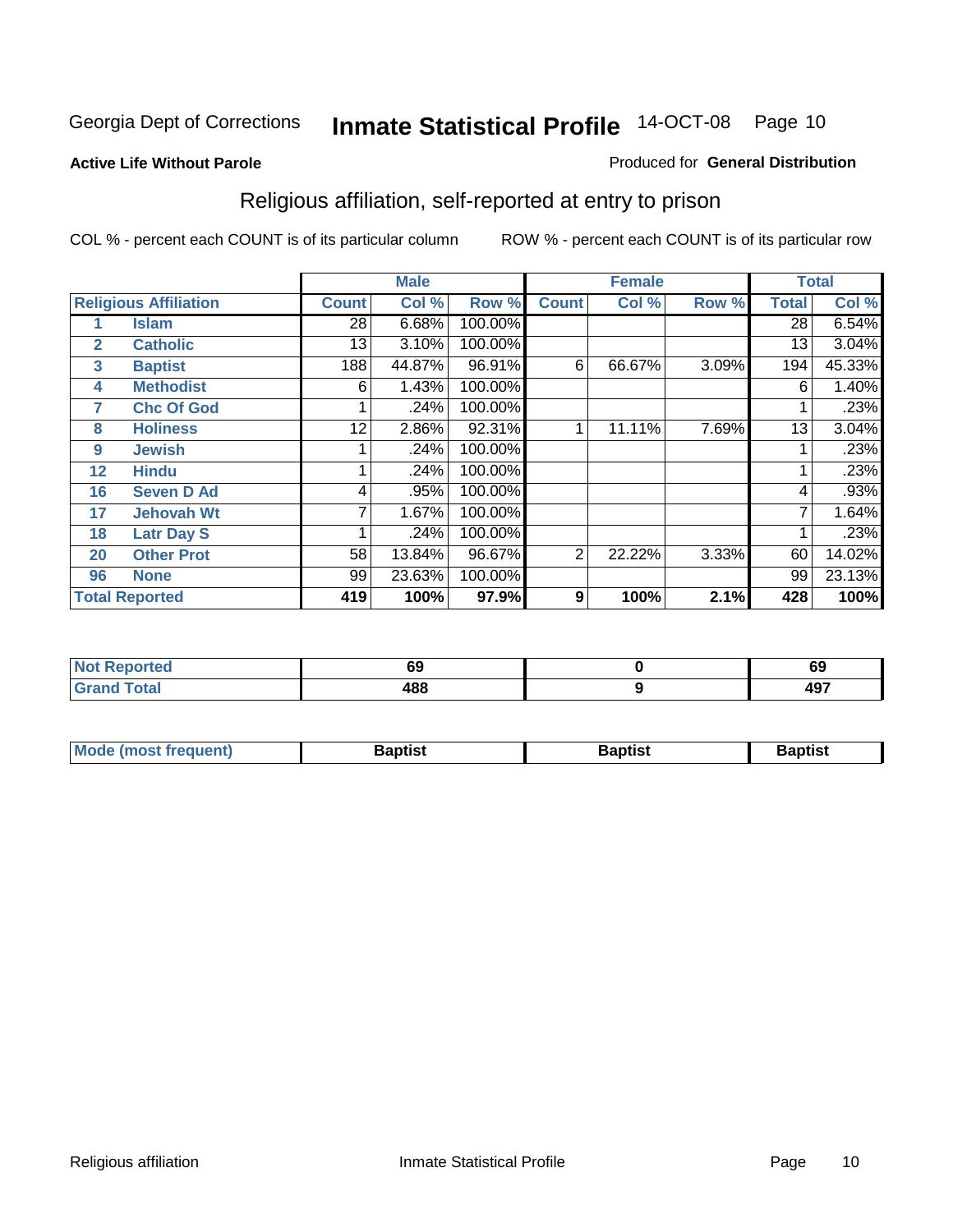#### **Active Life Without Parole**

#### Produced for **General Distribution**

#### Home county, self-reported at entry to prison

|                |                      |                 | <b>Male</b> |         |              | <b>Female</b> |         | <b>Total</b>              |       |
|----------------|----------------------|-----------------|-------------|---------|--------------|---------------|---------|---------------------------|-------|
|                | <b>Home County</b>   | <b>Count</b>    | Col %       | Row %   | <b>Count</b> | Col %         | Row %   | <b>Total</b>              | Col % |
| $\overline{1}$ | <b>Appling</b>       | $\overline{2}$  | .44%        | 100.00% |              |               |         | $\overline{2}$            | .43%  |
| $\overline{2}$ | <b>Atkinson</b>      | 1               | .22%        | 100.00% |              |               |         | 1                         | .21%  |
| 5              | <b>Baldwin</b>       | 4               | .87%        | 100.00% |              |               |         | 4                         | .85%  |
| 7              | <b>Barrow</b>        | 3               | .65%        | 100.00% |              |               |         | $\overline{3}$            | .64%  |
| 8              | <b>Bartow</b>        | 4               | .87%        | 100.00% |              |               |         | 4                         | .85%  |
| 9              | <b>Ben Hill</b>      | $\overline{3}$  | .65%        | 100.00% |              |               |         | $\overline{\overline{3}}$ | .64%  |
| 10             | <b>Berrien</b>       | 1               | .22%        | 100.00% |              |               |         | 1                         | .21%  |
| 11             | <b>Bibb</b>          | 8               | 1.74%       | 100.00% |              |               |         | 8                         | 1.71% |
| 12             | <b>Bleckley</b>      | 3               | .65%        | 100.00% |              |               |         | $\overline{3}$            | .64%  |
| 14             | <b>Brooks</b>        | 1               | .22%        | 100.00% |              |               |         | 1                         | .21%  |
| 16             | <b>Bulloch</b>       | $\overline{3}$  | .65%        | 75.00%  | 1            | 11.11%        | 25.00%  | 4                         | .85%  |
| 17             | <b>Burke</b>         | 4               | .87%        | 100.00% |              |               |         | 4                         | .85%  |
| 18             | <b>Butts</b>         | 1               | .22%        | 100.00% |              |               |         | 1                         | .21%  |
| 20             | <b>Camden</b>        | 4               | .87%        | 100.00% |              |               |         | 4                         | .85%  |
| 22             | <b>Carroll</b>       | $\overline{2}$  | .44%        | 100.00% |              |               |         | $\overline{2}$            | .43%  |
| 25             | <b>Chatham</b>       | $\overline{27}$ | 5.88%       | 100.00% |              |               |         | $\overline{27}$           | 5.77% |
| 26             | <b>Chattahoochee</b> | 1               | .22%        | 100.00% |              |               |         | 1                         | .21%  |
| 28             | <b>Cherokee</b>      | $\overline{2}$  | .44%        | 100.00% |              |               |         | $\overline{2}$            | .43%  |
| 29             | <b>Clarke</b>        | $\overline{10}$ | 2.18%       | 100.00% |              |               |         | $\overline{10}$           | 2.14% |
| 31             | <b>Clayton</b>       | $\overline{13}$ | 2.83%       | 92.86%  | 1            | 11.11%        | 7.14%   | 14                        | 2.99% |
| 33             | <b>Cobb</b>          | $\overline{17}$ | 3.70%       | 100.00% |              |               |         | $\overline{17}$           | 3.63% |
| 34             | <b>Coffee</b>        | 3               | .65%        | 100.00% |              |               |         | $\overline{3}$            | .64%  |
| 35             | <b>Colquitt</b>      | $\overline{2}$  | .44%        | 100.00% |              |               |         | $\overline{2}$            | .43%  |
| 36             | <b>Columbia</b>      | 3               | .65%        | 100.00% |              |               |         | $\overline{3}$            | .64%  |
| 37             | <b>Cook</b>          | $\overline{2}$  | .44%        | 100.00% |              |               |         | $\overline{2}$            | .43%  |
| 38             | <b>Coweta</b>        | 1               | .22%        | 100.00% |              |               |         | 1                         | .21%  |
| 40             | <b>Crisp</b>         | $\overline{2}$  | .44%        | 100.00% |              |               |         | $\overline{2}$            | .43%  |
| 43             | <b>Decatur</b>       | 1               | .22%        | 100.00% |              |               |         | 1                         | .21%  |
| 44             | <b>Dekalb</b>        | $\overline{32}$ | 6.97%       | 100.00% |              |               |         | $\overline{32}$           | 6.84% |
| 46             | <b>Dooly</b>         | 1               | .22%        | 100.00% |              |               |         | 1                         | .21%  |
| 47             | <b>Dougherty</b>     | $\overline{16}$ | 3.49%       | 100.00% |              |               |         | $\overline{16}$           | 3.42% |
| 48             | <b>Douglas</b>       | 6               | 1.31%       | 85.71%  | 1            | 11.11%        | 14.29%  | 7                         | 1.50% |
| 51             | <b>Effingham</b>     | 1               | .22%        | 100.00% |              |               |         | 1                         | .21%  |
| 52             | <b>Elbert</b>        | $\overline{2}$  | .44%        | 100.00% |              |               |         | $\overline{2}$            | .43%  |
| 56             | <b>Fayette</b>       | $\overline{3}$  | .65%        | 100.00% |              |               |         | $\overline{3}$            | .64%  |
| 57             | <b>Floyd</b>         | $\overline{3}$  | .65%        | 100.00% |              |               |         | $\overline{\overline{3}}$ | .64%  |
| 58             | <b>Forsyth</b>       |                 |             |         | 1            | 11.11%        | 100.00% | 1                         | .21%  |
| 59             | <b>Franklin</b>      | $\overline{2}$  | .44%        | 100.00% |              |               |         | $\overline{2}$            | .43%  |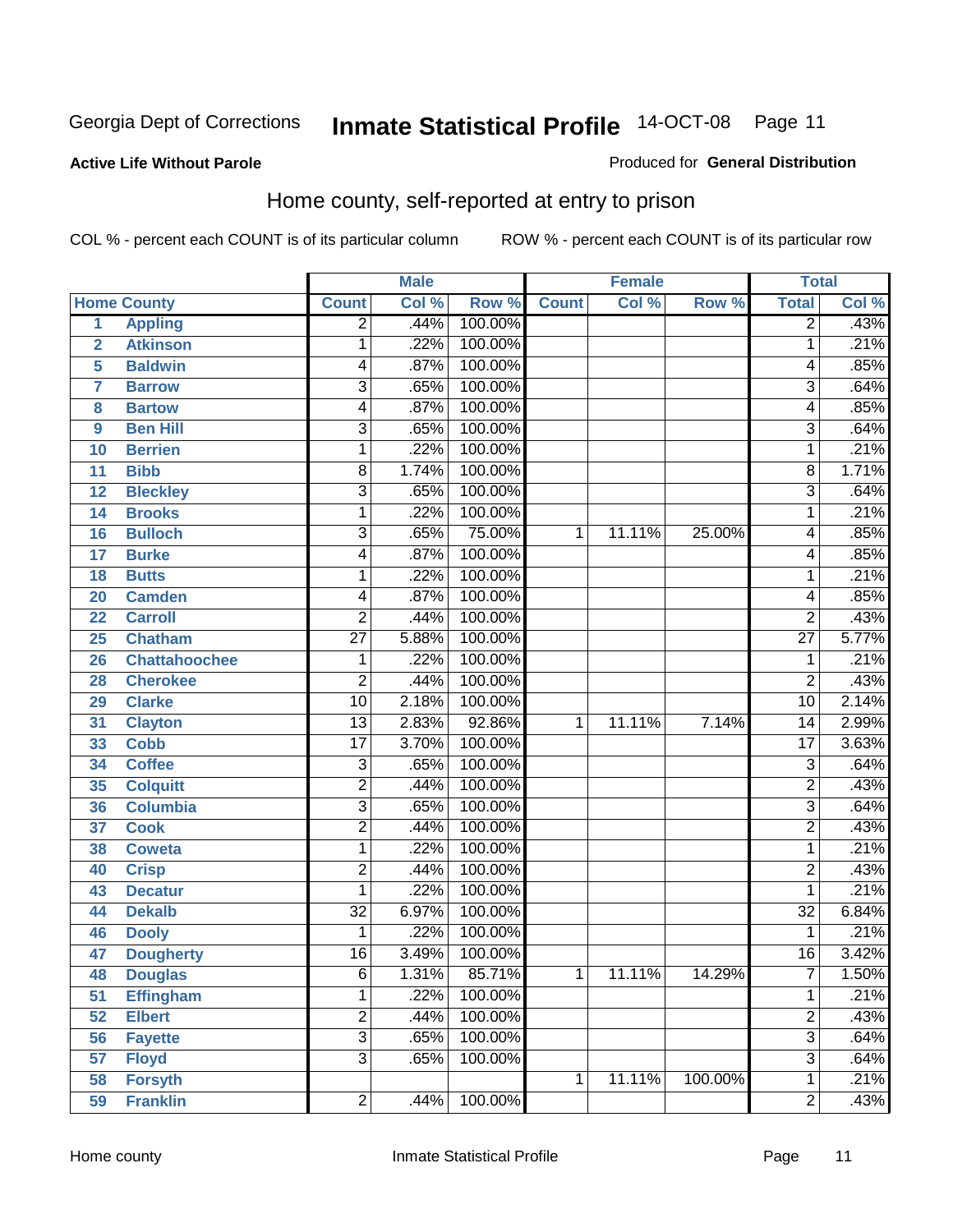#### **Active Life Without Parole**

#### Produced for **General Distribution**

#### Home county, self-reported at entry to prison

|                 |                    |                 | <b>Male</b> |         |              | <b>Female</b> |        | <b>Total</b>    |        |
|-----------------|--------------------|-----------------|-------------|---------|--------------|---------------|--------|-----------------|--------|
|                 | <b>Home County</b> | <b>Count</b>    | Col %       | Row %   | <b>Count</b> | Col %         | Row %  | <b>Total</b>    | Col %  |
| 60              | <b>Fulton</b>      | 56              | 12.20%      | 98.25%  | 1            | 11.11%        | 1.75%  | $\overline{57}$ | 12.18% |
| 61              | Gilmer             | 1               | .22%        | 100.00% |              |               |        | 1               | .21%   |
| 63              | <b>Glynn</b>       | $\overline{8}$  | 1.74%       | 100.00% |              |               |        | 8               | 1.71%  |
| 66              | <b>Greene</b>      | 1               | .22%        | 100.00% |              |               |        | 1               | .21%   |
| 67              | <b>Gwinnett</b>    | $\overline{8}$  | 1.74%       | 100.00% |              |               |        | 8               | 1.71%  |
| 68              | <b>Habersham</b>   | $\mathbf{1}$    | .22%        | 100.00% |              |               |        | 1               | .21%   |
| 69              | <b>Hall</b>        | 7               | 1.53%       | 100.00% |              |               |        | $\overline{7}$  | 1.50%  |
| 70              | <b>Hancock</b>     | $\overline{2}$  | .44%        | 100.00% |              |               |        | $\overline{2}$  | .43%   |
| $\overline{71}$ | <b>Haralson</b>    | 1               | .22%        | 100.00% |              |               |        | 1               | .21%   |
| $\overline{72}$ | <b>Harris</b>      | 1               | .22%        | 100.00% |              |               |        | 1               | .21%   |
| 73              | <b>Hart</b>        | 2               | .44%        | 100.00% |              |               |        | $\overline{2}$  | .43%   |
| 75              | <b>Henry</b>       | $\overline{3}$  | .65%        | 100.00% |              |               |        | $\overline{3}$  | .64%   |
| 76              | <b>Houston</b>     | 6               | 1.31%       | 100.00% |              |               |        | 6               | 1.28%  |
| 78              | <b>Jackson</b>     | $\overline{3}$  | .65%        | 100.00% |              |               |        | $\overline{3}$  | .64%   |
| 80              | <b>Jeff Davis</b>  | $\mathbf{1}$    | .22%        | 100.00% |              |               |        | 1               | .21%   |
| 81              | <b>Jefferson</b>   | 1               | .22%        | 100.00% |              |               |        | 1               | .21%   |
| 82              | <b>Jenkins</b>     | 2               | .44%        | 100.00% |              |               |        | $\overline{c}$  | .43%   |
| 87              | <b>Laurens</b>     | $\overline{3}$  | .65%        | 100.00% |              |               |        | $\overline{3}$  | .64%   |
| 89              | <b>Liberty</b>     | 4               | .87%        | 100.00% |              |               |        | 4               | .85%   |
| 90              | <b>Lincoln</b>     | 1               | .22%        | 100.00% |              |               |        | 1               | .21%   |
| 91              | Long               | $\mathbf{1}$    | .22%        | 100.00% |              |               |        | 1               | .21%   |
| 92              | <b>Lowndes</b>     | 4               | .87%        | 100.00% |              |               |        | 4               | .85%   |
| 96              | <b>Marion</b>      | 1               | .22%        | 100.00% |              |               |        | 1               | .21%   |
| 97              | <b>Mcduffie</b>    | 1               | .22%        | 100.00% |              |               |        | 1               | .21%   |
| 98              | <b>Mcintosh</b>    | 2               | .44%        | 100.00% |              |               |        | $\overline{2}$  | .43%   |
| 100             | <b>Miller</b>      | 1               | .22%        | 100.00% |              |               |        | 1               | .21%   |
| 101             | <b>Mitchell</b>    | 1               | .22%        | 100.00% |              |               |        | 1               | .21%   |
| 102             | <b>Monroe</b>      | 1               | .22%        | 100.00% |              |               |        | 1               | .21%   |
| 104             | <b>Morgan</b>      | 1               | .22%        | 100.00% |              |               |        | 1               | .21%   |
| 106             | <b>Muscogee</b>    | $\overline{13}$ | 2.83%       | 100.00% |              |               |        | $\overline{13}$ | 2.78%  |
| 107             | <b>Newton</b>      | $\overline{2}$  | .44%        | 66.67%  | 1            | 11.11%        | 33.33% | $\overline{3}$  | .64%   |
| 109             | <b>Oglethorpe</b>  | 2               | .44%        | 100.00% |              |               |        | 2               | .43%   |
| 110             | <b>Paulding</b>    | $\overline{1}$  | .22%        | 100.00% |              |               |        | 1               | .21%   |
| 113             | <b>Pierce</b>      | $\mathbf{1}$    | .22%        | 100.00% |              |               |        | 1               | .21%   |
| 114             | <b>Pike</b>        | $\overline{2}$  | .44%        | 66.67%  | 1            | 11.11%        | 33.33% | $\overline{3}$  | .64%   |
| 115             | <b>Polk</b>        | 1               | .22%        | 100.00% |              |               |        | 1               | .21%   |
| 117             | <b>Putnam</b>      | $\overline{2}$  | .44%        | 100.00% |              |               |        | $\overline{2}$  | .43%   |
| 119             | <b>Rabun</b>       | 1               | .22%        | 100.00% |              |               |        | 1               | .21%   |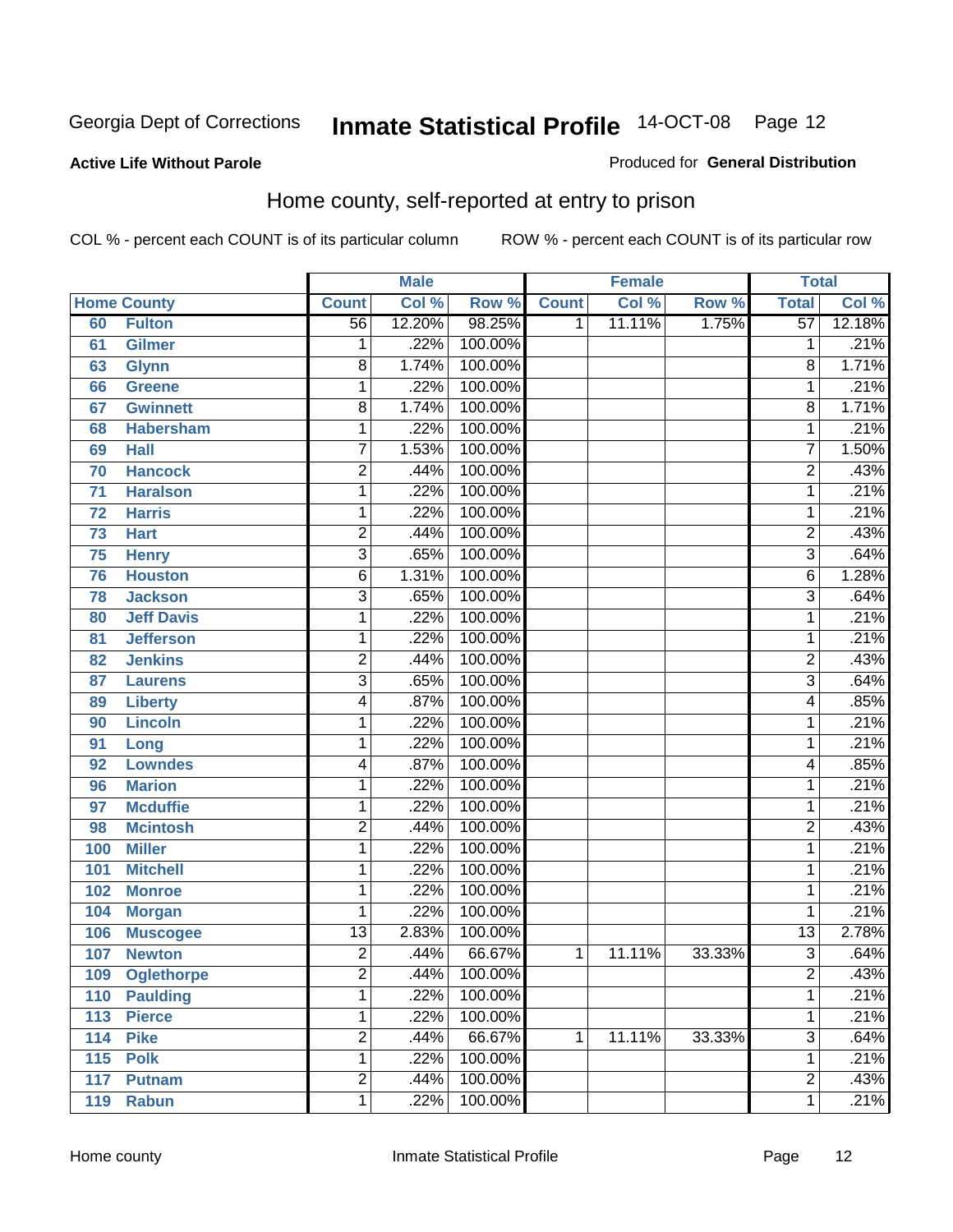#### **Active Life Without Parole**

#### Produced for **General Distribution**

#### Home county, self-reported at entry to prison

|                      |                   |                | <b>Male</b> |         |              | <b>Female</b> |        | <b>Total</b>   |        |
|----------------------|-------------------|----------------|-------------|---------|--------------|---------------|--------|----------------|--------|
| <b>Home County</b>   |                   | <b>Count</b>   | Col %       | Row %   | <b>Count</b> | Col %         | Row %  | <b>Total</b>   | Col %  |
| 120                  | <b>Randolph</b>   | 2              | .44%        | 100.00% |              |               |        | 2              | .43%   |
| 121                  | <b>Richmond</b>   | 18             | 3.92%       | 94.74%  | 1            | 11.11%        | 5.26%  | 19             | 4.06%  |
| 122                  | <b>Rockdale</b>   | 1              | .22%        | 100.00% |              |               |        | 1              | .21%   |
| 125                  | <b>Seminole</b>   | 1              | .22%        | 100.00% |              |               |        | 1              | .21%   |
| 126                  | <b>Spalding</b>   | 5              | 1.09%       | 100.00% |              |               |        | 5              | 1.07%  |
| 127                  | <b>Stephens</b>   | 2              | .44%        | 100.00% |              |               |        | $\overline{c}$ | .43%   |
| 129                  | <b>Sumter</b>     | 1              | .22%        | 100.00% |              |               |        |                | .21%   |
| 132                  | <b>Tattnall</b>   | 1              | .22%        | 100.00% |              |               |        |                | .21%   |
| 136                  | <b>Thomas</b>     | 3              | .65%        | 100.00% |              |               |        | 3              | .64%   |
| <b>Tift</b><br>137   |                   | $\overline{3}$ | .65%        | 100.00% |              |               |        | $\overline{3}$ | .64%   |
| 138                  | <b>Toombs</b>     | 4              | .87%        | 100.00% |              |               |        | 4              | .85%   |
| 141<br><b>Troup</b>  |                   | 1              | .22%        | 100.00% |              |               |        | 1              | .21%   |
| <b>Turner</b><br>142 |                   | 1              | .22%        | 100.00% |              |               |        | 1              | .21%   |
| <b>Union</b><br>144  |                   | 1              | .22%        | 100.00% |              |               |        |                | .21%   |
| 145<br><b>Upson</b>  |                   | $\overline{2}$ | .44%        | 100.00% |              |               |        | 2              | .43%   |
| <b>Walker</b><br>146 |                   | 3              | .65%        | 75.00%  | 1            | 11.11%        | 25.00% | 4              | .85%   |
| <b>Walton</b><br>147 |                   | 3              | .65%        | 100.00% |              |               |        | 3              | .64%   |
| 148<br><b>Ware</b>   |                   | 6              | 1.31%       | 100.00% |              |               |        | 6              | 1.28%  |
| 150                  | <b>Washington</b> | 3              | .65%        | 100.00% |              |               |        | 3              | .64%   |
| 151<br><b>Wayne</b>  |                   | 3              | .65%        | 100.00% |              |               |        | 3              | .64%   |
| 155                  | <b>Whitfield</b>  | $\overline{3}$ | .65%        | 100.00% |              |               |        | 3              | .64%   |
| 158                  | <b>Wilkinson</b>  | 1              | .22%        | 100.00% |              |               |        | 1              | .21%   |
| 160                  | <b>Unknown</b>    | 47             | 10.24%      | 100.00% |              |               |        | 47             | 10.04% |
| <b>Total Rported</b> |                   | 459            | 100%        | 98.08%  | 9            | 100%          | 1.92%  | 468            | 100%   |

| тео                     | $\sim$<br>LJ | 29        |
|-------------------------|--------------|-----------|
| <b>otal</b><br>$\sim$ . | 488          | ィヘフ<br>13 |

| Mode<br>(most frequent) | ·ulton | Walker | ∙ulton |
|-------------------------|--------|--------|--------|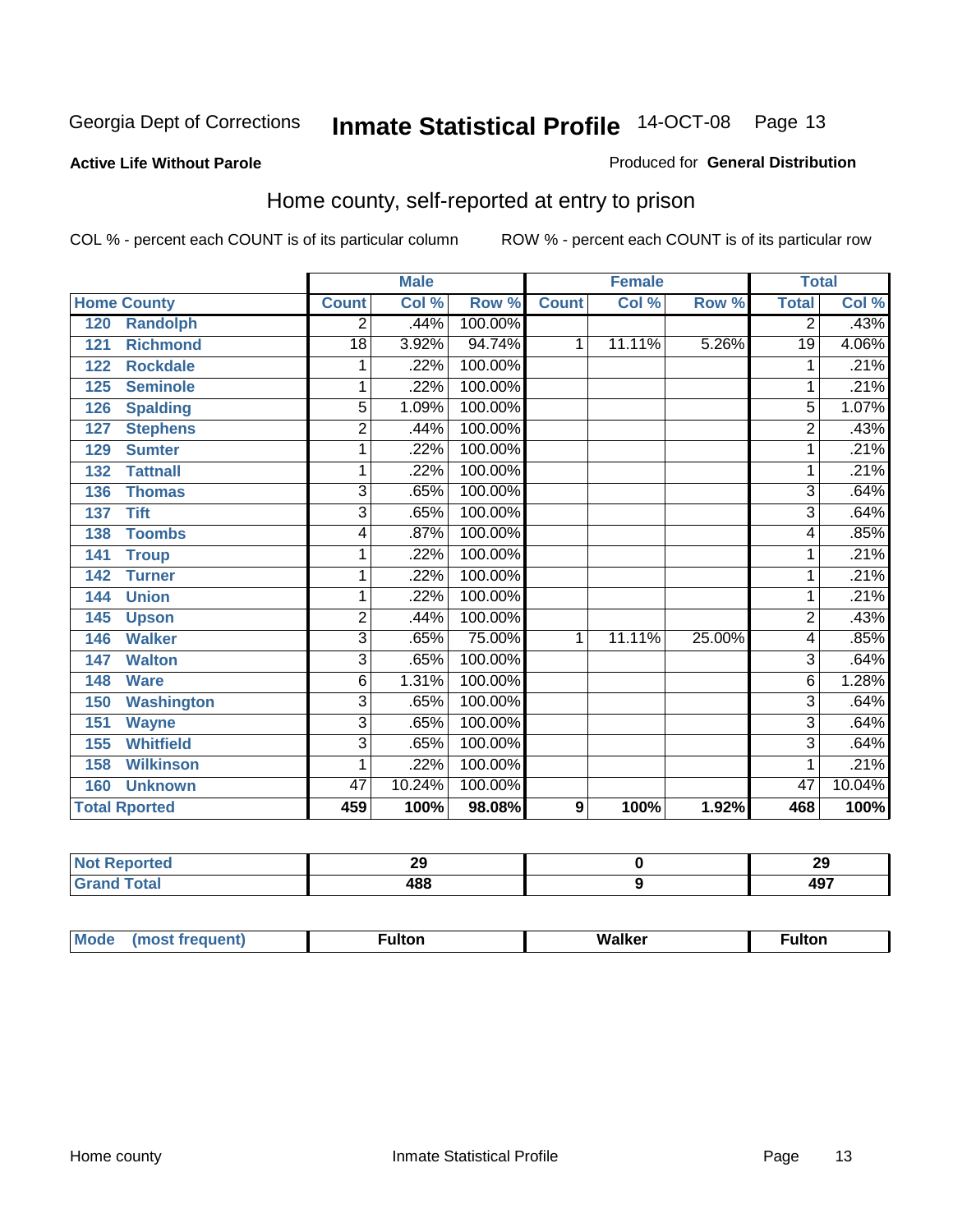**Active Life Without Parole** 

#### Produced for **General Distribution**

#### Socioeconomic class, self-reported at entry to prison

|                            |                | <b>Male</b> |            |              | <b>Female</b> |       |       | <b>Total</b> |
|----------------------------|----------------|-------------|------------|--------------|---------------|-------|-------|--------------|
| <b>Socioeconomic Class</b> | <b>Count</b> l | Col %       | Row %      | <b>Count</b> | Col %         | Row % | Total | Col %        |
| <b>Welfare</b>             | 28             | 6.10%       | 100.00%    |              |               |       | 28    | $6.00\%$     |
| <b>Occ Employ</b>          | 24             | 5.23%       | $100.00\%$ |              |               |       | 24    | 5.14%        |
| <b>Minimum Std</b>         | 241            | 52.51%      | $99.59\%$  |              | 12.50%        | .41%  | 242   | 51.82%       |
| <b>Middle</b>              | 166            | 36.17%      | 95.95%     |              | 87.50%        | 4.05% | 173   | 37.04%       |
| <b>Total Reported</b>      | 459            | 100%        | 98.29%     |              | 100%          | 1.71% | 467   | 100%         |

| u                | nr.<br>$\overline{a}$ | - -<br>ึงบ |
|------------------|-----------------------|------------|
| الاستقلاب<br>$-$ | ៱៰៰<br>юс             | 107        |

| .<br>___ |
|----------|
|----------|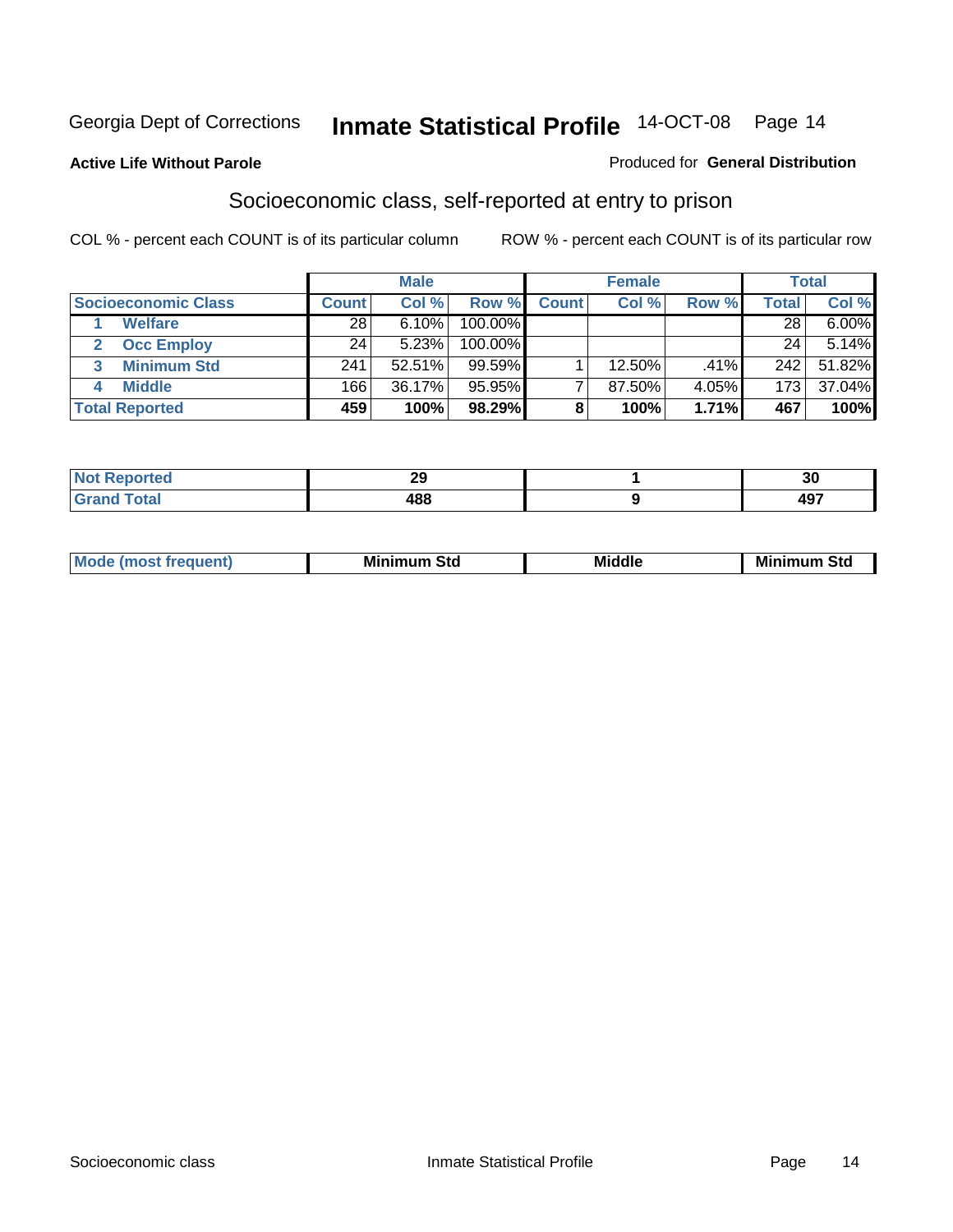**Active Life Without Parole** 

#### Produced for **General Distribution**

#### Environment to age 16, self-reported at entry to prison

|                              |              | <b>Male</b> |           |              | <b>Female</b> |        |              | <b>Total</b> |
|------------------------------|--------------|-------------|-----------|--------------|---------------|--------|--------------|--------------|
| <b>Environment to age 16</b> | <b>Count</b> | Col %       | Row %     | <b>Count</b> | Col %         | Row %  | <b>Total</b> | Col %        |
| <b>Rural/Farm</b>            | 9            | 1.92%       | 100.00%   |              |               |        |              | 1.89%        |
| <b>Rural/Nfarm</b><br>2      | 21           | 4.49%       | 84.00%    |              | 44.44%        | 16.00% | 25           | 5.24%        |
| S.M.S.A<br>3                 | 196          | 41.88%      | $99.49\%$ |              | 11.11%        | .51%   | 197          | 41.30%       |
| <b>Urban</b>                 | 96           | 20.51%      | $97.96\%$ |              | 22.22%        | 2.04%  | 98           | 20.55%       |
| <b>Small Town</b><br>5.      | 146          | 31.20%      | 98.65%    |              | 22.22%        | 1.35%  | 148          | 31.03%       |
| <b>Total Reported</b>        | 468          | 100%        | 98.11%    | 9            | 100%          | 1.89%  | 477          | 100%         |

| <b>rted</b>           | $\sim$<br>ΖU | ZU         |
|-----------------------|--------------|------------|
| <b>Total</b><br>Grand | 488          | 107<br>491 |

| <b>Moo</b><br>M S<br>м<br>al/Nfarm<br>muenti<br><br>_____ |  |  |
|-----------------------------------------------------------|--|--|
|                                                           |  |  |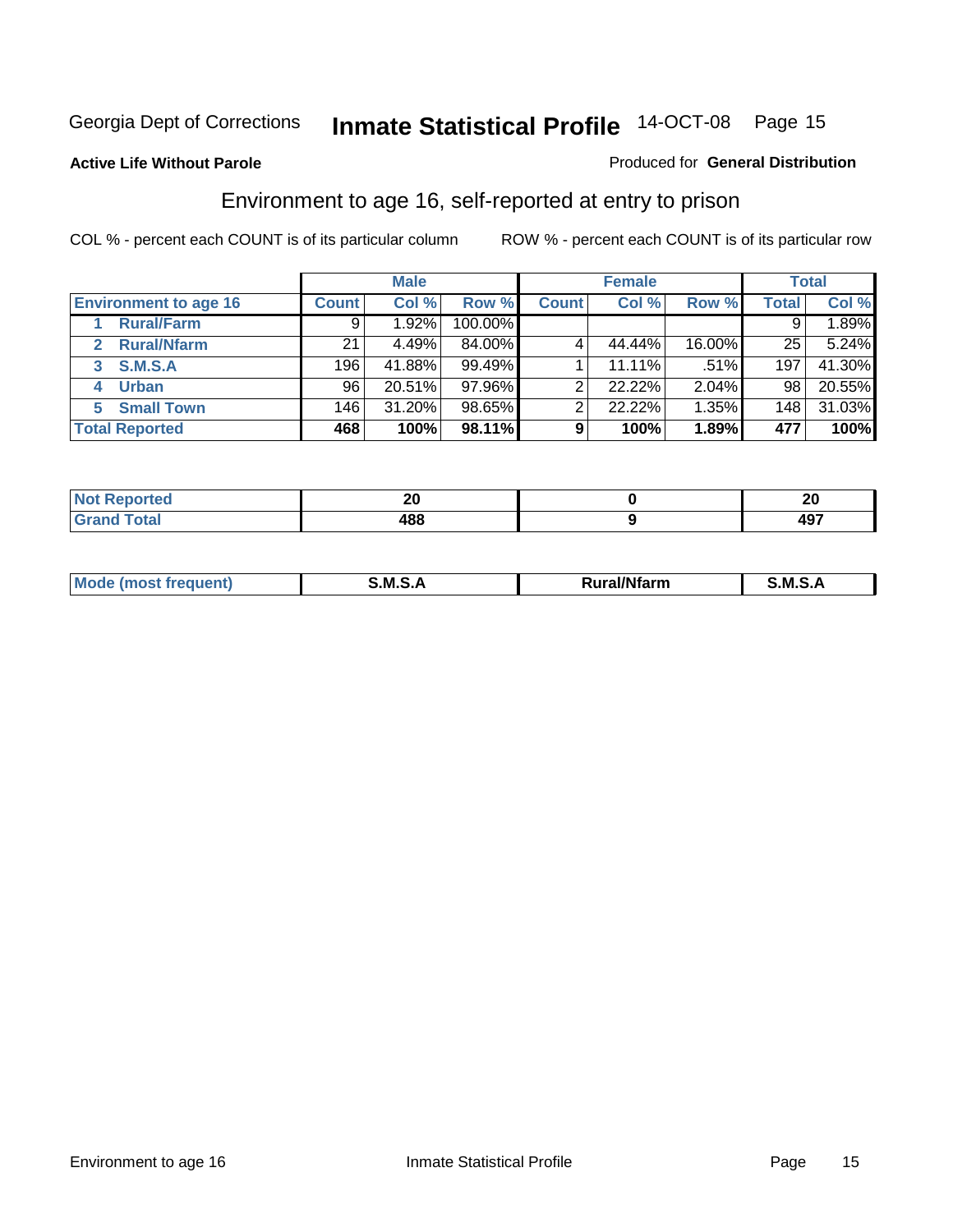#### **Active Life Without Parole**

#### Produced for **General Distribution**

#### Guardian status to age 16, self-reported at entry to prison

|                                  |                 | <b>Male</b> |         |              | <b>Female</b> |       |              | <b>Total</b> |
|----------------------------------|-----------------|-------------|---------|--------------|---------------|-------|--------------|--------------|
| <b>Guardian Status To Age 16</b> | <b>Count</b>    | Col %       | Row %   | <b>Count</b> | Col %         | Row % | <b>Total</b> | Col %        |
| 2 Father Only                    | 9               | 2.24%       | 100.00% |              |               |       | 9            | 2.20%        |
| <b>3 Both Parents</b>            | 168             | 41.79%      | 97.11%  | 5            | 71.43%        | 2.89% | 173          | 42.30%       |
| <b>4 Mother Only</b>             | 162             | 40.30%      | 99.39%  |              | 14.29%        | .61%  | 163          | 39.85%       |
| <b>6 Oth Female</b>              | 13              | 3.23%       | 100.00% |              |               |       | 13           | 3.18%        |
| <b>7 Oth Male</b>                | 3               | .75%        | 100.00% |              |               |       | 3            | .73%         |
| 8 Step-Parents                   | 11              | 2.74%       | 100.00% |              |               |       | 11           | 2.69%        |
| 9 Foster Home                    | 9               | 2.24%       | 100.00% |              |               |       | 9            | 2.20%        |
| <b>10 Grand Parents</b>          | 27 <sup>1</sup> | 6.72%       | 96.43%  |              | 14.29%        | 3.57% | 28           | 6.85%        |
| <b>Total Reported</b>            | 402             | 100%        | 98.29%  |              | 100%          | 1.71% | 409          | 100%         |

| or.<br>оι   | $\mathbf{O}$<br>oo |
|-------------|--------------------|
| ס ו<br>$ -$ | $\sim$<br>7J 1     |

| Mode (most frequent) | <b>Both Parents</b> | <b>Both Parents</b> | <b>IBoth Parents</b> |
|----------------------|---------------------|---------------------|----------------------|
|                      |                     |                     |                      |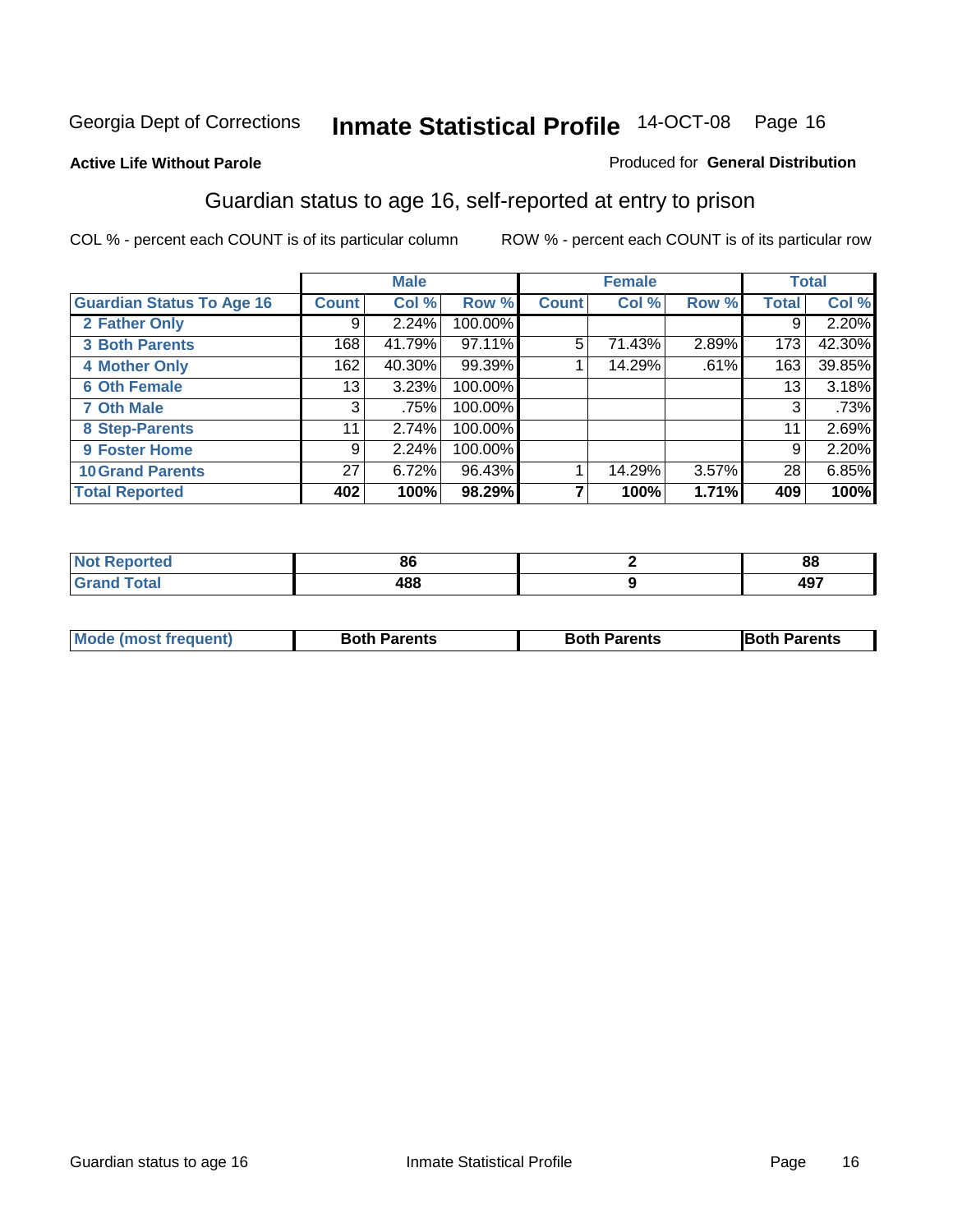#### **Active Life Without Parole**

#### Produced for **General Distribution**

#### Employment status before prison, self-reported at entry to prison

|              |                          |              | <b>Male</b> |         |              | <b>Female</b> |       |       | <b>Total</b> |
|--------------|--------------------------|--------------|-------------|---------|--------------|---------------|-------|-------|--------------|
|              | <b>Employment Status</b> | <b>Count</b> | Col %       | Row %   | <b>Count</b> | Col %         | Row % | Total | Col %        |
|              | <b>Full Time</b>         | 237          | 56.16%      | 97.93%  | 5            | 71.43%        | 2.07% | 242   | 56.41%       |
| $\mathbf{2}$ | <b>Part Time</b>         | 24           | 5.69%       | 100.00% |              |               |       | 24    | 5.59%        |
| 3            | Unempl $<$ 6m            | 43           | 10.19%      | 97.73%  |              | 14.29%        | 2.27% | 44    | 10.26%       |
| 4            | Unempl > 6m              | 70           | 16.59%      | 98.59%  |              | 14.29%        | 1.41% | 71    | 16.55%       |
| 5            | <b>Never Workd</b>       | 29           | 6.87%       | 100.00% |              |               |       | 29    | 6.76%        |
| 6            | <b>Student</b>           |              | .24%        | 100.00% |              |               |       |       | .23%         |
|              | <b>Incapable</b>         | 18           | 4.27%       | 100.00% |              |               |       | 18    | 4.20%        |
|              | <b>Total Reported</b>    | 422          | 100%        | 98.37%  |              | 100%          | 1.63% | 429   | 100%         |

| чес         | ~<br>pр | -<br>oo    |
|-------------|---------|------------|
| $- - - - -$ | 188     | 107<br>771 |

| Mo | 'me<br>uн<br>the contract of the contract of the contract of the contract of the contract of the contract of the contract of | ïme<br>uı.<br>the contract of the contract of the contract of the contract of the contract of the contract of the contract of |
|----|------------------------------------------------------------------------------------------------------------------------------|-------------------------------------------------------------------------------------------------------------------------------|
|    |                                                                                                                              |                                                                                                                               |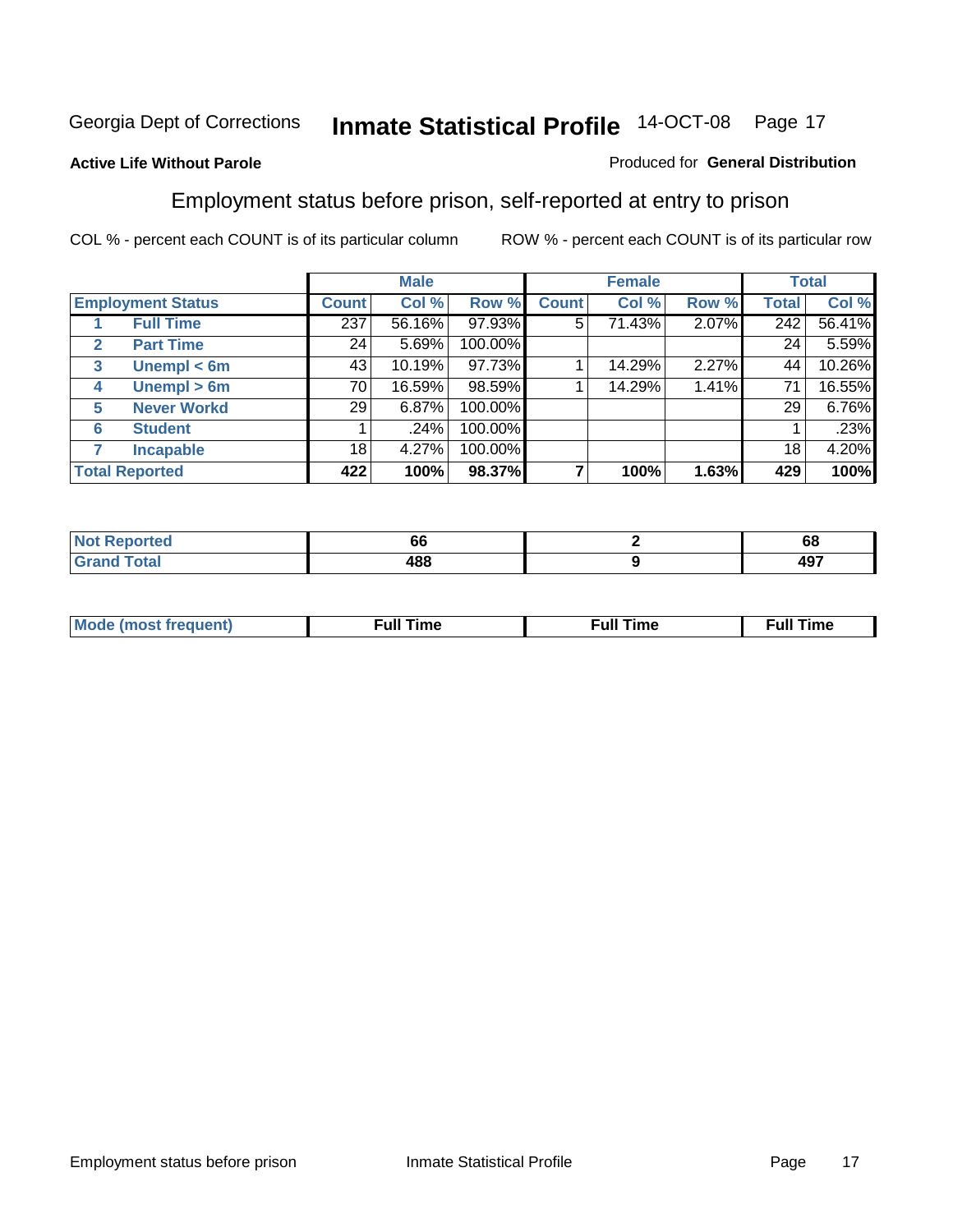#### **Active Life Without Parole**

Produced for **General Distribution**

#### Age at admission

|                         |                 | <b>Male</b> |         | <b>Female</b>  |        | <b>Total</b> |                 |       |
|-------------------------|-----------------|-------------|---------|----------------|--------|--------------|-----------------|-------|
| <b>Age At Admission</b> | <b>Count</b>    | Col %       | Row %   | <b>Count</b>   | Col %  | Row %        | <b>Total</b>    | Col % |
| 17                      | $\overline{2}$  | 0.41%       | 100.00% |                |        |              | $\overline{2}$  | 0.40% |
| 18                      | $\overline{3}$  | 0.61%       | 100.00% |                |        |              | $\overline{3}$  | 0.60% |
| 19                      | 11              | 2.25%       | 100.00% |                |        |              | 11              | 2.21% |
| 20                      | $\,6$           | 1.23%       | 85.71%  | 1              | 11.11% | 14.29%       | 7               | 1.41% |
| 21                      | $\overline{16}$ | 3.28%       | 100.00% |                |        |              | 16              | 3.22% |
| 22                      | $\overline{25}$ | 5.12%       | 100.00% |                |        |              | $\overline{25}$ | 5.03% |
| 23                      | $\overline{17}$ | 3.48%       | 94.44%  | 1              | 11.11% | 5.56%        | $\overline{18}$ | 3.62% |
| 24                      | 16              | 3.28%       | 100.00% |                |        |              | 16              | 3.22% |
| $\overline{25}$         | $\overline{17}$ | 3.48%       | 94.44%  | 1              | 11.11% | 5.56%        | 18              | 3.62% |
| 26                      | 20              | 4.10%       | 100.00% |                |        |              | 20              | 4.02% |
| 27                      | 15              | 3.07%       | 100.00% |                |        |              | $\overline{15}$ | 3.02% |
| 28                      | 19              | 3.89%       | 100.00% |                |        |              | 19              | 3.82% |
| 29                      | $\overline{18}$ | 3.69%       | 100.00% |                |        |              | 18              | 3.62% |
| 30                      | 14              | 2.87%       | 100.00% |                |        |              | 14              | 2.82% |
| 31                      | $\overline{14}$ | 2.87%       | 100.00% |                |        |              | 14              | 2.82% |
| 32                      | 18              | 3.69%       | 94.74%  | 1              | 11.11% | 5.26%        | 19              | 3.82% |
| 33                      | 14              | 2.87%       | 100.00% |                |        |              | 14              | 2.82% |
| 34                      | 11              | 2.25%       | 100.00% |                |        |              | 11              | 2.21% |
| 35                      | 15              | 3.07%       | 93.75%  | 1              | 11.11% | 6.25%        | 16              | 3.22% |
| 36                      | $\overline{23}$ | 4.71%       | 100.00% |                |        |              | 23              | 4.63% |
| 37                      | $\overline{19}$ | 3.89%       | 100.00% |                |        |              | $\overline{19}$ | 3.82% |
| 38                      | $\overline{14}$ | 2.87%       | 100.00% |                |        |              | 14              | 2.82% |
| 39                      | $\overline{15}$ | 3.07%       | 100.00% |                |        |              | 15              | 3.02% |
| 40                      | 9               | 1.84%       | 100.00% |                |        |              | 9               | 1.81% |
| 41                      | 16              | 3.28%       | 100.00% |                |        |              | 16              | 3.22% |
| 42                      | 14              | 2.87%       | 100.00% |                |        |              | 14              | 2.82% |
| 43                      | $\overline{12}$ | 2.46%       | 100.00% |                |        |              | $\overline{12}$ | 2.41% |
| 44                      | 9               | 1.84%       | 90.00%  | 1              | 11.11% | 10.00%       | 10              | 2.01% |
| 45                      | 14              | 2.87%       | 100.00% |                |        |              | 14              | 2.82% |
| 46                      | $\overline{11}$ | 2.25%       | 84.62%  | $\overline{2}$ | 22.22% | 15.38%       | $\overline{13}$ | 2.62% |
| 47                      | $\overline{7}$  | 1.43%       | 100.00% |                |        |              | $\overline{7}$  | 1.41% |
| 48                      | 9               | 1.84%       | 90.00%  | 1              | 11.11% | 10.00%       | 10              | 2.01% |
| 49                      | $\overline{9}$  | 1.84%       | 100.00% |                |        |              | $\overline{9}$  | 1.81% |
| 50                      | 4               | 0.82%       | 100.00% |                |        |              | 4               | 0.80% |
| 51                      | 4               | 0.82%       | 100.00% |                |        |              | $\overline{4}$  | 0.80% |
| 52                      | 6               | 1.23%       | 100.00% |                |        |              | 6               | 1.21% |
| 54                      | 1               | 0.20%       | 100.00% |                |        |              | 1               | 0.20% |
| $\overline{55}$         | 1               | 0.20%       | 100.00% |                |        |              | 1               | 0.20% |
| 56                      | 3               | 0.61%       | 100.00% |                |        |              | $\overline{3}$  | 0.60% |
| $\overline{57}$         | 4               | 0.82%       | 100.00% |                |        |              | 4               | 0.80% |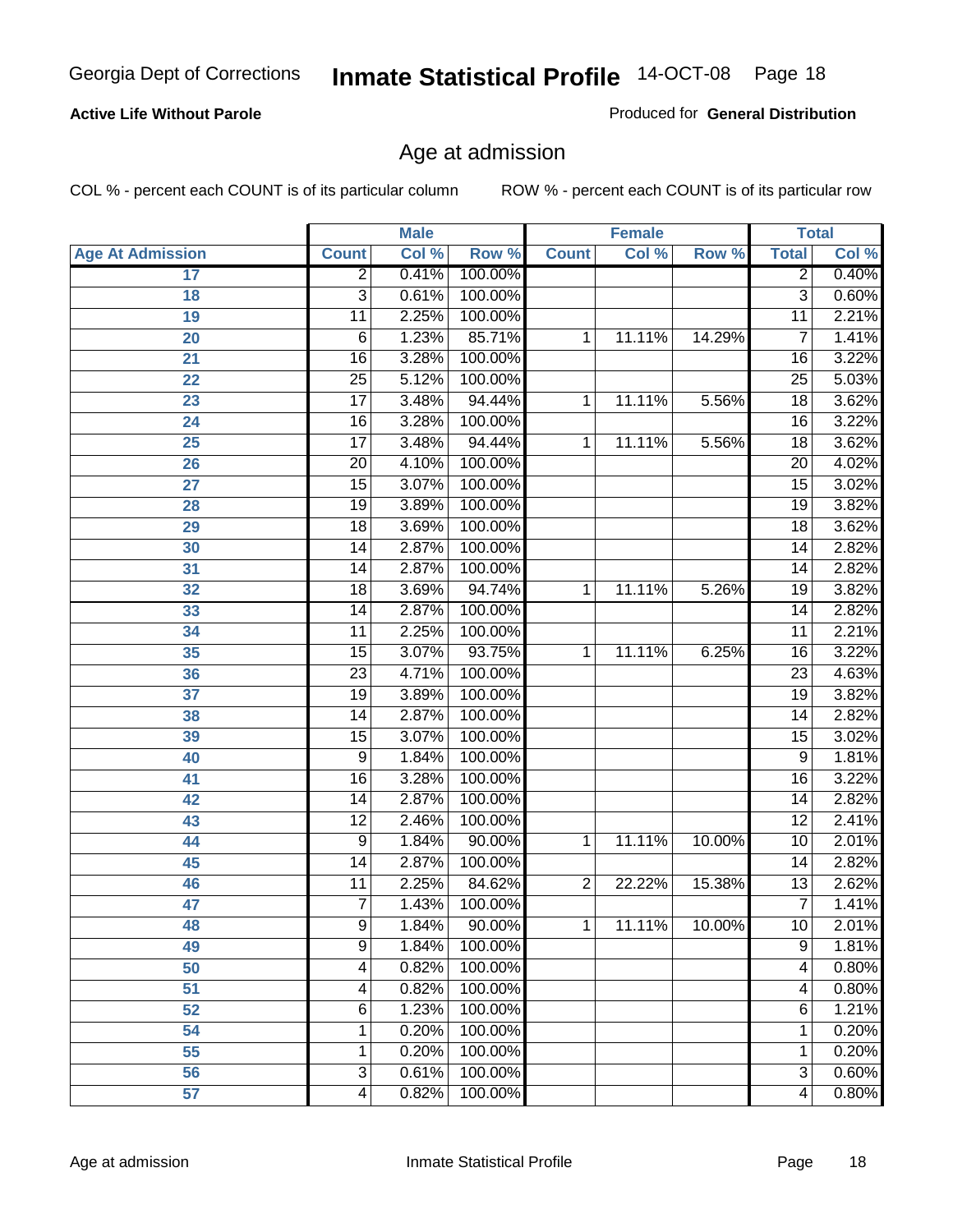#### **Active Life Without Parole**

Produced for **General Distribution**

#### Age at admission

|                         |              | <b>Male</b> |         |              | <b>Female</b> |       |       | <b>Total</b> |
|-------------------------|--------------|-------------|---------|--------------|---------------|-------|-------|--------------|
| <b>Age At Admission</b> | <b>Count</b> | Col %       | Row %   | <b>Count</b> | Col %         | Row % | Total | Col %        |
| 58                      | 2            | 0.41%       | 100.00% |              |               |       | 2     | 0.40%        |
| 60                      |              | 0.20%       | 100.00% |              |               |       |       | 0.20%        |
| 62                      |              | 0.20%       | 100.00% |              |               |       |       | 0.20%        |
| 63                      |              | 0.20%       | 100.00% |              |               |       |       | 0.20%        |
| 64                      | 3            | 0.61%       | 100.00% |              |               |       | 3     | 0.60%        |
| 65                      |              | 0.20%       | 100.00% |              |               |       |       | 0.20%        |
| 66                      |              | 0.20%       | 100.00% |              |               |       |       | 0.20%        |
| 67                      |              | 0.20%       | 100.00% |              |               |       |       | 0.20%        |
| 69                      |              | 0.20%       | 100.00% |              |               |       |       | 0.20%        |
| 71                      |              | 0.20%       | 100.00% |              |               |       |       | 0.20%        |
| <b>Total Reported</b>   | 488          | 100%        | 98.19%  | 9            | 100%          | 1.81% | 497   | 100%         |

| المناسب<br><b>Reported</b><br><b>NOT</b><br>$\cdots$ |                  |            |
|------------------------------------------------------|------------------|------------|
| Enter                                                | ס הו<br>łО<br>__ | 107<br>491 |

| <b>Mean</b><br>(average) | 34.48 | 35.44 | 34.50   |
|--------------------------|-------|-------|---------|
| Median (middle)          |       | 35    | 33      |
| Mode<br>(most frequent)  | --    | 46    | …<br>LL |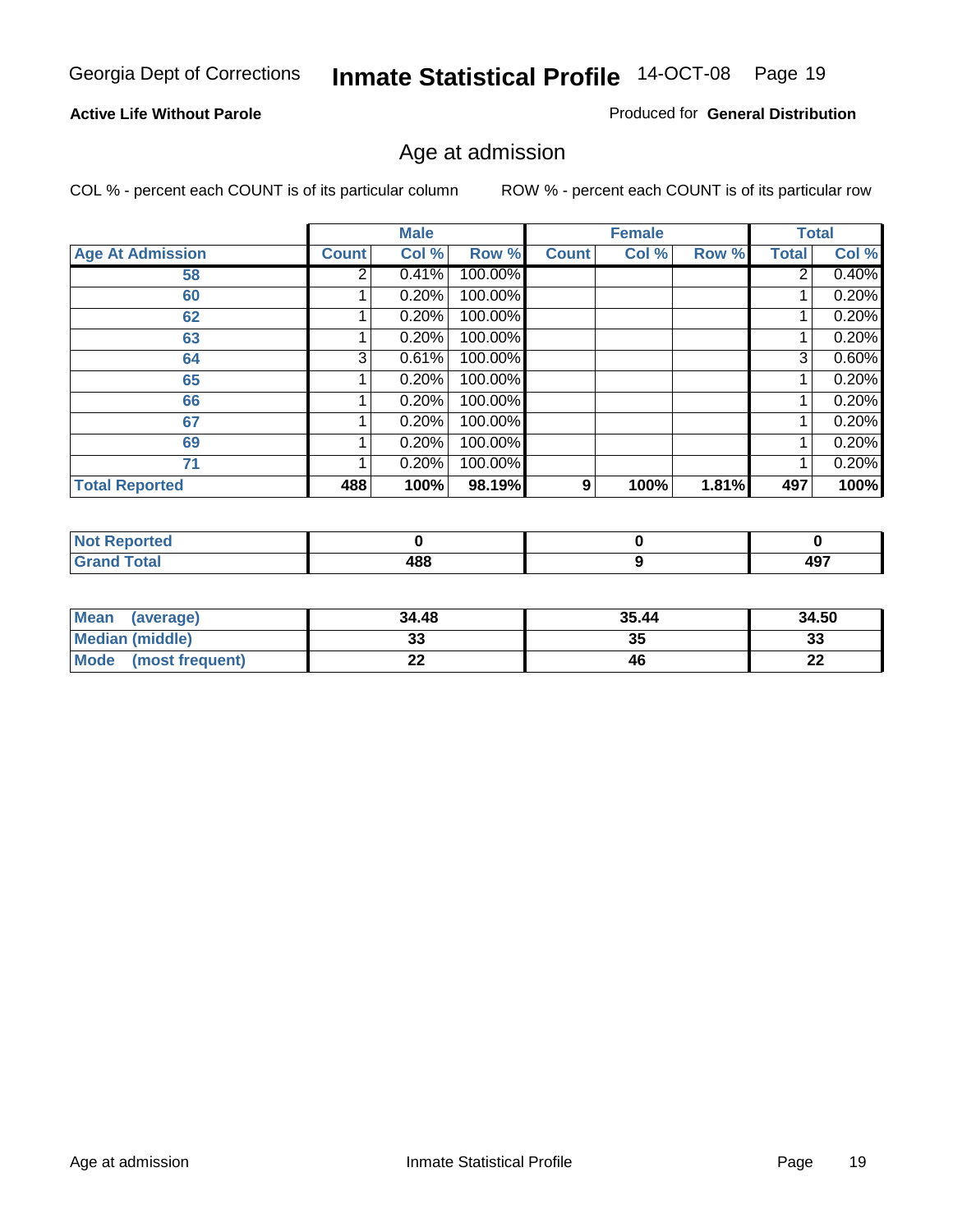#### **Active Life Without Parole**

Produced for **General Distribution**

#### Age at release

|                       |              | <b>Male</b> |       |              | <b>Female</b> |       | <b>Total</b> |          |
|-----------------------|--------------|-------------|-------|--------------|---------------|-------|--------------|----------|
| <b>Age At Release</b> | <b>Count</b> | Col%        | Row % | <b>Count</b> | Col %         | Row % | <b>Total</b> | $CoI \%$ |
| <b>Total Reported</b> |              |             |       |              |               |       |              |          |

| <b>Still Active</b> | 488 | 497 |
|---------------------|-----|-----|
| <b>Not Reported</b> |     |     |
| <b>Grand Total</b>  | 488 | 497 |

| Mean<br>(average)    | N/A | N/A | N/A |
|----------------------|-----|-----|-----|
| Median (middle)      | N/A | N/A | N/A |
| Mode (most frequent) | N/A | N/A | N/A |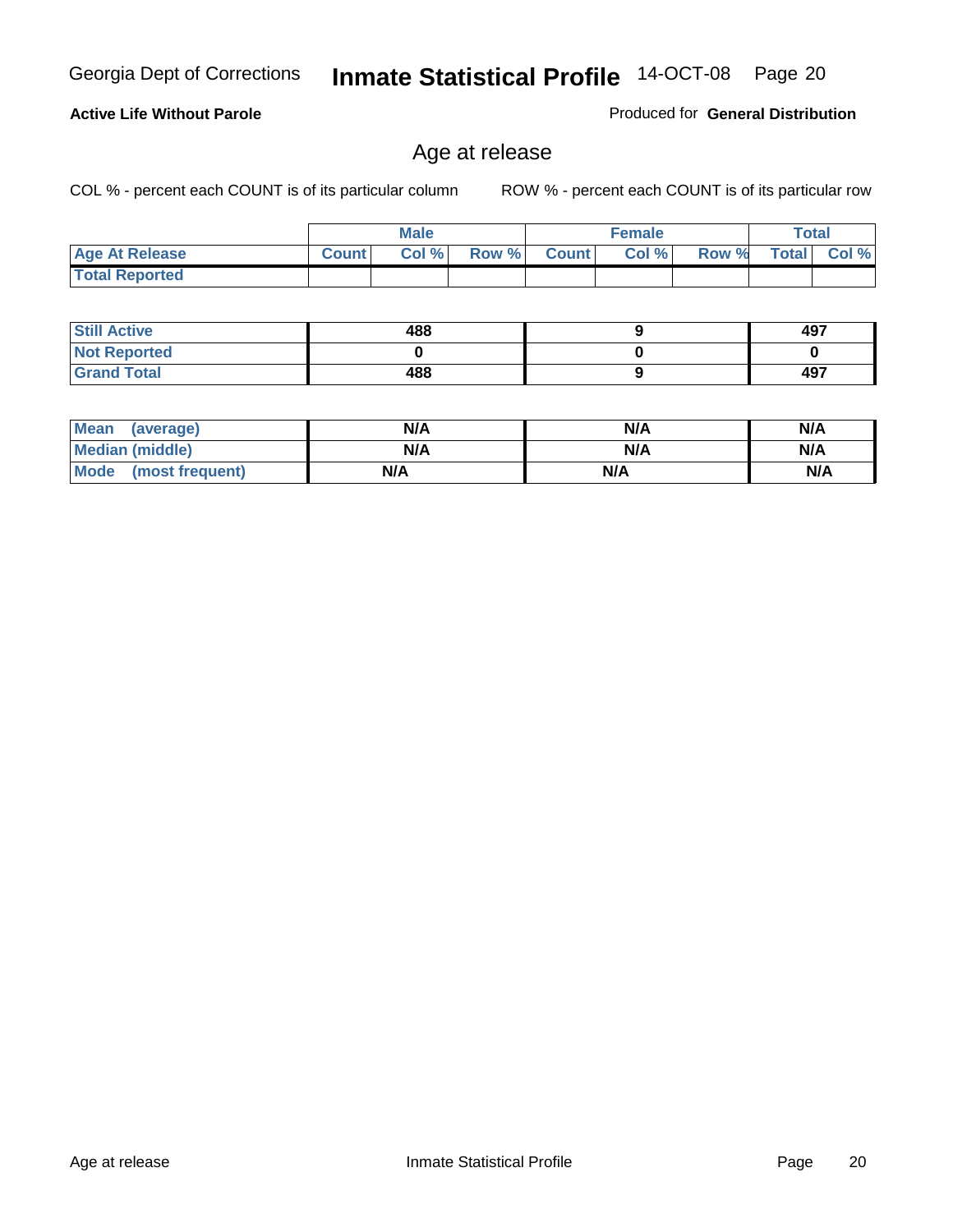#### **Active Life Without Parole**

#### Produced for **General Distribution**

#### Height, measured at entry to prison

|                       |                         | <b>Male</b> |         |                | <b>Female</b> |        | <b>Total</b>    |        |
|-----------------------|-------------------------|-------------|---------|----------------|---------------|--------|-----------------|--------|
| <b>Height</b>         | <b>Count</b>            | Col %       | Row %   | <b>Count</b>   | Col %         | Row %  | <b>Total</b>    | Col %  |
| 5'01''                | 2                       | 0.41%       | 100.00% |                |               |        | $\overline{2}$  | 0.40%  |
| 5'02"                 | 1                       | 0.21%       | 100.00% |                |               |        | 1               | 0.20%  |
| 5'03"                 | $\overline{\mathbf{c}}$ | 0.41%       | 50.00%  | $\overline{c}$ | 22.22%        | 50.00% | 4               | 0.81%  |
| 5'04"                 | 3                       | 0.62%       | 60.00%  | $\overline{2}$ | 22.22%        | 40.00% | 5               | 1.01%  |
| 5'05"                 | 17                      | 3.49%       | 89.47%  | $\overline{2}$ | 22.22%        | 10.53% | 19              | 3.83%  |
| 5'06''                | 36                      | 7.39%       | 100.00% |                |               |        | $\overline{36}$ | 7.26%  |
| 5'07''                | 33                      | 6.78%       | 94.29%  | $\overline{2}$ | 22.22%        | 5.71%  | 35              | 7.06%  |
| 5'08"                 | 46                      | 9.45%       | 97.87%  | 1              | 11.11%        | 2.13%  | $\overline{47}$ | 9.48%  |
| <b>5'09"</b>          | 63                      | 12.94%      | 100.00% |                |               |        | 63              | 12.70% |
| 5'10''                | 68                      | 13.96%      | 100.00% |                |               |        | 68              | 13.71% |
| 5'11''                | 66                      | 13.55%      | 100.00% |                |               |        | 66              | 13.31% |
| 6'00"                 | 55                      | 11.29%      | 100.00% |                |               |        | 55              | 11.09% |
| 6'01''                | 35                      | 7.19%       | 100.00% |                |               |        | 35              | 7.06%  |
| 6'02"                 | 24                      | 4.93%       | 100.00% |                |               |        | 24              | 4.84%  |
| 6'03"                 | 17                      | 3.49%       | 100.00% |                |               |        | 17              | 3.43%  |
| 6'04''                | 12                      | 2.46%       | 100.00% |                |               |        | $\overline{12}$ | 2.42%  |
| 6'05"                 | 5                       | 1.03%       | 100.00% |                |               |        | 5               | 1.01%  |
| 6'06"                 | $\overline{2}$          | 0.41%       | 100.00% |                |               |        | $\overline{c}$  | 0.40%  |
| <b>Total Reported</b> | 487                     | 100%        | 98.19%  | 9              | 100%          | 1.81%  | 496             | 100%   |

| oorted<br>N6<br>.                  |     |                   |
|------------------------------------|-----|-------------------|
| $int^{\bullet}$<br>$\sim$<br>_____ | 488 | <b>497</b><br>−•• |

| <b>Mean</b><br>(average)       | 5'10" | 5'05" | 5'10" |
|--------------------------------|-------|-------|-------|
| Median (middle)                | 5'10" | 5'05" | 5'10" |
| <b>Mode</b><br>(most frequent) | 5'10" | 5'04" | 5'10" |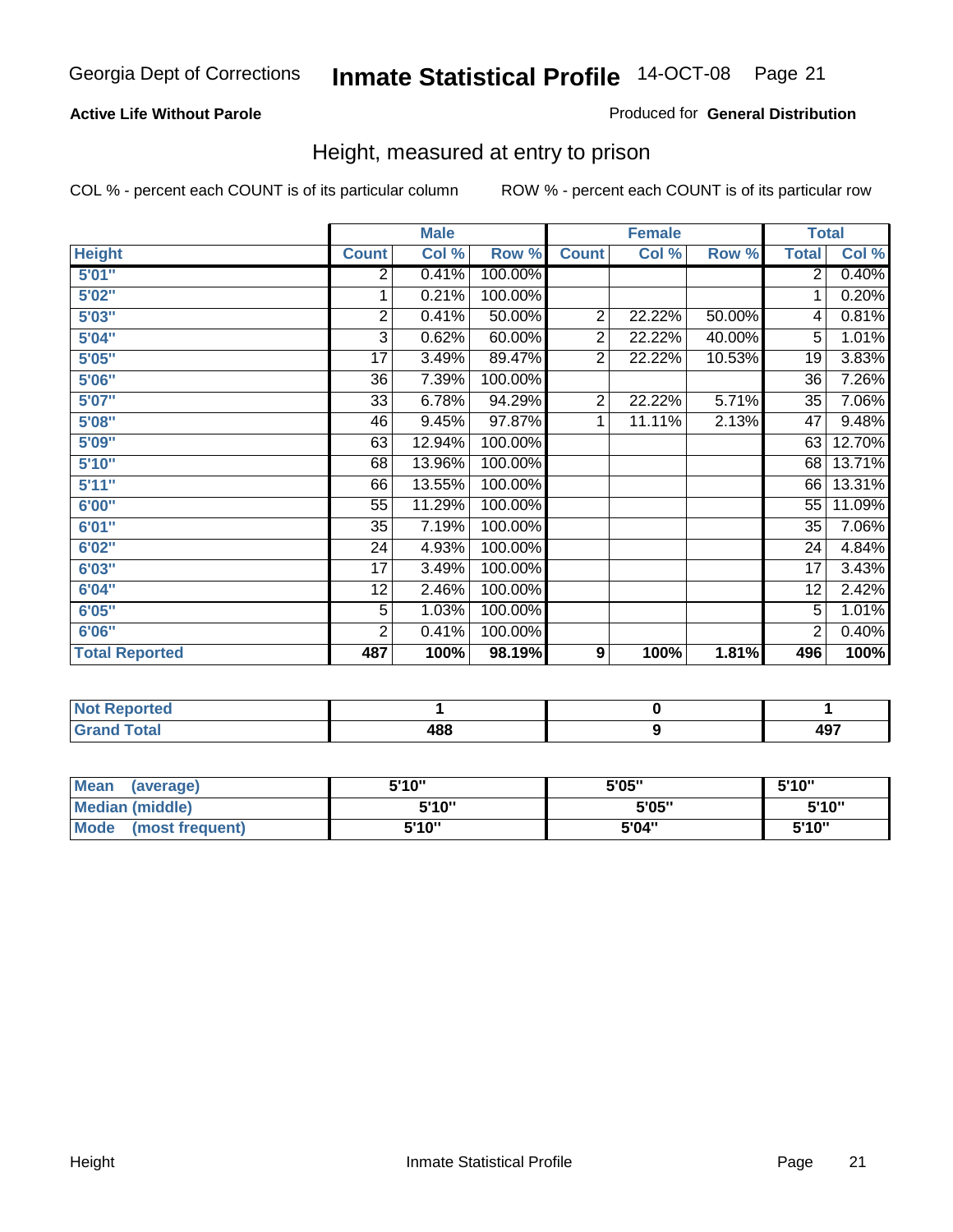#### **Active Life Without Parole**

#### Produced for **General Distribution**

#### Weight, measured at entry to prison

|                       |                 | <b>Male</b> |         |                | <b>Female</b> |         | <b>Total</b>    |        |
|-----------------------|-----------------|-------------|---------|----------------|---------------|---------|-----------------|--------|
| <b>Weight</b>         | <b>Count</b>    | Col %       | Row %   | <b>Count</b>   | Col %         | Row %   | <b>Total</b>    | Col %  |
| 110 - 119 pounds      |                 |             |         | 1.             | 11.11%        | 100.00% | 1               | 0.20%  |
| 120 - 129 pounds      | 4               | 0.82%       | 100.00% |                |               |         | 4               | 0.81%  |
| 130 - 139 pounds      | 12              | 2.46%       | 92.31%  | 1              | 11.11%        | 7.69%   | 13              | 2.62%  |
| 140 - 149 pounds      | 28              | 5.75%       | 96.55%  | 1              | 11.11%        | 3.45%   | $\overline{29}$ | 5.85%  |
| 150 - 159 pounds      | 37              | 7.60%       | 97.37%  | 1              | 11.11%        | 2.63%   | 38              | 7.66%  |
| 160 - 169 pounds      | $\overline{71}$ | 14.58%      | 98.61%  | 1              | 11.11%        | 1.39%   | $\overline{72}$ | 14.52% |
| 170 - 179 pounds      | 66              | 13.55%      | 97.06%  | $\overline{2}$ | 22.22%        | 2.94%   | 68              | 13.71% |
| 180 - 189 pounds      | 76              | 15.61%      | 100.00% |                |               |         | 76              | 15.32% |
| 190 - 199 pounds      | 39              | 8.01%       | 100.00% |                |               |         | 39              | 7.86%  |
| 200 - 209 pounds      | 33              | 6.78%       | 97.06%  | 1              | 11.11%        | 2.94%   | $\overline{34}$ | 6.85%  |
| 210 - 219 pounds      | 31              | 6.37%       | 100.00% |                |               |         | 31              | 6.25%  |
| 220 - 229 pounds      | $\overline{27}$ | 5.54%       | 100.00% |                |               |         | $\overline{27}$ | 5.44%  |
| 230 - 239 pounds      | $\overline{27}$ | 5.54%       | 100.00% |                |               |         | 27              | 5.44%  |
| 240 - 249 pounds      | 9               | 1.85%       | 100.00% |                |               |         | 9               | 1.81%  |
| 250 - 259 pounds      | 11              | 2.26%       | 100.00% |                |               |         | 11              | 2.22%  |
| 260 - 269 pounds      | 5               | 1.03%       | 83.33%  | 1              | 11.11%        | 16.67%  | 6               | 1.21%  |
| 270 - 279 pounds      | $\overline{2}$  | 0.41%       | 100.00% |                |               |         | $\overline{2}$  | 0.40%  |
| 280 - 289 pounds      | $\overline{5}$  | 1.03%       | 100.00% |                |               |         | 5               | 1.01%  |
| 290 - 299 pounds      | 1               | 0.21%       | 100.00% |                |               |         | 1               | 0.20%  |
| 320 - 329 pounds      | 1               | 0.21%       | 100.00% |                |               |         | 1               | 0.20%  |
| 330 - 339 pounds      | 1               | 0.21%       | 100.00% |                |               |         | 1               | 0.20%  |
| 400 pounds and over   | 1               | 0.21%       | 100.00% |                |               |         | 1               | 0.20%  |
| <b>Total Reported</b> | 487             | 100%        | 98.19%  | 9              | 100%          | 1.81%   | 496             | 100%   |

| <b>NOT Reported</b>                     |     |             |
|-----------------------------------------|-----|-------------|
| <b>otal</b><br>$\sim$ . $\sim$ . $\sim$ | 488 | 107<br>- J. |

| <b>Mean</b><br>(average)       | 189 | 169 | 189   |
|--------------------------------|-----|-----|-------|
| Median (middle)                | 183 | 164 | 182.5 |
| <b>Mode</b><br>(most frequent) | 170 | 164 | 170   |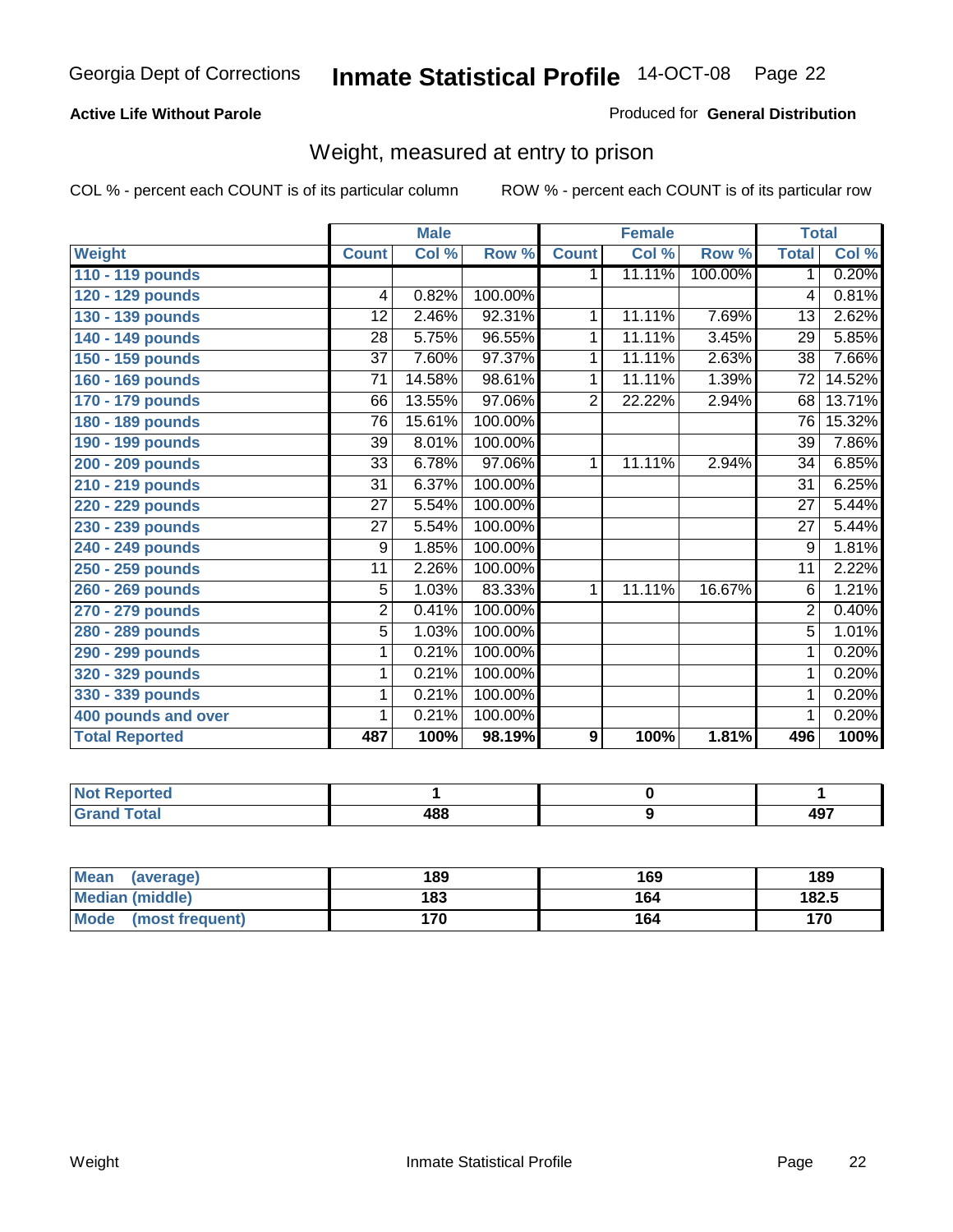**Active Life Without Parole** 

Produced for **General Distribution**

### Military service

|                             |              | <b>Male</b> |             |   | <b>Female</b> |       |       | <b>Total</b> |
|-----------------------------|--------------|-------------|-------------|---|---------------|-------|-------|--------------|
| <b>Military service</b>     | <b>Count</b> | Col %       | Row % Count |   | Col %         | Row % | Total | Col %        |
| <b>Air Force</b>            | 6'           | $1.84\%$    | 100.00%     |   |               |       | 6     | 1.79%        |
| <b>Army</b><br>$\mathbf{2}$ | 32           | $9.82\%$    | 100.00%     |   |               |       | 32    | 9.55%        |
| <b>Navy</b><br>3            |              | .92%        | 100.00%     |   |               |       | 3     | .90%         |
| <b>Marines</b><br>4         | 3            | $.92\%$     | 100.00%     |   |               |       | 3     | .90%         |
| 96 None                     | 282          | 86.50%      | 96.91%      | 9 | 100.00%       | 3.09% | 291   | 86.87%       |
| <b>Total Reported</b>       | 326          | 100%        | 97.31%      | 9 | 100%          | 2.69% | 335   | 100%         |

| <b><i>Contractor</i></b> | ^^^        | ィピク               |
|--------------------------|------------|-------------------|
| тес                      | 162        | 1 OZ              |
|                          | 100.<br>юо | <b>AQ7</b><br>-91 |

| M<br><b>INUIL</b><br>.<br>. |
|-----------------------------|
|-----------------------------|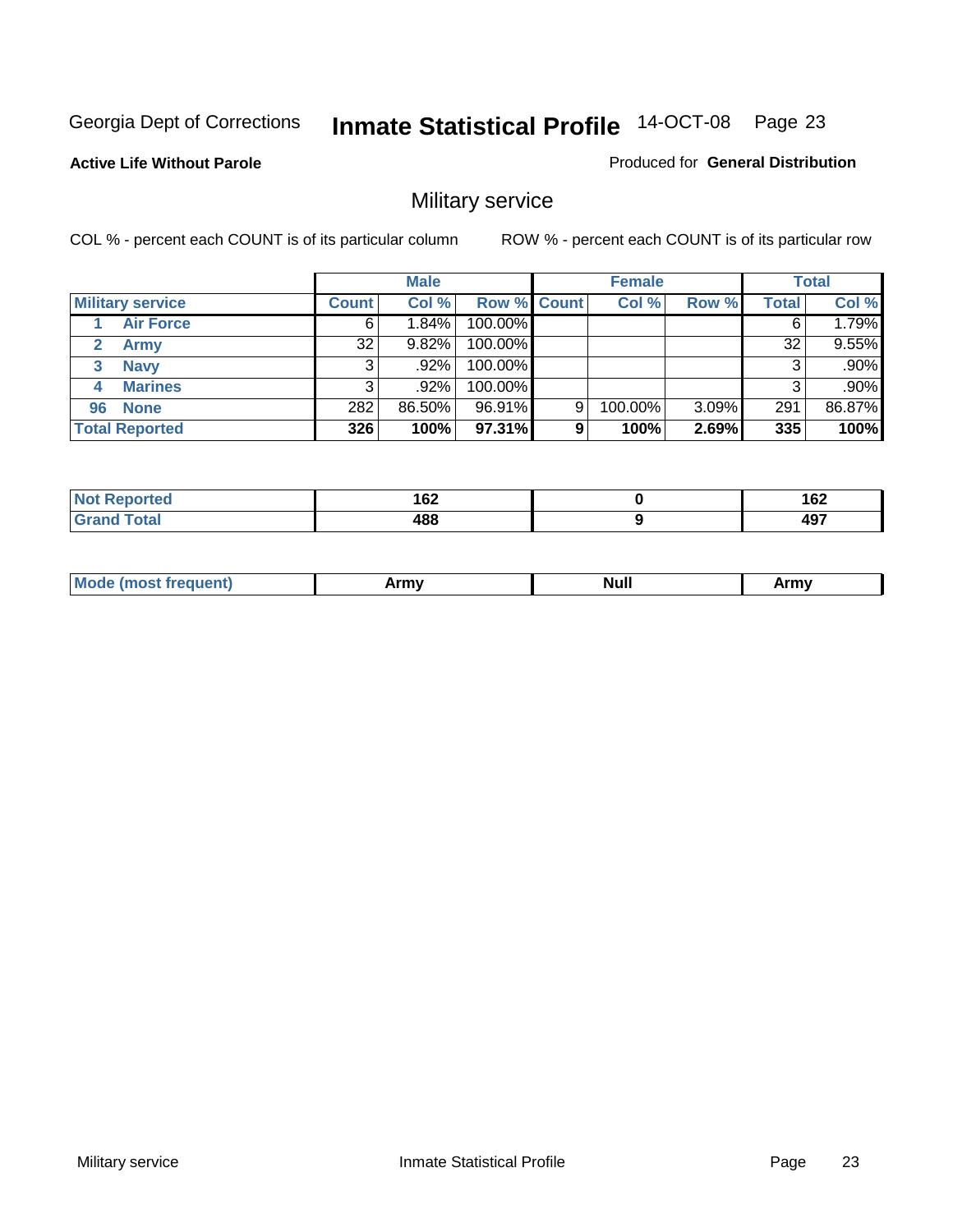#### **Active Life Without Parole**

#### Produced for **General Distribution**

#### Type of admission to prison

|    |                             |              | <b>Male</b> |                    |   | <b>Female</b> |       |              | <b>Total</b> |
|----|-----------------------------|--------------|-------------|--------------------|---|---------------|-------|--------------|--------------|
|    | <b>Type of Admission</b>    | <b>Count</b> | Col %       | <b>Row % Count</b> |   | Col %         | Row % | <b>Total</b> | Col %        |
|    | <b>Committed From Court</b> | 137          | 28.07%      | 97.16%             | 4 | 44.44%        | 2.84% | 141          | 28.37%       |
| 3  | <b>Parole Rev/New Sent</b>  | 35 l         | 7.17%       | 100.00%            |   |               |       | 35           | 7.04%        |
| 4  | <b>Par Rev/No New Sent</b>  | 8            | 1.64%       | 100.00%            |   |               |       | 8            | 1.61%        |
| 6  | <b>Prob Viol/Partial</b>    | 6            | 1.23%       | 100.00%            |   |               |       | 6            | 1.21%        |
| 9  | <b>Prob Rev/Remainder</b>   | 11           | 2.25%       | 100.00%            |   |               |       | 11           | 2.21%        |
| 10 | <b>New Sent/Par Rev Pnd</b> |              | .20%        | 100.00%            |   |               |       |              | .20%         |
| 11 | <b>Life W/O Parole</b>      | 289          | 59.22%      | 98.30%             | 5 | 55.56%        | 1.70% | 294          | 59.15%       |
| 30 | <b>Par Rev/Rsn Unknown</b>  |              | .20%        | 100.00%            |   |               |       |              | .20%         |
|    | <b>Total Reported</b>       | 488          | 100%        | 98.19%             | 9 | 100%          | 1.81% | 497          | 100%         |

| eported<br>NOT                                          |     |            |
|---------------------------------------------------------|-----|------------|
| <b>Total</b><br><b>Care</b><br>$\sim$ . $\sim$ . $\sim$ | រកក | 107<br>491 |

| <b>Mode (most frequent)</b> | <b>W/O Par</b> | <b>W/O Par</b> | W/O Par |
|-----------------------------|----------------|----------------|---------|
|                             |                |                |         |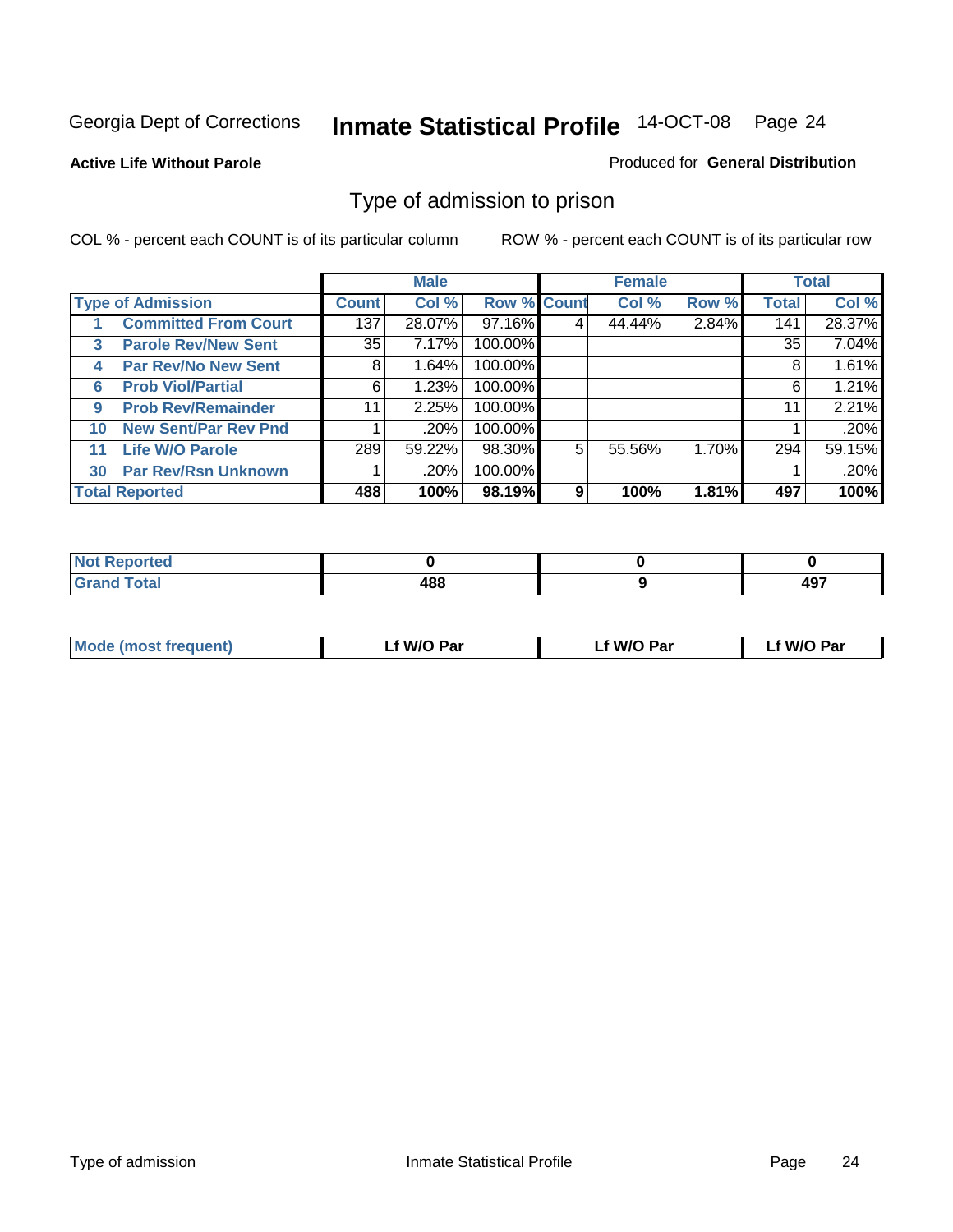**Active Life Without Parole** 

Produced for **General Distribution**

#### Current / last security status

|                        |              | <b>Male</b> |                    |   | <b>Female</b> |       |       | <b>Total</b> |
|------------------------|--------------|-------------|--------------------|---|---------------|-------|-------|--------------|
| <b>Security Status</b> | <b>Count</b> | Col %       | <b>Row % Count</b> |   | Col %         | Row % | Total | Col %        |
| 3 Minimum              |              | 1.23%       | $100.00\%$         |   | .00%          |       |       | 1.21%        |
| 4 Medium               | 65           | 13.37%      | $100.00\%$         |   | $.00\%$       |       | 65    | 13.13%       |
| 5 Close                | 412          | 84.77%      | $97.86\%$          | 9 | 100.00%       | 2.14% | 421   | 85.05%       |
| 6 Maximum              | 3            | .62%        | 100.00%            |   | .00%          |       | 3     | .61%         |
| <b>Total Reported</b>  | 486          | 100%        | 98.18%             | 9 | 100%          | 1.82% | 495   | 100%         |

| <b>Still being diagnosed</b> |     |     |
|------------------------------|-----|-----|
| <b>Not Reported</b>          |     |     |
| <b>Grand Total</b>           | 488 | 497 |

| <b>Mode</b><br><b>OSE</b><br>∵lose<br>(most frequent)<br>oseث<br>- - - -<br>- - - -<br>- - - - |  |
|------------------------------------------------------------------------------------------------|--|
|------------------------------------------------------------------------------------------------|--|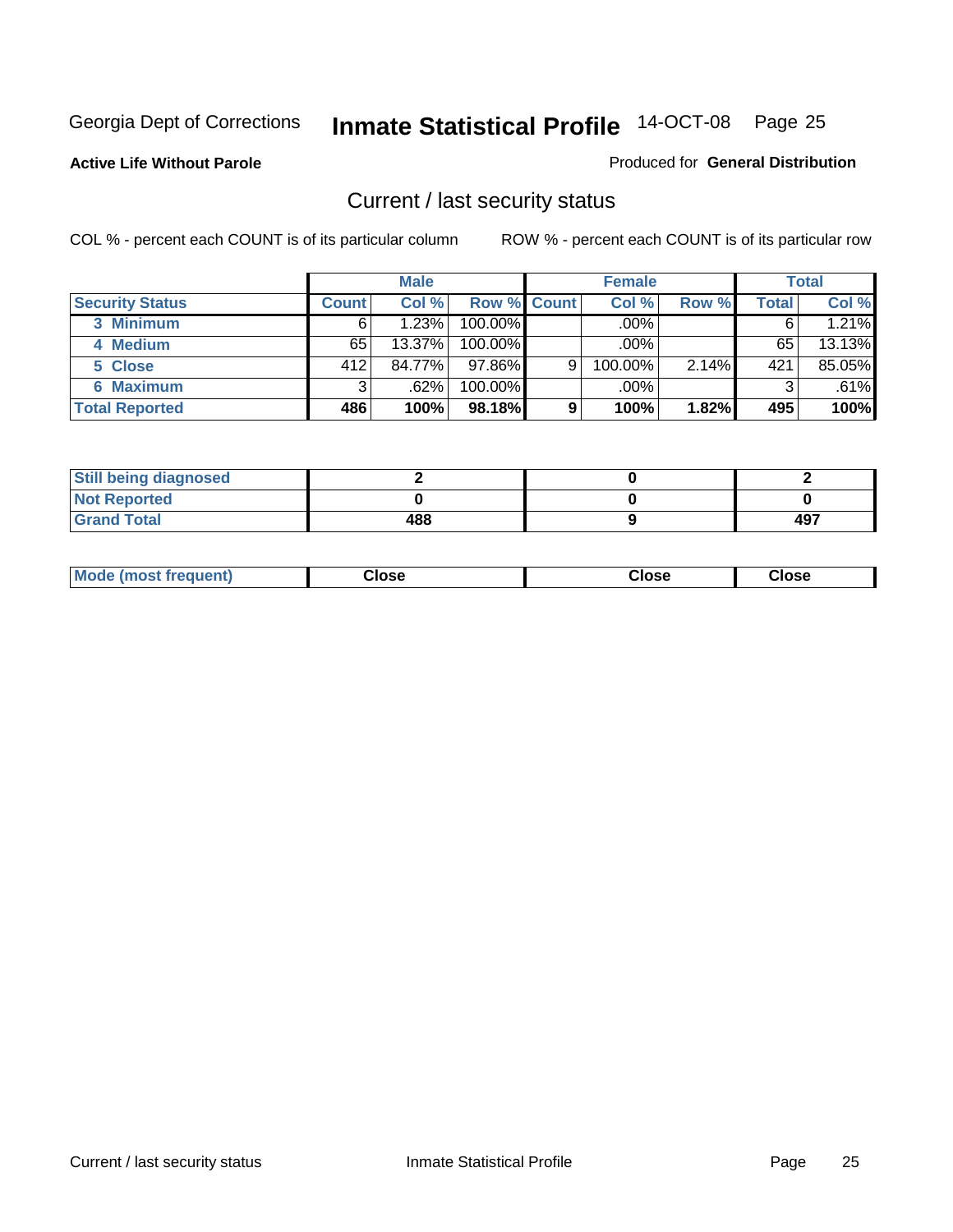**Active Life Without Parole** 

Produced for **General Distribution**

### Current / last type of institution

|                            |              | <b>Male</b> |                    |   | <b>Female</b> |          |              | <b>Total</b> |
|----------------------------|--------------|-------------|--------------------|---|---------------|----------|--------------|--------------|
| <b>Type of Institution</b> | <b>Count</b> | Col%        | <b>Row % Count</b> |   | Col %         | Row %    | <b>Total</b> | Col %        |
| <b>State Prison</b>        | 487          | $99.80\%$   | 98.19%             | Q | 100.00%       | $1.81\%$ | 496          | 99.80%       |
| <b>Private Prison</b>      |              | 20%         | 100.00%            |   |               |          |              | .20%         |
| <b>Total Reported</b>      | 488          | 100%        | 98.19%             |   | 100%          | 1.81%    | 497          | 100%         |

| τeα         |     |     |
|-------------|-----|-----|
| <b>otal</b> | 400 | 107 |
| -           | 400 | - 3 |

| <b>Mode (most frequent)</b> | <b>State Prison</b> | <b>State Prison</b> | <b>State Prison</b> |
|-----------------------------|---------------------|---------------------|---------------------|
|                             |                     |                     |                     |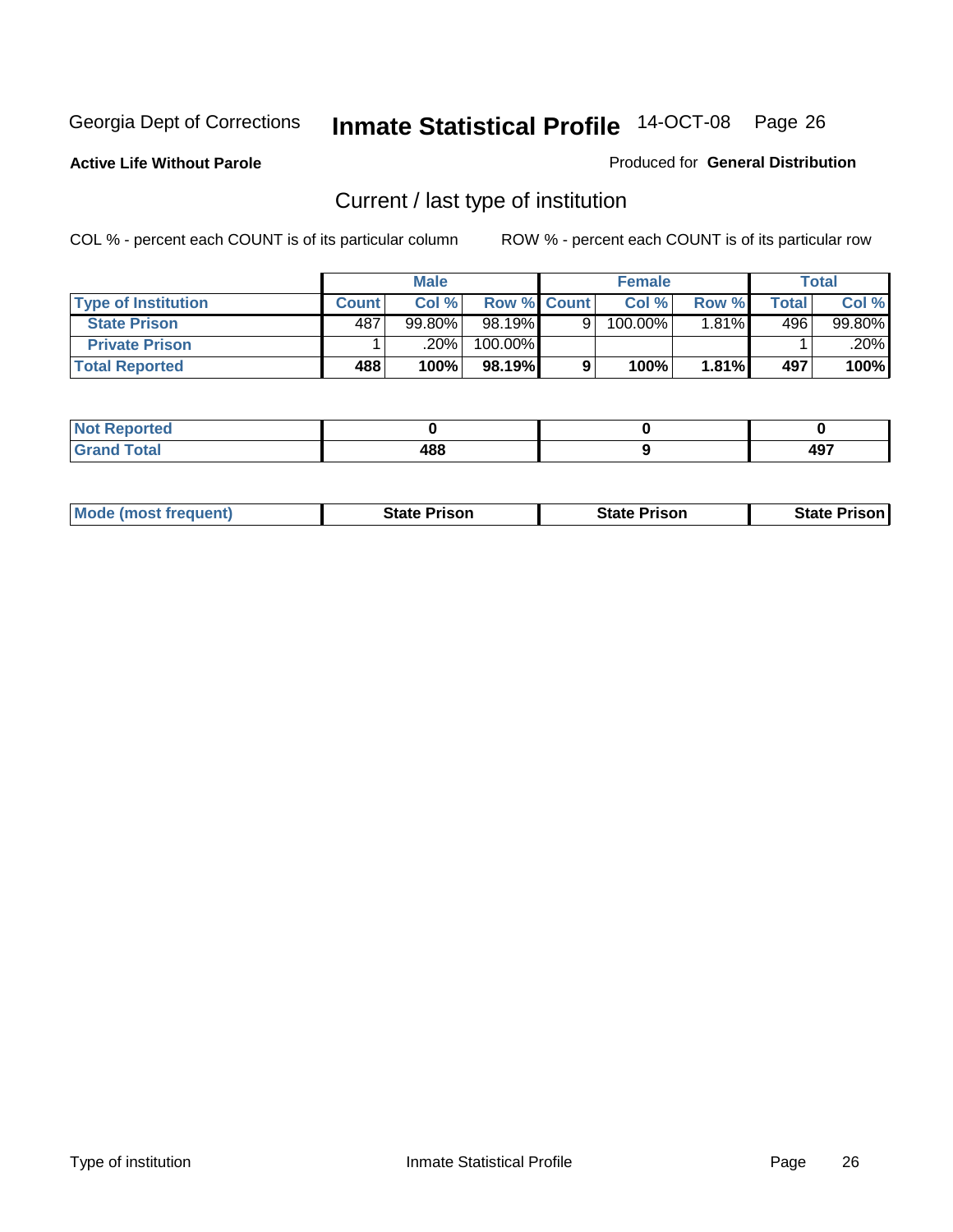**Active Life Without Parole** 

Produced for **General Distribution**

#### Institution type - transitional centers

|                                                  | <b>Male</b> |                    | <b>Female</b> |             | <b>Total</b> |
|--------------------------------------------------|-------------|--------------------|---------------|-------------|--------------|
| <b>Institution Type - Trans. Centers Count  </b> | Col %       | <b>Row % Count</b> | Col%          | Row % Total | Col %        |
| <b>Total Reported</b>                            |             |                    |               |             |              |

| rtea<br>20 NGL 2<br>  |  |  |
|-----------------------|--|--|
| into!<br>---<br>_____ |  |  |

| Mode (most frequent) | <b>Null</b> | <b>Null</b> | <b>Null</b> |
|----------------------|-------------|-------------|-------------|
|                      |             |             |             |
|                      |             |             |             |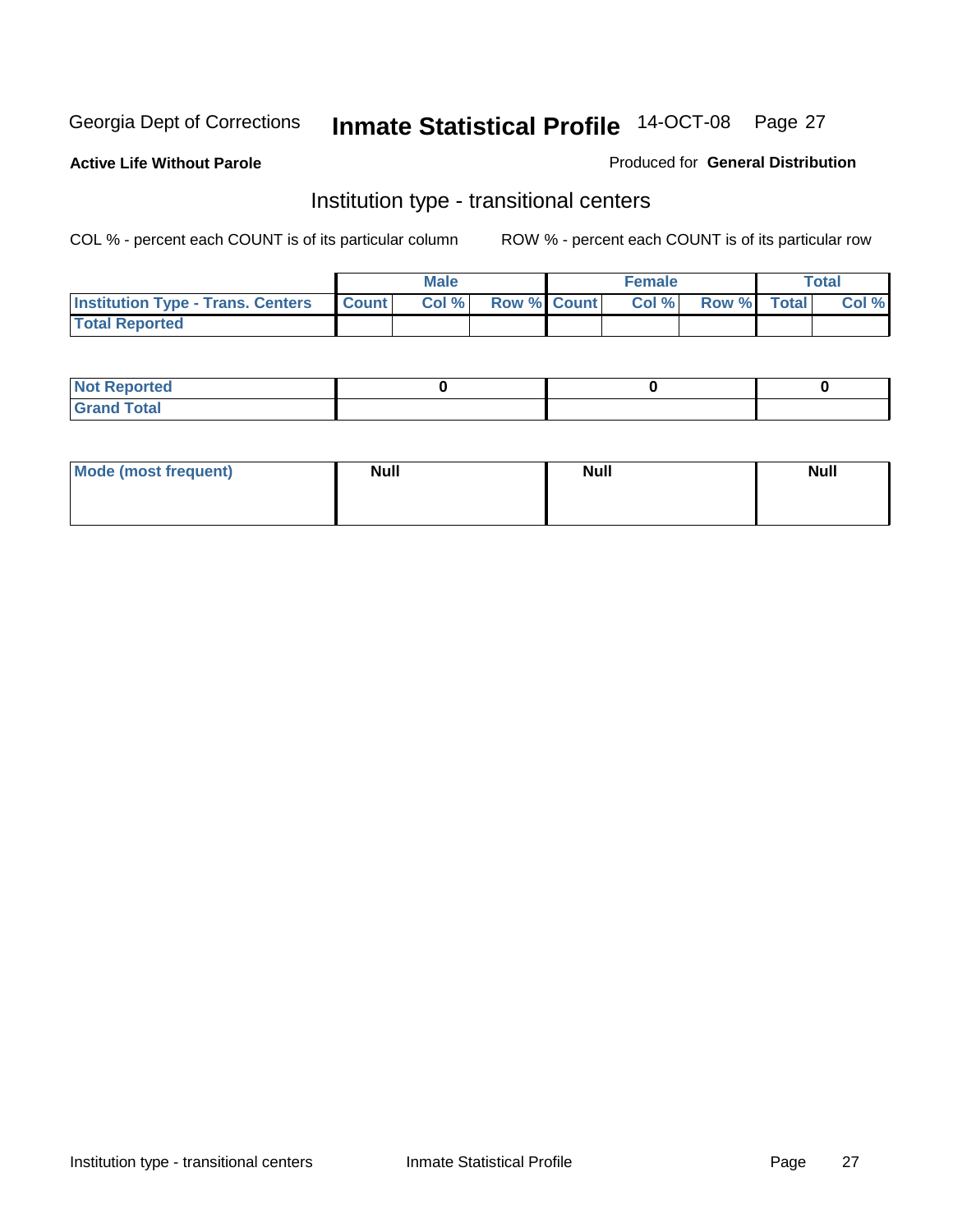**Active Life Without Parole** 

Produced for **General Distribution**

#### Institution type - mental hospitals

|                                                  | <b>Male</b> |                    | <b>Female</b> |                   | <b>Total</b> |
|--------------------------------------------------|-------------|--------------------|---------------|-------------------|--------------|
| <b>Institution Type - Mental Hospitals Count</b> | Col%        | <b>Row % Count</b> |               | Col % Row % Total | Col %        |
| <b>Total Reported</b>                            |             |                    |               |                   |              |

| <b>Not Reported</b> |  |  |
|---------------------|--|--|
| <b>Total</b><br>Cro |  |  |

| Mode (most frequent) | <b>Null</b> | <b>Null</b> | <b>Null</b> |
|----------------------|-------------|-------------|-------------|
|                      |             |             |             |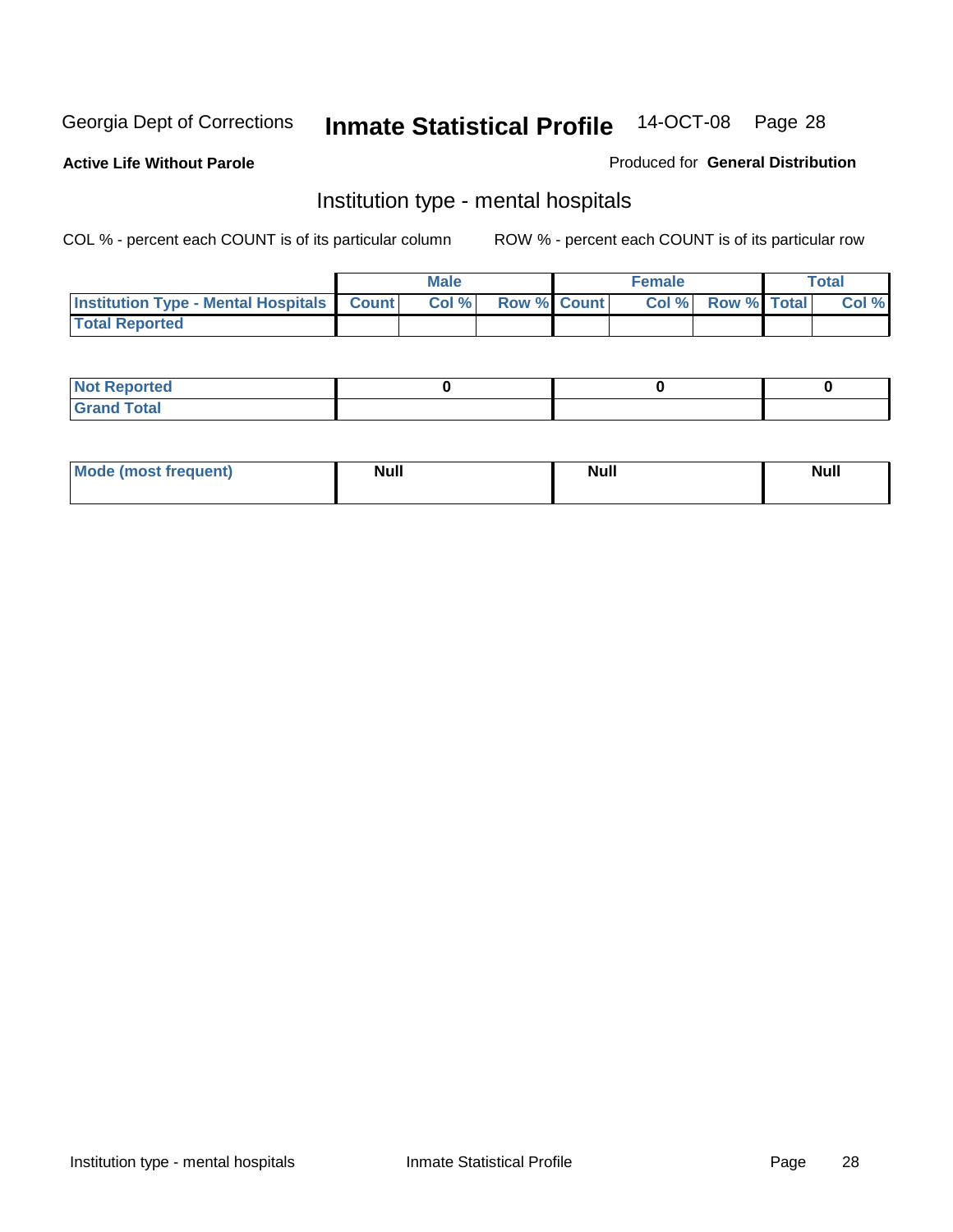**Active Life Without Parole** 

Produced for **General Distribution**

#### Institution type - county prisons

|                                                    | <b>Male</b> |                          | <b>Female</b> |       |              | Total |
|----------------------------------------------------|-------------|--------------------------|---------------|-------|--------------|-------|
| <b>Institution Type - County Prisons   Count  </b> | Col %       | <b>Row % Count Col %</b> |               | Row % | <b>Total</b> | Col % |
| <b>Total Reported</b>                              |             |                          |               |       |              |       |

| <b>Not</b><br><b>Reported</b> |  |  |
|-------------------------------|--|--|
| <b>Grand Total</b>            |  |  |

| <b>Mo</b><br>frequent) | NI. . II<br>1u 11 | <b>Moll</b> | <b>Null</b> |
|------------------------|-------------------|-------------|-------------|
|                        |                   |             |             |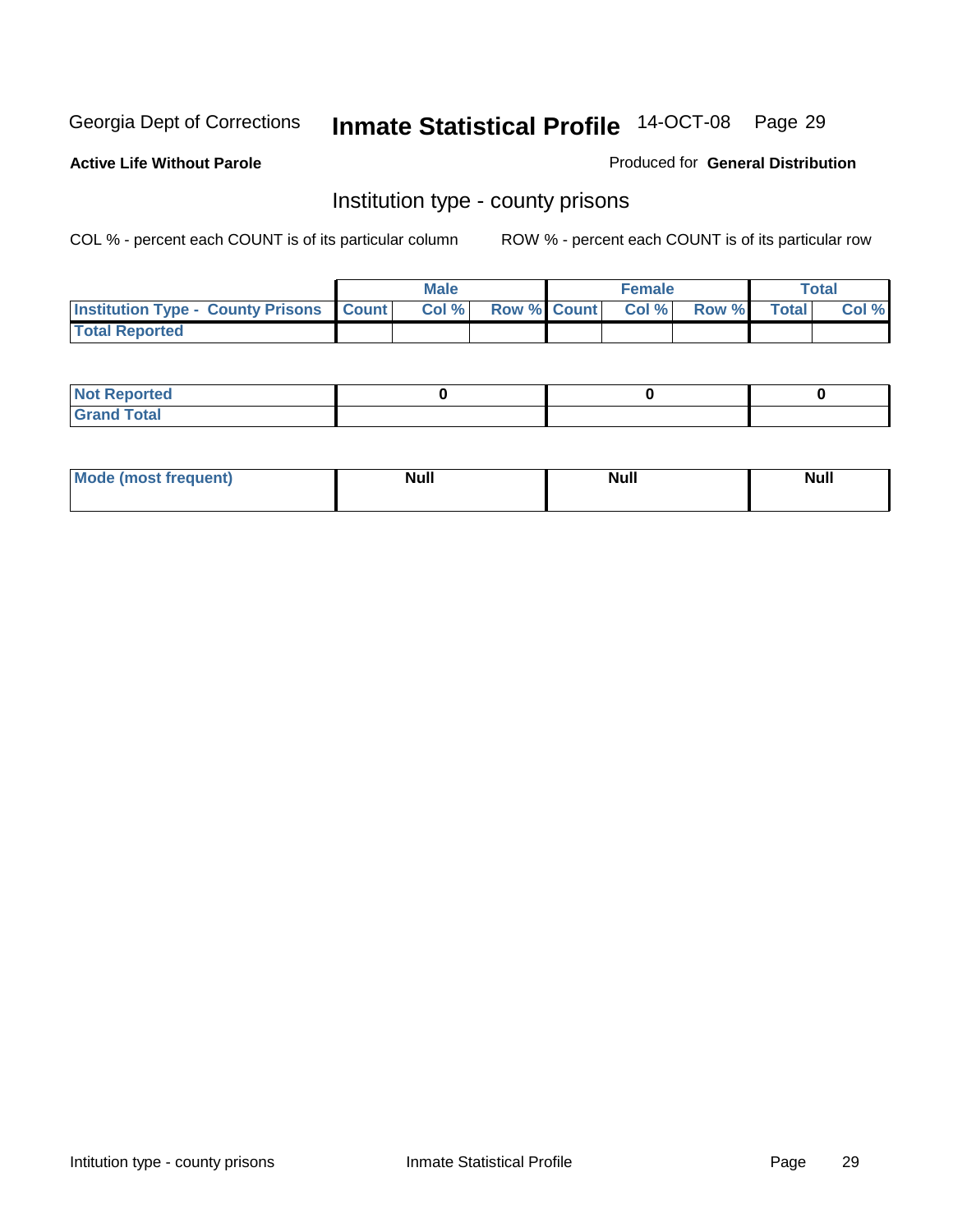#### **Active Life Without Parole**

#### Produced for **General Distribution**

#### Institution type - state prisons

|     |                                         |                 | <b>Male</b> |         | <b>Female</b>  |        | <b>Total</b> |                 |        |
|-----|-----------------------------------------|-----------------|-------------|---------|----------------|--------|--------------|-----------------|--------|
|     | <b>Institution Type - State Prisons</b> | <b>Count</b>    | Col %       | Row %   | <b>Count</b>   | Col %  | Row %        | <b>Total</b>    | Col %  |
|     | 532 Augusta State Med.                  | 25              | 5.13%       | 100.00% |                |        |              | $\overline{25}$ | 5.04%  |
|     | <b>Prison</b>                           |                 |             |         |                |        |              |                 |        |
| 553 | <b>Baldwin State Prison</b>             | 8               | 1.64%       | 100.00% |                |        |              | 8               | 1.61%  |
| 547 | <b>Calhoun State Prison</b>             | 6               | 1.23%       | 100.00% |                |        |              | 6               | 1.21%  |
| 523 | <b>Coastal State Prison</b>             | 1               | .21%        | 100.00% |                |        |              | 1               | .20%   |
| 503 | <b>Dodge State Prison</b>               | 1               | .21%        | 100.00% |                |        |              | 1               | .20%   |
| 521 | <b>Ga Diag &amp; Class Pris</b>         | $\overline{2}$  | .41%        | 100.00% |                |        |              | $\overline{2}$  | .40%   |
| 522 | <b>Ga Diag &amp; Class Pris-</b>        | $\overline{13}$ | 2.67%       | 100.00% |                |        |              | $\overline{13}$ | 2.62%  |
|     | <b>Perm</b>                             |                 |             |         |                |        |              |                 |        |
| 517 | <b>Ga State Prison</b>                  | $\overline{33}$ | 6.78%       | 100.00% |                |        |              | 33              | 6.65%  |
| 541 | <b>Hancock State Prison</b>             | 54              | 11.09%      | 100.00% |                |        |              | 54              | 10.89% |
| 540 | <b>Hays State Prison</b>                | 48              | 9.86%       | 100.00% |                |        |              | 48              | 9.68%  |
| 549 | <b>Macon State Prison</b>               | $\overline{72}$ | 14.78%      | 100.00% |                |        |              | $\overline{72}$ | 14.52% |
| 519 | <b>Men'S State Prison</b>               | $\overline{2}$  | .41%        | 100.00% |                |        |              | 2               | .40%   |
| 554 | <b>Metro State Prison (W)</b>           |                 |             |         | $\overline{7}$ | 77.78% | 100.00%      | 7               | 1.41%  |
| 505 | <b>Phillips State Prison</b>            | 19              | 3.90%       | 100.00% |                |        |              | 19              | 3.83%  |
| 557 | <b>Pulaski State Prison (W)</b>         |                 |             |         | $\overline{2}$ | 22.22% | 100.00%      | $\overline{2}$  | .40%   |
| 550 | <b>Smith State Prison</b>               | $\overline{37}$ | 7.60%       | 100.00% |                |        |              | $\overline{37}$ | 7.46%  |
| 542 | <b>Telfair State Prison</b>             | 67              | 13.76%      | 100.00% |                |        |              | 67              | 13.51% |
| 537 | <b>Valdosta State Prison</b>            | 51              | 10.47%      | 100.00% |                |        |              | 51              | 10.28% |
| 501 | <b>Ware State Prison</b>                | 41              | 8.42%       | 100.00% |                |        |              | 41              | 8.27%  |
| 552 | <b>Washington Sp</b>                    | 6               | 1.23%       | 100.00% |                |        |              | 6               | 1.21%  |
| 546 | <b>Wilcox State Prison</b>              | 1               | .21%        | 100.00% |                |        |              |                 | .20%   |
|     | <b>Total Reported</b>                   | 487             | 100%        | 98.19%  | 9              | 100%   | 1.81%        | 496             | 100%   |

| <b>Not Reported</b> |     |            |
|---------------------|-----|------------|
| <b>Total</b>        | 487 | 10C<br>490 |

| Mode (most frequent) | <b>1549 Macon State Prison</b> | <b>554 Metro State Prison (W)</b> | 549 Macon State<br><b>Prison</b> |
|----------------------|--------------------------------|-----------------------------------|----------------------------------|
|----------------------|--------------------------------|-----------------------------------|----------------------------------|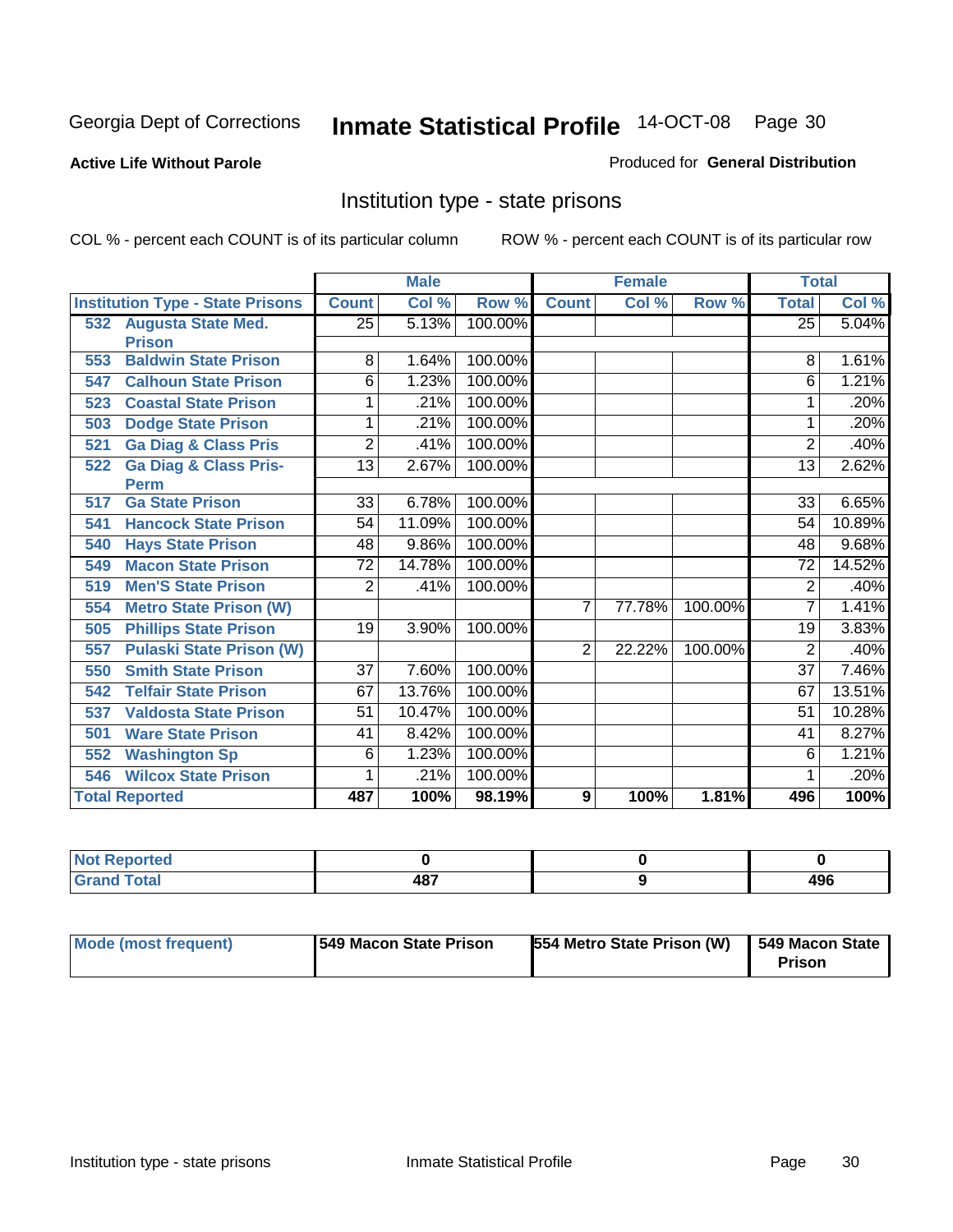**Active Life Without Parole** 

Produced for **General Distribution**

#### Institution type - private prisons

|                                           |              | <b>Male</b> |               | <b>Female</b> |       |       | Total   |
|-------------------------------------------|--------------|-------------|---------------|---------------|-------|-------|---------|
| <b>Institution Type - Private Prisons</b> | <b>Count</b> | Col %       | Row % Count   | Col %         | Row % | Total | Col %   |
| 567 D Ray James Corr Fac                  |              | $100.00\%$  | 100.00%       |               |       |       | 100.00% |
| <b>Total Reported</b>                     |              | 100%        | 100% <b>I</b> |               | %     |       | 100%    |

| <b>Not Reported</b>             |  |  |
|---------------------------------|--|--|
| <b>Total</b><br>Gr2<br>$\sim$ . |  |  |

| Mode (most frequent) | 567 D Ray James Corr Fac | <b>Null</b> | <b>567 D Ray James</b><br><b>Corr Fac</b> |
|----------------------|--------------------------|-------------|-------------------------------------------|
|----------------------|--------------------------|-------------|-------------------------------------------|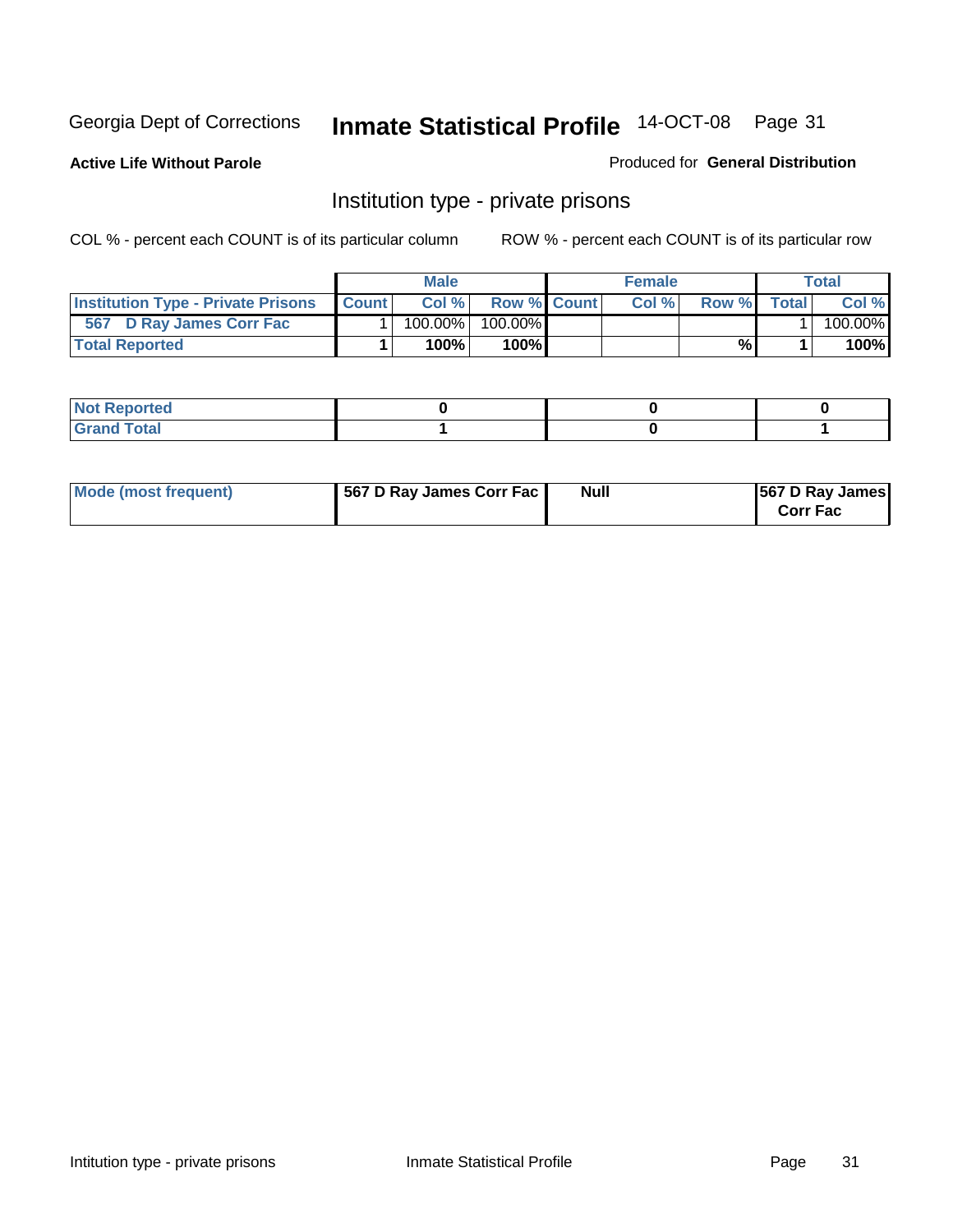**Active Life Without Parole** 

Produced for **General Distribution**

#### Institution type - prison annexes

|                                                | <b>Male</b> |              |                | <b>Female</b> |             | <b>Total</b> |
|------------------------------------------------|-------------|--------------|----------------|---------------|-------------|--------------|
| <b>Institution Type - Prison Annexes Count</b> | Col %       | <b>Row %</b> | <b>Count</b> Ⅰ | Col%          | Row % Total | Col %        |
| <b>Total Reported</b>                          |             |              |                |               |             |              |

| <b>Not</b><br><b>Reported</b>    |  |  |
|----------------------------------|--|--|
| <b>Total</b><br>Gran<br>$\sim$ . |  |  |

| Mode (most frequent) | <b>Null</b> | <b>Null</b> | <b>Null</b> |
|----------------------|-------------|-------------|-------------|
|                      |             |             |             |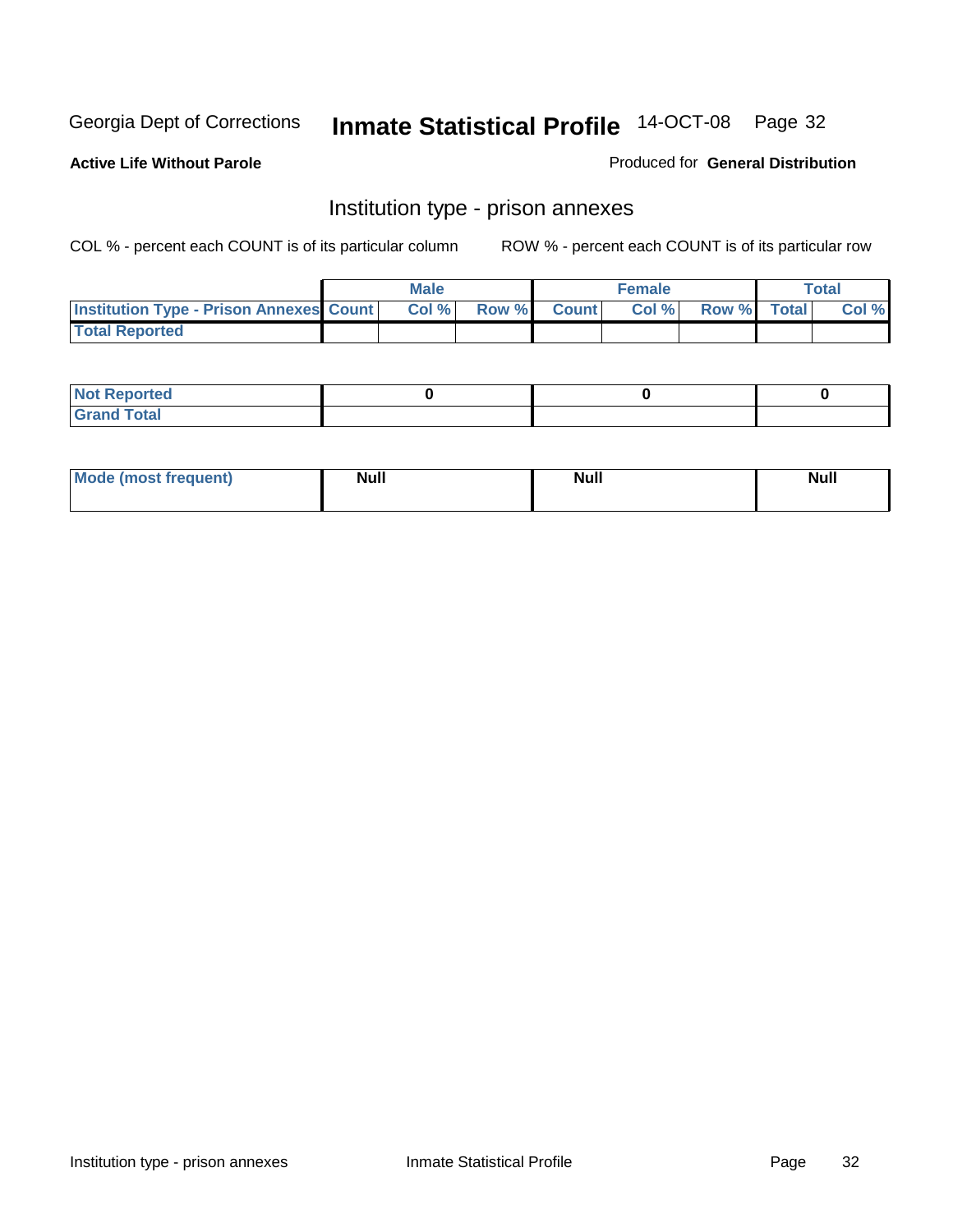**Active Life Without Parole** 

Produced for **General Distribution**

#### Institution type - pre-release centers

|                                                | <b>Male</b> |                    | <b>Female</b> |             | <b>Total</b> |
|------------------------------------------------|-------------|--------------------|---------------|-------------|--------------|
| <b>Institution Type - Prison Annexes Count</b> | Col %       | <b>Row % Count</b> | Col %         | Row % Total | Col %        |
| <b>Total Reported</b>                          |             |                    |               |             |              |

| <b>Not</b><br><b>Reported</b>    |  |  |
|----------------------------------|--|--|
| <b>Total</b><br>Gran<br>$\sim$ . |  |  |

| Mode (most frequent) | <b>Null</b> | <b>Null</b> | <b>Null</b> |
|----------------------|-------------|-------------|-------------|
|                      |             |             |             |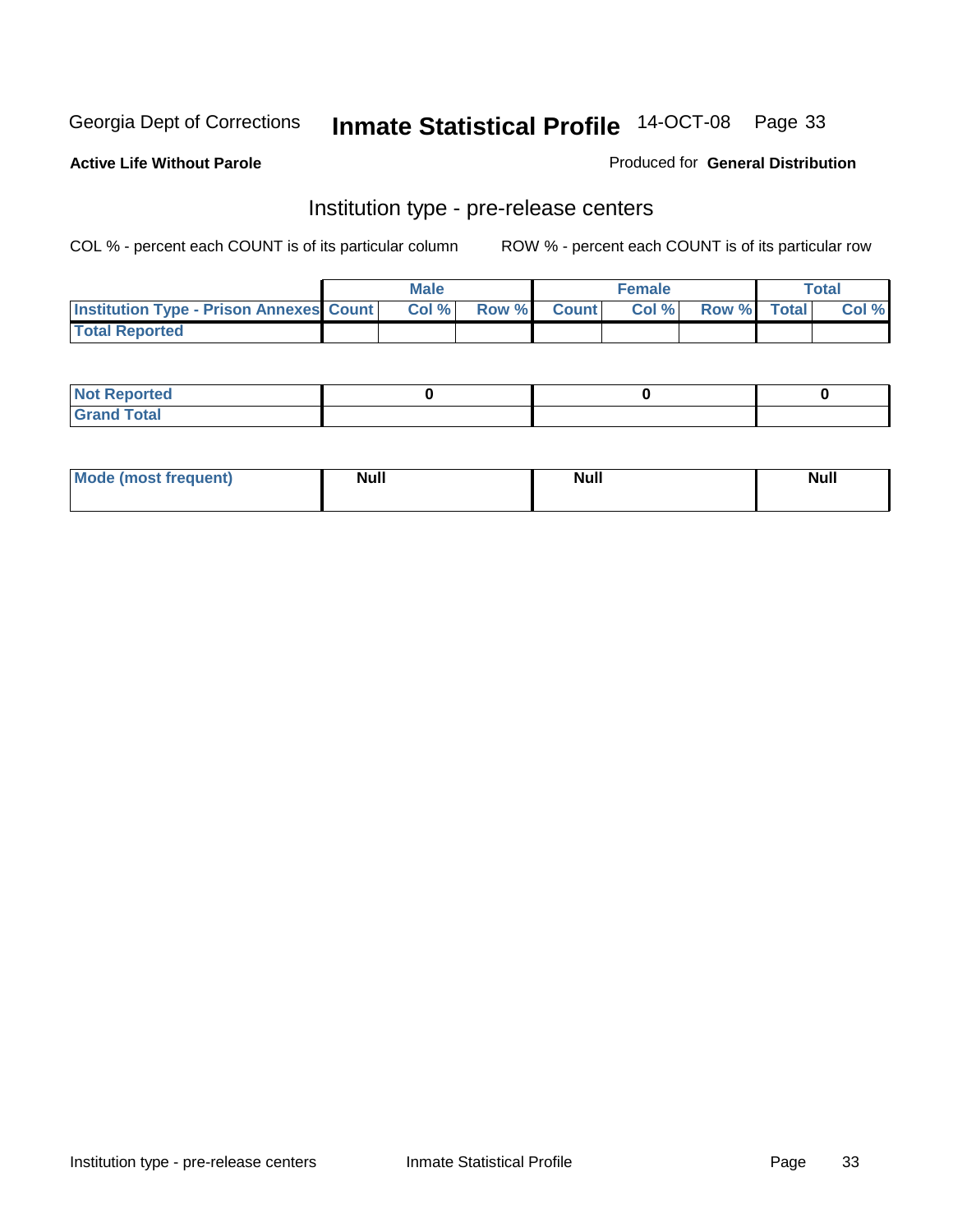**Active Life Without Parole** 

Produced for **General Distribution**

#### Institution type - inmate boot camp

|                                      |              | Male  |             | <b>Female</b> |             | <b>Total</b> |
|--------------------------------------|--------------|-------|-------------|---------------|-------------|--------------|
| <b>Institution Type - Boot Camps</b> | <b>Count</b> | Col % | Row % Count | Col %         | Row % Total | Col %        |
| <b>Total Rported</b>                 |              |       |             |               |             |              |

| <b>Not Reported</b>  |  |  |
|----------------------|--|--|
| <b>Total</b><br>Croy |  |  |

| Mode (most frequent) | <b>Null</b> | <b>Null</b> | <b>Null</b> |
|----------------------|-------------|-------------|-------------|
|                      |             |             |             |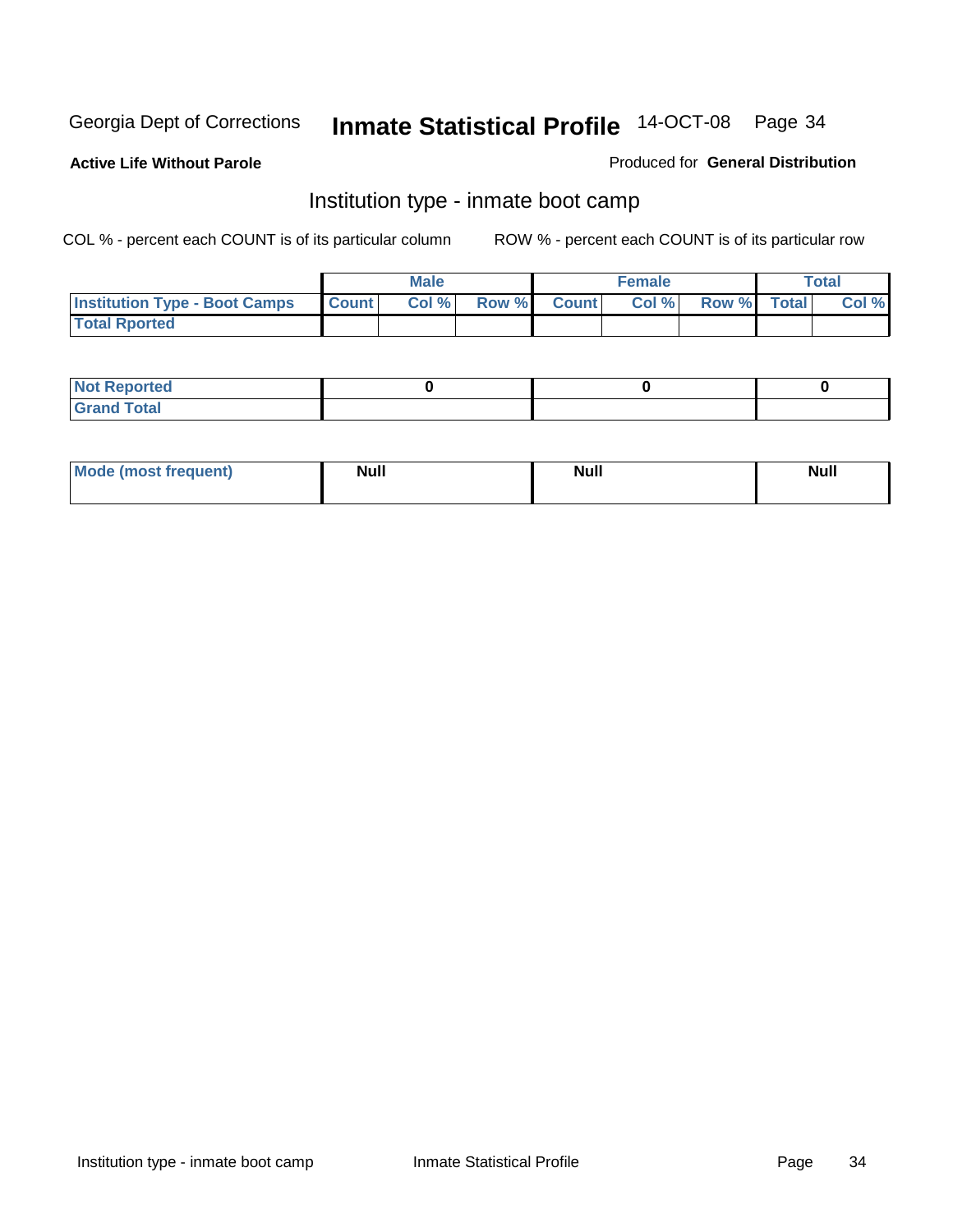**Active Life Without Parole** 

Produced for **General Distribution**

### Number of disciplinary reports

|                                       |                 | <b>Male</b> |                    |   | <b>Female</b> |       |              | <b>Total</b> |
|---------------------------------------|-----------------|-------------|--------------------|---|---------------|-------|--------------|--------------|
| <b>Number of Disciplinary Reports</b> | <b>Count</b>    | Col %       | <b>Row % Count</b> |   | Col %         | Row % | <b>Total</b> | Col %        |
|                                       | 106             | 21.72%      | 95.50%             | 5 | 55.56%        | 4.50% | 111          | 22.33%       |
|                                       | 63              | 12.91%      | 100.00%            |   |               |       | 63           | 12.68%       |
| $\mathbf{2}$                          | 38              | 7.79%       | 97.44%             |   | 11.11%        | 2.56% | 39           | 7.85%        |
| 3                                     | 40              | 8.20%       | 97.56%             |   | 11.11%        | 2.44% | 41           | 8.25%        |
|                                       | 30 <sup>°</sup> | 6.15%       | 100.00%            |   |               |       | 30           | 6.04%        |
| 5                                     | 26              | 5.33%       | 100.00%            |   |               |       | 26           | 5.23%        |
| <b>More Than 5</b>                    | 185             | 37.91%      | 98.93%             | 2 | 22.22%        | 1.07% | 187          | 37.63%       |
| <b>Total Reported</b>                 | 488             | 100%        | 98.19%             | 9 | 100%          | 1.81% | 497          | 100.0%       |

| .<br>N<br>Ter. |                  |            |
|----------------|------------------|------------|
| Total          | 488<br>TV.<br>__ | ---<br>−•• |

| Mean (average)       | . | 6.44 | 7.69 |
|----------------------|---|------|------|
| Median (middle)      |   |      |      |
| Mode (most frequent) |   |      |      |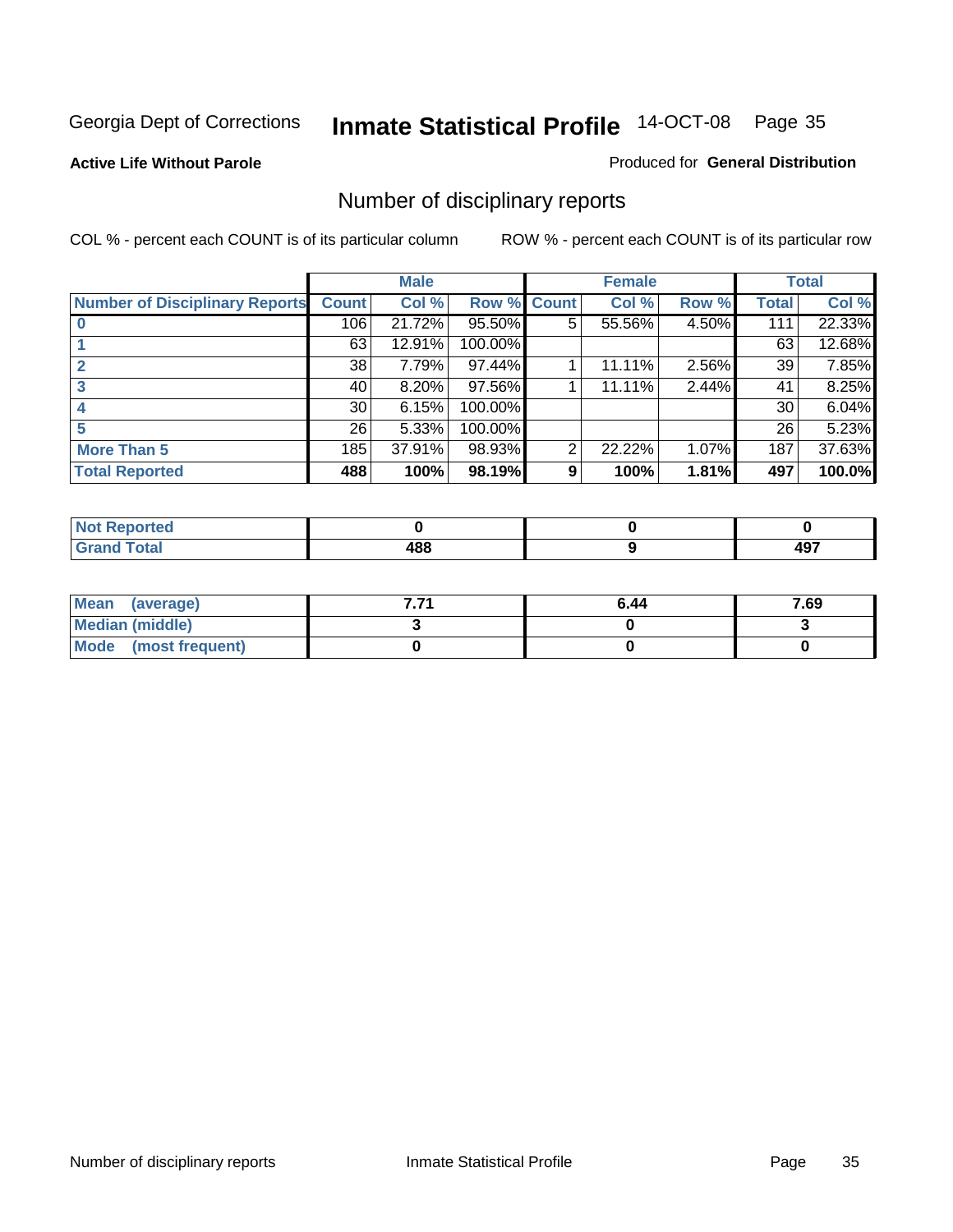#### **Active Life Without Parole**

#### Produced for **General Distribution**

#### Number of transfers

|                            |              | <b>Male</b> |         |              | <b>Female</b> |        |              | <b>Total</b> |
|----------------------------|--------------|-------------|---------|--------------|---------------|--------|--------------|--------------|
| <b>Number of Transfers</b> | <b>Count</b> | Col %       | Row %   | <b>Count</b> | Col %         | Row %  | <b>Total</b> | Col %        |
|                            | 3            | 0.61%       | 60.00%  | 2            | 22.22%        | 40.00% | 5            | 1.01%        |
|                            | 113          | 23.16%      | 98.26%  | 2            | 22.22%        | 1.74%  | 115          | 23.14%       |
|                            | 121          | 24.80%      | 98.37%  | 2            | 22.22%        | 1.63%  | 123          | 24.75%       |
|                            | 93           | 19.06%      | 96.88%  | 3            | 33.33%        | 3.13%  | 96           | 19.32%       |
|                            | 55           | 11.27%      | 100.00% |              |               |        | 55           | 11.07%       |
|                            | 37           | 7.58%       | 100.00% |              |               |        | 37           | 7.44%        |
| <b>More Than 5</b>         | 66           | 13.52%      | 100.00% |              |               |        | 66           | 13.28%       |
| <b>Total Reported</b>      | 488          | 100%        | 98.19%  | 9            | 100%          | 1.81%  | 497          | 100.0%       |

| .<br>w<br>тес.   |             |                 |
|------------------|-------------|-----------------|
| $T \sim$ for $T$ | 488<br>$ -$ | רחו<br>.<br>$-$ |

| Mean (average)       | 0 מ<br>.J.Z. | l .67 | 3.18 |
|----------------------|--------------|-------|------|
| Median (middle)      |              |       |      |
| Mode (most frequent) |              |       |      |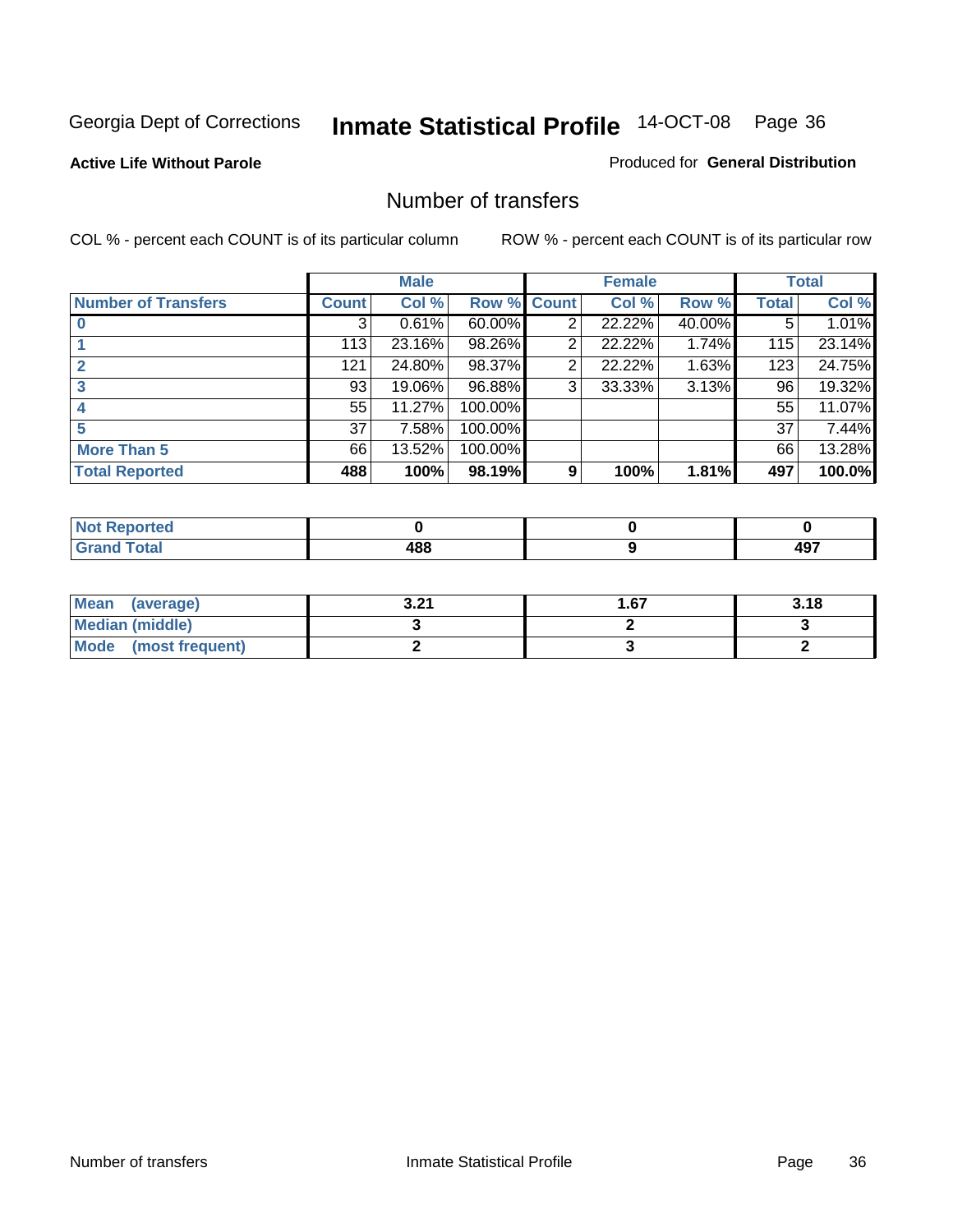**Active Life Without Parole** 

Produced for **General Distribution**

# Number of escapes

|                       |         | <b>Male</b> |                    |   | <b>Female</b> |          |        | <b>Total</b> |
|-----------------------|---------|-------------|--------------------|---|---------------|----------|--------|--------------|
| Number of Escapes     | Count l | Col %       | <b>Row % Count</b> |   | Col %         | Row %    | Total⊥ | Col %        |
|                       | 487     | $99.80\%$   | $98.19\%$          | 9 | 100.00%       | $1.81\%$ | 496    | 99.80%       |
|                       |         | 0.20%       | 100.00%            |   |               |          |        | 0.20%        |
| <b>Total Reported</b> | 488     | 100%        | 98.19%I            |   | 100%          | 1.81%    | 497    | 100%         |

| neo                           |     |                   |
|-------------------------------|-----|-------------------|
| <b>otal</b><br><b>Ul dilu</b> | 488 | 107<br><b>TJ.</b> |

| Mean (average)       |  |  |
|----------------------|--|--|
| Median (middle)      |  |  |
| Mode (most frequent) |  |  |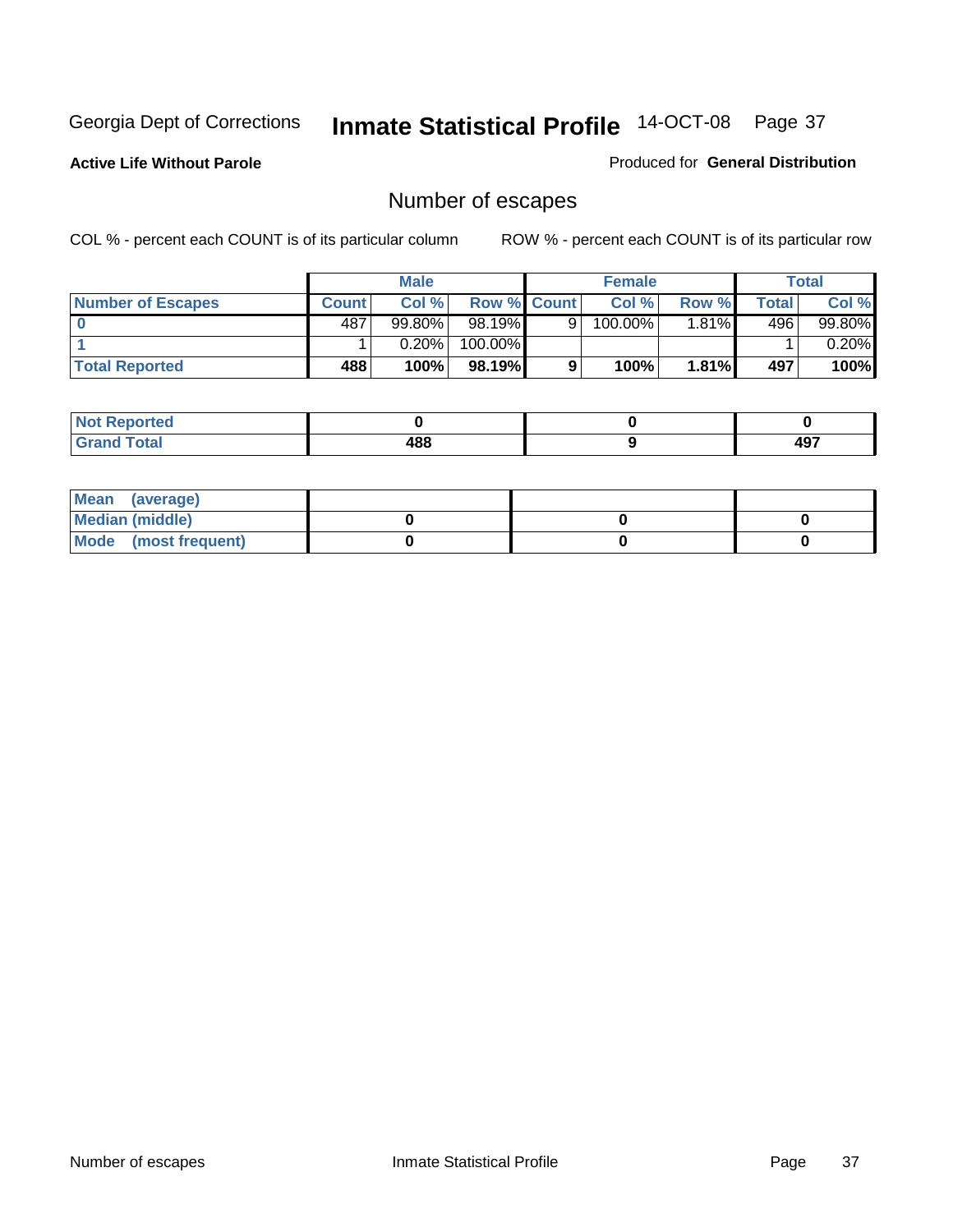**Active Life Without Parole** 

Produced for **General Distribution**

## Actual release type

|                            |              | <b>Male</b> |                    | <b>Female</b> |       |              | Total |
|----------------------------|--------------|-------------|--------------------|---------------|-------|--------------|-------|
| <b>Actual Release Type</b> | <b>Count</b> | Col %       | <b>Row % Count</b> | Col %         | Row % | <b>Total</b> | Col % |
| <b>Total Reported</b>      |              | $\%$        | %                  | %             | %     |              | %     |

| <b>Still Active</b> | 488 | 497 |
|---------------------|-----|-----|
| <b>Not Reported</b> |     |     |
| <b>Grand Total</b>  | 488 | 497 |

| M | Nı.<br><u></u> | ali e<br><u></u> | $\cdots$ |
|---|----------------|------------------|----------|
|   |                |                  |          |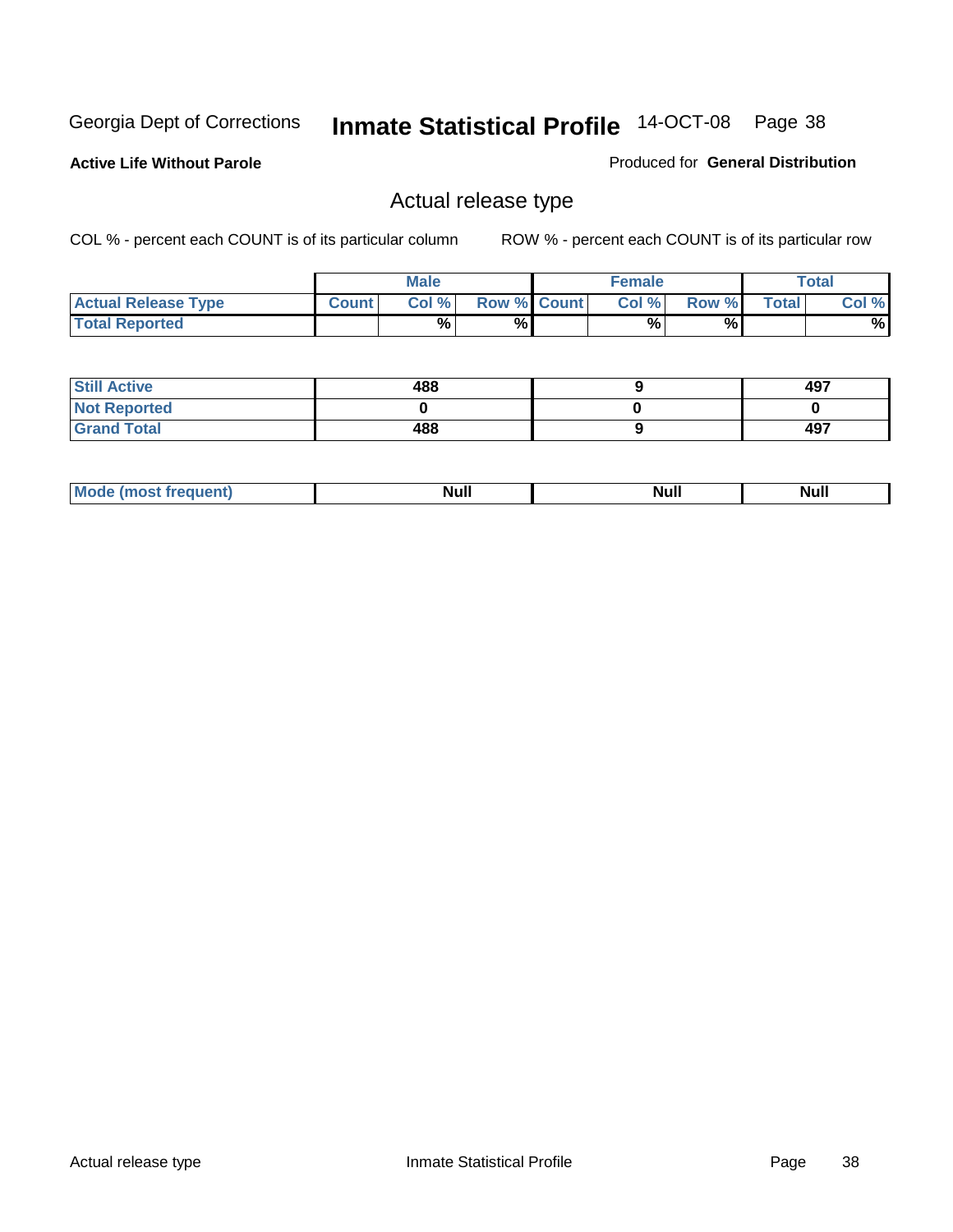### **Active Life Without Parole**

### Produced for **General Distribution**

## Time served in current (or last) institution

|                            |              | <b>Male</b> |         |                  | <b>Female</b> |       |              | <b>Total</b> |
|----------------------------|--------------|-------------|---------|------------------|---------------|-------|--------------|--------------|
| <b>Time In Institution</b> | <b>Count</b> | Col %       | Row %   | <b>Count</b>     | Col %         | Row % | <b>Total</b> | Col %        |
| 0 to 3 months              | 49           | 10.04%      | 90.74%  | 5                | 55.56%        | 9.26% | 54           | 10.87%       |
| 3.01 to 6 months           | 31           | 6.35%       | 93.94%  | 2                | 22.22%        | 6.06% | 33           | 6.64%        |
| 6.01 to 9 months           | 54           | 11.07%      | 100.00% |                  |               |       | 54           | 10.87%       |
| 9.01 to 12 months          | 34           | 6.97%       | 100.00% |                  |               |       | 34           | 6.84%        |
| 12.01 to 18 months         | 46           | 9.43%       | 100.00% |                  |               |       | 46           | 9.26%        |
| 18.01 to 24 months         | 36           | 7.38%       | 100.00% |                  |               |       | 36           | 7.24%        |
| 2.01 to 3 years            | 69           | 14.14%      | 100.00% |                  |               |       | 69           | 13.88%       |
| 3.01 to 4 years            | 47           | 9.63%       | 97.92%  | 1                | 11.11%        | 2.08% | 48           | 9.66%        |
| 4.01 to 5 years            | 22           | 4.51%       | 95.65%  | 1                | 11.11%        | 4.35% | 23           | 4.63%        |
| $5.01$ to 6 years          | 27           | 5.53%       | 100.00% |                  |               |       | 27           | 5.43%        |
| 6.01 to 7 years            | 28           | 5.74%       | 100.00% |                  |               |       | 28           | 5.63%        |
| $7.01$ to 8 years          | 17           | 3.48%       | 100.00% |                  |               |       | 17           | 3.42%        |
| 8.01 to 9 years            | 11           | 2.25%       | 100.00% |                  |               |       | 11           | 2.21%        |
| 9.01 to 10 years           | 6            | 1.23%       | 100.00% |                  |               |       | 6            | 1.21%        |
| Over 10 years              | 11           | 2.25%       | 100.00% |                  |               |       | 11           | 2.21%        |
| <b>Total Reported</b>      | 488          | 100%        | 98.19%  | $\boldsymbol{9}$ | 100%          | 1.81% | 497          | 100%         |

| eported<br><b>NOT</b> |     |          |
|-----------------------|-----|----------|
| <b>otal</b>           | 488 | 407<br>™ |

| <b>Mean</b><br>(average)       | 33 months | 12 months | 33 months |
|--------------------------------|-----------|-----------|-----------|
| Median (middle)                | 22 months | 3 months  | 22 months |
| <b>Mode</b><br>(most frequent) | months    | months    | months    |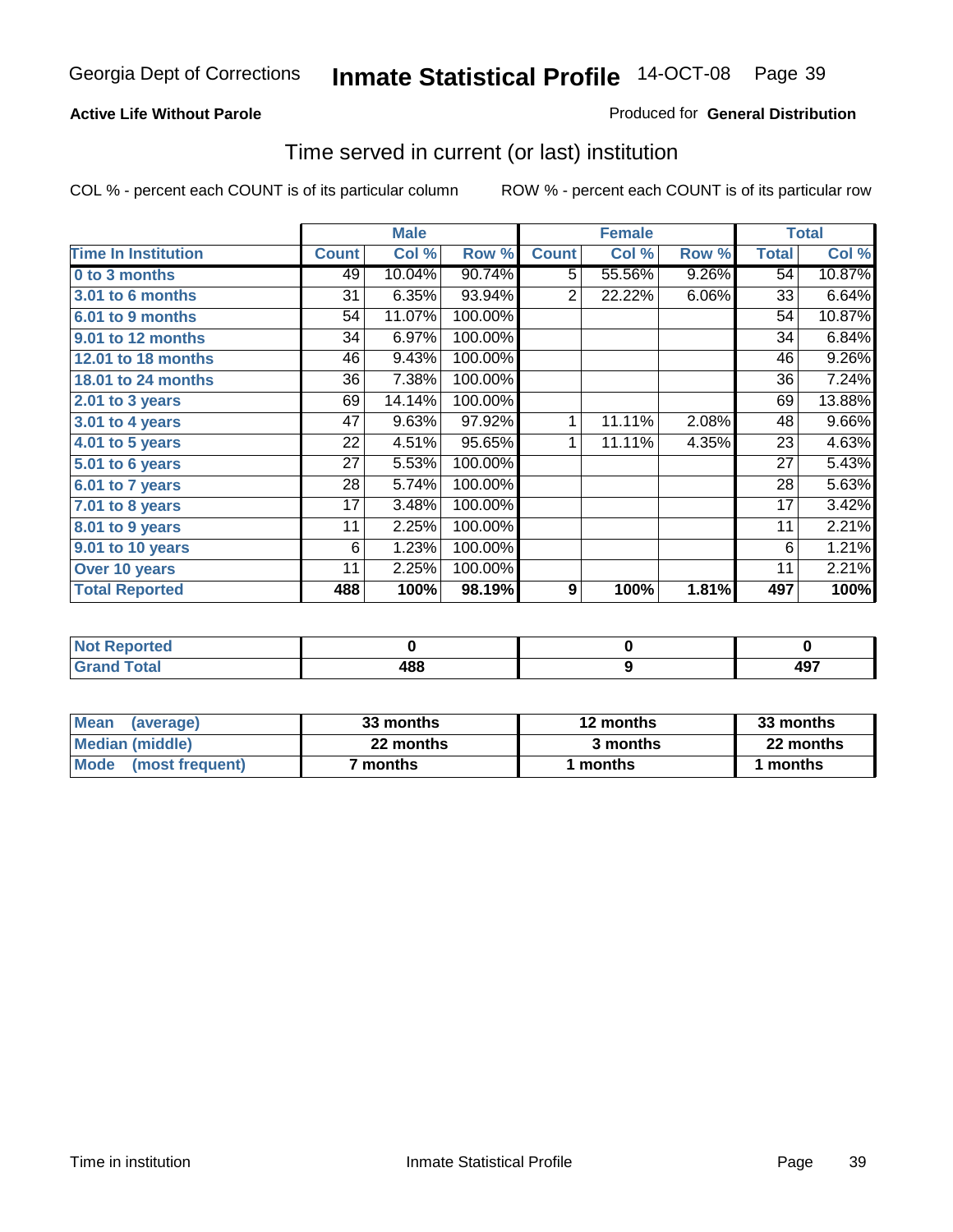## **Active Life Without Parole**

## Produced for **General Distribution**

## Highest grade level attained

|                              |                | <b>Male</b> |         |                | <b>Female</b> |        |                 | <b>Total</b> |
|------------------------------|----------------|-------------|---------|----------------|---------------|--------|-----------------|--------------|
| <b>Grade Level</b>           | <b>Count</b>   | Col %       | Row %   | <b>Count</b>   | Col %         | Row %  | <b>Total</b>    | Col %        |
| <b>Grade 1</b>               | 1              | 0.21%       | 100.00% |                |               |        | 1               | 0.21%        |
| <b>Grade 4</b>               | 3              | 0.63%       | 100.00% |                |               |        | 3               | 0.62%        |
| <b>Grade 5</b>               | 4              | 0.85%       | 100.00% |                |               |        | 4               | 0.83%        |
| Grade 6                      | 7              | 1.48%       | 100.00% |                |               |        | $\overline{7}$  | 1.45%        |
| <b>Grade 7</b>               | 18             | 3.81%       | 100.00% |                |               |        | $\overline{18}$ | 3.73%        |
| <b>Grade 8</b>               | 47             | 9.94%       | 100.00% |                |               |        | 47              | 9.75%        |
| <b>Grade 9</b>               | 63             | 13.32%      | 98.44%  | 1              | 11.11%        | 1.56%  | 64              | 13.28%       |
| Grade 10                     | 98             | 20.72%      | 98.00%  | $\overline{2}$ | 22.22%        | 2.00%  | 100             | 20.75%       |
| Grade 11                     | 68             | 14.38%      | 97.14%  | $\overline{2}$ | 22.22%        | 2.86%  | 70              | 14.52%       |
| <b>Grade 12 or GED</b>       | 80             | 16.91%      | 97.56%  | $\overline{2}$ | 22.22%        | 2.44%  | 82              | 17.01%       |
| <b>Some tech school</b>      | 12             | 2.54%       | 100.00% |                |               |        | $\overline{12}$ | 2.49%        |
| <b>Completed tech school</b> | 13             | 2.75%       | 100.00% |                |               |        | 13              | 2.70%        |
| College, 1 year              | 16             | 3.38%       | 100.00% |                |               |        | 16              | 3.32%        |
| College, 2 year              | 18             | 3.81%       | 90.00%  | $\overline{2}$ | 22.22%        | 10.00% | 20              | 4.15%        |
| College, 3 year              | 8              | 1.69%       | 100.00% |                |               |        | 8               | 1.66%        |
| <b>Bachelor's degree</b>     | 10             | 2.11%       | 100.00% |                |               |        | 10              | 2.07%        |
| <b>Master's degree</b>       | 4              | 0.85%       | 100.00% |                |               |        | 4               | 0.83%        |
| Ph.D. degree                 | 1              | 0.21%       | 100.00% |                |               |        | 1               | 0.21%        |
| Law degree                   | $\overline{2}$ | 0.42%       | 100.00% |                |               |        | $\overline{2}$  | 0.41%        |
| <b>Total Reported</b>        | 473            | 100%        | 98.13%  | 9              | 100%          | 1.87%  | 482             | 100%         |

| тео    |     | יי           |
|--------|-----|--------------|
| $\sim$ | 400 | $\sim$<br>᠇ᢦ |

| <b>Mean</b><br>(average)       | 10.66    | 11.44    | 10.67    |
|--------------------------------|----------|----------|----------|
| Median (middle)                | Grade 10 | Grade 11 | Grade 10 |
| <b>Mode</b><br>(most frequent) | Grade 10 | Grade 11 | Grade 10 |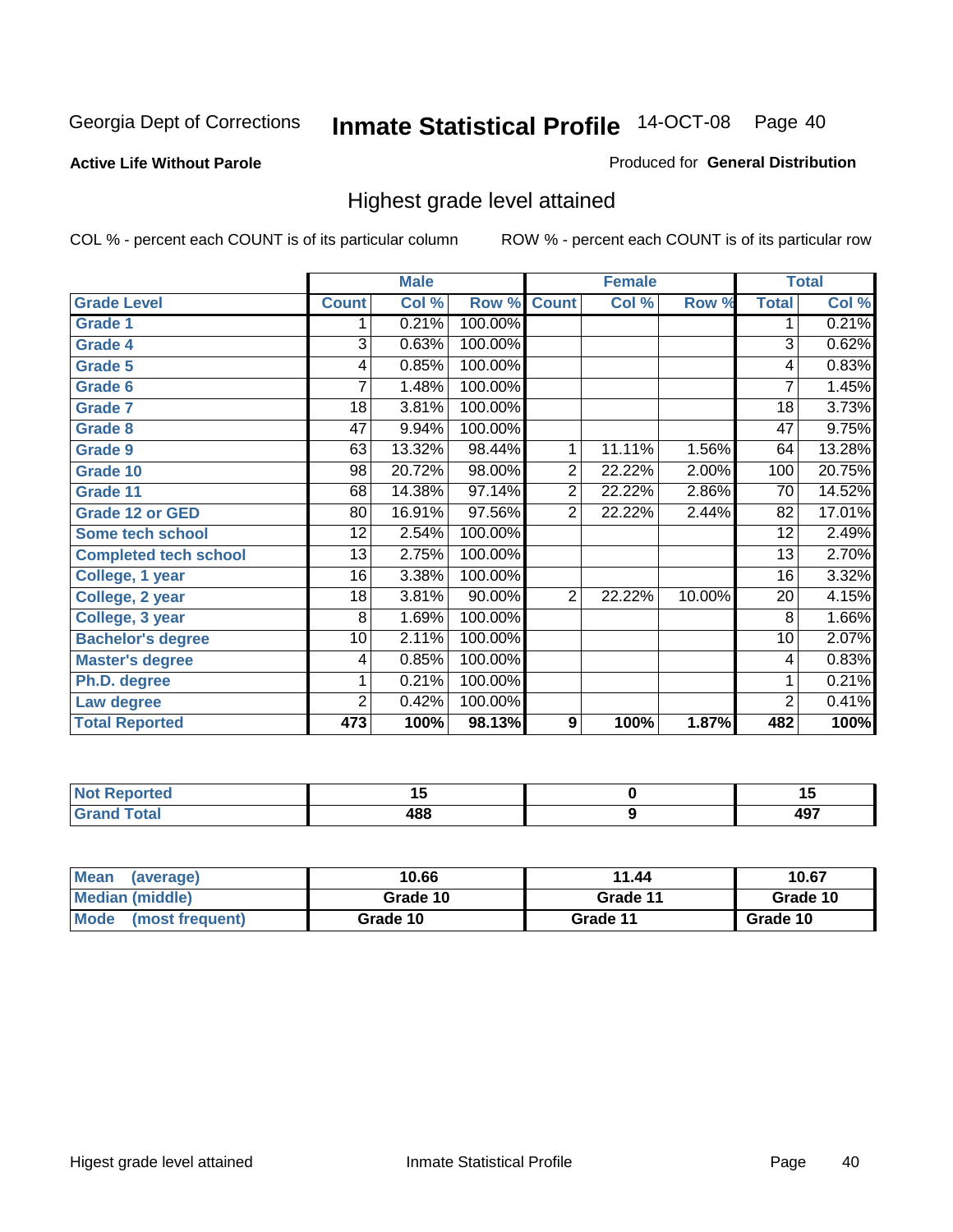### **Active Life Without Parole**

### Produced for **General Distribution**

## Culture fair IQ scores

|                       |              | <b>Male</b> |             |                | <b>Female</b> |         |              | <b>Total</b> |
|-----------------------|--------------|-------------|-------------|----------------|---------------|---------|--------------|--------------|
| <b>IQ Scores</b>      | <b>Count</b> | Col %       | Row % Count |                | Col %         | Row %   | <b>Total</b> | Col %        |
| $60 - 69$             | 19           | 4.42%       | 100.00%     |                |               |         | 19           | 4.33%        |
| $70 - 79$             | 31           | 7.21%       | 100.00%     |                |               |         | 31           | 7.06%        |
| $80 - 89$             | 70           | 16.28%      | 97.22%      | $\overline{2}$ | 22.22%        | 2.78%   | 72           | 16.40%       |
| $90 - 99$             | 72           | 16.74%      | 97.30%      | 2              | 22.22%        | 2.70%   | 74           | 16.86%       |
| $100 - 109$           | 120          | 27.91%      | 99.17%      |                | 11.11%        | 0.83%   | 121          | 27.56%       |
| $110 - 119$           | 97           | 22.56%      | 97.98%      | 2              | 22.22%        | 2.02%   | 99           | 22.55%       |
| $120 - 129$           | 21           | 4.88%       | 95.45%      | 1              | 11.11%        | 4.55%   | 22           | 5.01%        |
| $130 - 139$           |              |             |             |                | 11.11%        | 100.00% |              | 0.23%        |
| <b>Total Reported</b> | 430          | 100%        | 97.95%      | 9              | 100%          | 2.05%   | 439          | 100%         |

| <b>Not Reported</b>  | 55  | 55  |
|----------------------|-----|-----|
| Not Valid (under 60) |     |     |
| <b>Grand Total</b>   | 488 | 497 |

| <b>Mean</b><br>(average) | 99  | 108 | 99  |
|--------------------------|-----|-----|-----|
| <b>Median (middle)</b>   | 101 | 102 | 101 |
| Mode (most frequent)     | 110 | 96  | 110 |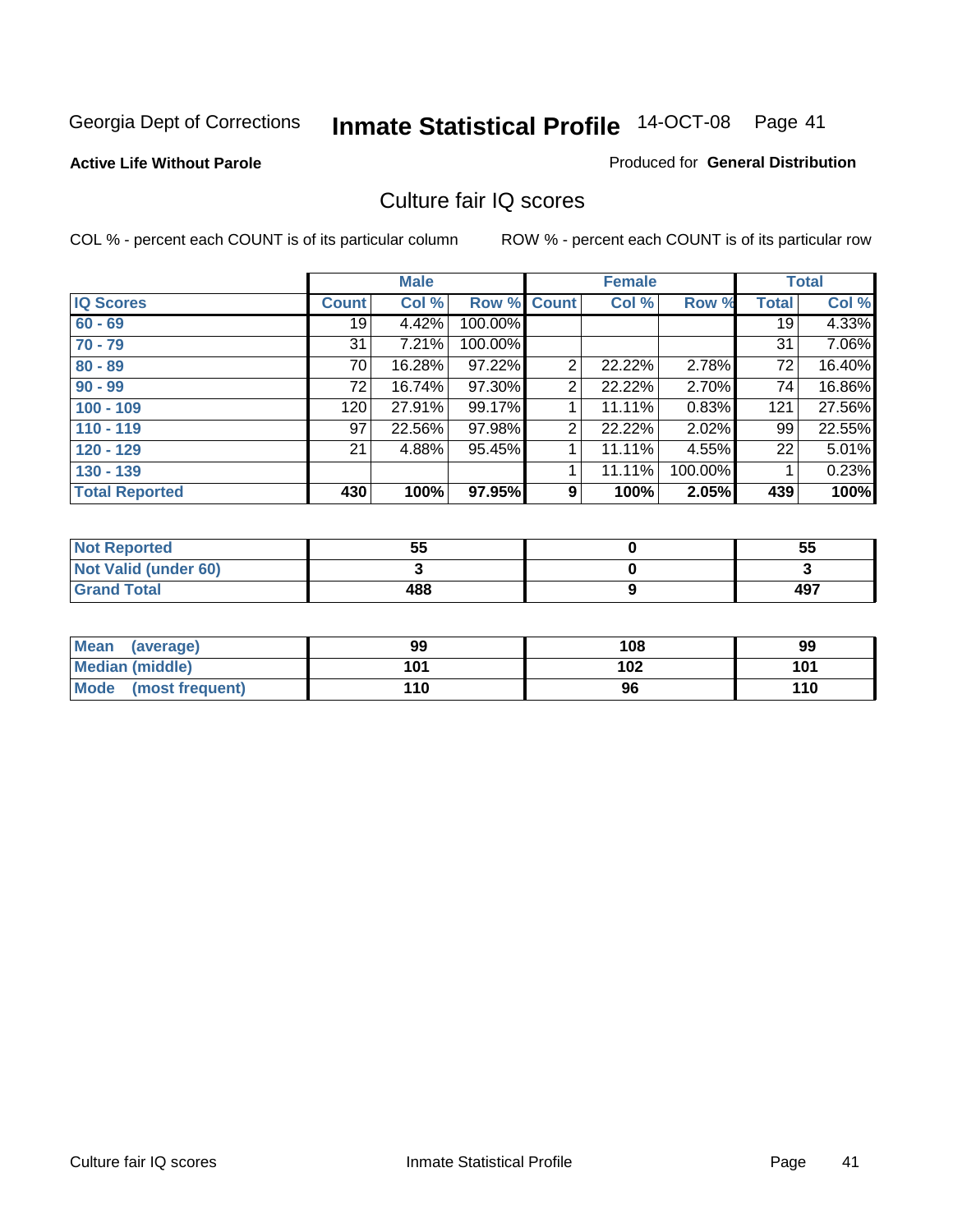### **Active Life Without Parole**

## Produced for **General Distribution**

# Wide Range Achievement Test (WRAT) reading score

|                           |                 | <b>Male</b> |         |              | <b>Female</b>    |       |                 | <b>Total</b> |
|---------------------------|-----------------|-------------|---------|--------------|------------------|-------|-----------------|--------------|
| <b>WRAT Reading Score</b> | <b>Count</b>    | Col %       | Row %   | <b>Count</b> | Col %            | Row % | <b>Total</b>    | Col %        |
| 0.1 to 0.9                | 9               | 2.05%       | 100.00% |              |                  |       | $\overline{9}$  | 2.01%        |
| 1.0 to 1.9                | 13              | 2.97%       | 100.00% |              |                  |       | 13              | 2.91%        |
| 2.0 to 2.9                | $\overline{26}$ | 5.94%       | 96.30%  | 1            | 11.11%           | 3.70% | $\overline{27}$ | 6.04%        |
| 3.0 to 3.9                | 22              | 5.02%       | 100.00% |              |                  |       | 22              | 4.92%        |
| 4.0 to 4.9                | 36              | 8.22%       | 100.00% |              |                  |       | 36              | 8.05%        |
| 5.0 to 5.9                | 46              | 10.50%      | 97.87%  | $\mathbf{1}$ | 11.11%           | 2.13% | 47              | 10.51%       |
| 6.0 to 6.9                | 36              | 8.22%       | 100.00% |              |                  |       | 36              | 8.05%        |
| 7.0 to 7.9                | 17              | 3.88%       | 100.00% |              |                  |       | 17              | 3.80%        |
| 8.0 to 8.9                | 31              | 7.08%       | 100.00% |              |                  |       | 31              | 6.94%        |
| 9.0 to 9.9                | 39              | 8.90%       | 97.50%  | 1            | 11.11%           | 2.50% | 40              | 8.95%        |
| 10.0 to 10.9              | 11              | 2.51%       | 91.67%  | 1            | 11.11%           | 8.33% | 12              | 2.68%        |
| 11.0 to 11.9              | 27              | 6.16%       | 100.00% |              |                  |       | 27              | 6.04%        |
| 12.0 to 12.9              | 74              | 16.89%      | 98.67%  | 1            | 11.11%           | 1.33% | 75              | 16.78%       |
| 13                        | 51              | 11.64%      | 92.73%  | 4            | 44.44%           | 7.27% | 55              | 12.30%       |
| <b>Total Reported</b>     | 438             | 100%        | 97.99%  | 9            | 100%             | 2.01% | 447             | 100%         |
|                           |                 |             |         |              |                  |       |                 |              |
| <b>Not Reported</b>       |                 | 50          |         |              | $\pmb{0}$        |       |                 | 50           |
| <b>Grand Total</b>        |                 | 488         |         |              | $\boldsymbol{9}$ |       |                 | 497          |

| <b>Mean</b><br>(average) | 8.21       | 10.31 | 8.25 |
|--------------------------|------------|-------|------|
| Median (middle)          | י ס<br>0.Z | 12.9  | 8.5  |
| Mode (most frequent)     | 12.8       | ט ו   |      |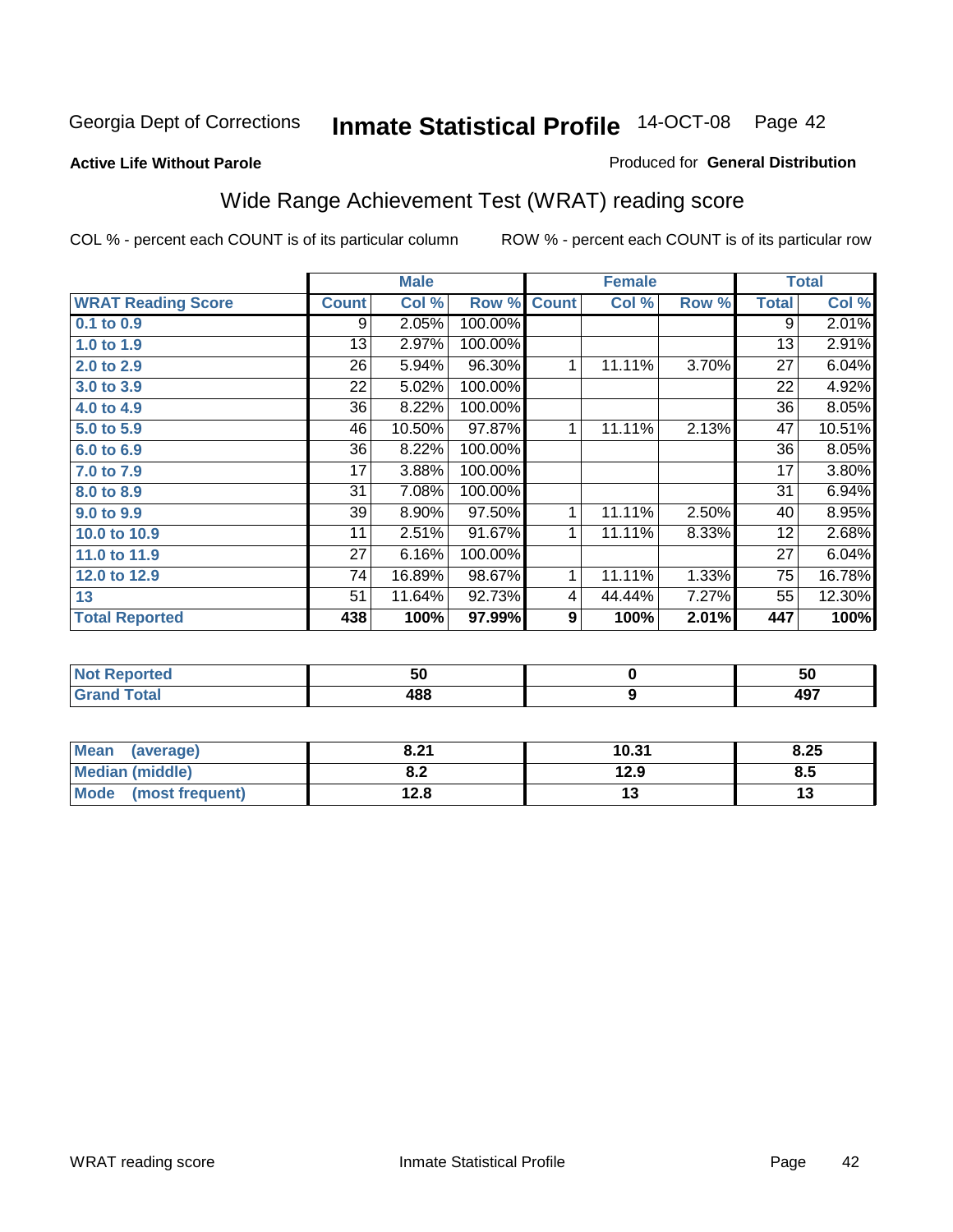**Active Life Without Parole** 

### Produced for **General Distribution**

# Wide Range Achievement Test (WRAT) math score

|                              |              | <b>Male</b> |         |                | <b>Female</b> |        |              | <b>Total</b> |
|------------------------------|--------------|-------------|---------|----------------|---------------|--------|--------------|--------------|
| <b>WRAT Mathematic Score</b> | <b>Count</b> | Col %       | Row %   | <b>Count</b>   | Col %         | Row %  | <b>Total</b> | Col %        |
| 0.1 to 0.9                   | 2            | 0.46%       | 100.00% |                |               |        | 2            | 0.45%        |
| 1.0 to 1.9                   | 4            | 0.91%       | 100.00% |                |               |        | 4            | 0.89%        |
| 2.0 to 2.9                   | 16           | 3.65%       | 100.00% |                |               |        | 16           | 3.58%        |
| 3.0 to 3.9                   | 31           | 7.08%       | 100.00% |                |               |        | 31           | 6.94%        |
| 4.0 to 4.9                   | 44           | 10.05%      | 97.78%  | 1              | 11.11%        | 2.22%  | 45           | 10.07%       |
| 5.0 to 5.9                   | 55           | 12.56%      | 100.00% |                |               |        | 55           | 12.30%       |
| 6.0 to 6.9                   | 97           | 22.15%      | 98.98%  | 1              | 11.11%        | 1.02%  | 98           | 21.92%       |
| 7.0 to 7.9                   | 59           | 13.47%      | 98.33%  | 1              | 11.11%        | 1.67%  | 60           | 13.42%       |
| 8.0 to 8.9                   | 27           | 6.16%       | 96.43%  | 1              | 11.11%        | 3.57%  | 28           | 6.26%        |
| 9.0 to 9.9                   | 44           | 10.05%      | 95.65%  | $\overline{2}$ | 22.22%        | 4.35%  | 46           | 10.29%       |
| 10.0 to 10.9                 | 26           | 5.94%       | 96.30%  | 1              | 11.11%        | 3.70%  | 27           | 6.04%        |
| 11.0 to 11.9                 | 14           | 3.20%       | 100.00% |                |               |        | 14           | 3.13%        |
| 12.0 to 12.9                 | 11           | 2.51%       | 91.67%  | 1              | 11.11%        | 8.33%  | 12           | 2.68%        |
| 13                           | 8            | 1.83%       | 88.89%  | 1              | 11.11%        | 11.11% | 9            | 2.01%        |
| <b>Total Reported</b>        | 438          | 100%        | 97.99%  | 9              | 100%          | 2.01%  | 447          | 100%         |
|                              |              |             |         |                |               |        |              |              |

| <b>Not Reported</b> | - -<br>วบ | 50                |
|---------------------|-----------|-------------------|
| <b>Grand Total</b>  | 488       | AQ7<br><b>. .</b> |

| Mean (average)         | 7.00 | 9.16 | 7.04 |
|------------------------|------|------|------|
| <b>Median (middle)</b> | 6.9  | J.Z  | 6.9  |
| Mode (most frequent)   | 6.9  | 7.a  | 6.9  |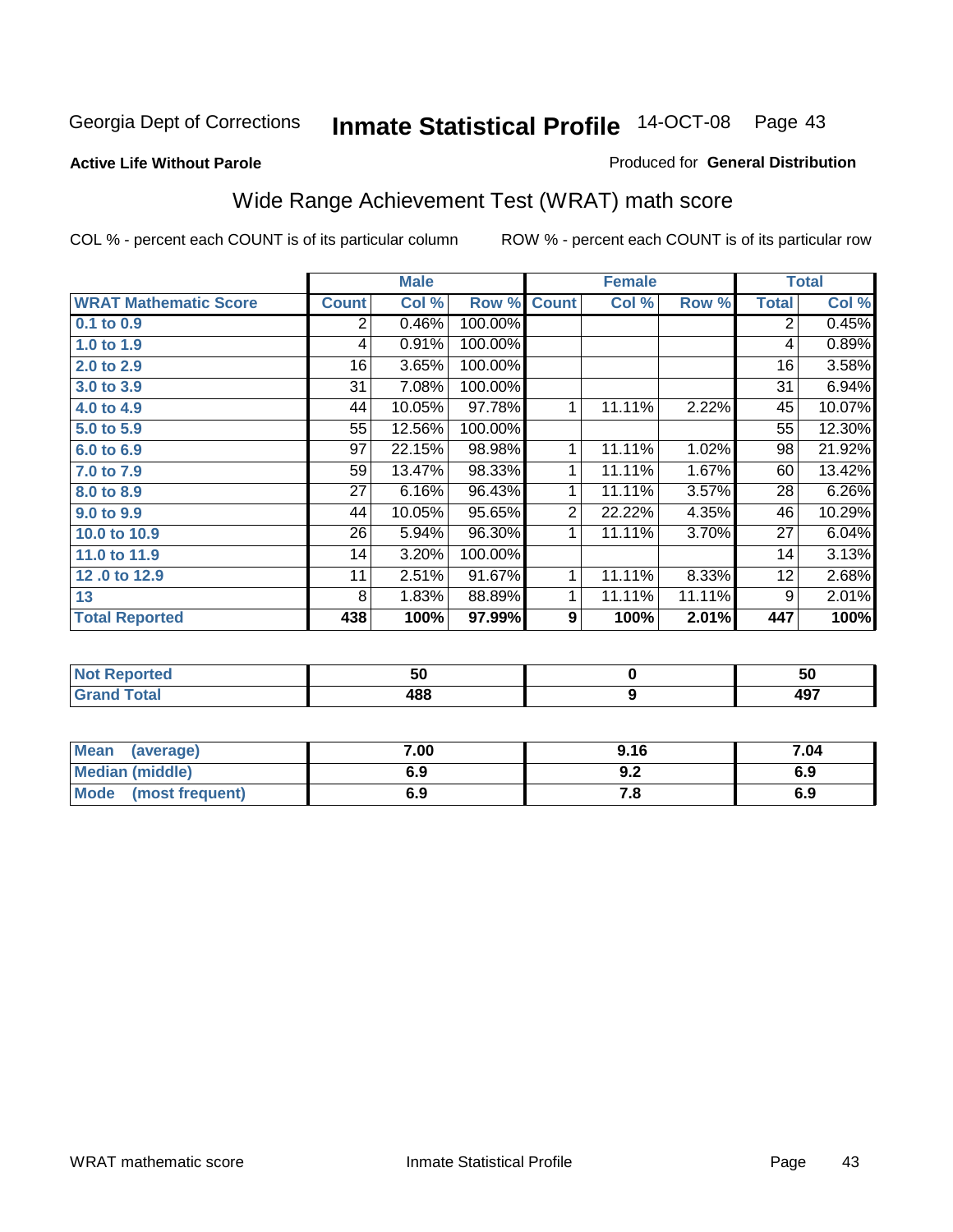### **Active Life Without Parole**

## Produced for **General Distribution**

# Wide Range Achievement Test (WRAT) spelling score

|                            |              | <b>Male</b> |         |                | <b>Female</b>    |       |              | <b>Total</b> |
|----------------------------|--------------|-------------|---------|----------------|------------------|-------|--------------|--------------|
| <b>WRAT Spelling Score</b> | <b>Count</b> | Col %       | Row %   | <b>Count</b>   | Col %            | Row % | <b>Total</b> | Col %        |
| $0.1$ to $0.9$             | 4            | 0.92%       | 100.00% |                |                  |       | 4            | 0.90%        |
| 1.0 to 1.9                 | 18           | 4.12%       | 100.00% |                |                  |       | 18           | 4.04%        |
| 2.0 to 2.9                 | 36           | 8.24%       | 100.00% |                |                  |       | 36           | 8.07%        |
| 3.0 to 3.9                 | 25           | 5.72%       | 100.00% |                |                  |       | 25           | 5.61%        |
| 4.0 to 4.9                 | 40           | 9.15%       | 97.56%  | 1              | 11.11%           | 2.44% | 41           | 9.19%        |
| 5.0 to 5.9                 | 41           | 9.38%       | 100.00% |                |                  |       | 41           | 9.19%        |
| 6.0 to 6.9                 | 50           | 11.44%      | 98.04%  | 1              | 11.11%           | 1.96% | 51           | 11.43%       |
| 7.0 to 7.9                 | 36           | 8.24%       | 100.00% |                |                  |       | 36           | 8.07%        |
| 8.0 to 8.9                 | 35           | 8.01%       | 100.00% |                |                  |       | 35           | 7.85%        |
| 9.0 to 9.9                 | 38           | 8.70%       | 100.00% |                |                  |       | 38           | 8.52%        |
| 10.0 to 10.9               | 28           | 6.41%       | 96.55%  | 1              | 11.11%           | 3.45% | 29           | 6.50%        |
| 11.0 to 11.9               | 25           | 5.72%       | 92.59%  | $\overline{2}$ | 22.22%           | 7.41% | 27           | 6.05%        |
| 12.0 to 12.9               | 36           | 8.24%       | 92.31%  | $\overline{3}$ | 33.33%           | 7.69% | 39           | 8.74%        |
| 13                         | 25           | 5.72%       | 96.15%  | 1              | 11.11%           | 3.85% | 26           | 5.83%        |
| <b>Total Reported</b>      | 437          | 100%        | 97.98%  | 9              | 100%             | 2.02% | 446          | 100%         |
|                            |              |             |         |                |                  |       |              |              |
| <b>Not Reported</b>        |              | 51          |         |                | $\pmb{0}$        |       |              | 51           |
| <b>Grand Total</b>         |              | 488         |         |                | $\boldsymbol{9}$ |       |              | 497          |

| <b>Mean</b><br>(average)       | 7.35 | 10.42         | .41 |
|--------------------------------|------|---------------|-----|
| <b>Median (middle)</b>         | ⊶י   | 11.3          |     |
| <b>Mode</b><br>(most frequent) | 0.J  | 1つ ?<br>1 Z.J | 8.5 |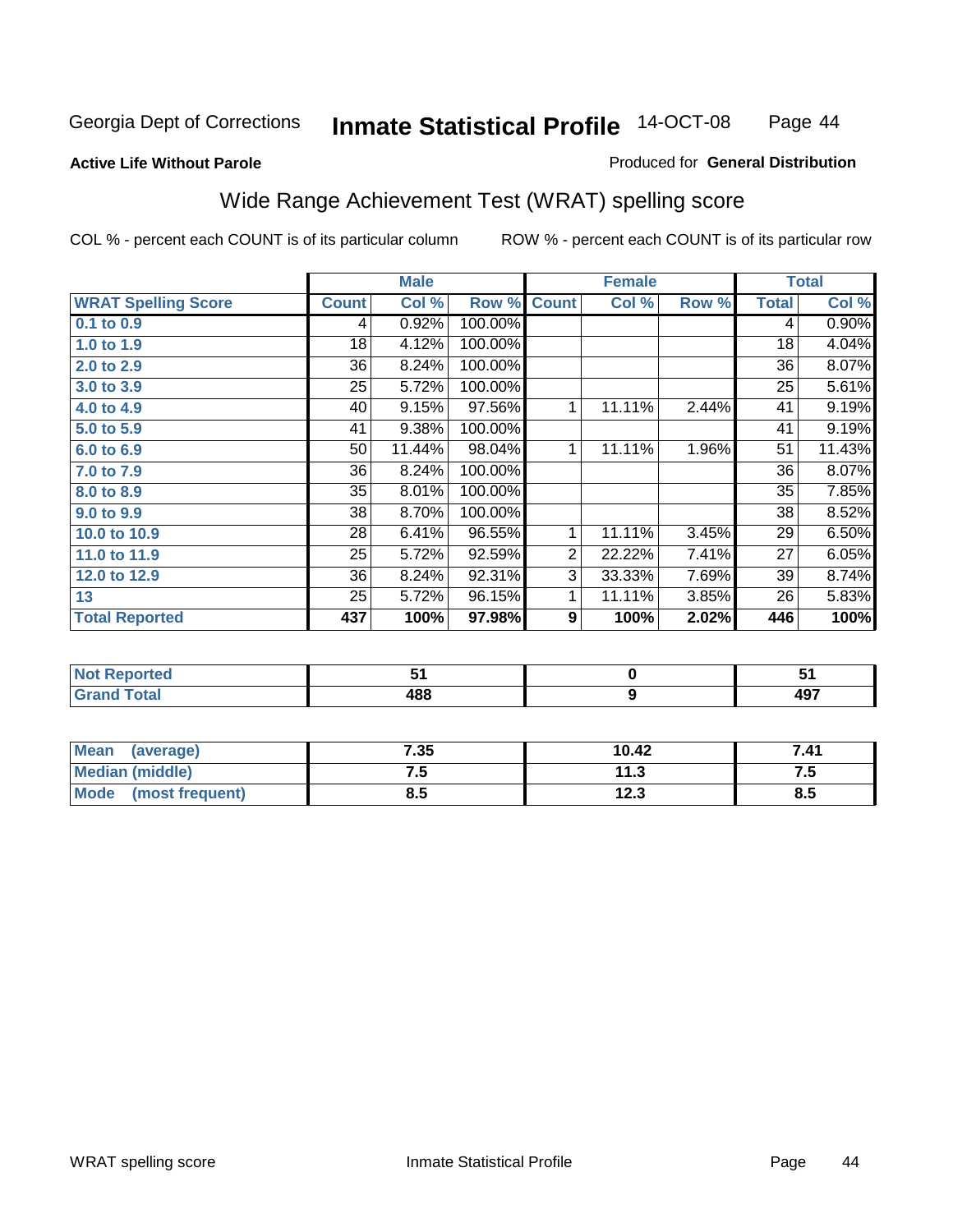### **Active Life Without Parole**

### Produced for **General Distribution**

## Scope of substance abuse - summary

|                        |       | <b>Male</b> |         |              | <b>Female</b> |       |              | <b>Total</b> |
|------------------------|-------|-------------|---------|--------------|---------------|-------|--------------|--------------|
| <b>Substance Abuse</b> | Count | Col %       | Row %   | <b>Count</b> | Col %         | Row % | <b>Total</b> | Col %        |
| <b>None</b>            | 159   | 32.58%      | 97.55%  |              | 44.44%        | 2.45% | 163          | 32.80%       |
| Drugs only             | 188   | 38.52%      | 98.43%  |              | $33.33\%$     | 1.57% | 191          | 38.43%       |
| <b>Alcohol only</b>    | 34    | 6.97%       | 100.00% |              |               |       | 34           | 6.84%        |
| Drugs and alcohol      | 107   | 21.93%      | 98.17%  |              | 22.22%        | 1.83% | 109          | 21.93%       |
| <b>Total Reported</b>  | 488   | 100%        | 98.19%  | 9            | 100%          | 1.81% | 497          | 100%         |

| <b>Not</b><br><b>Reported</b> |     |     |
|-------------------------------|-----|-----|
| <b>Total</b><br><b>Grand</b>  | 488 | 407 |

|  | Mode<br>ונוצוווי | Druas onlv | None | only<br>Pruas . |
|--|------------------|------------|------|-----------------|
|--|------------------|------------|------|-----------------|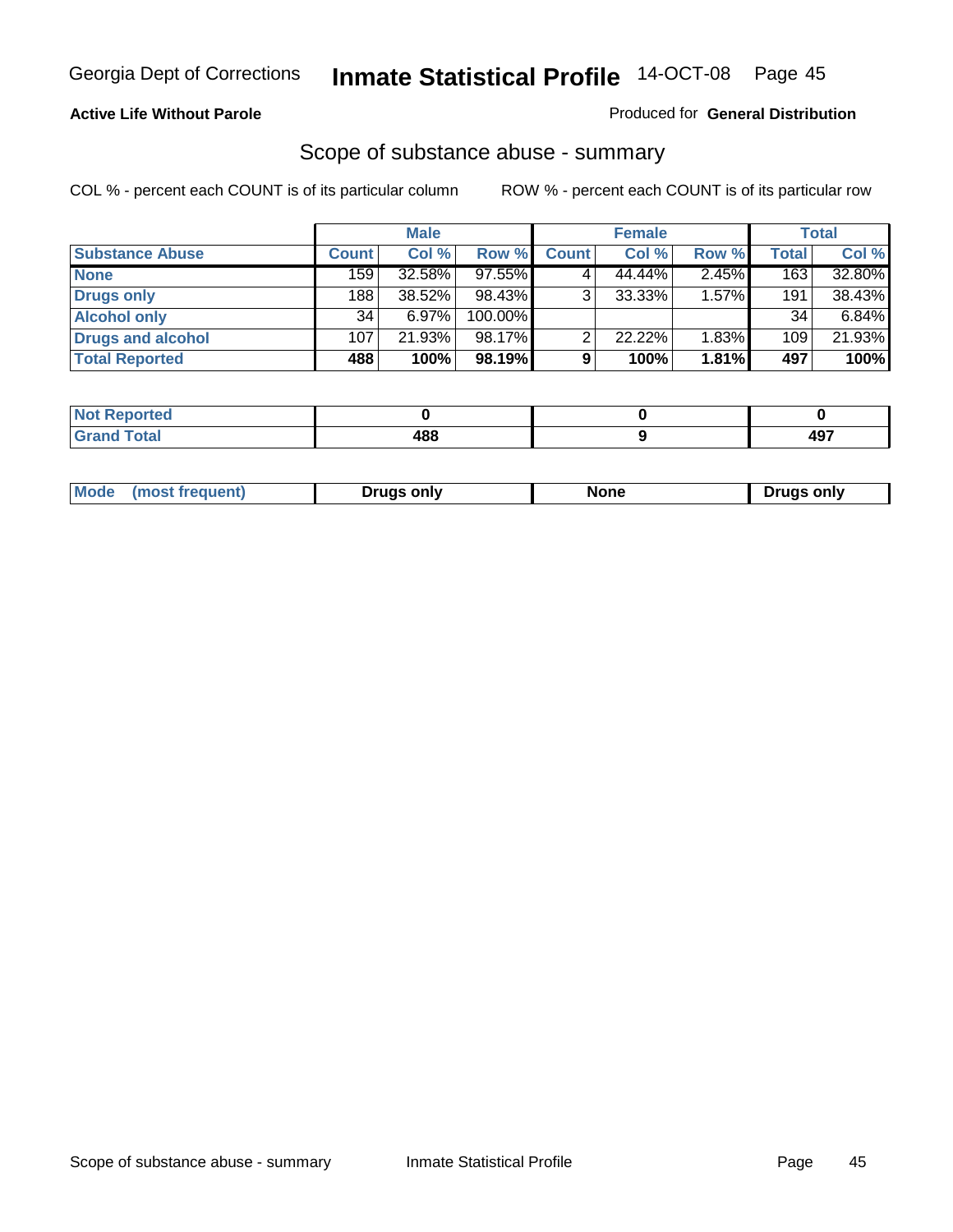### **Active Life Without Parole**

### Produced for **General Distribution**

## Scope of substance abuse - detail

|                                         |              | <b>Male</b> |         |                | <b>Female</b> |       |              | <b>Total</b> |
|-----------------------------------------|--------------|-------------|---------|----------------|---------------|-------|--------------|--------------|
| <b>Substance Abuse</b>                  | <b>Count</b> | Col %       | Row %   | <b>Count</b>   | Col %         | Row % | <b>Total</b> | Col %        |
| No drug or alcohol problems             | 159          | 32.58%      | 97.55%  | 4              | 44.44%        | 2.45% | 163          | 32.80%       |
| Drug addiction but no alcohol           | 3            | 0.61%       | 100.00% |                |               |       | 3            | 0.60%        |
| <b>Drug addiction and alcohol</b>       | 3            | 0.61%       | 100.00% |                |               |       | 3            | 0.60%        |
| abuse                                   |              |             |         |                |               |       |              |              |
| <b>Drug addiction and alcoholism</b>    | 2            | 0.41%       | 100.00% |                |               |       | 2            | 0.40%        |
| No drug problem but alcohol             | 28           | 5.74%       | 100.00% |                |               |       | 28           | 5.63%        |
| abuse                                   |              |             |         |                |               |       |              |              |
| No drug problem but alcoholism          | 6            | 1.23%       | 100.00% |                |               |       | 6            | 1.21%        |
| Drug experiment but no alcohol          | 112          | 22.95%      | 99.12%  | 1              | 11.11%        | 0.88% | 113          | 22.74%       |
| <b>Drug experiment &amp; alcohol</b>    | 14           | 2.87%       | 100.00% |                |               |       | 14           | 2.82%        |
| abuse                                   |              |             |         |                |               |       |              |              |
| <b>Drug experiment &amp; alcoholism</b> | 9            | 1.84%       | 100.00% |                |               |       | 9            | 1.81%        |
| Drug abuse but no alcohol               | 73           | 14.96%      | 97.33%  | $\overline{2}$ | 22.22%        | 2.67% | 75           | 15.09%       |
| Drug abuse and alcohol abuse            | 65           | 13.32%      | 98.48%  |                | 11.11%        | 1.52% | 66           | 13.28%       |
| Drug abuse and alcoholism               | 14           | 2.87%       | 93.33%  |                | 11.11%        | 6.67% | 15           | 3.02%        |
| <b>Total Reported</b>                   | 488          | 100%        | 98.19%  | 9              | 100%          | 1.81% | 497          | 100%         |

| <b>Not Reported</b>    |     |            |
|------------------------|-----|------------|
| <b>Total</b><br>$\sim$ | 488 | 107<br>┱┛╹ |

| Mode (most frequent) | No drug or alcohol problems No drug or alcohol problems No drug or alcohol |          |
|----------------------|----------------------------------------------------------------------------|----------|
|                      |                                                                            | problems |
|                      |                                                                            |          |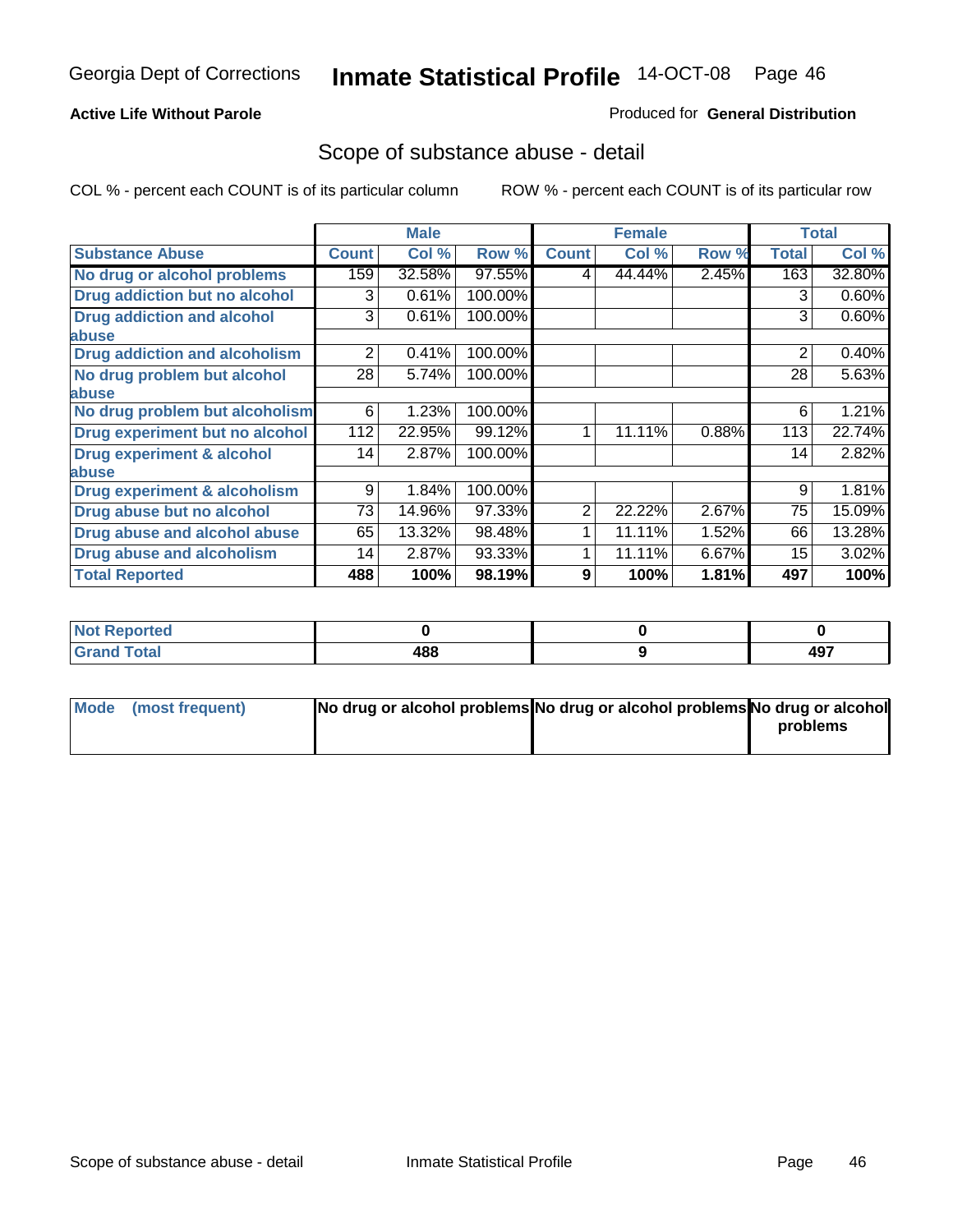**Active Life Without Parole** 

## Produced for **General Distribution**

## Current / last mental health treatment level

|                                    |              | <b>Male</b> |         |              | <b>Female</b> |       |              | <b>Total</b> |
|------------------------------------|--------------|-------------|---------|--------------|---------------|-------|--------------|--------------|
| <b>Mental Health Treatment Lev</b> | <b>Count</b> | Col %       | Row %   | <b>Count</b> | Col %         | Row % | <b>Total</b> | Col %        |
| 1 No problem at current time       | 70           | 38.67%      | 98.59%  |              | 16.67%        | 1.41% | 71           | 37.97%       |
| 2 Receiving outpatient             | 79           | 43.65%      | 94.05%  | 5            | 83.33%        | 5.95% | 84           | 44.92%       |
| treatment                          |              |             |         |              |               |       |              |              |
| 3 Inpatient, moderate              | 28           | 15.47%      | 100.00% |              |               |       | 28           | 14.97%       |
| treatment                          |              |             |         |              |               |       |              |              |
| 4 Inpatient, intensive             | 4            | 2.21%       | 100.00% |              |               |       | 4            | 2.14%        |
| treatment                          |              |             |         |              |               |       |              |              |
| <b>Total Evaluated</b>             | 181          | 100%        | 96.79%  | 6            | 100%          | 3.21% | 187          | 100%         |

| Never had MH evaluation | 307 | 946<br>J I U |
|-------------------------|-----|--------------|
| $T0$ tol                | 488 | 107<br>1J    |

| <b>Median (middle)</b>         | <b>Receiving outpatient</b><br>treatment | <b>Receiving outpatient</b><br>treatment | <b>Receiving</b><br>outpatient<br>treatment |
|--------------------------------|------------------------------------------|------------------------------------------|---------------------------------------------|
| <b>Mode</b><br>(most frequent) | <b>Receiving outpatient</b><br>treatment | <b>Receiving outpatient</b><br>treatment | Receiving<br>outpatient<br>treatment        |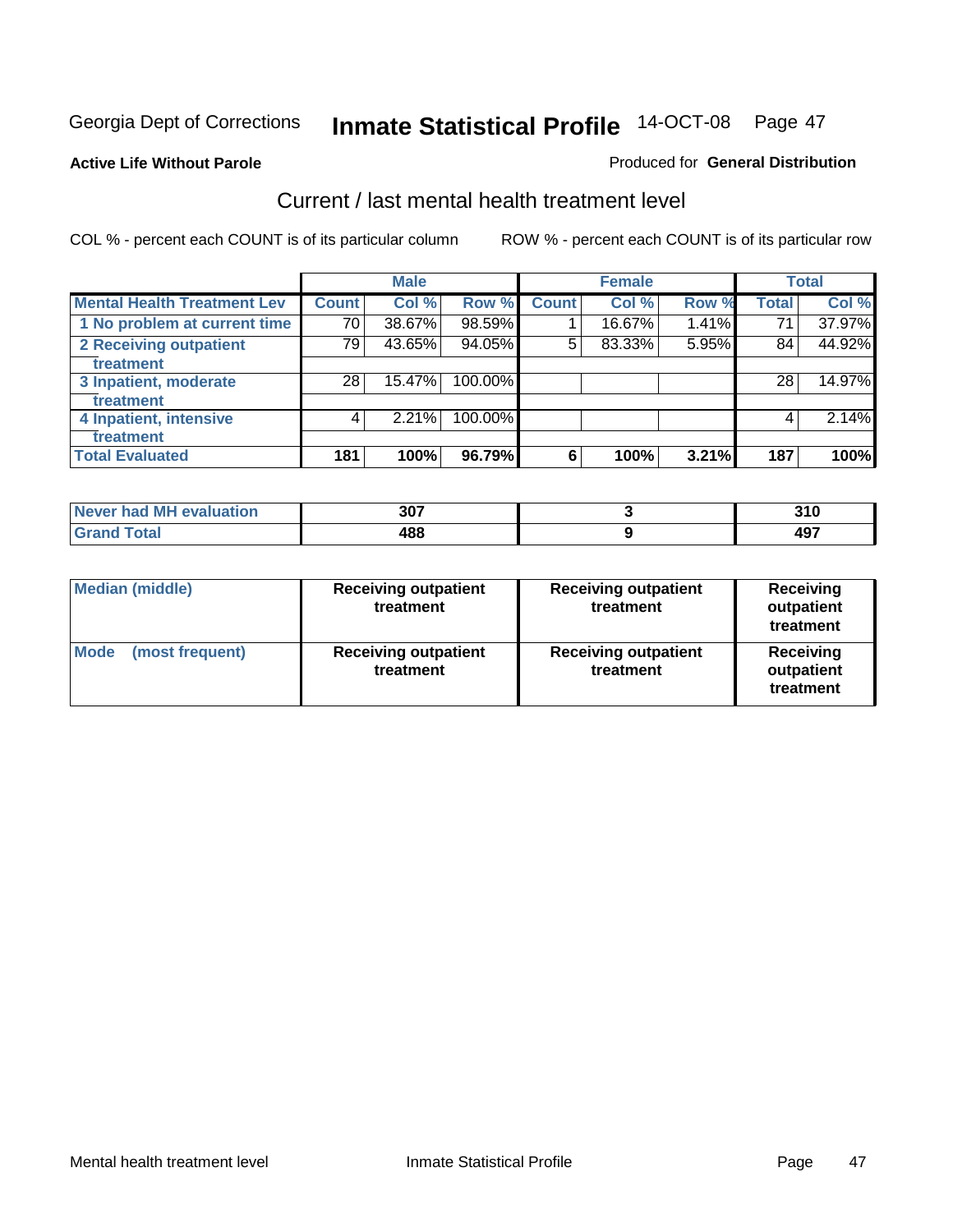## **Active Life Without Parole**

## Produced for **General Distribution**

# PULHESDWIT medical scale - 'P' overall condition ('P'hysical)

|                                   |              | <b>Male</b> |             |    | <b>Female</b> |          |              | <b>Total</b> |
|-----------------------------------|--------------|-------------|-------------|----|---------------|----------|--------------|--------------|
| <b>P' Overall Condition</b>       | <b>Count</b> | Col %       | Row % Count |    | Col %         | Row %    | <b>Total</b> | Col %        |
| 1 No medical illness              | 327          | 67.28%      | 98.79%      |    | 44.44%        | $1.21\%$ | 331          | 66.87%       |
| 2 Well-controlled chronic illness | 99           | 20.37%      | 95.19%      | 5. | 55.56%        | 4.81%    | 104          | 21.01%       |
| 3 Poorly-controlled chronic       | 59           | $12.14\%$   | 100.00%     |    |               |          | 59           | 11.92%       |
| <b>illness</b>                    |              |             |             |    |               |          |              |              |
| 4 Significant problems requiring  |              | $0.21\%$    | 100.00%     |    |               |          |              | 0.20%        |
| special housing                   |              |             |             |    |               |          |              |              |
| <b>Total Reported</b>             | 486          | 100%        | 98.18%      | 9  | 100%          | 1.82%    | 495          | 100%         |

| Not Reported |            |            |
|--------------|------------|------------|
| <b>otal</b>  | 400<br>.00 | 107<br>491 |

| <b>Mode</b>     | ' No medical illness | 2 Well-controlled chronic | 1 No medical |
|-----------------|----------------------|---------------------------|--------------|
| (most frequent) |                      | illness                   | illness      |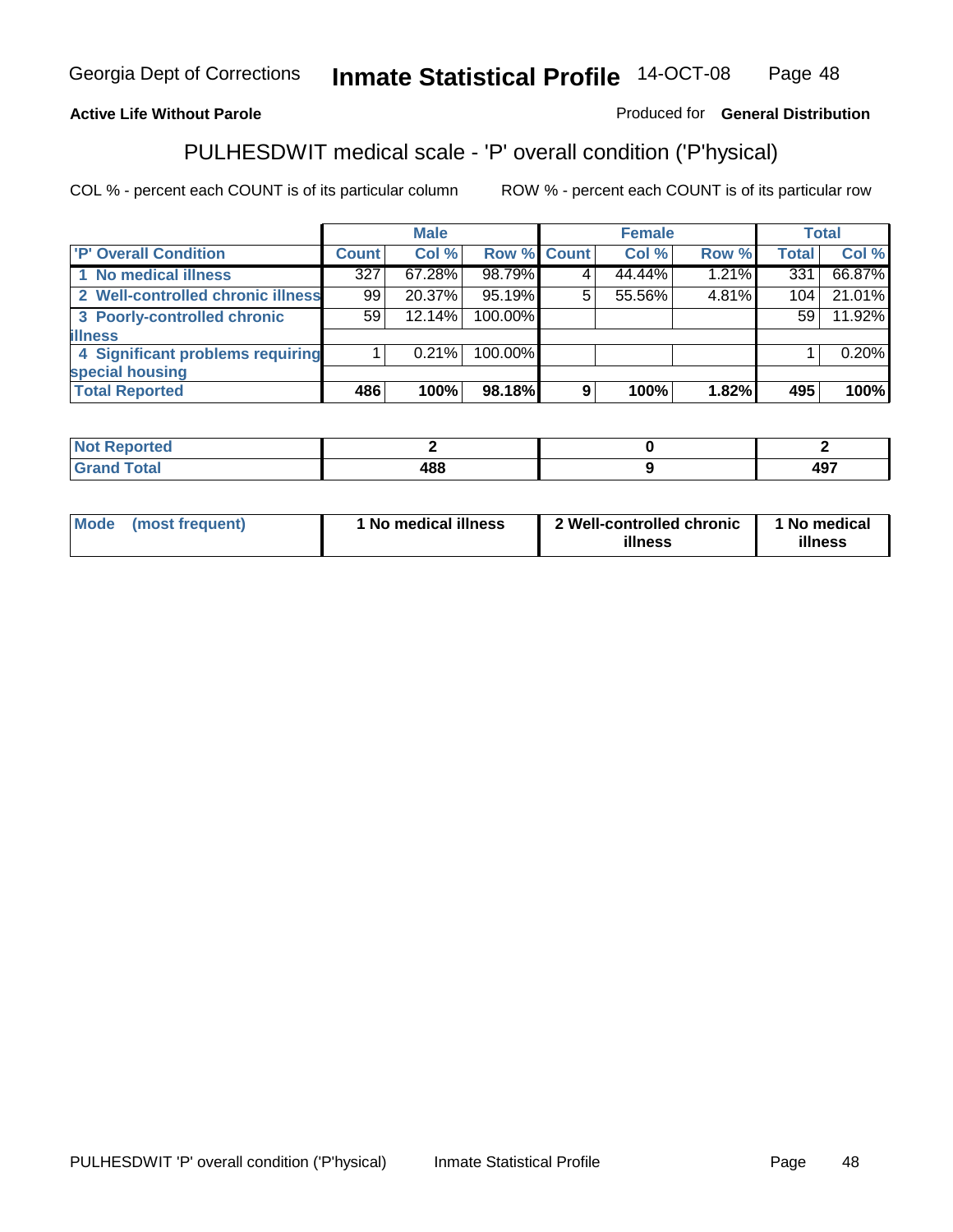## **Active Life Without Parole**

Produced for **General Distribution**

# PULHESDWIT medical scale - 'U' upper body

|                              |                    | <b>Male</b> |         |              | <b>Female</b> |       |              | <b>Total</b> |
|------------------------------|--------------------|-------------|---------|--------------|---------------|-------|--------------|--------------|
| <b>TU' Upper Body</b>        | Count <sup>1</sup> | Col %       | Row %   | <b>Count</b> | Col %         | Row % | <b>Total</b> | Col %        |
| 1 Upper bones, joints,       | 468                | 96.30%      | 98.11%  | 9            | 100.00%       | 1.89% | 477          | 96.36%       |
| muscles all OK               |                    |             |         |              |               |       |              |              |
| 2 One or both arms minimally | 11                 | 2.26%       | 100.00% |              |               |       | 11           | 2.22%        |
| limited                      |                    |             |         |              |               |       |              |              |
| 3 One or both arms           | 6                  | 1.23%       | 100.00% |              |               |       | 6            | 1.21%        |
| moderately limited           |                    |             |         |              |               |       |              |              |
| 4 One arm disabled,          |                    | 0.21%       | 100.00% |              |               |       |              | 0.20%        |
| paralyzed, or amputated      |                    |             |         |              |               |       |              |              |
| <b>Total Reported</b>        | 486                | 100%        | 98.18%  | 9            | 100%          | 1.82% | 495          | 100%         |

| and a series<br>τeα<br>'N I<br>. |     |                   |
|----------------------------------|-----|-------------------|
| <b>Cotol</b><br>υιαι<br>-        | 488 | 107<br><b>TV.</b> |

| <b>Mode</b> | (most frequent) | 1 Upper bones, joints,<br>muscles all OK | 1 Upper bones, joints,<br>muscles all OK | 1 Upper bones,<br>joints, muscles all<br>OK |
|-------------|-----------------|------------------------------------------|------------------------------------------|---------------------------------------------|
|-------------|-----------------|------------------------------------------|------------------------------------------|---------------------------------------------|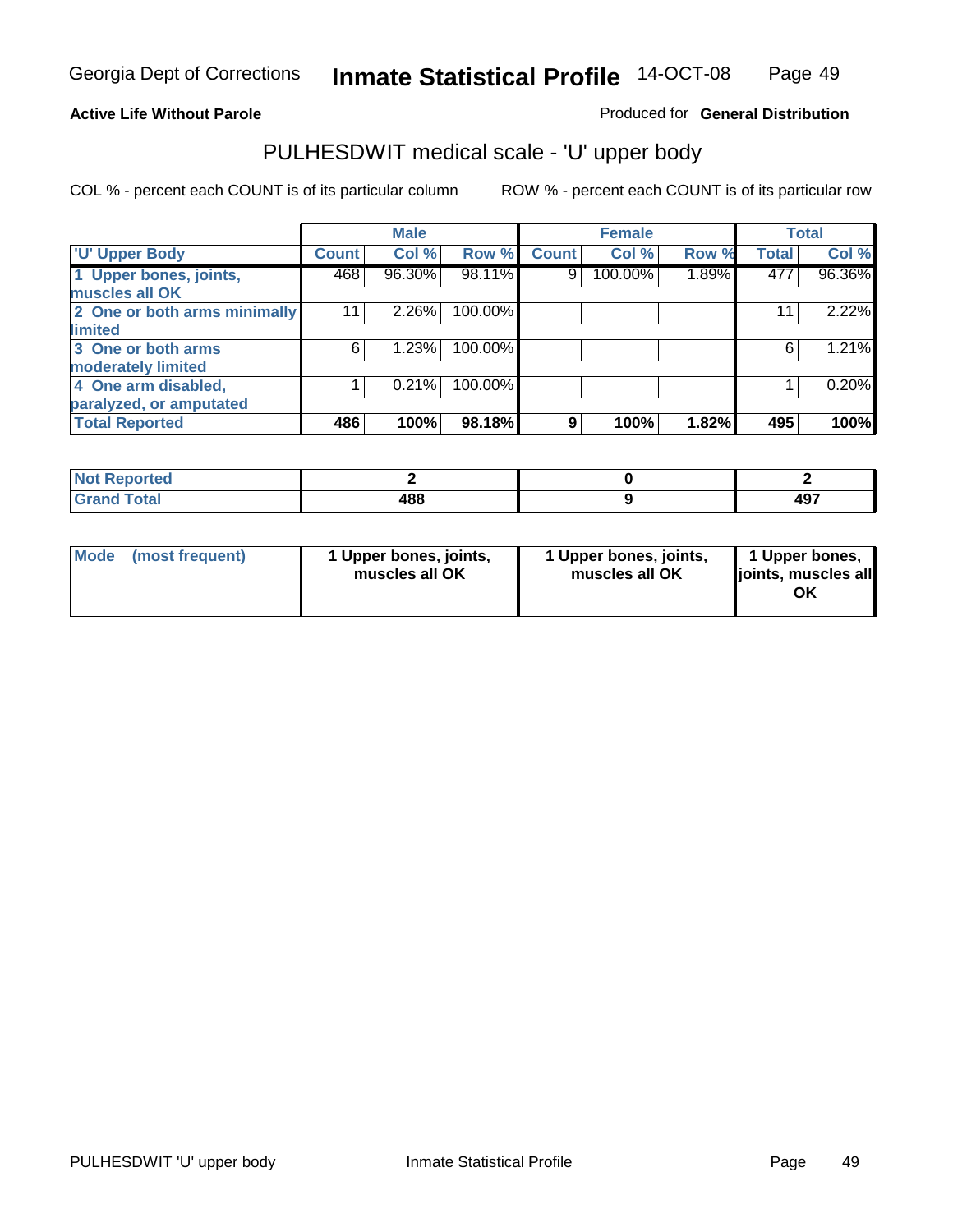### **Active Life Without Parole**

### Produced for **General Distribution**

## PULHESDWIT medical scale - 'L' lower body

|                                |              | <b>Male</b> |         |              | <b>Female</b> |       |              | <b>Total</b> |
|--------------------------------|--------------|-------------|---------|--------------|---------------|-------|--------------|--------------|
| 'L' Lower Body                 | <b>Count</b> | Col %       | Row %   | <b>Count</b> | Col %         | Row % | <b>Total</b> | Col %        |
| 1 Lower bones, joints,         | 439          | 90.33%      | 98.43%  |              | 77.78%        | 1.57% | 446          | 90.10%       |
| muscles all OK                 |              |             |         |              |               |       |              |              |
| 2 One or both legs minimally   | 37           | 7.61%       | 94.87%  | 2            | 22.22%        | 5.13% | 39           | 7.88%        |
| limited                        |              |             |         |              |               |       |              |              |
| 3 One or both legs             | 9            | 1.85%       | 100.00% |              |               |       | 9            | 1.82%        |
| moderately limited             |              |             |         |              |               |       |              |              |
| 4 One leg disabled, paralyzed, |              | 0.21%       | 100.00% |              |               |       |              | 0.20%        |
| or amputated                   |              |             |         |              |               |       |              |              |
| <b>Total Reported</b>          | 486          | 100%        | 98.18%  | 9            | 100%          | 1.82% | 495          | 100%         |

| <b>rted</b><br>N                      |     |                                      |
|---------------------------------------|-----|--------------------------------------|
| $f \wedge f \wedge f'$<br>ι υιαι<br>. | 488 | $\Lambda$ <sup>-</sup><br><b>. .</b> |

|  | Mode (most frequent) | 1 Lower bones, joints,<br>muscles all OK | 1 Lower bones, joints,<br>muscles all OK | 1 Lower bones,<br>joints, muscles all<br>OK |
|--|----------------------|------------------------------------------|------------------------------------------|---------------------------------------------|
|--|----------------------|------------------------------------------|------------------------------------------|---------------------------------------------|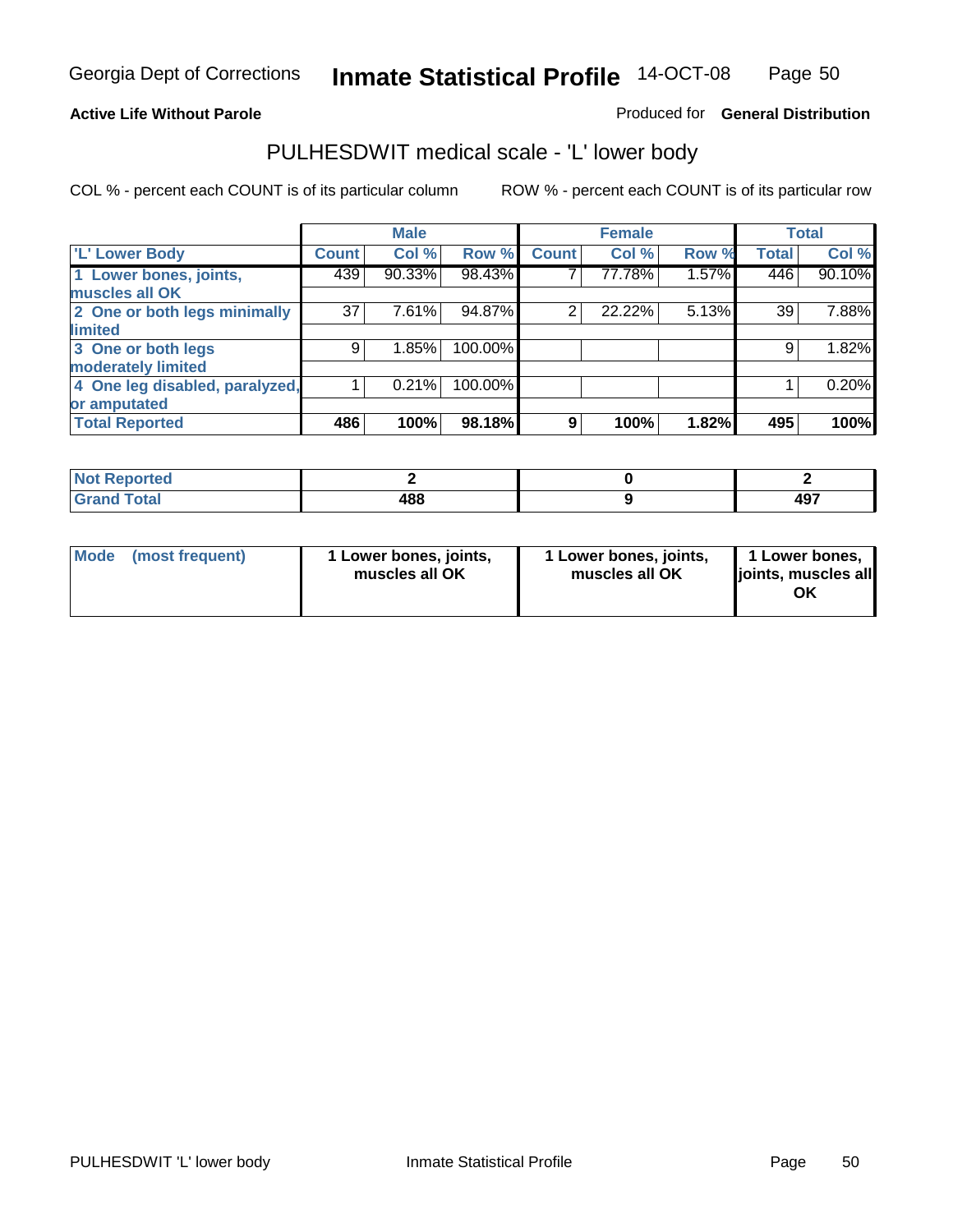**Active Life Without Parole** 

Produced for **General Distribution**

## PULHESDWIT medical scale - 'H' hearing

|                                |              | <b>Male</b> |                       |   | <b>Female</b> |                     | Total        |         |
|--------------------------------|--------------|-------------|-----------------------|---|---------------|---------------------|--------------|---------|
| 'H' Hearing                    | <b>Count</b> | Col%        | Row % Count           |   | Col%          | Row %               | <b>Total</b> | Col %   |
| 1 Normal hearing both ears     | 485          | $99.79\%$   | 98.18 $\overline{\%}$ | 9 | $100.00\%$    | $1.\overline{82\%}$ | 494          | 99.80%  |
| 2 Some loss in one ear with    |              | 0.21%       | 100.00%               |   |               |                     |              | 0.20%   |
| other OK, or mild loss in both |              |             |                       |   |               |                     |              |         |
| <b>Total Reported</b>          | 486          | 100%        | 98.18%                | 9 | 100%          | 1.82%               | 495          | $100\%$ |

| --- | 100 | "~  |
|-----|-----|-----|
|     | __  | 471 |

| Mode (most frequent) | 1 Normal hearing both ears 1 Normal hearing both ears 1 Normal hearing | both ears |
|----------------------|------------------------------------------------------------------------|-----------|
|                      |                                                                        |           |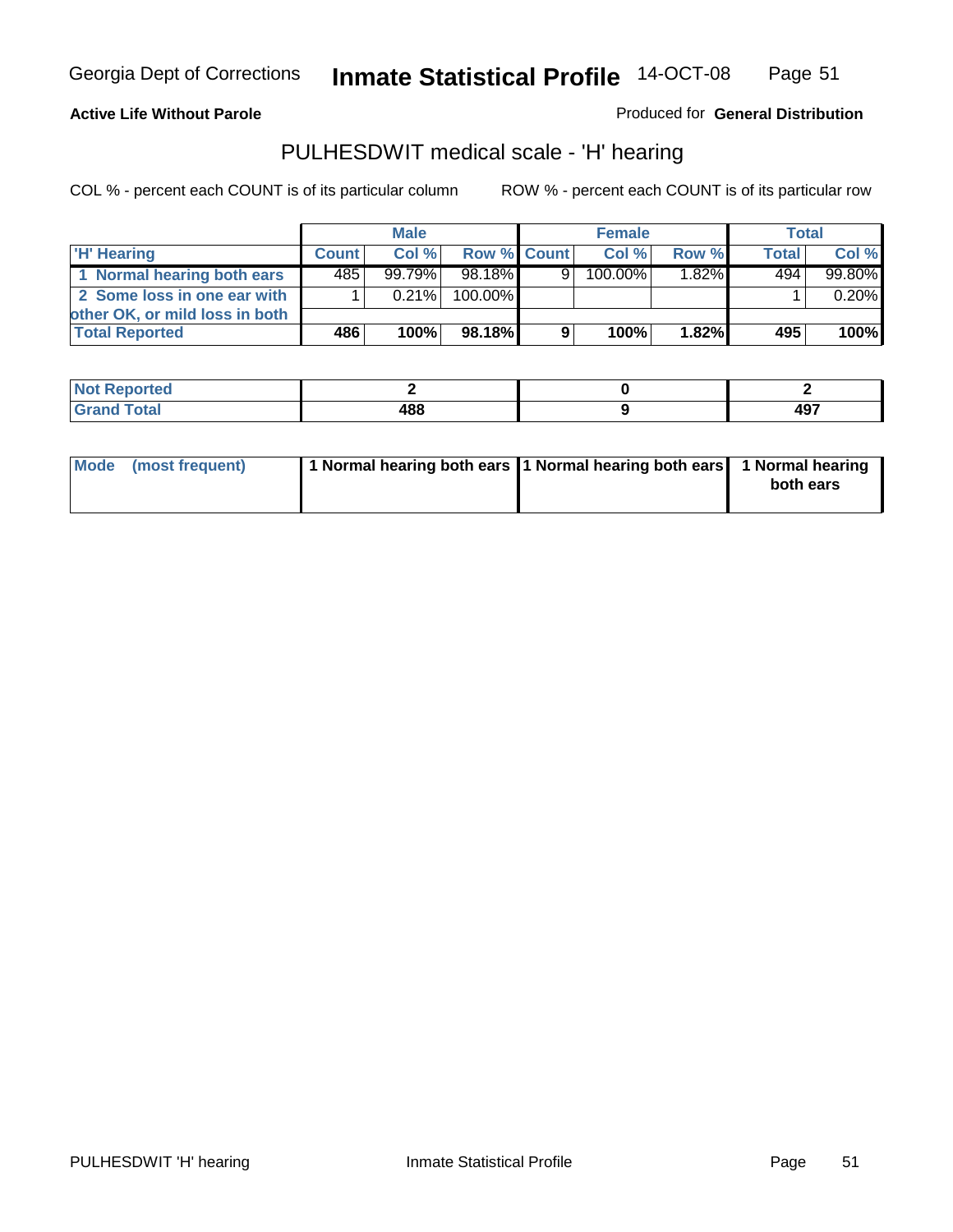### **Active Life Without Parole**

### Produced for **General Distribution**

## PULHESDWIT medical scale - 'E' vision

|                                |       | <b>Male</b> |             |   | <b>Female</b> |       |              | <b>Total</b> |
|--------------------------------|-------|-------------|-------------|---|---------------|-------|--------------|--------------|
| <b>E' Vision</b>               | Count | Col %       | Row % Count |   | Col %         | Row % | <b>Total</b> | Col %        |
| 1 Correctable to 20/40 in both | 408   | 83.95%      | 98.31%      |   | 77.78%        | 1.69% | 415          | 83.84%       |
| eyes                           |       |             |             |   |               |       |              |              |
| 2 Correctable to 20/70 in one  | 72    | 14.81%      | 97.30%      | 2 | 22.22%        | 2.70% | 74           | 14.95%       |
| eye, may be blind in other     |       |             |             |   |               |       |              |              |
| 3 Correctable to 20/200 in one | 5.    | 1.03%       | 100.00%     |   |               |       | 5            | 1.01%        |
| eye, may be blind in other     |       |             |             |   |               |       |              |              |
| 4 One eye not correctable to   |       | 0.21%       | 100.00%     |   |               |       |              | 0.20%        |
| 20/200, other may be blind     |       |             |             |   |               |       |              |              |
| <b>Total Reported</b>          | 486   | 100%        | 98.18%      | 9 | 100%          | 1.82% | 495          | 100%         |

| <b>Not Reported</b> |     |      |
|---------------------|-----|------|
| <b>Total</b>        | 400 | 107  |
| r                   | 400 | TV 1 |

| Mode (most frequent) | 1 Correctable to 20/40 in<br>both eves | 1 Correctable to 20/40 in   1 Correctable to  <br>both eves | 20/40 in both eyes |
|----------------------|----------------------------------------|-------------------------------------------------------------|--------------------|
|----------------------|----------------------------------------|-------------------------------------------------------------|--------------------|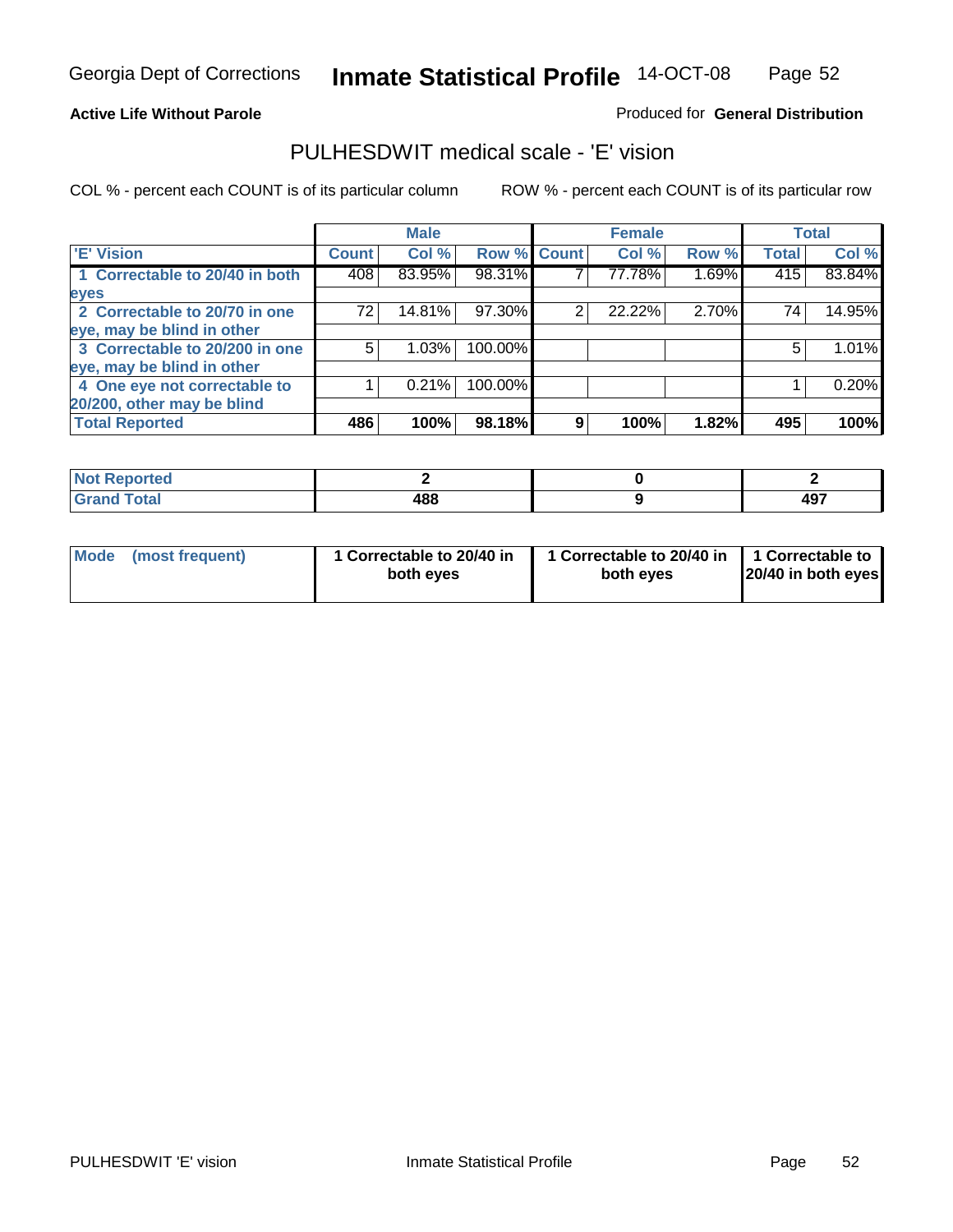## **Active Life Without Parole**

## Produced for **General Distribution**

## PULHESDWIT medical scale - 'S' pSychiatric

|                                |              | <b>Male</b> |             |   | <b>Female</b> |       |              | <b>Total</b> |
|--------------------------------|--------------|-------------|-------------|---|---------------|-------|--------------|--------------|
| 'S' pSychiatric                | <b>Count</b> | Col %       | Row % Count |   | Col %         | Row % | <b>Total</b> | Col %        |
| 1 No impairment or disorders   | 377          | 79.20%      | 98.95%      |   | 44.44%        | 1.05% | 381          | 78.56%       |
| 2 Stable, or in remission, or  | 82           | 17.23%      | 94.25%      | 5 | 55.56%        | 5.75% | 87           | 17.94%       |
| mild impairment or retardation |              |             |             |   |               |       |              |              |
| 3 Requires moderate inpatient  | 15           | 3.15%       | 100.00%     |   |               |       | 15           | 3.09%        |
| treatment                      |              |             |             |   |               |       |              |              |
| 4 Requires intensive inpatient |              | $0.42\%$    | 100.00%     |   |               |       |              | 0.41%        |
| treatment                      |              |             |             |   |               |       |              |              |
| <b>Total Reported</b>          | 476          | 100%        | 98.14%      | 9 | 100%          | 1.86% | 485          | 100%         |

| prieo       |            | . .       |
|-------------|------------|-----------|
| <b>otal</b> | 400<br>400 | AQ7<br>−. |

| Mode (most frequent) | 1 No impairment or disorders 2 Stable, or in remission, 11 No impairment or |                       |           |
|----------------------|-----------------------------------------------------------------------------|-----------------------|-----------|
|                      |                                                                             | or mild impairment or | disorders |
|                      |                                                                             | retardation           |           |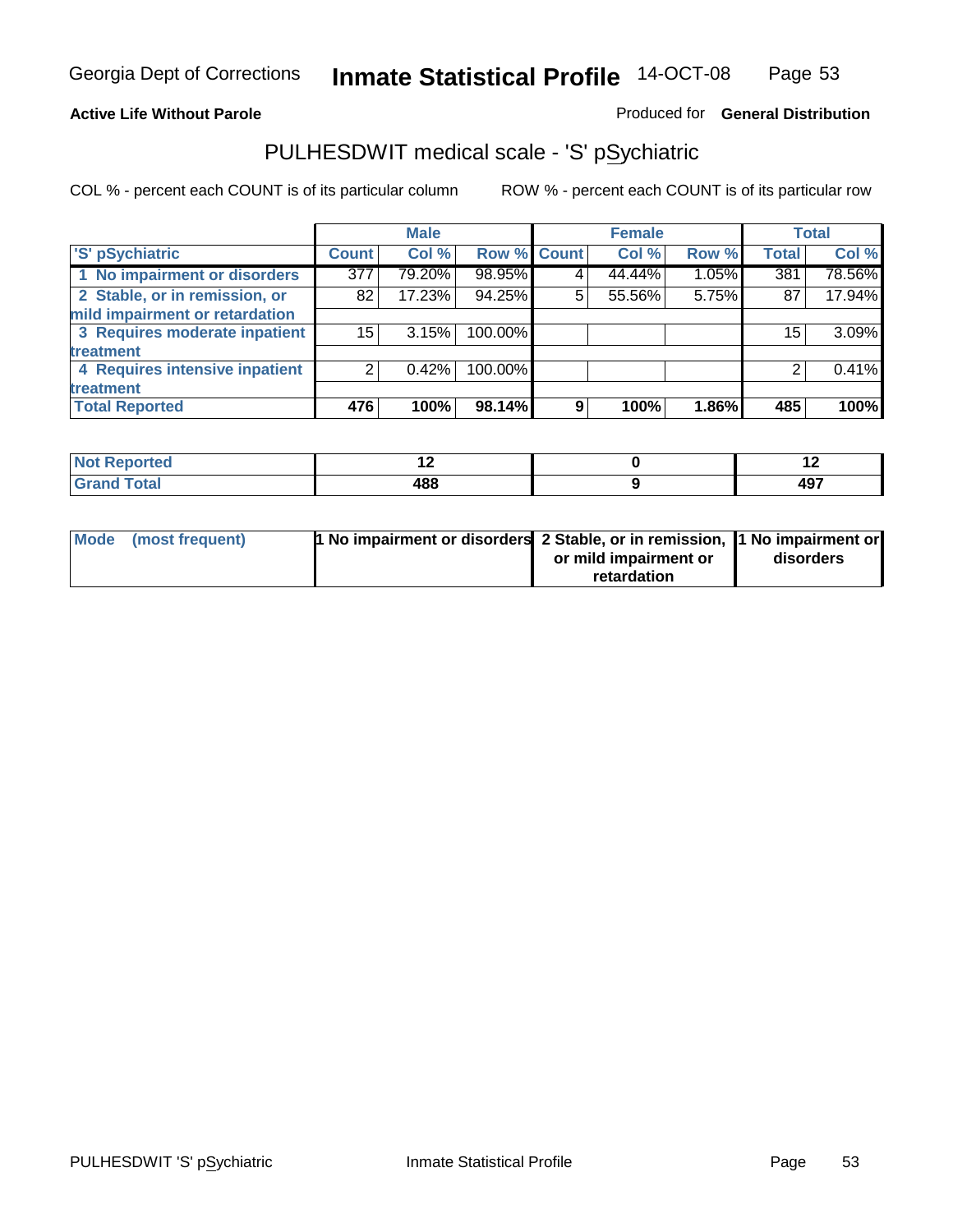### **Active Life Without Parole**

### Produced for **General Distribution**

## PULHESDWIT medical scale - 'D' dental

|                                 |              | <b>Male</b> |             |    | <b>Female</b> |       |              | <b>Total</b> |
|---------------------------------|--------------|-------------|-------------|----|---------------|-------|--------------|--------------|
| <b>D' Dental</b>                | <b>Count</b> | Col %       | Row % Count |    | Col %         | Row % | <b>Total</b> | Col %        |
| 1 Minimal routine dental health | 217          | 45.97%      | 97.31%      | 6. | 66.67%        | 2.69% | 223          | 46.36%       |
| <b>needs</b>                    |              |             |             |    |               |       |              |              |
| 2 Moderate cavities and/or      | 212          | 44.92%      | 98.60%      | 3  | 33.33%        | 1.40% | 215          | 44.70%       |
| gum disease                     |              |             |             |    |               |       |              |              |
| 3 Extensive gum disease         | 43           | $9.11\%$    | 100.00%     |    |               |       | 43           | 8.94%        |
| and/or widespread decay         |              |             |             |    |               |       |              |              |
| <b>Total Reported</b>           | 472          | 100%        | 98.13%      | 9  | 100%          | 1.87% | 481          | 100%         |

| المراجع بالناسب<br>N<br>тео | ı.<br>$\sim$ | . .        |
|-----------------------------|--------------|------------|
| . <u>.</u>                  | 488<br>$ -$  | 107<br>771 |

| Mode (most frequent) | <b>Minimal routine dental</b><br>health needs | 1 Minimal routine dental<br>health needs | 1 Minimal routine<br>dental health<br>needs |
|----------------------|-----------------------------------------------|------------------------------------------|---------------------------------------------|
|----------------------|-----------------------------------------------|------------------------------------------|---------------------------------------------|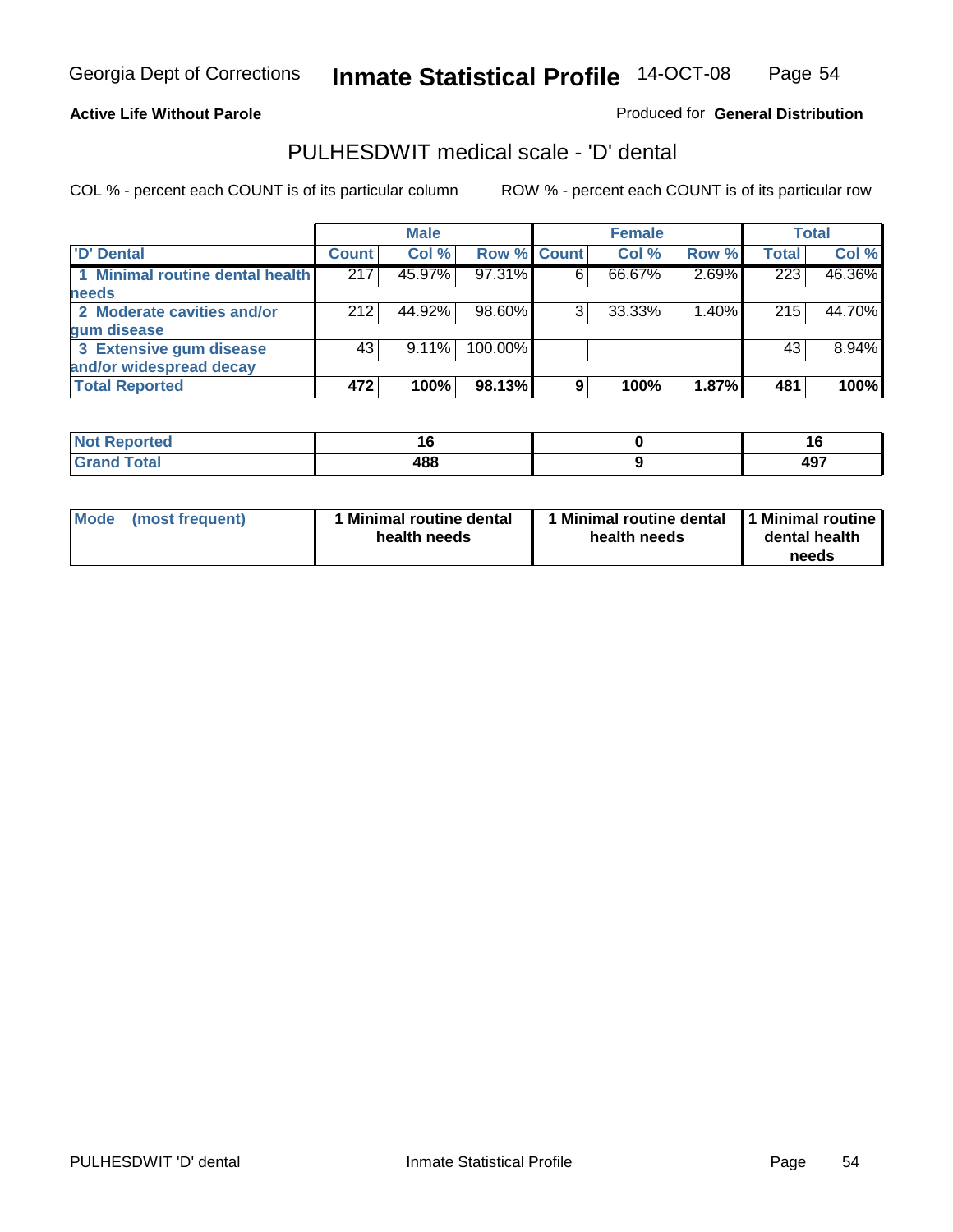### **Active Life Without Parole**

### Produced for **General Distribution**

## PULHESDWIT medical scale - 'W' work ability

|                                 |              | <b>Male</b> |             |   | <b>Female</b> |       |                 | <b>Total</b> |
|---------------------------------|--------------|-------------|-------------|---|---------------|-------|-----------------|--------------|
| <b>W' work ability</b>          | <b>Count</b> | Col %       | Row % Count |   | Col %         | Row % | <b>Total</b>    | Col %        |
| 1 Unrestricted work or activity | 386          | 79.42%      | 97.97%      | 8 | 88.89%        | 2.03% | 394             | 79.60%       |
| 2 Minor restrictions on type of | 77           | 15.84%      | 98.72%      |   | 11.11%        | 1.28% | 78              | 15.76%       |
| <b>work</b>                     |              |             |             |   |               |       |                 |              |
| 3 Moderate restrictions on type | 14           | 2.88%       | 100.00%     |   |               |       | 14 <sub>1</sub> | 2.83%        |
| of work                         |              |             |             |   |               |       |                 |              |
| 4 Major restrictions on type of | 9            | 1.85%       | 100.00%     |   |               |       | 9               | 1.82%        |
| <b>work</b>                     |              |             |             |   |               |       |                 |              |
| <b>Total Reported</b>           | 486          | 100%        | 98.18%      | 9 | 100%          | 1.82% | 495             | 100.0%       |

| <b>orted</b><br>NO:                 |            |     |
|-------------------------------------|------------|-----|
| $F \sim f \sim f$<br>υιαι<br>------ | 400<br>400 | 497 |

| Mode | (most frequent) | 1 Unrestricted work or<br>activity | 1 Unrestricted work or<br>activity | 1 Unrestricted<br>work or activity |
|------|-----------------|------------------------------------|------------------------------------|------------------------------------|
|      |                 |                                    |                                    |                                    |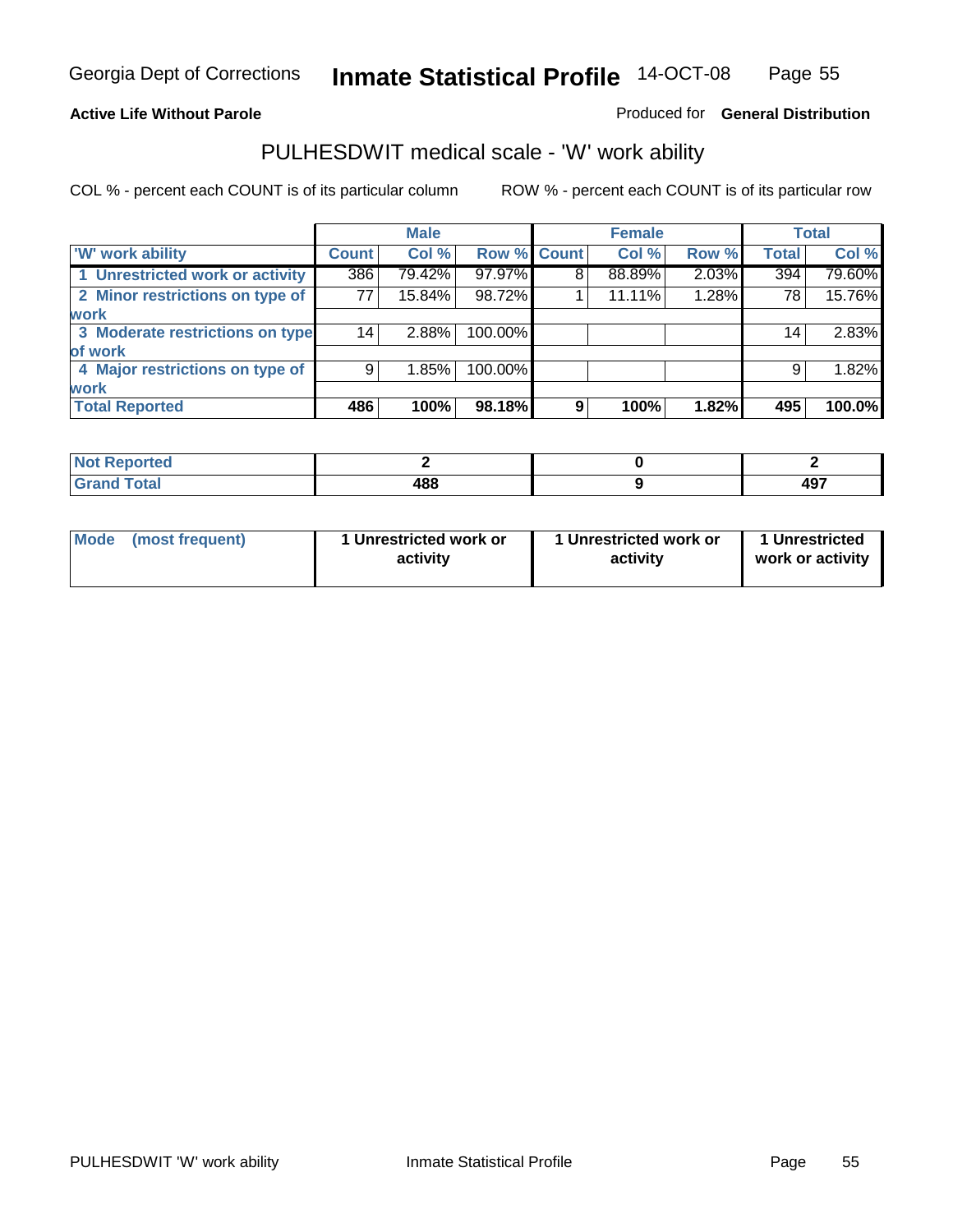### **Active Life Without Parole**

## Produced for **General Distribution**

## PULHESDWIT medical scale - 'I' impairment

|                                                    |              | <b>Male</b> |             |   | <b>Female</b> |       |              | <b>Total</b> |
|----------------------------------------------------|--------------|-------------|-------------|---|---------------|-------|--------------|--------------|
| <b>T' Impairment</b>                               | <b>Count</b> | Col %       | Row % Count |   | Col %         | Row % | <b>Total</b> | Col %        |
| 1 No impairments or<br>disabilities                | 482          | 99.18%      | 98.17%      | 9 | 100.00%       | 1.83% | 491          | 99.19%       |
| 2 Wheelchair-bound but<br>otherwise OK             |              | 0.21%       | 100.00%     |   |               |       |              | 0.20%        |
| 4 Needs moderate Assisted                          |              | 0.21%       | 100.00%     |   |               |       |              | 0.20%        |
| Living (level II)<br>5 Needs maximal Assisted      |              | 0.41%       | 100.00%     |   |               |       |              | 0.40%        |
| <b>Living (level III)</b><br><b>Total Reported</b> | 486          | 100%        | 98.18%      | 9 | 100%          | 1.82% | 495          | 100%         |

| Reported            |     |           |
|---------------------|-----|-----------|
| <b>Total</b><br>Gra | 488 | 107<br>᠇᠊ |

| Mode | (most frequent) | 1 No impairments or<br>disabilities | 1 No impairments or<br>disabilities | 1 No impairments  <br>or disabilities |
|------|-----------------|-------------------------------------|-------------------------------------|---------------------------------------|
|------|-----------------|-------------------------------------|-------------------------------------|---------------------------------------|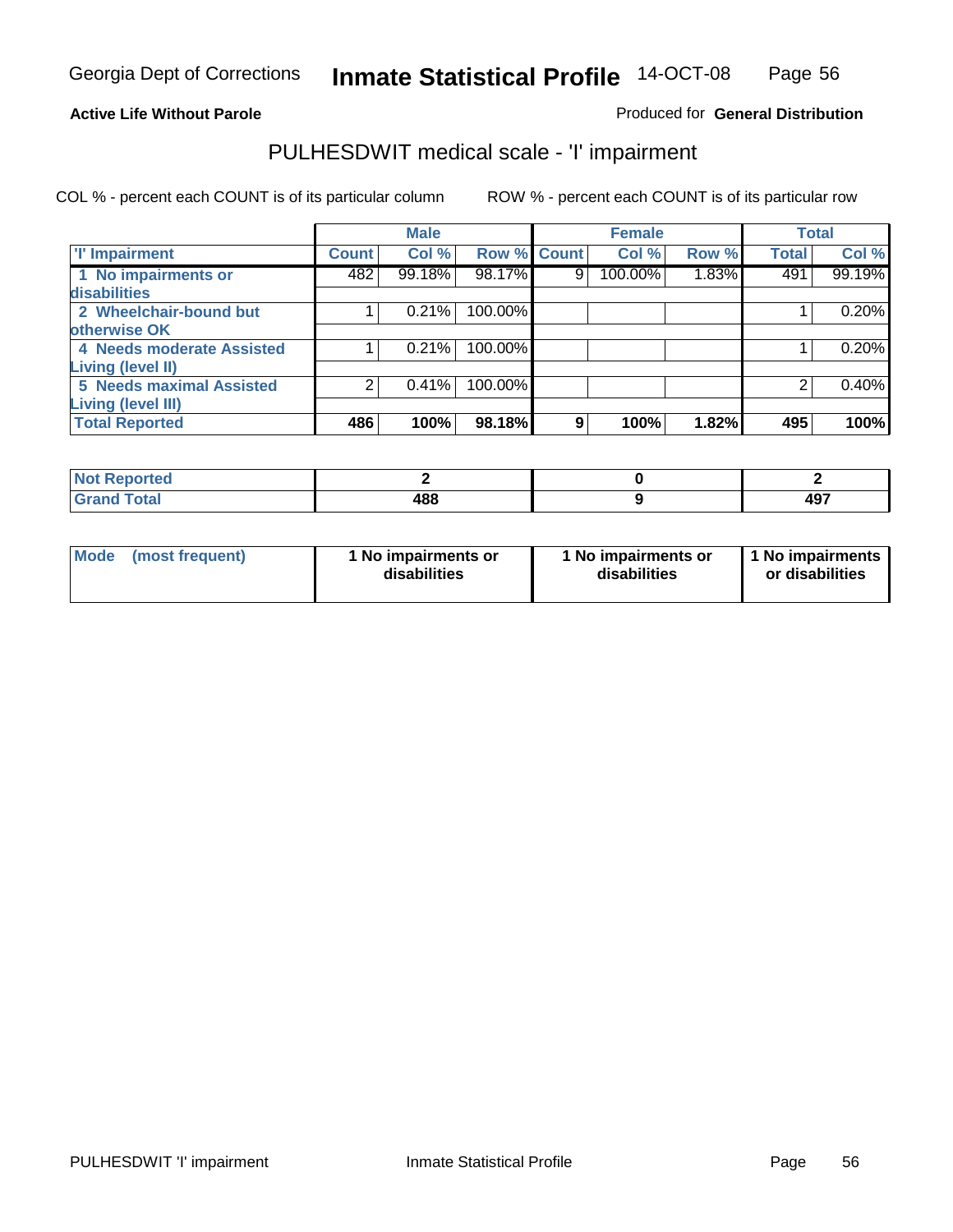### **Inmate Statistical Profile** 14-OCT-08 Page Page 57

## **Active Life Without Parole Produced fo Seneral Distribution**

## PULHESDWIT medical scale - 'T' transportability

|                              |              | <b>Male</b> |             |                | <b>Female</b> |       |              | <b>Total</b> |
|------------------------------|--------------|-------------|-------------|----------------|---------------|-------|--------------|--------------|
| <b>T' Transportability</b>   | <b>Count</b> | Col %       | Row % Count |                | Col %         | Row % | <b>Total</b> | Col %        |
| 1 Can be transported in any  | 484          | 99.59%      | 98.17%      | 9 <sub>1</sub> | 100.00%       | 1.83% | 493          | 99.60%       |
| ordinary approved vehicle    |              |             |             |                |               |       |              |              |
| 2 Wheelchair-bound, not      |              | 0.21%       | 100.00%     |                |               |       |              | 0.20%        |
| needing special vehicle      |              |             |             |                |               |       |              |              |
| 3 Wheelchair-bound, requires |              | 0.21%       | 100.00%     |                |               |       |              | 0.20%        |
| special vehicle              |              |             |             |                |               |       |              |              |
| <b>Total Reported</b>        | 486          | 100%        | 98.18%      | 9              | 100%          | 1.82% | 495          | 100%         |

| Reported<br><b>NOT</b><br> |           |             |
|----------------------------|-----------|-------------|
| <b>Cotal</b>               | 488<br>__ | 407<br>TJ 1 |

| Mode (most frequent) | 1 Can be transported in any 1 Can be transported in any<br>ordinary approved vehicle   ordinary approved vehicle   transported in any | 1 Can be<br>  ordinary approved  <br>vehicle |
|----------------------|---------------------------------------------------------------------------------------------------------------------------------------|----------------------------------------------|
|----------------------|---------------------------------------------------------------------------------------------------------------------------------------|----------------------------------------------|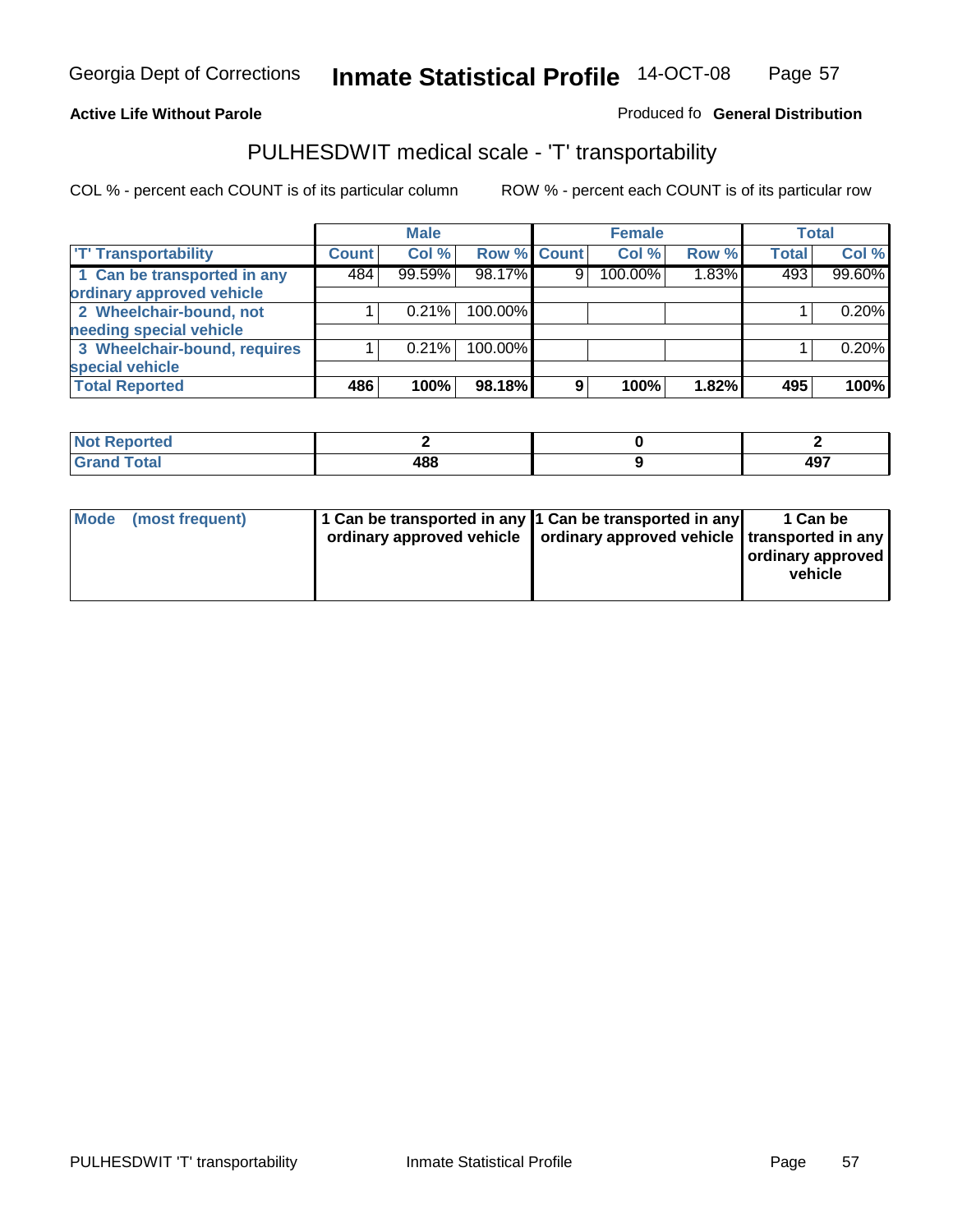## **Active Life Without Parole**

### Produced for **General Distribution**

## Criminality in family, self-reported

|                              |              | <b>Male</b> |        |              | <b>Female</b> |       |       | Total  |
|------------------------------|--------------|-------------|--------|--------------|---------------|-------|-------|--------|
| <b>Criminality In Family</b> | <b>Count</b> | Col %       | Row %  | <b>Count</b> | Col %         | Row % | Total | Col %  |
| Yes, criminality in family   | 148          | 30.71%      | 96.73% | 5            | 55.56%        | 3.27% | 153   | 31.16% |
| No criminality in family     | 334          | 69.29%      | 98.82% | 4            | 44.44%        | 1.18% | 338   | 68.84% |
| <b>Total Reported</b>        | 482          | 100%        | 98.17% | 9            | 100%          | 1.83% | 491   | 100%   |

| ported<br><b>NOT</b><br><b>IJCI</b> |     |                               |
|-------------------------------------|-----|-------------------------------|
| $\sim$<br>Gran<br>$\sim$            | 488 | $\Lambda$ <sup>-</sup><br>771 |

| Mode (most frequent) |  | No criminality in family | Yes, criminality in family | No criminality in<br>family |
|----------------------|--|--------------------------|----------------------------|-----------------------------|
|----------------------|--|--------------------------|----------------------------|-----------------------------|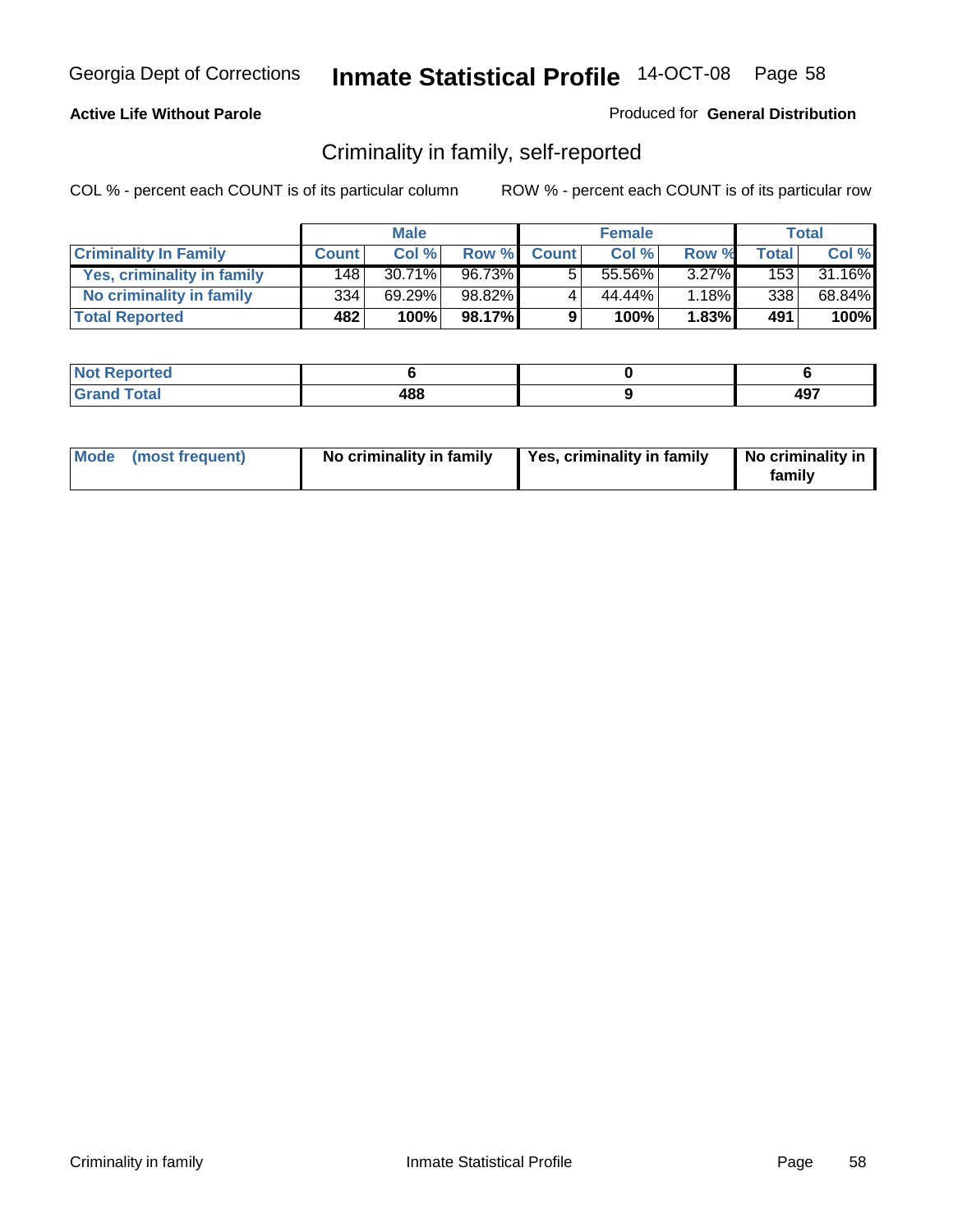## **Active Life Without Parole**

### Produced for **General Distribution**

## Alcoholism in family, self-reported

|                             |              | <b>Male</b> |        |              | <b>Female</b> |          |                  | Total  |
|-----------------------------|--------------|-------------|--------|--------------|---------------|----------|------------------|--------|
| <b>Alcoholism In Family</b> | <b>Count</b> | Col %       | Row %  | <b>Count</b> | Col %         | Row %    | Total            | Col %  |
| Yes, alcoholism in family   | 97           | 20.12%      | 97.98% |              | 22.22%        | $2.02\%$ | 99               | 20.16% |
| No alcoholism in family     | 385          | 79.88%      | 98.21% |              | 77.78%        | $1.79\%$ | 392 <sub>1</sub> | 79.84% |
| <b>Total Reported</b>       | 482          | 100%        | 98.17% | 9            | 100%          | 1.83%    | 491              | 100%   |

| <b>Not</b><br>oorted<br><b>IJCI</b> |     |            |
|-------------------------------------|-----|------------|
| $\sim$<br>Gran<br>--                | 488 | 107<br>−., |

|  | Mode (most frequent) | No alcoholism in family | No alcoholism in family | No alcoholism in<br>familv |
|--|----------------------|-------------------------|-------------------------|----------------------------|
|--|----------------------|-------------------------|-------------------------|----------------------------|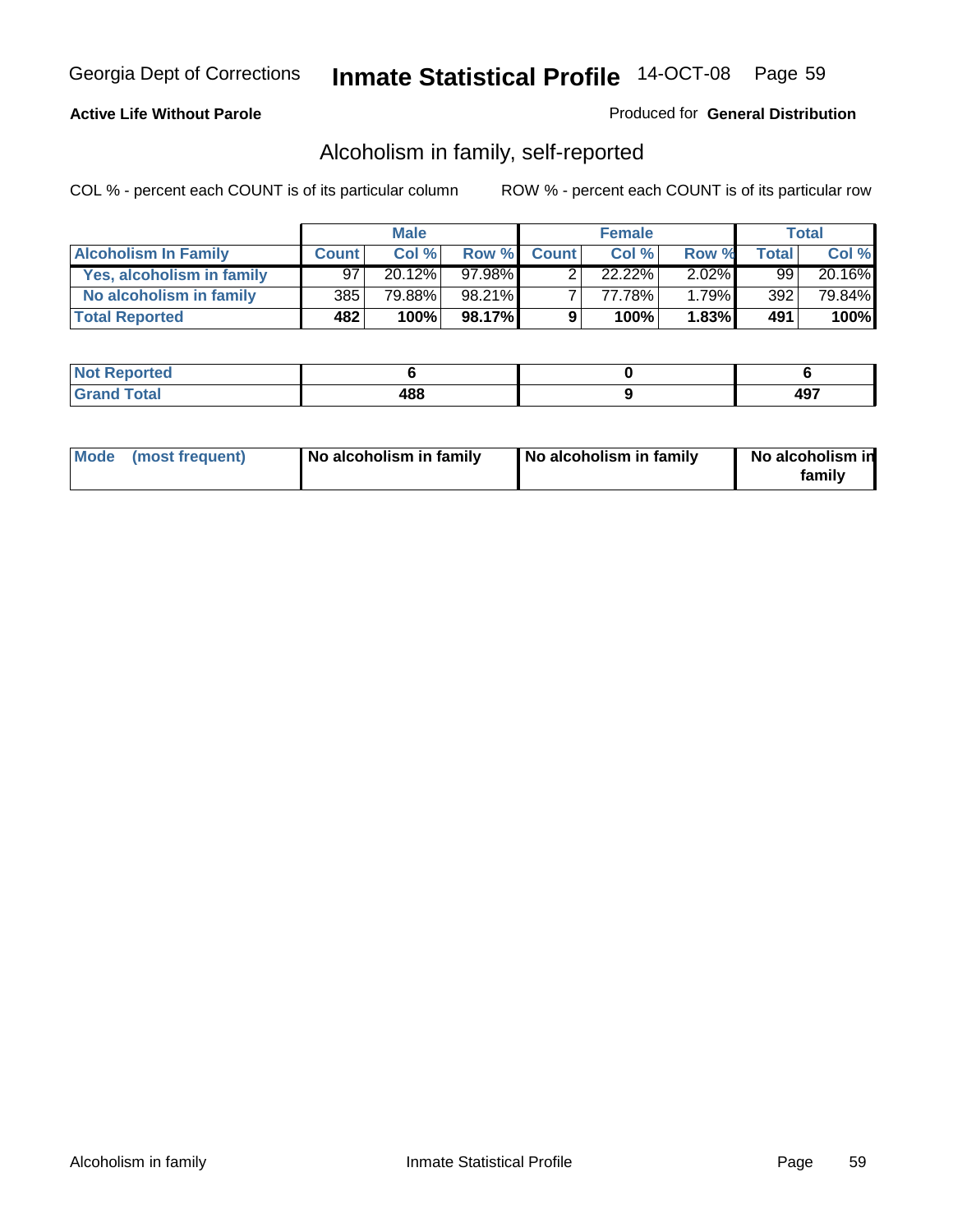### **Active Life Without Parole**

Produced for **General Distribution**

## Drug abuse in family, self-reported

|                           |              | <b>Male</b> |           |              | <b>Female</b> |          |                 | Total  |
|---------------------------|--------------|-------------|-----------|--------------|---------------|----------|-----------------|--------|
| Drug Abuse In Family      | <b>Count</b> | Col%        | Row %     | <b>Count</b> | Col %         | Row %    | <b>Total</b>    | Col %  |
| Yes, drug abuse in family | 57           | $11.83\%$   | $96.61\%$ |              | $22.22\%$     | $3.39\%$ | 59 <sub>1</sub> | 12.02% |
| No drug abuse in family   | 425          | 88.17%      | 98.38%    |              | 77.78%        | $1.62\%$ | 432             | 87.98% |
| <b>Total Reported</b>     | 482          | 100%        | 98.17%    | 9            | 100%          | $1.83\%$ | 491             | 100%   |

| ported<br><b>NOT</b><br><b>IJCI</b> |     |                               |
|-------------------------------------|-----|-------------------------------|
| $\sim$<br>Gran<br>$\sim$            | 488 | $\Lambda$ <sup>-</sup><br>771 |

|  | Mode (most frequent) | No drug abuse in family | No drug abuse in family | No drug abuse in<br>family |
|--|----------------------|-------------------------|-------------------------|----------------------------|
|--|----------------------|-------------------------|-------------------------|----------------------------|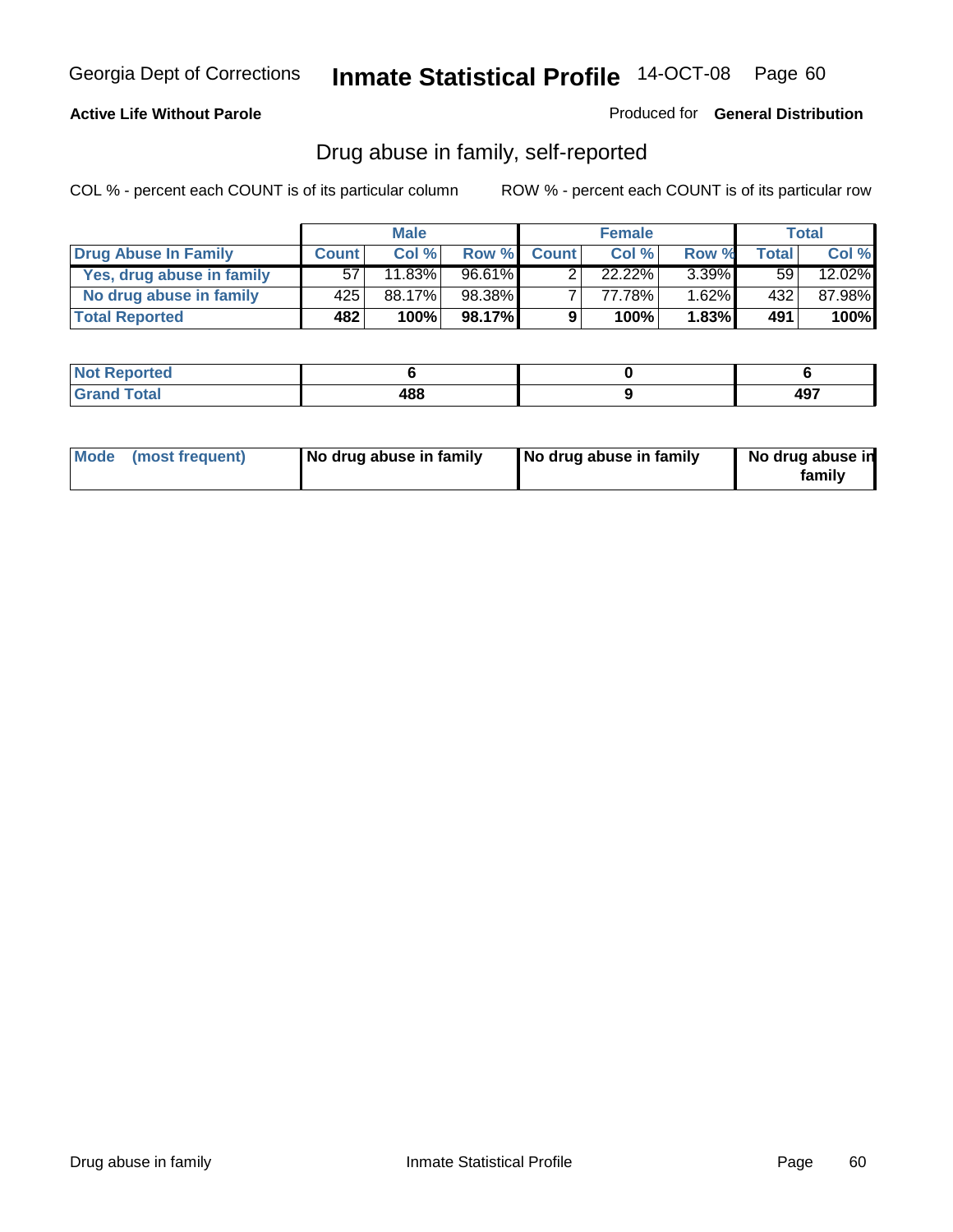### **Active Life Without Parole**

### Produced for **General Distribution**

## Subjected to frequent beatings, self-reported

|                            |              | <b>Male</b> |        |              | <b>Female</b> |          |       | <b>Total</b> |
|----------------------------|--------------|-------------|--------|--------------|---------------|----------|-------|--------------|
| <b>Frequent beatings</b>   | <b>Count</b> | Col%        | Row %  | <b>Count</b> | Col%          | Row %    | Total | Col %        |
| Yes, subjected to frequent | 29           | 6.02%       | 96.67% |              | $11.11\%$     | $3.33\%$ | 30    | 6.11%        |
| beatings                   |              |             |        |              |               |          |       |              |
| Not subjected to frequent  | 453          | 93.98%      | 98.26% | 8            | 88.89%        | 1.74%    | 461   | 93.89%       |
| beatings                   |              |             |        |              |               |          |       |              |
| <b>Total Reported</b>      | 482          | 100%        | 98.17% | 9            | 100%          | 1.83%    | 491   | 100%         |

| Not Reported         |     |              |
|----------------------|-----|--------------|
| <b>Total</b><br>Cron | 488 | 107<br>− ∪ ⊧ |

| Mode (most frequent) | Not subjected to frequent<br>beatings | Not subjected to frequent<br>beatings | Not subjected to<br><b>frequent beatings</b> |  |
|----------------------|---------------------------------------|---------------------------------------|----------------------------------------------|--|
|                      |                                       |                                       |                                              |  |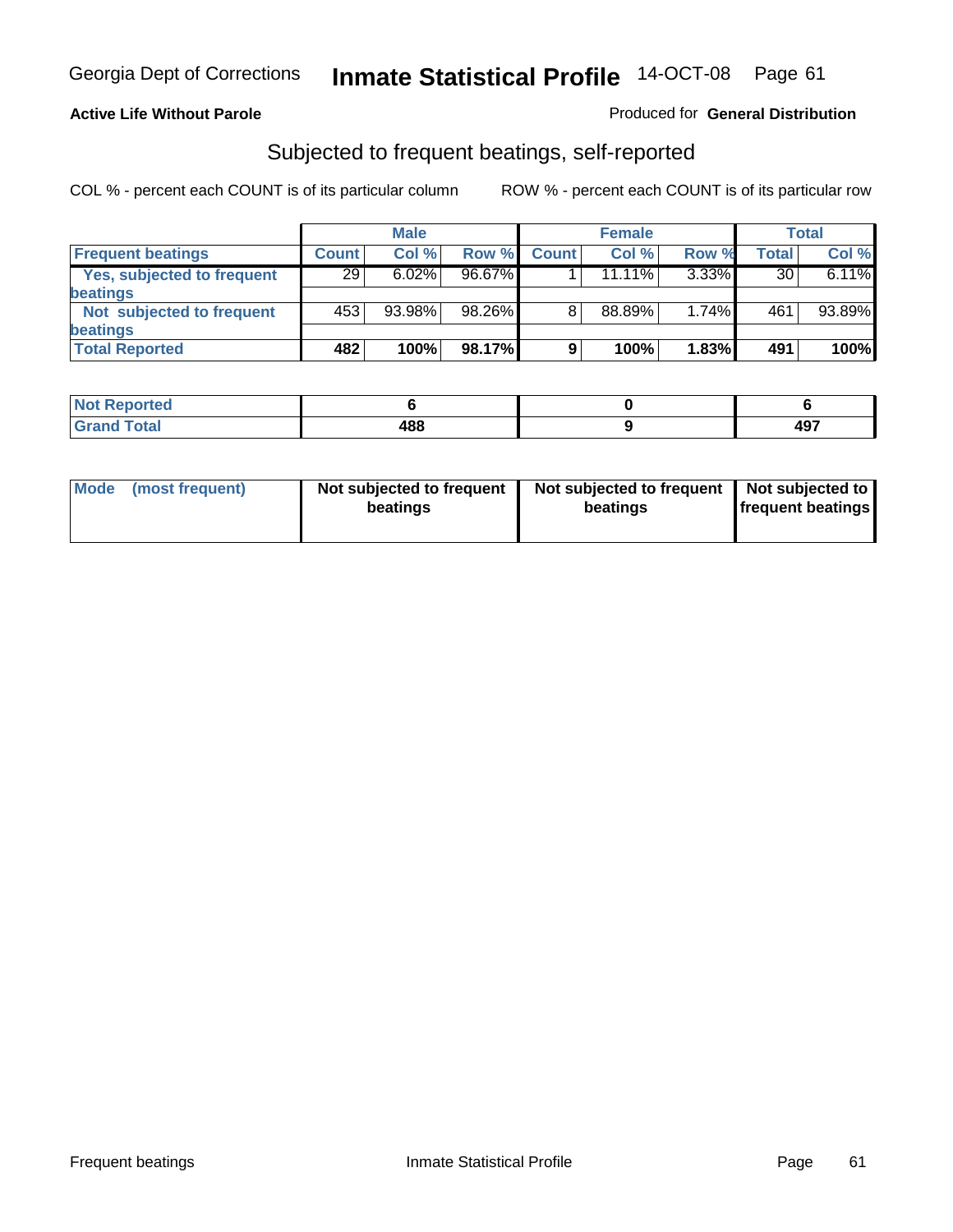## **Active Life Without Parole**

### Produced for **General Distribution**

## Father absent during inmate's childhood

|                           |              | <b>Male</b> |           |              | <b>Female</b> |          |       | Total  |
|---------------------------|--------------|-------------|-----------|--------------|---------------|----------|-------|--------|
| <b>Father Absent</b>      | <b>Count</b> | Col %       | Row %     | <b>Count</b> | Col %         | Row %    | Total | Col %  |
| Yes, father was absent    | 244          | 50.62%      | 98.79%    | $\mathbf{R}$ | $33.33\%$     | $1.21\%$ | 247   | 50.31% |
| No, father was not absent | 238          | 49.38%      | $97.54\%$ | 6            | 66.67%        | $2.46\%$ | 244   | 49.69% |
| <b>Total Reported</b>     | 482          | 100%        | 98.17%    | 9            | 100%          | $1.83\%$ | 491   | 100%   |

| <b>Not Reported</b>   |     |                         |
|-----------------------|-----|-------------------------|
| Total<br><b>Grano</b> | 488 | A <sub>07</sub><br>- J. |

|  | Mode (most frequent) | Yes, father was absent | No, father was not absent | <b>Yes, father was</b><br>absent |
|--|----------------------|------------------------|---------------------------|----------------------------------|
|--|----------------------|------------------------|---------------------------|----------------------------------|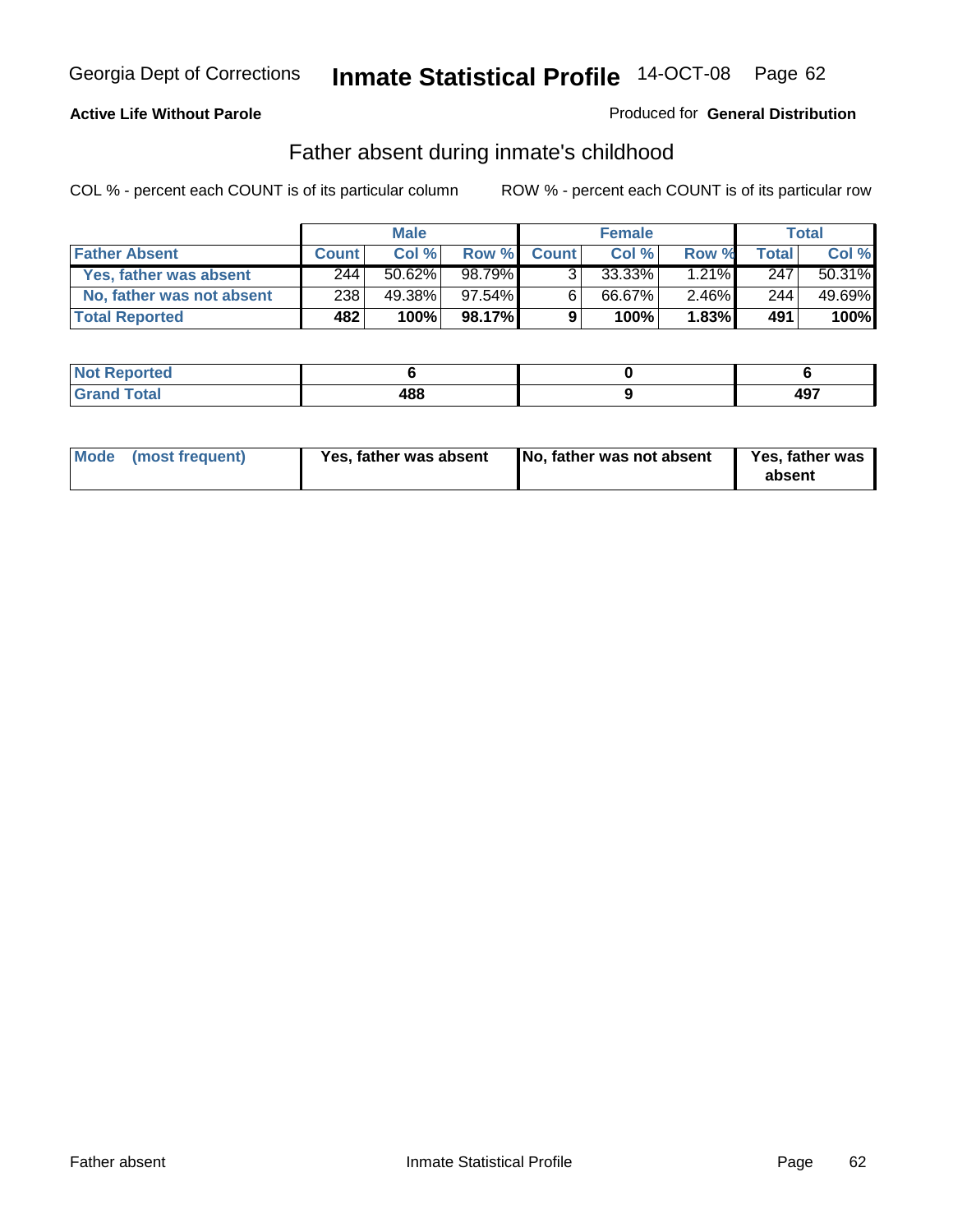## **Active Life Without Parole**

### Produced for **General Distribution**

# Mother absent during inmate's childhood

|                           |              | <b>Male</b> |         |              | <b>Female</b> |          |                 | Total  |
|---------------------------|--------------|-------------|---------|--------------|---------------|----------|-----------------|--------|
| <b>Mother Absent</b>      | <b>Count</b> | Col%        | Row %   | <b>Count</b> | Col %         | Row %    | Total           | Col %  |
| Yes, mother was absent    | 72           | $14.94\%$   | 97.30%  |              | $22.22\%$     | $2.70\%$ | 74 <sub>1</sub> | 15.07% |
| No, mother was not absent | 410          | 85.06%      | 98.32%  |              | 77.78%        | $1.68\%$ | 417             | 84.93% |
| <b>Total Reported</b>     | 482          | 100%        | 98.17%I | 9            | 100%          | $1.83\%$ | 491             | 100%   |

| <b>Reported</b><br><b>NOT</b> |     |            |
|-------------------------------|-----|------------|
| <b>Total</b>                  | 488 | 107<br>49. |

| Mode (most frequent) | No, mother was not absent   No, mother was not absent   No, mother was | not absent |
|----------------------|------------------------------------------------------------------------|------------|
|----------------------|------------------------------------------------------------------------|------------|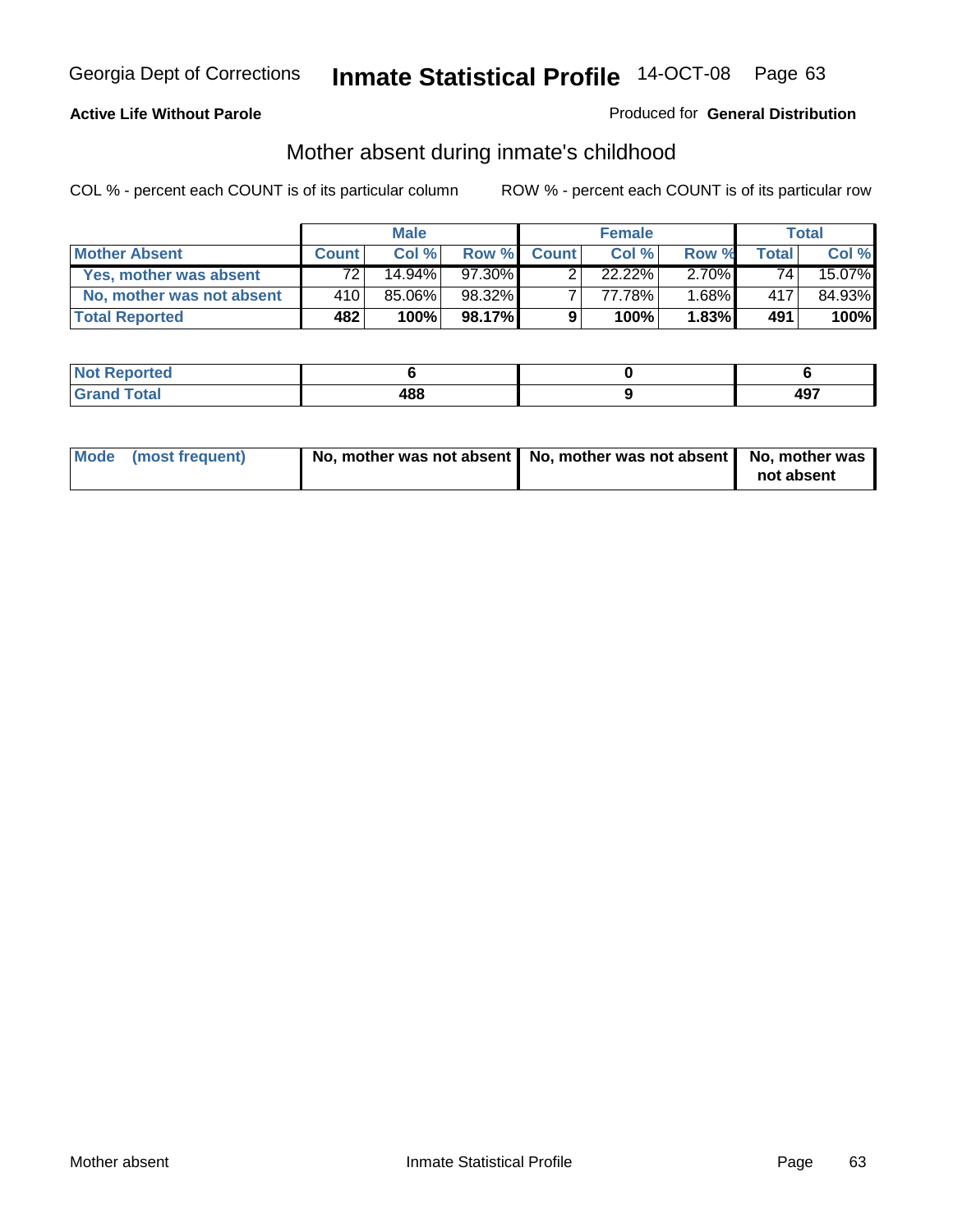### **Active Life Without Parole**

### Produced for **General Distribution**

## Number of prior Georgia incarcerations

|                                |                 | <b>Male</b> |                    |                | <b>Female</b> |          |       | <b>Total</b> |
|--------------------------------|-----------------|-------------|--------------------|----------------|---------------|----------|-------|--------------|
| Num of Prior GA Incarcerations | <b>Count</b>    | Col %       | <b>Row % Count</b> |                | Col %         | Row %    | Total | Col %        |
|                                | 229             | 46.93%      | 96.62%             | 8              | 88.89%        | 3.38%    | 237   | 47.69%       |
|                                | 99              | 20.29%      | 100.00%            |                |               |          | 99    | 19.92%       |
|                                | 61              | 12.50%      | 100.00%            |                |               |          | 61    | 12.27%       |
|                                | 49              | 10.04%      | 98.00%             |                | 11.11%        | $2.00\%$ | 50    | 10.06%       |
|                                | 25              | 5.12%       | 100.00%            |                |               |          | 25    | 5.03%        |
|                                | 12 <sup>2</sup> | 2.46%       | 100.00%            |                |               |          | 12    | 2.41%        |
| <b>More Than 5</b>             | 13 <sub>1</sub> | 2.66%       | 100.00%            |                |               |          | 13    | 2.62%        |
| <b>Total Reported</b>          | 488             | 100%        | 98.19%             | 9 <sub>1</sub> | 100%          | 1.81%    | 497   | 100%         |

| المصاف<br><u>seportea</u><br>N |            |     |
|--------------------------------|------------|-----|
| <b>otal</b>                    | 100        | 107 |
| $\sim$ .                       | <b>TUL</b> | 491 |

| Mean (average)       | 26.ا | . JJ | 1.25 |
|----------------------|------|------|------|
| Median (middle)      |      |      |      |
| Mode (most frequent) |      |      |      |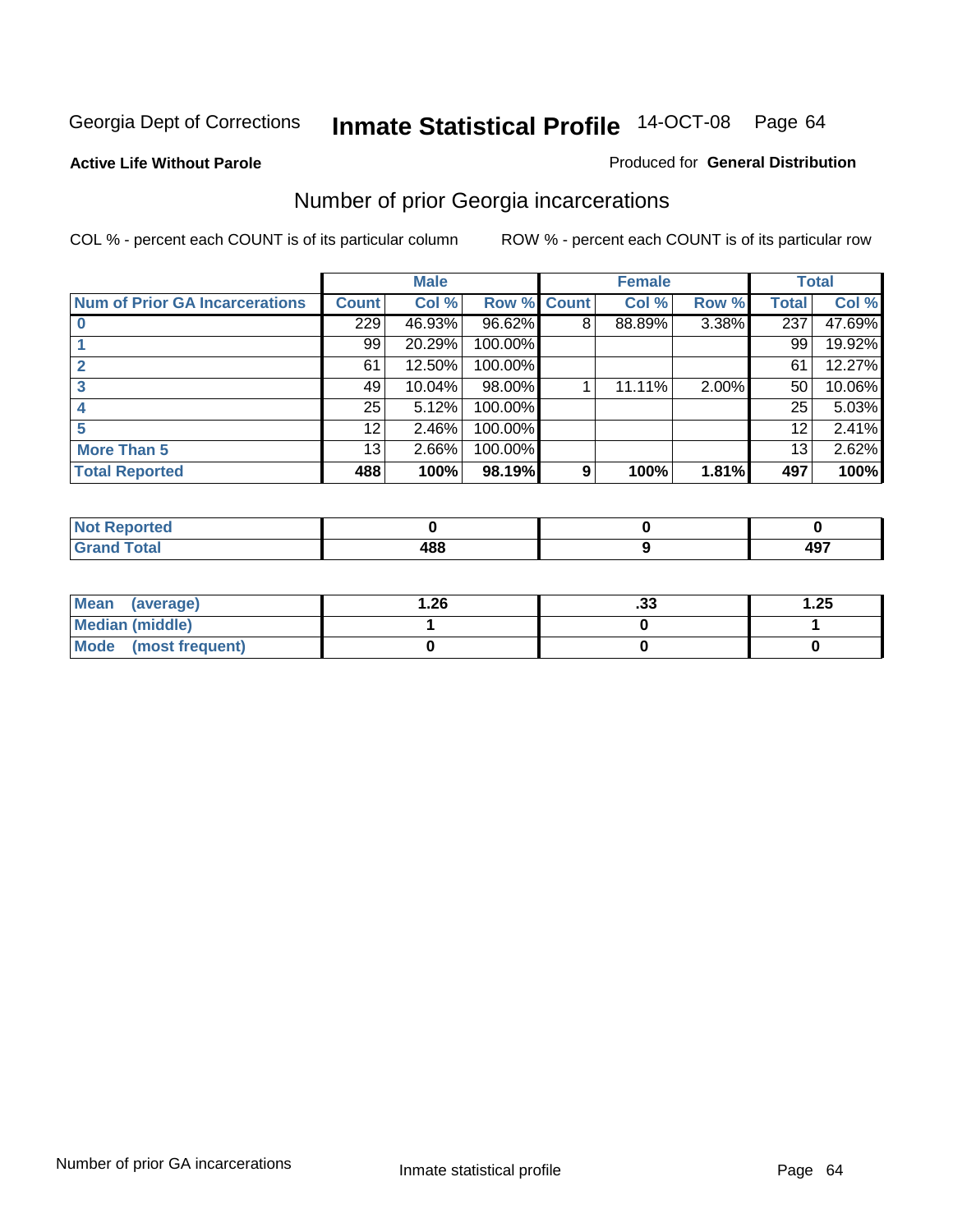**Active Life Without Parole** 

Produced for **General Distribution**

## Prison sentence in years

COL % - percent each COUNT is of its particular column ROW % - percent each COUNT is of its particular row

|                                 |        | Male    |                    | <b>Female</b> |        |             | Total   |
|---------------------------------|--------|---------|--------------------|---------------|--------|-------------|---------|
| <b>Prison Sentence In Years</b> | Count⊺ | Col %   | <b>Row % Count</b> | Col %         | Row %  | $\tau$ otal | Col %   |
| <b>Life Without Parole</b>      | 488    | 100.00% | 98.19%             | 100.00%       | ا1.81% | 497         | 100.00% |
| <b>Total Reported</b>           | 488    | 100%    | 98.19%             | 100%          | 1.81%  | 497         | 100%    |

| Reported                                |     |           |
|-----------------------------------------|-----|-----------|
| <b>Total</b><br>Gra<br>$\mathbf{v}$ and | 488 | 107<br>᠇ᢦ |

### **Determinate (numeric) sentences only**

| <b>Mean</b> | (average) |  |  |
|-------------|-----------|--|--|

**All sentences (including determinate), with life, life without parole, and death sentences figured at 45 years**

| Me:<br>апет<br>.<br>᠇<br>$\sim$ | -- | т.<br>$\sim$ |
|---------------------------------|----|--------------|
|---------------------------------|----|--------------|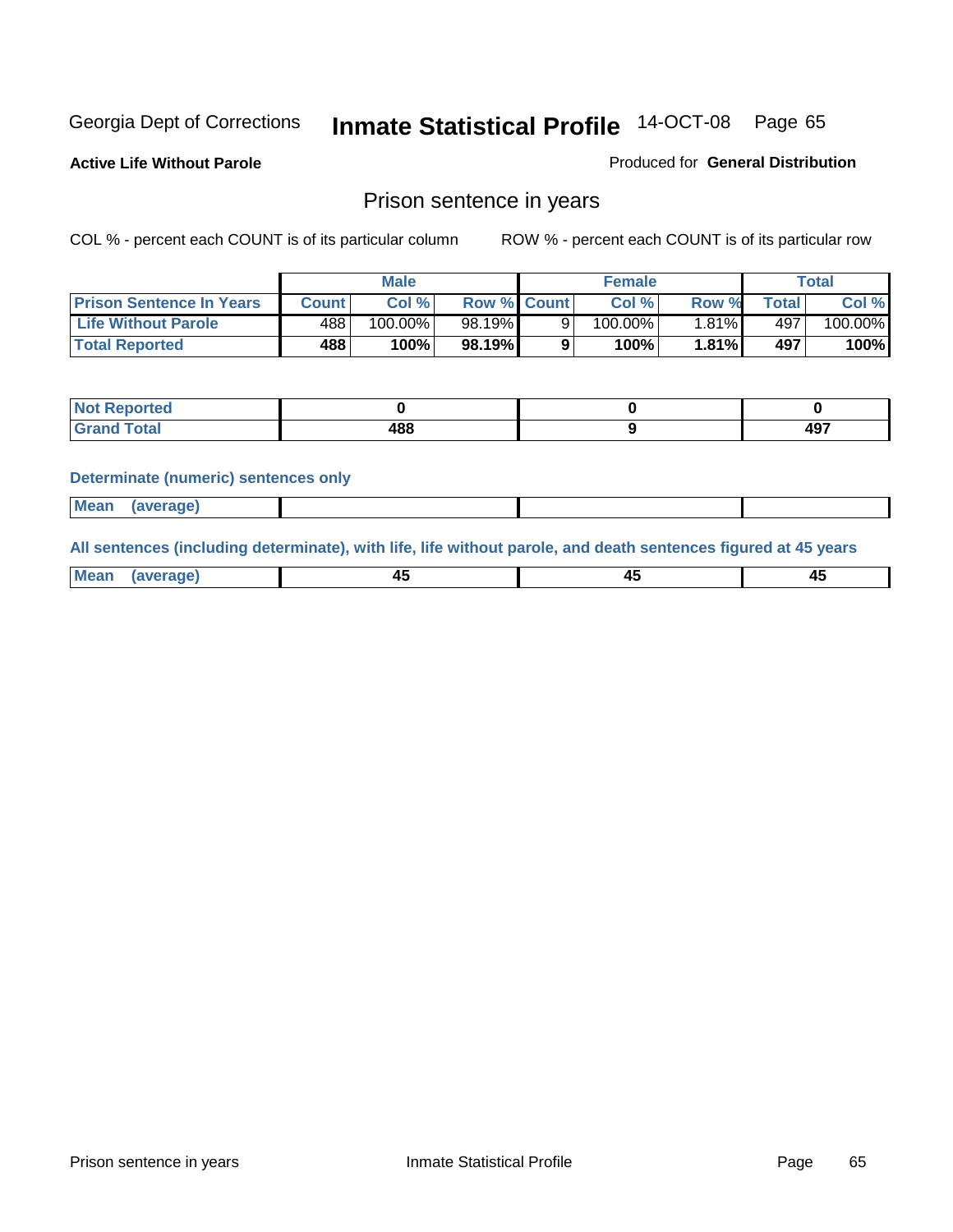### **Active Life Without Parole**

### Produced for **General Distribution**

# Primary offense, broken out into felonies vs misdemeanors

|                                  | <b>Male</b>  |            | <b>Female</b>      |          |            | Total    |       |                       |
|----------------------------------|--------------|------------|--------------------|----------|------------|----------|-------|-----------------------|
| <b>Felonies and Misdemeanors</b> | <b>Count</b> | Col%       | <b>Row % Count</b> |          | Col%       | Row %    | Total | Col %                 |
| <b>Felonies</b>                  | 488          | $100.00\%$ | 98.19%             | $\Omega$ | $100.00\%$ | $1.81\%$ | 497   | $100.\overline{00\%}$ |
| <b>Total Reported</b>            | 488          | 100%       | 98.19%             |          | 100%       | 1.81%    | 497   | 100%                  |

| <b>Not</b><br>$\gamma$ rted<br>⋯    |             |            |     |
|-------------------------------------|-------------|------------|-----|
| $int^{\bullet}$<br>Grat<br>$\sim$ . | "^^<br>,,,, | 100<br>+00 | 497 |

| M<br>$\cdots$<br>пю.<br>. | nies<br>. | . |
|---------------------------|-----------|---|
|---------------------------|-----------|---|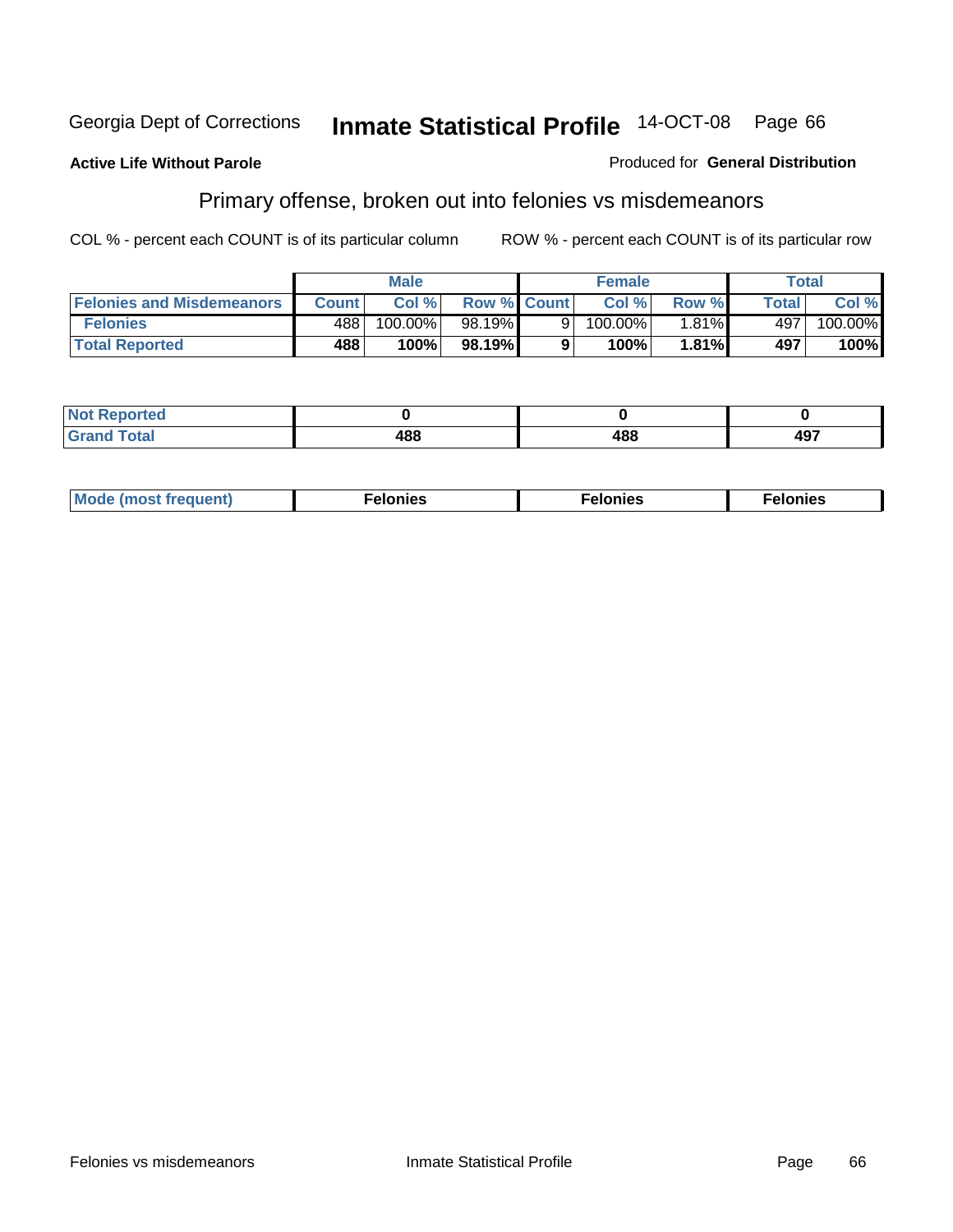### **Active Life Without Parole**

### Produced for **General Distribution**

## Primary offense, broken out into six broad crime categories

|                         | <b>Male</b>  |        |                    | <b>Female</b> |         |       | <b>Total</b> |         |
|-------------------------|--------------|--------|--------------------|---------------|---------|-------|--------------|---------|
| <b>Crime Categories</b> | <b>Count</b> | Col %  | <b>Row % Count</b> |               | Col %   | Row % | <b>Total</b> | Col %   |
| <b>Violent</b>          | 405          | 82.99% | 97.83%             | 9             | 100.00% | 2.17% | 414          | 83.30%  |
| <b>Sex Crime</b>        | 70           | 14.34% | 100.00%            |               | .00%    |       | 70           | 14.08%  |
| 3<br><b>Property</b>    | 2            | .41%   | 100.00%            |               | .00%    |       |              | $.40\%$ |
| <b>Drug</b><br>4        | 10           | 2.05%  | 100.00%            |               | .00%    |       | 10           | 2.01%   |
| <b>Other</b><br>6       |              | .20%   | 100.00%            |               | .00%    |       |              | .20%    |
| <b>Total Reported</b>   | 488          | 100%   | 98.19%             | 9             | 100%    | 1.81% | 497          | 100%    |

| <b>Reported</b><br>NOT<br>. |     |     |
|-----------------------------|-----|-----|
| <b>Total</b><br>CHOH        | 488 | 497 |

| Mo | n n | winlor" | len' |
|----|-----|---------|------|
|    |     |         |      |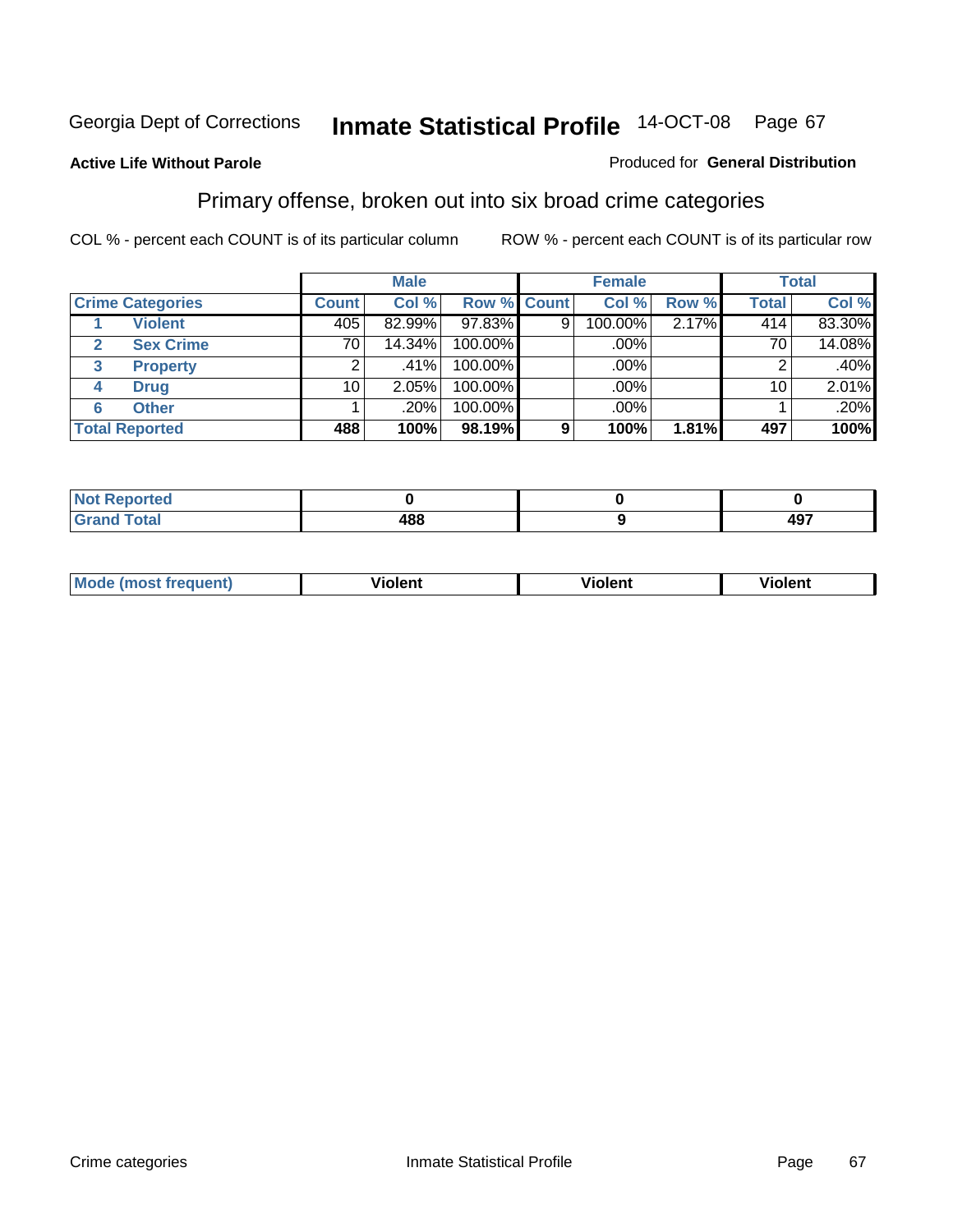### **Active Life Without Parole**

### Produced for **General Distribution**

# Primary offense, detailed offense code

|      |                                 |              | <b>Male</b> |         |              | <b>Female</b> |       |              | <b>Total</b> |
|------|---------------------------------|--------------|-------------|---------|--------------|---------------|-------|--------------|--------------|
|      | <b>Primary Offense</b>          | <b>Count</b> | Col %       | Row %   | <b>Count</b> | Col %         | Row % | <b>Total</b> | Col %        |
| 1101 | <b>Murder</b>                   | 281          | 57.58%      | 97.23%  | 8            | 88.89%        | 2.77% | 289          | 58.15%       |
| 1311 | <b>Kidnapping</b>               | 57           | 11.68%      | 100.00% |              |               |       | 57           | 11.47%       |
| 1601 | <b>Burglary</b>                 | 2            | .41%        | 100.00% |              |               |       | 2            | .40%         |
| 1902 | <b>Armed Robbery</b>            | 66           | 13.52%      | 98.51%  | 1            | 11.11%        | 1.49% | 67           | 13.48%       |
| 1911 | <b>Hijacking Motor Vehicle</b>  |              | .20%        | 100.00% |              |               |       |              | .20%         |
| 2001 | Rape                            | 50           | 10.25%      | 100.00% |              |               |       | 50           | 10.06%       |
| 2003 | <b>Aggrav Sodomy</b>            | 3            | .61%        | 100.00% |              |               |       | 3            | .60%         |
| 2009 | <b>Aggrav Sexual Battery</b>    | 5            | 1.02%       | 100.00% |              |               |       | 5            | 1.01%        |
| 2019 | <b>Child Molestation</b>        | 3            | .61%        | 100.00% |              |               |       | 3            | .60%         |
| 2021 | <b>Aggrav Child Molestation</b> | 9            | 1.84%       | 100.00% |              |               |       | 9            | 1.81%        |
| 2912 | <b>Poss Of Certain</b>          |              | .20%        | 100.00% |              |               |       |              | .20%         |
|      | <b>Weapons</b>                  |              |             |         |              |               |       |              |              |
| 4012 | <b>Viol Ga Cntrl Sbst Act</b>   |              | .20%        | 100.00% |              |               |       |              | .20%         |
| 4018 | <b>S/D Cont Sub School</b>      |              | .20%        | 100.00% |              |               |       |              | .20%         |
| 4021 | <b>S/D Cocaine</b>              | 3            | .61%        | 100.00% |              |               |       | 3            | .60%         |
| 4022 | <b>Poss Of Cocaine</b>          | 4            | .82%        | 100.00% |              |               |       | 4            | .80%         |
| 4134 | <b>Att/Consprcy Commt</b>       | 1            | .20%        | 100.00% |              |               |       |              | .20%         |
|      | C/S/Of                          |              |             |         |              |               |       |              |              |
|      | <b>Total Rported</b>            | 488          | 100%        | 98.19%  | 9            | 100%          | 1.81% | 497          | 100%         |

| Reported<br>NOT                          |     |                   |
|------------------------------------------|-----|-------------------|
| <b>Total</b><br>$\sim$ . $\sim$ . $\sim$ | 488 | 107<br><b>TJ.</b> |

| Mode (most frequent) | 1101 Murder | 1101 Murder | 1101 Murder |
|----------------------|-------------|-------------|-------------|
|----------------------|-------------|-------------|-------------|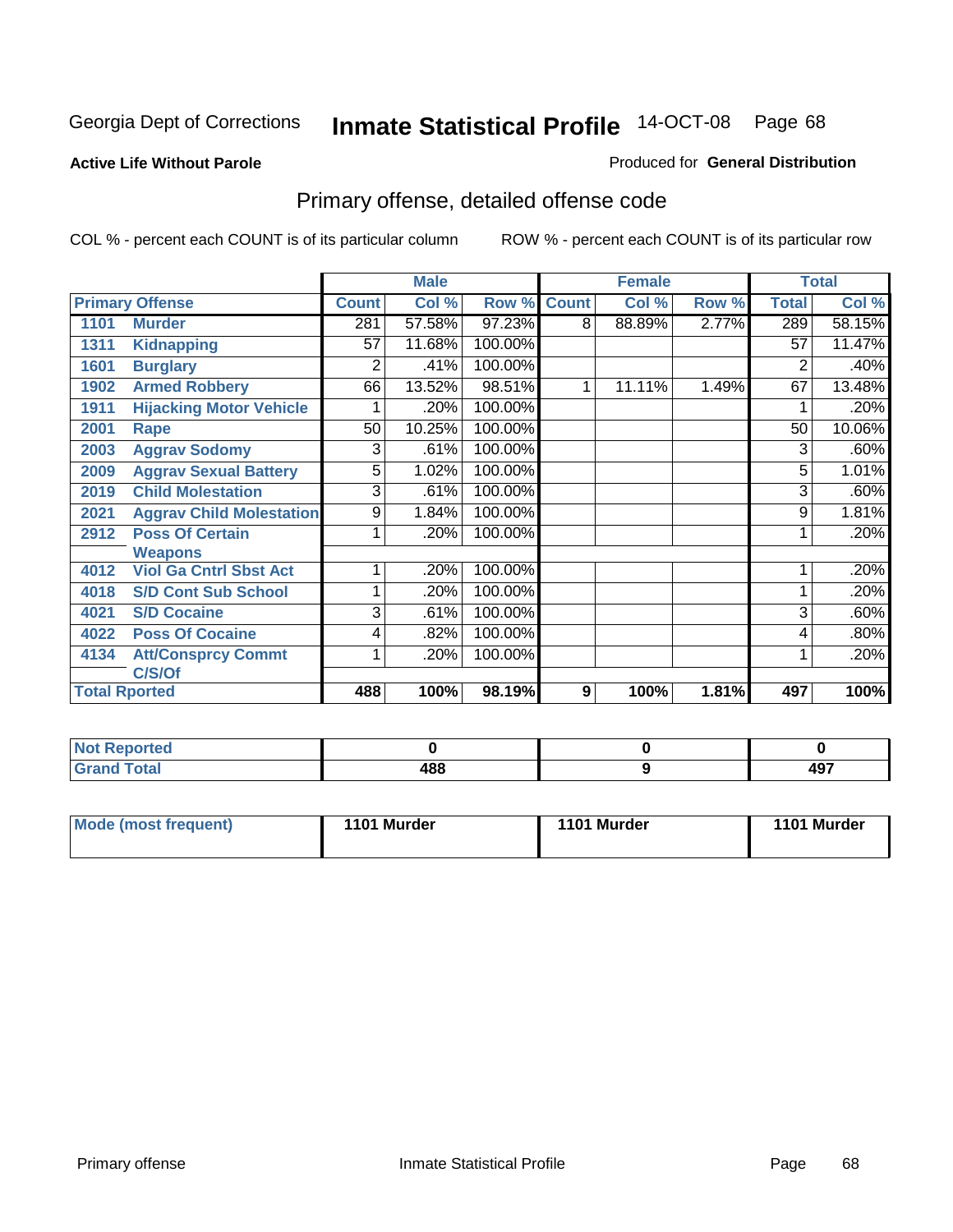**Active Life Without Parole** 

Produced for **General Distribution**

# County of conviction of primary offense

|                         |                             |                 | <b>Male</b> |             |              | <b>Female</b> |        |                 | <b>Total</b> |
|-------------------------|-----------------------------|-----------------|-------------|-------------|--------------|---------------|--------|-----------------|--------------|
|                         | <b>County of Conviction</b> | <b>Count</b>    | Col %       | Row % Count |              | Col %         | Row %  | <b>Total</b>    | Col %        |
| 1                       | <b>Appling</b>              | $\overline{2}$  | .41%        | 100.00%     |              |               |        | $\overline{2}$  | .40%         |
| $\overline{2}$          | <b>Atkinson</b>             | 1               | .20%        | 100.00%     |              |               |        | 1               | .20%         |
| $\overline{\mathbf{3}}$ | <b>Bacon</b>                | $\mathbf{1}$    | .20%        | 100.00%     |              |               |        | 1               | .20%         |
| 5                       | <b>Baldwin</b>              | 5               | 1.02%       | 100.00%     |              |               |        | 5               | 1.01%        |
| 6                       | <b>Banks</b>                | 1               | .20%        | 100.00%     |              |               |        | $\mathbf{1}$    | .20%         |
| $\overline{7}$          | <b>Barrow</b>               | $\overline{3}$  | .61%        | 100.00%     |              |               |        | $\overline{3}$  | .60%         |
| 8                       | <b>Bartow</b>               | $\overline{2}$  | .41%        | 100.00%     |              |               |        | $\overline{2}$  | .40%         |
| 9                       | <b>Ben Hill</b>             | 4               | .82%        | 100.00%     |              |               |        | 4               | .80%         |
| 10                      | <b>Berrien</b>              | 1               | .20%        | 100.00%     |              |               |        | 1               | .20%         |
| 11                      | <b>Bibb</b>                 | $\overline{14}$ | 2.87%       | 100.00%     |              |               |        | $\overline{14}$ | 2.82%        |
| 12                      | <b>Bleckley</b>             | 1               | .20%        | 100.00%     |              |               |        | $\mathbf 1$     | .20%         |
| 13                      | <b>Brantley</b>             | 1               | .20%        | 100.00%     |              |               |        | 1               | .20%         |
| $\overline{14}$         | <b>Brooks</b>               | $\mathbf{1}$    | .20%        | 100.00%     |              |               |        | 1               | .20%         |
| 16                      | <b>Bulloch</b>              | $\overline{3}$  | .61%        | 75.00%      | 1            | 11.11%        | 25.00% | 4               | .80%         |
| 17                      | <b>Burke</b>                | $\overline{6}$  | 1.23%       | 100.00%     |              |               |        | 6               | 1.21%        |
| 18                      | <b>Butts</b>                | $\overline{3}$  | .61%        | 100.00%     |              |               |        | $\overline{3}$  | .60%         |
| 20                      | <b>Camden</b>               | $\overline{2}$  | .41%        | 100.00%     |              |               |        | $\overline{2}$  | .40%         |
| 22                      | <b>Carroll</b>              | $\overline{2}$  | .41%        | 100.00%     |              |               |        | $\overline{2}$  | .40%         |
| 23                      | <b>Catoosa</b>              | 1               | .20%        | 100.00%     |              |               |        | $\mathbf{1}$    | .20%         |
| 24                      | <b>Charlton</b>             | 1               | .20%        | 100.00%     |              |               |        | 1               | .20%         |
| 25                      | <b>Chatham</b>              | $\overline{23}$ | 4.71%       | 100.00%     |              |               |        | $\overline{23}$ | 4.63%        |
| 28                      | <b>Cherokee</b>             | $\overline{2}$  | .41%        | 100.00%     |              |               |        | $\overline{2}$  | .40%         |
| 29                      | <b>Clarke</b>               | $\overline{12}$ | 2.46%       | 100.00%     |              |               |        | $\overline{12}$ | 2.41%        |
| 31                      | <b>Clayton</b>              | $\overline{16}$ | 3.28%       | 100.00%     |              |               |        | $\overline{16}$ | 3.22%        |
| 33                      | <b>Cobb</b>                 | $\overline{15}$ | 3.07%       | 93.75%      | $\mathbf{1}$ | 11.11%        | 6.25%  | $\overline{16}$ | 3.22%        |
| 34                      | <b>Coffee</b>               | 4               | .82%        | 100.00%     |              |               |        | 4               | .80%         |
| 35                      | <b>Colquitt</b>             | $\overline{3}$  | .61%        | 100.00%     |              |               |        | $\overline{3}$  | .60%         |
| 36                      | <b>Columbia</b>             | $\overline{5}$  | 1.02%       | 100.00%     |              |               |        | $\overline{5}$  | 1.01%        |
| 37                      | <b>Cook</b>                 | $\overline{3}$  | .61%        | 100.00%     |              |               |        | $\overline{3}$  | .60%         |
| 38                      | <b>Coweta</b>               | $\overline{2}$  | .41%        | 100.00%     |              |               |        | $\overline{2}$  | .40%         |
| 40                      | <b>Crisp</b>                | 1               | .20%        | 100.00%     |              |               |        | 1               | .20%         |
| 41                      | <b>Dade</b>                 | 1               | .20%        | 100.00%     |              |               |        | 1               | .20%         |
| 43                      | <b>Decatur</b>              | $\overline{2}$  | .41%        | 100.00%     |              |               |        | $\overline{2}$  | .40%         |
| 44                      | <b>Dekalb</b>               | $\overline{42}$ | 8.61%       | 97.67%      | $\mathbf{1}$ | 11.11%        | 2.33%  | 43              | 8.65%        |
| 45                      | <b>Dodge</b>                | $\mathbf 1$     | .20%        | 100.00%     |              |               |        | 1               | .20%         |
| 46                      | <b>Dooly</b>                | $\overline{2}$  | .41%        | 100.00%     |              |               |        | $\overline{2}$  | .40%         |
| 47                      | <b>Dougherty</b>            | $\overline{18}$ | 3.69%       | 100.00%     |              |               |        | 18              | 3.62%        |
| 48                      | <b>Douglas</b>              | $\overline{13}$ | 2.66%       | 92.86%      | $\mathbf 1$  | 11.11%        | 7.14%  | 14              | 2.82%        |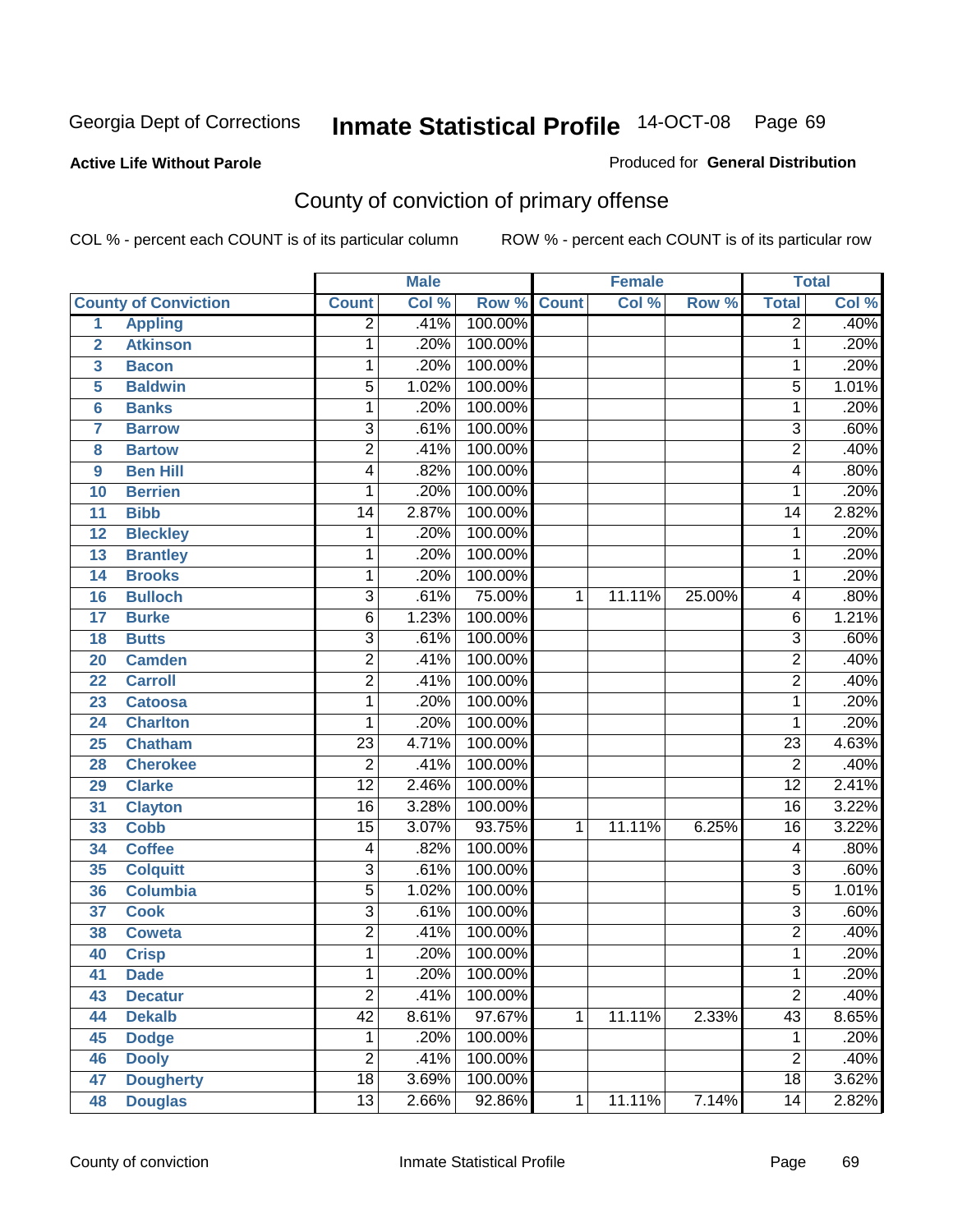## **Active Life Without Parole**

### Produced for **General Distribution**

# County of conviction of primary offense

|                 |                             |                 | <b>Male</b> |         |              | <b>Female</b> |        | <b>Total</b>    |        |
|-----------------|-----------------------------|-----------------|-------------|---------|--------------|---------------|--------|-----------------|--------|
|                 | <b>County of Conviction</b> | <b>Count</b>    | Col %       | Row %   | <b>Count</b> | Col %         | Row %  | <b>Total</b>    | Col %  |
| 49              | <b>Early</b>                | 1               | .20%        | 100.00% |              |               |        | 1               | .20%   |
| 51              | <b>Effingham</b>            | $\overline{2}$  | .41%        | 100.00% |              |               |        | $\overline{2}$  | .40%   |
| 52              | <b>Elbert</b>               | $\overline{2}$  | .41%        | 100.00% |              |               |        | $\overline{2}$  | .40%   |
| 53              | <b>Emanuel</b>              | 1               | .20%        | 100.00% |              |               |        | $\mathbf{1}$    | .20%   |
| 56              | <b>Fayette</b>              | 4               | .82%        | 100.00% |              |               |        | 4               | .80%   |
| $\overline{57}$ | <b>Floyd</b>                | 4               | .82%        | 100.00% |              |               |        | 4               | .80%   |
| 59              | <b>Franklin</b>             | 1               | .20%        | 100.00% |              |               |        | 1               | .20%   |
| 60              | <b>Fulton</b>               | $\overline{50}$ | 10.25%      | 100.00% |              |               |        | $\overline{50}$ | 10.06% |
| 61              | <b>Gilmer</b>               | 1               | .20%        | 100.00% |              |               |        | 1               | .20%   |
| 63              | <b>Glynn</b>                | $\overline{12}$ | 2.46%       | 100.00% |              |               |        | $\overline{12}$ | 2.41%  |
| 66              | <b>Greene</b>               | 1               | .20%        | 100.00% |              |               |        | 1               | .20%   |
| 67              | <b>Gwinnett</b>             | $\overline{7}$  | 1.43%       | 87.50%  | 1            | 11.11%        | 12.50% | 8               | 1.61%  |
| 68              | <b>Habersham</b>            | 1               | .20%        | 100.00% |              |               |        | $\mathbf 1$     | .20%   |
| 69              | <b>Hall</b>                 | $\overline{7}$  | 1.43%       | 100.00% |              |               |        | $\overline{7}$  | 1.41%  |
| $\overline{71}$ | <b>Haralson</b>             | 1               | .20%        | 100.00% |              |               |        | 1               | .20%   |
| 72              | <b>Harris</b>               | 1               | .20%        | 100.00% |              |               |        | 1               | .20%   |
| 73              | <b>Hart</b>                 | 4               | .82%        | 100.00% |              |               |        | 4               | .80%   |
| 75              | <b>Henry</b>                | $\overline{10}$ | 2.05%       | 100.00% |              |               |        | $\overline{10}$ | 2.01%  |
| 76              | <b>Houston</b>              | $\overline{6}$  | 1.23%       | 100.00% |              |               |        | 6               | 1.21%  |
| 78              | <b>Jackson</b>              | 8               | 1.64%       | 100.00% |              |               |        | $\overline{8}$  | 1.61%  |
| 79              | <b>Jasper</b>               | 1               | .20%        | 100.00% |              |               |        | 1               | .20%   |
| 80              | <b>Jeff Davis</b>           | 1               | .20%        | 100.00% |              |               |        | 1               | .20%   |
| 81              | <b>Jefferson</b>            | 1               | .20%        | 100.00% |              |               |        | 1               | .20%   |
| 82              | <b>Jenkins</b>              | 1               | .20%        | 100.00% |              |               |        | 1               | .20%   |
| 84              | <b>Jones</b>                | 1               | .20%        | 100.00% |              |               |        | 1               | .20%   |
| 87              | <b>Laurens</b>              | $\overline{3}$  | .61%        | 100.00% |              |               |        | $\overline{3}$  | .60%   |
| 88              | Lee                         | 1               | .20%        | 100.00% |              |               |        | $\mathbf{1}$    | .20%   |
| 89              | <b>Liberty</b>              | 5               | 1.02%       | 100.00% |              |               |        | $\overline{5}$  | 1.01%  |
| 91              | Long                        | 3               | .61%        | 100.00% |              |               |        | 3               | .60%   |
| 92              | <b>Lowndes</b>              | 4               | .82%        | 100.00% |              |               |        | 4               | .80%   |
| 95              | <b>Madison</b>              | 1               | .20%        | 100.00% |              |               |        | 1               | .20%   |
| 96              | <b>Marion</b>               | 1               | .20%        | 100.00% |              |               |        | 1               | .20%   |
| 98              | <b>Mcintosh</b>             | 1               | .20%        | 100.00% |              |               |        | 1               | .20%   |
| 100             | <b>Miller</b>               | 1               | .20%        | 100.00% |              |               |        | 1               | .20%   |
| 102             | <b>Monroe</b>               | $\overline{2}$  | .41%        | 100.00% |              |               |        | $\overline{2}$  | .40%   |
| 106             | <b>Muscogee</b>             | $\overline{17}$ | 3.48%       | 100.00% |              |               |        | $\overline{17}$ | 3.42%  |
| 107             | <b>Newton</b>               | 4               | .82%        | 80.00%  | 1            | 11.11%        | 20.00% | $\overline{5}$  | 1.01%  |
| 109             | <b>Oglethorpe</b>           | 1               | .20%        | 100.00% |              |               |        | 1               | .20%   |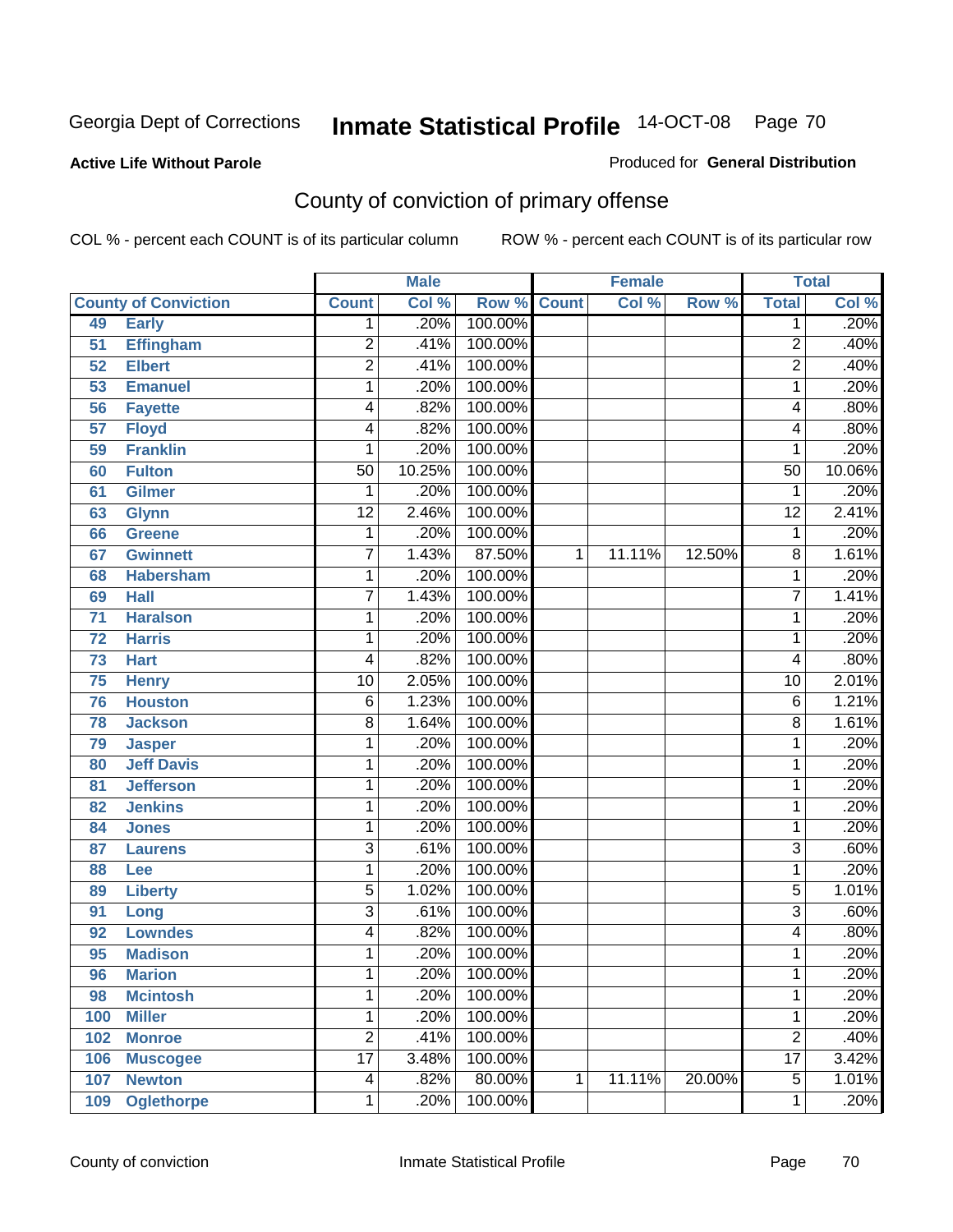## **Active Life Without Parole**

### Produced for **General Distribution**

# County of conviction of primary offense

|                                     |                           | <b>Male</b> |         | <b>Female</b>    |        | <b>Total</b> |                         |       |
|-------------------------------------|---------------------------|-------------|---------|------------------|--------|--------------|-------------------------|-------|
| <b>County of Conviction</b>         | <b>Count</b>              | Col %       | Row %   | <b>Count</b>     | Col %  | Row %        | <b>Total</b>            | Col % |
| 110<br><b>Paulding</b>              | 1                         | .20%        | 100.00% |                  |        |              | 1                       | .20%  |
| 113<br><b>Pierce</b>                | $\overline{3}$            | .61%        | 100.00% |                  |        |              | $\overline{3}$          | .60%  |
| <b>Pike</b><br>114                  | $\overline{3}$            | .61%        | 75.00%  | 1                | 11.11% | 25.00%       | 4                       | .80%  |
| <b>Polk</b><br>115                  | 1                         | .20%        | 100.00% |                  |        |              | 1                       | .20%  |
| 116<br><b>Pulaski</b>               | 1                         | .20%        | 100.00% |                  |        |              | 1                       | .20%  |
| 117<br><b>Putnam</b>                | 4                         | .82%        | 100.00% |                  |        |              | 4                       | .80%  |
| 119<br><b>Rabun</b>                 | 1                         | .20%        | 100.00% |                  |        |              | 1                       | .20%  |
| 120<br><b>Randolph</b>              | 1                         | .20%        | 100.00% |                  |        |              | 1                       | .20%  |
| $\overline{121}$<br><b>Richmond</b> | $\overline{22}$           | 4.51%       | 95.65%  | 1                | 11.11% | 4.35%        | $\overline{23}$         | 4.63% |
| 122<br><b>Rockdale</b>              | 4                         | .82%        | 100.00% |                  |        |              | 4                       | .80%  |
| <b>Spalding</b><br>126              | $\overline{5}$            | 1.02%       | 100.00% |                  |        |              | $\overline{5}$          | 1.01% |
| <b>Stephens</b><br>127              | $\overline{2}$            | .41%        | 100.00% |                  |        |              | $\overline{2}$          | .40%  |
| 129<br><b>Sumter</b>                | 1                         | .20%        | 100.00% |                  |        |              | 1                       | .20%  |
| <b>Tattnall</b><br>132              | $\overline{2}$            | .41%        | 100.00% |                  |        |              | $\overline{2}$          | .40%  |
| <b>Terrell</b><br>135               | 1                         | .20%        | 100.00% |                  |        |              | 1                       | .20%  |
| 136<br><b>Thomas</b>                | $\overline{3}$            | .61%        | 100.00% |                  |        |              | $\overline{3}$          | .60%  |
| <b>Tift</b><br>$\overline{137}$     | $\overline{3}$            | .61%        | 100.00% |                  |        |              | $\overline{\mathbf{3}}$ | .60%  |
| <b>Toombs</b><br>138                | 4                         | .82%        | 100.00% |                  |        |              | 4                       | .80%  |
| 139<br><b>Towns</b>                 | 1                         | .20%        | 100.00% |                  |        |              | 1                       | .20%  |
| 141<br><b>Troup</b>                 | 1                         | .20%        | 100.00% |                  |        |              | 1                       | .20%  |
| 142<br><b>Turner</b>                | 1                         | .20%        | 100.00% |                  |        |              | 1                       | .20%  |
| 144<br><b>Union</b>                 | 1                         | .20%        | 100.00% |                  |        |              | 1                       | .20%  |
| 145<br><b>Upson</b>                 | $\overline{2}$            | .41%        | 100.00% |                  |        |              | $\overline{2}$          | .40%  |
| <b>Walker</b><br>146                | $\overline{3}$            | .61%        | 75.00%  | 1                | 11.11% | 25.00%       | 4                       | .80%  |
| 147<br><b>Walton</b>                | $\overline{3}$            | .61%        | 100.00% |                  |        |              | 3                       | .60%  |
| 148<br><b>Ware</b>                  | 9                         | 1.84%       | 100.00% |                  |        |              | 9                       | 1.81% |
| <b>Washington</b><br>150            | $\overline{\overline{3}}$ | .61%        | 100.00% |                  |        |              | $\overline{3}$          | .60%  |
| $\overline{151}$<br><b>Wayne</b>    | $\overline{2}$            | .41%        | 100.00% |                  |        |              | $\overline{2}$          | .40%  |
| 155<br><b>Whitfield</b>             | $\overline{6}$            | 1.23%       | 100.00% |                  |        |              | $\overline{6}$          | 1.21% |
| <b>Wilkes</b><br>157                | 1                         | .20%        | 100.00% |                  |        |              | 1                       | .20%  |
| <b>Total Rported</b>                | 488                       | 100%        | 98.19%  | $\boldsymbol{9}$ | 100%   | 1.81%        | 497                     | 100%  |

| Reported<br>NOT F<br>. |     |          |
|------------------------|-----|----------|
| <b>Total</b><br>r va   | 488 | AQ<br>43 |

| _____ |  | Мe | τοη<br>ur. | <b>Walker</b> | ultor |
|-------|--|----|------------|---------------|-------|
|-------|--|----|------------|---------------|-------|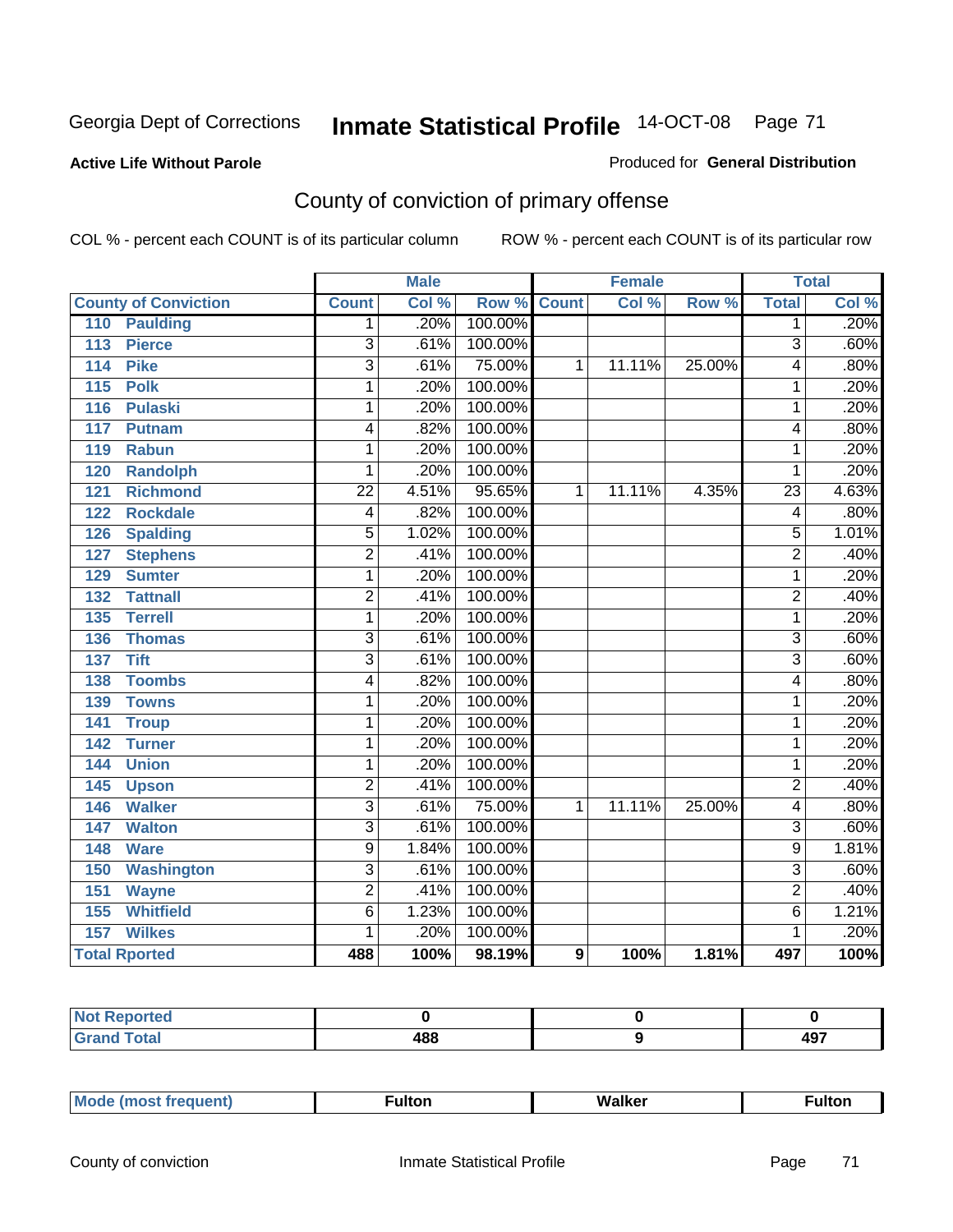## **Active Life Without Parole**

### Produced for **General Distribution**

# Circuit of conviction of primary offense

|                         |                                 |                 | <b>Male</b> |         |              | <b>Female</b> |        |                 | <b>Total</b> |
|-------------------------|---------------------------------|-----------------|-------------|---------|--------------|---------------|--------|-----------------|--------------|
|                         | <b>Circuit of Conviction</b>    | <b>Count</b>    | Col %       | Row %   | <b>Count</b> | Col %         | Row %  | <b>Total</b>    | Col %        |
| 1                       | <b>Alapaha Circuit</b>          | $\overline{5}$  | 1.02%       | 100.00% |              |               |        | 5               | 1.01%        |
| $\overline{2}$          | <b>Alcovy Circuit</b>           | 7               | 1.43%       | 87.50%  | 1            | 11.11%        | 12.50% | $\overline{8}$  | 1.61%        |
| $\overline{3}$          | <b>Atlanta Circuit</b>          | 50              | 10.25%      | 100.00% |              |               |        | 50              | 10.06%       |
| 4                       | <b>Atlantic Circuit</b>         | 11              | 2.25%       | 100.00% |              |               |        | 11              | 2.21%        |
| 5                       | <b>Augusta Circuit</b>          | $\overline{33}$ | 6.76%       | 97.06%  | 1            | 11.11%        | 2.94%  | 34              | 6.84%        |
| $6\phantom{a}$          | <b>Blue Ridge Circuit</b>       | $\overline{2}$  | .41%        | 100.00% |              |               |        | $\overline{2}$  | .40%         |
| $\overline{\mathbf{7}}$ | <b>Brunswick Circuit</b>        | $\overline{19}$ | 3.89%       | 100.00% |              |               |        | $\overline{19}$ | 3.82%        |
| 8                       | <b>Chattahoochee Circuit</b>    | $\overline{19}$ | 3.89%       | 100.00% |              |               |        | $\overline{19}$ | 3.82%        |
| 9                       | <b>Cherokee Circuit</b>         | $\overline{2}$  | .41%        | 100.00% |              |               |        | $\overline{2}$  | .40%         |
| 10                      | <b>Clayton Circuit</b>          | $\overline{16}$ | 3.28%       | 100.00% |              |               |        | $\overline{16}$ | 3.22%        |
| 11                      | <b>Cobb Circuit</b>             | $\overline{15}$ | 3.07%       | 93.75%  | 1            | 11.11%        | 6.25%  | 16              | 3.22%        |
| 12                      | <b>Conasauga Circuit</b>        | 6               | 1.23%       | 100.00% |              |               |        | $\overline{6}$  | 1.21%        |
| 13                      | <b>Cordele Circuit</b>          | 7               | 1.43%       | 100.00% |              |               |        | $\overline{7}$  | 1.41%        |
| 14                      | <b>Coweta Circuit</b>           | $\overline{5}$  | 1.02%       | 100.00% |              |               |        | $\overline{5}$  | 1.01%        |
| 15                      | <b>Dougherty Circuit</b>        | $\overline{18}$ | 3.69%       | 100.00% |              |               |        | $\overline{18}$ | 3.62%        |
| 16                      | <b>Dublin Circuit</b>           | $\overline{3}$  | .61%        | 100.00% |              |               |        | $\overline{3}$  | .60%         |
| 17                      | <b>Eastern Circuit</b>          | $\overline{23}$ | 4.71%       | 100.00% |              |               |        | $\overline{23}$ | 4.63%        |
| 18                      | <b>Flint Circuit</b>            | $\overline{10}$ | 2.05%       | 100.00% |              |               |        | 10              | 2.01%        |
| 19                      | <b>Griffin Circuit</b>          | 14              | 2.87%       | 93.33%  | $\mathbf{1}$ | 11.11%        | 6.67%  | $\overline{15}$ | 3.02%        |
| 20                      | <b>Gwinnett Circuit</b>         | 7               | 1.43%       | 87.50%  | 1            | 11.11%        | 12.50% | $\overline{8}$  | 1.61%        |
| 21                      | <b>Houston Circuit</b>          | 6               | 1.23%       | 100.00% |              |               |        | $\overline{6}$  | 1.21%        |
| 22                      | <b>Lookout Mountain Circuit</b> | $\overline{5}$  | 1.02%       | 83.33%  | 1            | 11.11%        | 16.67% | 6               | 1.21%        |
| 23                      | <b>Macon Circuit</b>            | $\overline{14}$ | 2.87%       | 100.00% |              |               |        | 14              | 2.82%        |
| 24                      | <b>Middle Circuit</b>           | $\overline{9}$  | 1.84%       | 100.00% |              |               |        | 9               | 1.81%        |
| 25                      | <b>Mountain Circuit</b>         | 4               | .82%        | 100.00% |              |               |        | 4               | .80%         |
| 26                      | <b>Northeastern Circuit</b>     | $\overline{7}$  | 1.43%       | 100.00% |              |               |        | $\overline{7}$  | 1.41%        |
| 27                      | <b>Northern Circuit</b>         | 9               | 1.84%       | 100.00% |              |               |        | 9               | 1.81%        |
| 28                      | <b>Ocmulgee Circuit</b>         | $\overline{12}$ | 2.46%       | 100.00% |              |               |        | $\overline{12}$ | 2.41%        |
| 29                      | <b>Oconee Circuit</b>           | $\overline{3}$  | .61%        | 100.00% |              |               |        | $\overline{3}$  | .60%         |
| 30                      | <b>Ogeechee Circuit</b>         | $\overline{6}$  | 1.23%       | 85.71%  | 1            | 11.11%        | 14.29% | $\overline{7}$  | 1.41%        |
| $\overline{31}$         | <b>Pataula Circuit</b>          | 4               | .82%        | 100.00% |              |               |        | 4               | .80%         |
| 32                      | <b>Piedmont Circuit</b>         | 12              | 2.46%       | 100.00% |              |               |        | 12              | 2.41%        |
| 33                      | <b>Rome Circuit</b>             | 4               | .82%        | 100.00% |              |               |        | 4               | .80%         |
| 34                      | <b>South Georgia Circuit</b>    | $\overline{2}$  | .41%        | 100.00% |              |               |        | $\overline{2}$  | .40%         |
| 35                      | <b>Southern Circuit</b>         | $\overline{11}$ | 2.25%       | 100.00% |              |               |        | $\overline{11}$ | 2.21%        |
| 36                      | <b>Southwestern Circuit</b>     | $\overline{2}$  | .41%        | 100.00% |              |               |        | $\overline{2}$  | .40%         |
| 37                      | <b>Stone Mountain Circuit</b>   | $\overline{42}$ | 8.61%       | 97.67%  | 1            | 11.11%        | 2.33%  | $\overline{43}$ | 8.65%        |
| 38                      | <b>Tallapoosa Circuit</b>       | $\overline{2}$  | .41%        | 100.00% |              |               |        | $\overline{2}$  | .40%         |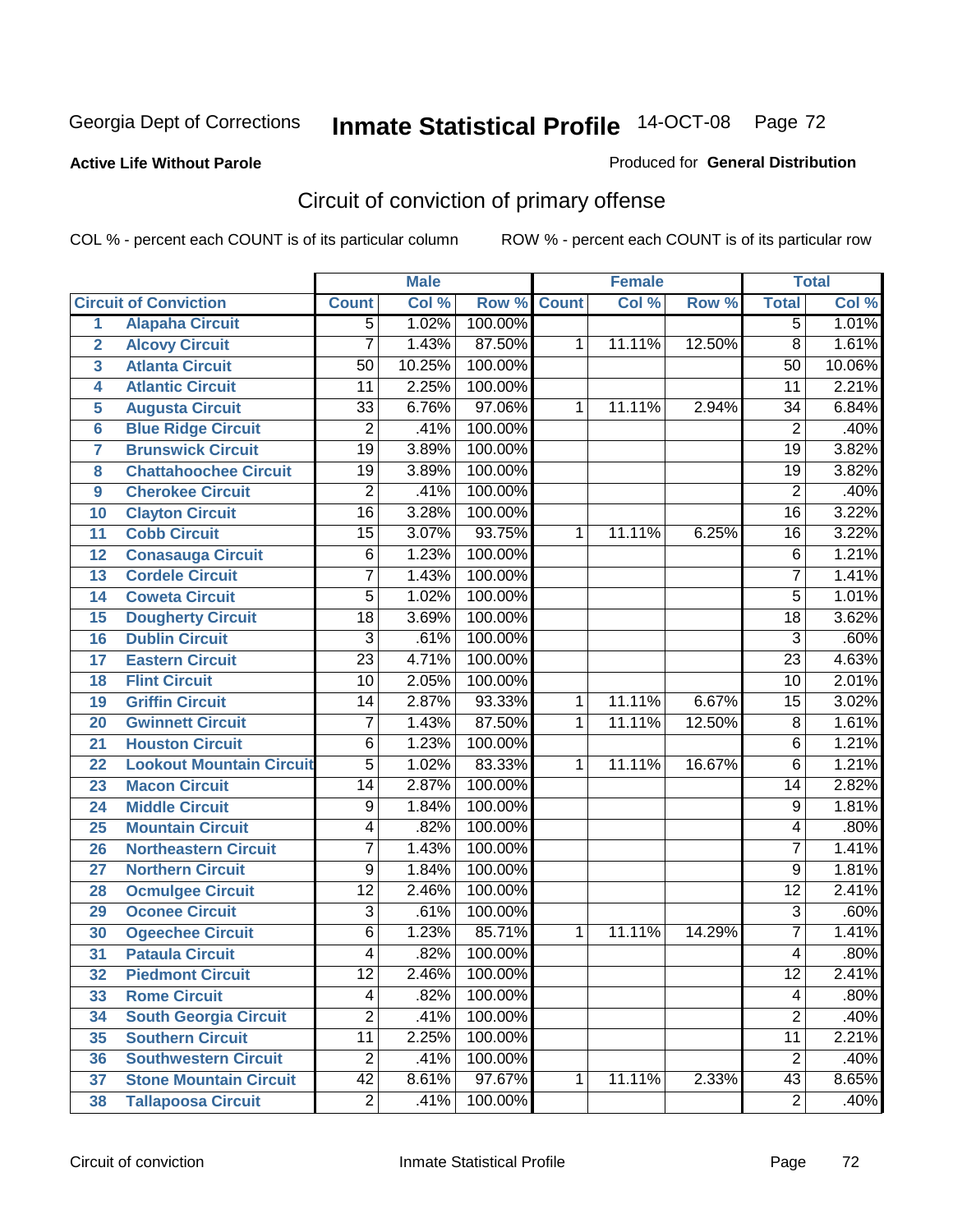**Active Life Without Parole** 

#### Produced for **General Distribution**

## Circuit of conviction of primary offense

|                      |                              | <b>Male</b>  |       | <b>Female</b> |              |        | <b>Total</b> |              |         |
|----------------------|------------------------------|--------------|-------|---------------|--------------|--------|--------------|--------------|---------|
|                      | <b>Circuit of Conviction</b> | <b>Count</b> | Col % | Row %         | <b>Count</b> | Col %  | Row %        | <b>Total</b> | Col %   |
| 39                   | <b>Tifton Circuit</b>        | 4            | .82%  | 100.00%       |              |        |              | 4            | $.80\%$ |
| 40                   | <b>Toombs Circuit</b>        |              | .20%  | 100.00%       |              |        |              |              | .20%    |
| 41                   | <b>Waycross Circuit</b>      | 19           | 3.89% | 100.00%       |              |        |              | 19           | 3.82%   |
| 42                   | <b>Western Circuit</b>       | 12           | 2.46% | 100.00%       |              |        |              | 12           | 2.41%   |
| 43                   | <b>Rockdale Circuit</b>      | 4            | .82%  | 100.00%       |              |        |              | 4            | .80%    |
| 44                   | <b>Douglas Circuit</b>       | 13           | 2.66% | 92.86%        |              | 11.11% | 7.14%        | 14           | 2.82%   |
| 45                   | <b>Appalachian Circuit</b>   |              | .20%  | 100.00%       |              |        |              |              | .20%    |
| 46                   | <b>Enotah Circuit</b>        | 2            | .41%  | 100.00%       |              |        |              | 2            | .40%    |
| 48                   | <b>Towaliga Circuit</b>      | 5            | 1.02% | 100.00%       |              |        |              | 5            | 1.01%   |
| 49                   | <b>Paulding Circuit</b>      |              | .20%  | 100.00%       |              |        |              |              | .20%    |
| <b>Total Rported</b> |                              | 488          | 100%  | 98.19%        | 9            | 100%   | 1.81%        | 497          | 100%    |

| -4 - -<br>тео |                    |           |
|---------------|--------------------|-----------|
| otal          | 4 O O<br>400<br>__ | 107<br>−. |

| <b>Mode</b> | лы | Jaeechee | <b>Atlant</b> a |
|-------------|----|----------|-----------------|
| nost tren   |    |          |                 |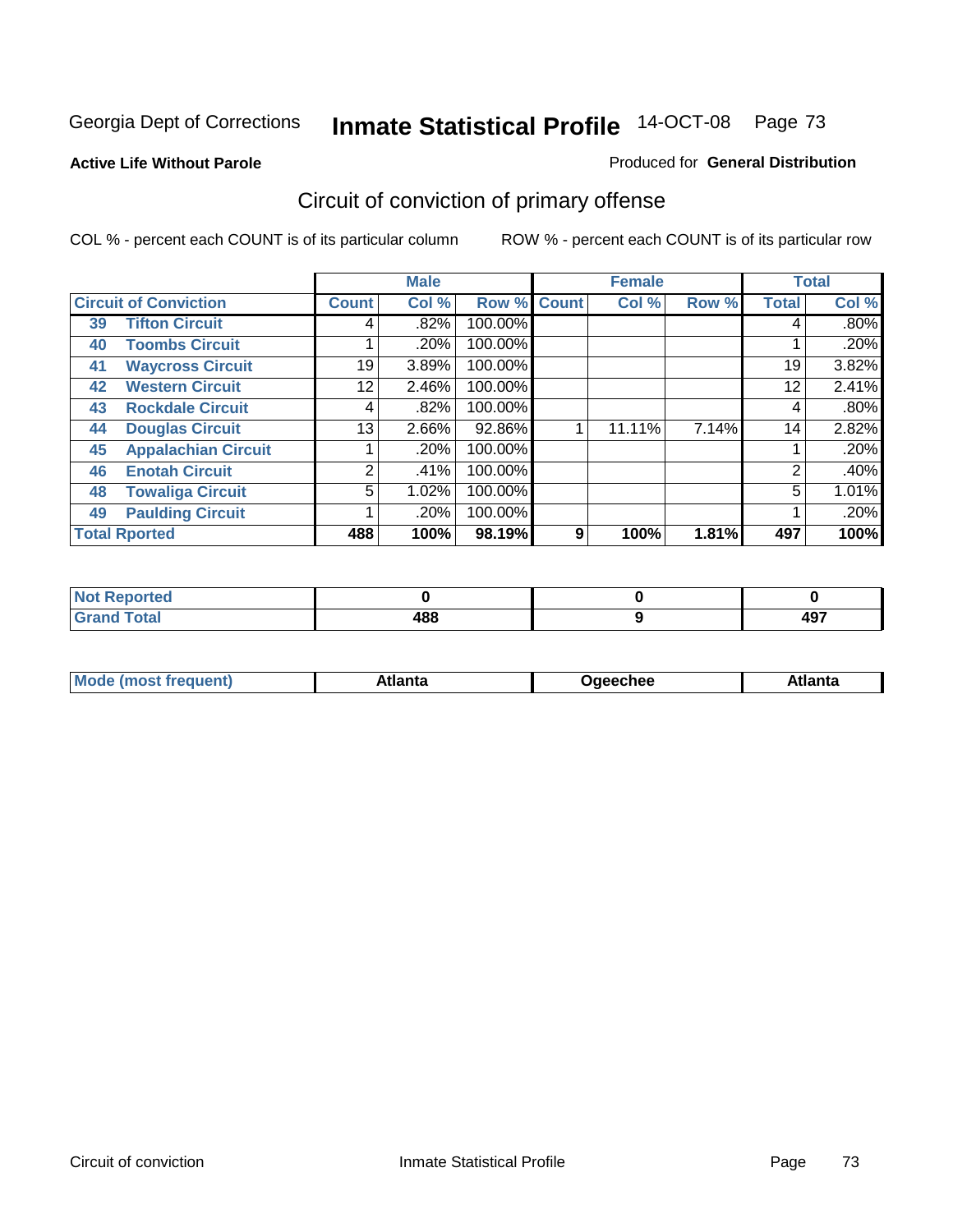### **Active Life Without Parole**

#### Produced for **General Distribution**

## Years served (jail + prison) in this incarceration

|                       |                 | <b>Male</b> |         |                | <b>Female</b> |       | <b>Total</b>    |       |
|-----------------------|-----------------|-------------|---------|----------------|---------------|-------|-----------------|-------|
| <b>Years Served</b>   | <b>Count</b>    | Col %       | Row %   | <b>Count</b>   | Col %         | Row % | <b>Total</b>    | Col % |
| Less than one year    | 5               | 1.03%       | 100.00% |                |               |       | $\overline{5}$  | 1.01% |
| 1 to 1.99 years       | 12              | 2.47%       | 100.00% |                |               |       | $\overline{12}$ | 2.43% |
| 2 to 2.99 years       | 19              | 3.92%       | 90.48%  | $\overline{2}$ | 22.22%        | 9.52% | 21              | 4.25% |
| 3 to 3.99 years       | $\overline{24}$ | 4.95%       | 100.00% |                |               |       | $\overline{24}$ | 4.86% |
| 4 to 4.99 years       | $\overline{29}$ | 5.98%       | 96.67%  | 1              | 11.11%        | 3.33% | $\overline{30}$ | 6.07% |
| 5 to 5.99 years       | 30              | 6.19%       | 96.77%  | $\mathbf{1}$   | 11.11%        | 3.23% | 31              | 6.28% |
| 6 to 6.99 years       | $\overline{39}$ | 8.04%       | 92.86%  | $\overline{3}$ | 33.33%        | 7.14% | $\overline{42}$ | 8.50% |
| 7 to 7.99 years       | 43              | 8.87%       | 100.00% |                |               |       | $\overline{43}$ | 8.70% |
| 8 to 8.99 years       | 47              | 9.69%       | 100.00% |                |               |       | 47              | 9.51% |
| 9 to 9.99 years       | $\overline{30}$ | 6.19%       | 96.77%  | $\mathbf{1}$   | 11.11%        | 3.23% | $\overline{31}$ | 6.28% |
| 10 to 10.99 years     | 45              | 9.28%       | 100.00% |                |               |       | 45              | 9.11% |
| 11 to 11.99 years     | 45              | 9.28%       | 97.83%  | 1              | 11.11%        | 2.17% | 46              | 9.31% |
| 12 to 12.99 years     | $\overline{35}$ | 7.22%       | 100.00% |                |               |       | $\overline{35}$ | 7.09% |
| 13 to 13.99 years     | $\overline{24}$ | 4.95%       | 100.00% |                |               |       | $\overline{24}$ | 4.86% |
| 14 to 14.99 years     | 22              | 4.54%       | 100.00% |                |               |       | 22              | 4.45% |
| 15 to 15.99 years     | $\overline{12}$ | 2.47%       | 100.00% |                |               |       | $\overline{12}$ | 2.43% |
| 16 to 16.99 years     | $\overline{3}$  | 0.62%       | 100.00% |                |               |       | $\overline{3}$  | 0.61% |
| 17 to 17.99 years     | $\overline{6}$  | 1.24%       | 100.00% |                |               |       | $\overline{6}$  | 1.21% |
| 18 to 18.99 years     | 1               | 0.21%       | 100.00% |                |               |       | $\mathbf{1}$    | 0.20% |
| 19 to 19.99 years     | 4               | 0.82%       | 100.00% |                |               |       | 4               | 0.81% |
| 20 to 20.99 years     | 1               | 0.21%       | 100.00% |                |               |       | $\mathbf{1}$    | 0.20% |
| 21 to 21.99 years     | 3               | 0.62%       | 100.00% |                |               |       | $\overline{3}$  | 0.61% |
| 24 to 24.99 years     | 1               | 0.21%       | 100.00% |                |               |       | 1               | 0.20% |
| 27 to 27.99 years     | 1               | 0.21%       | 100.00% |                |               |       | 1               | 0.20% |
| Thirty + years        | 4               | 0.82%       | 100.00% |                |               |       | $\overline{4}$  | 0.81% |
| <b>Total Reported</b> | 485             | 100%        | 98.18%  | 9              | 100%          | 1.82% | 494             | 100%  |

| <b>Not Reported</b>            |                   |                 |                   |
|--------------------------------|-------------------|-----------------|-------------------|
| <b>Grand Total</b>             | 488               |                 | 497               |
|                                |                   |                 |                   |
| <b>Mean</b><br>(average)       | 9.22              | 6.12            | 9.17              |
| <b>Median (middle)</b>         | 8.91              | 6.04            | 8.845             |
| <b>Mode</b><br>(most frequent) | 12 to 12.99 years | 9 to 9.99 years | 12 to 12.99 years |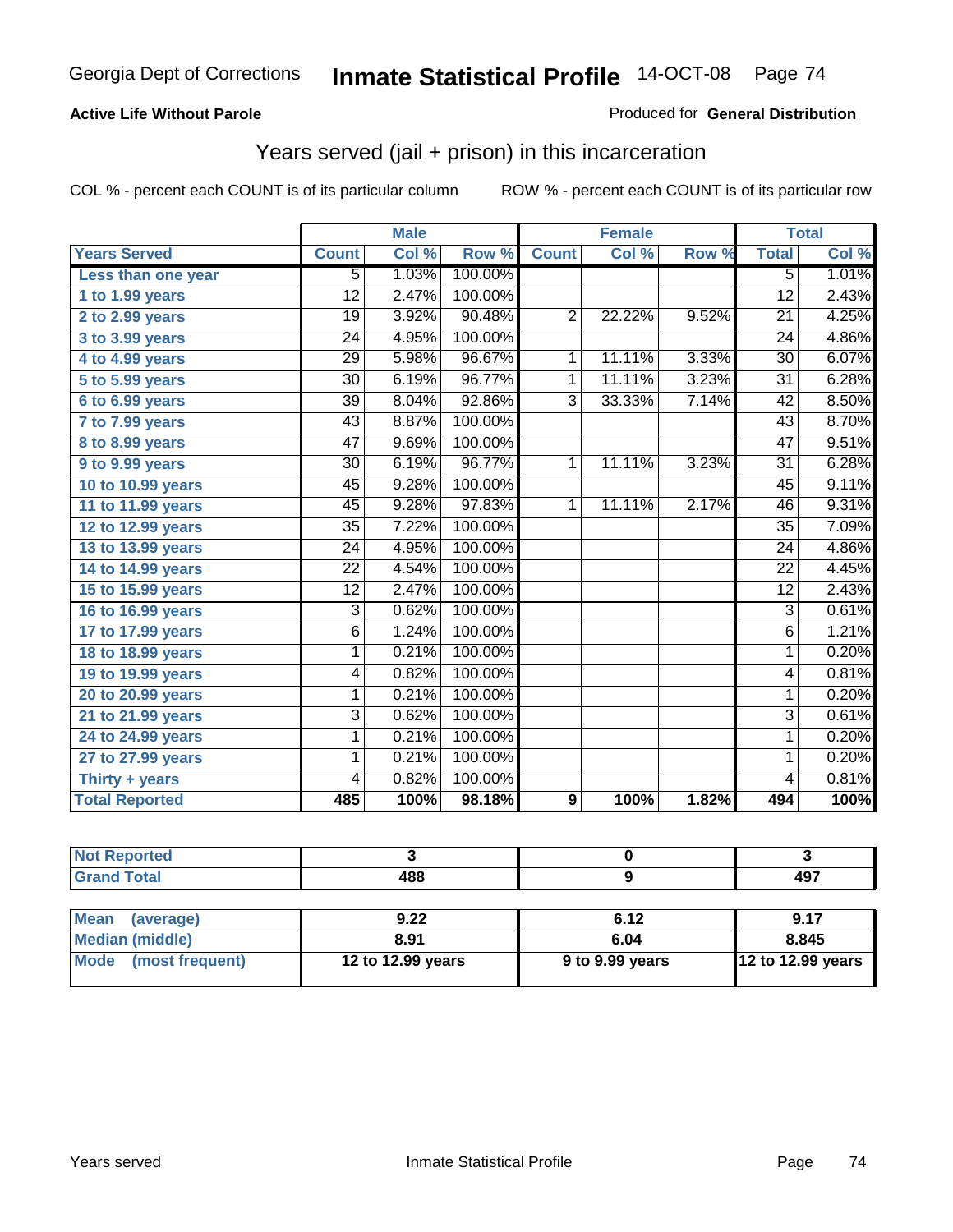### **Active Life Without Parole**

Produced for **General Distribution**

### Results of most recent HIV tests

|                         | <b>Male</b>  |        | <b>Female</b> |              |        | Total    |       |          |
|-------------------------|--------------|--------|---------------|--------------|--------|----------|-------|----------|
| <b>HIV Test Results</b> | <b>Count</b> | Col %  | Row %         | <b>Count</b> | Col %  | Row %    | Total | Col %    |
| <b>Positive</b>         |              | 0.82%  | 80.00%        |              | 11.11% | 20.00%   |       | $1.01\%$ |
| <b>Negative</b>         | 481          | 99.18% | 98.36%        |              | 88.89% | $1.64\%$ | 489   | 98.99%   |
| <b>Total Reported</b>   | 485          | 100%   | 98.18%        |              | 100%   | 1.82%    | 494   | 100%     |

| <b>Not Reported</b>          |     |            |
|------------------------------|-----|------------|
| <b>Fotal</b><br><b>Grove</b> | 488 | 107<br>791 |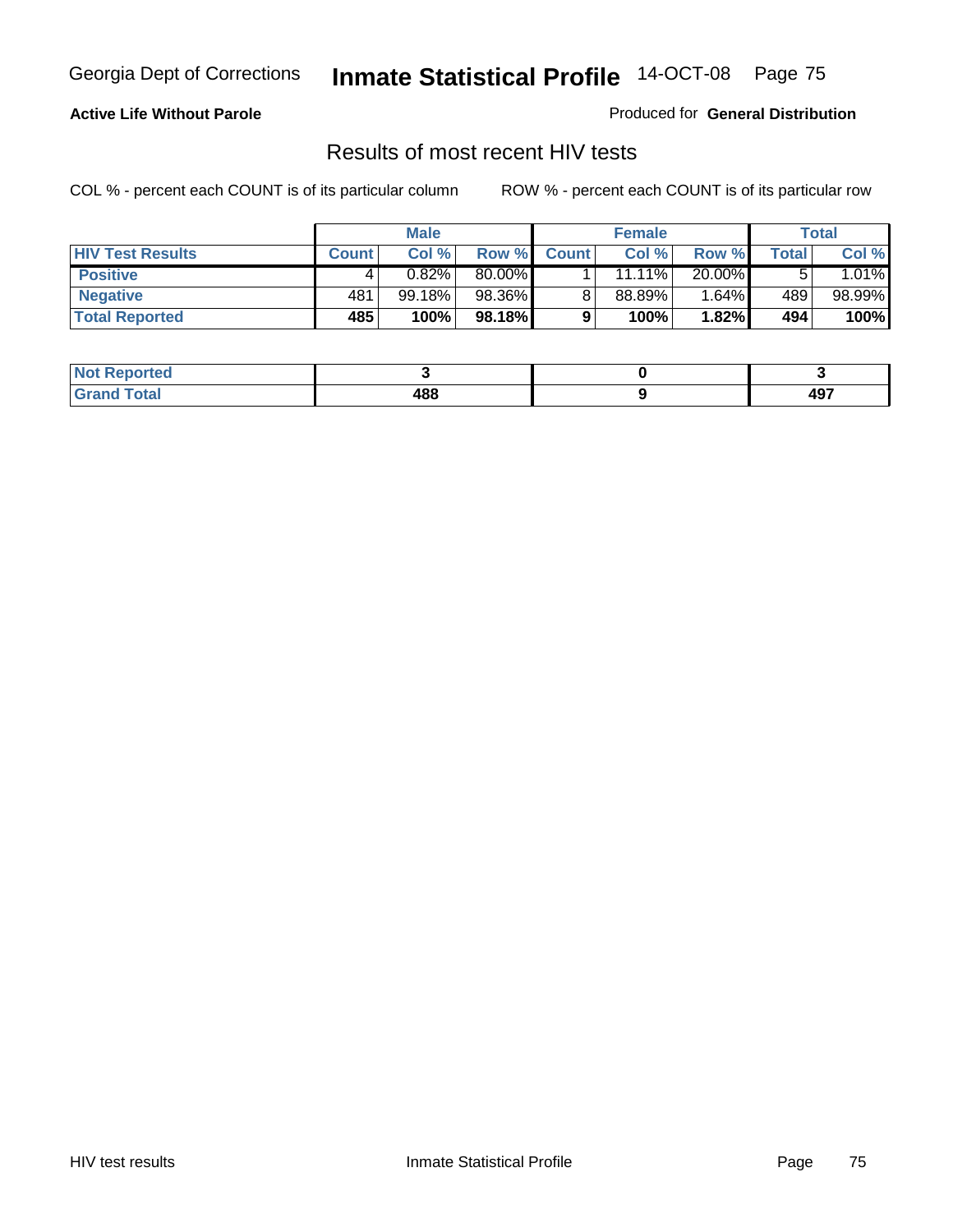### **Active Life Without Parole**

#### Produced for **General Distribution**

### Results of most recent tuberculosis test

|                                  | <b>Male</b>     |           | <b>Female</b> |              |         | Total |       |        |
|----------------------------------|-----------------|-----------|---------------|--------------|---------|-------|-------|--------|
| <b>Tuberculosis Test Results</b> | <b>Count</b>    | Col%      | Row %         | <b>Count</b> | Col%    | Row % | Total | Col %  |
| <b>Positive on current test</b>  | 30 <sup>1</sup> | 6.19%     | 100.00%       |              |         |       | 30    | 6.07%  |
| <b>Positive on previous test</b> | 83              | $17.11\%$ | 100.00%       |              |         |       | 83    | 16.80% |
| <b>Negative</b>                  | 372             | 76.70%    | $97.64\%$     | 9            | 100.00% | 2.36% | 381   | 77.13% |
| <b>Total Reported</b>            | 485             | 100%      | 98.18%        |              | 100%    | 1.82% | 494   | 100%   |

| <b>Not</b><br><b>Reported</b> |     |     |
|-------------------------------|-----|-----|
| <b>Total</b>                  | 488 | 497 |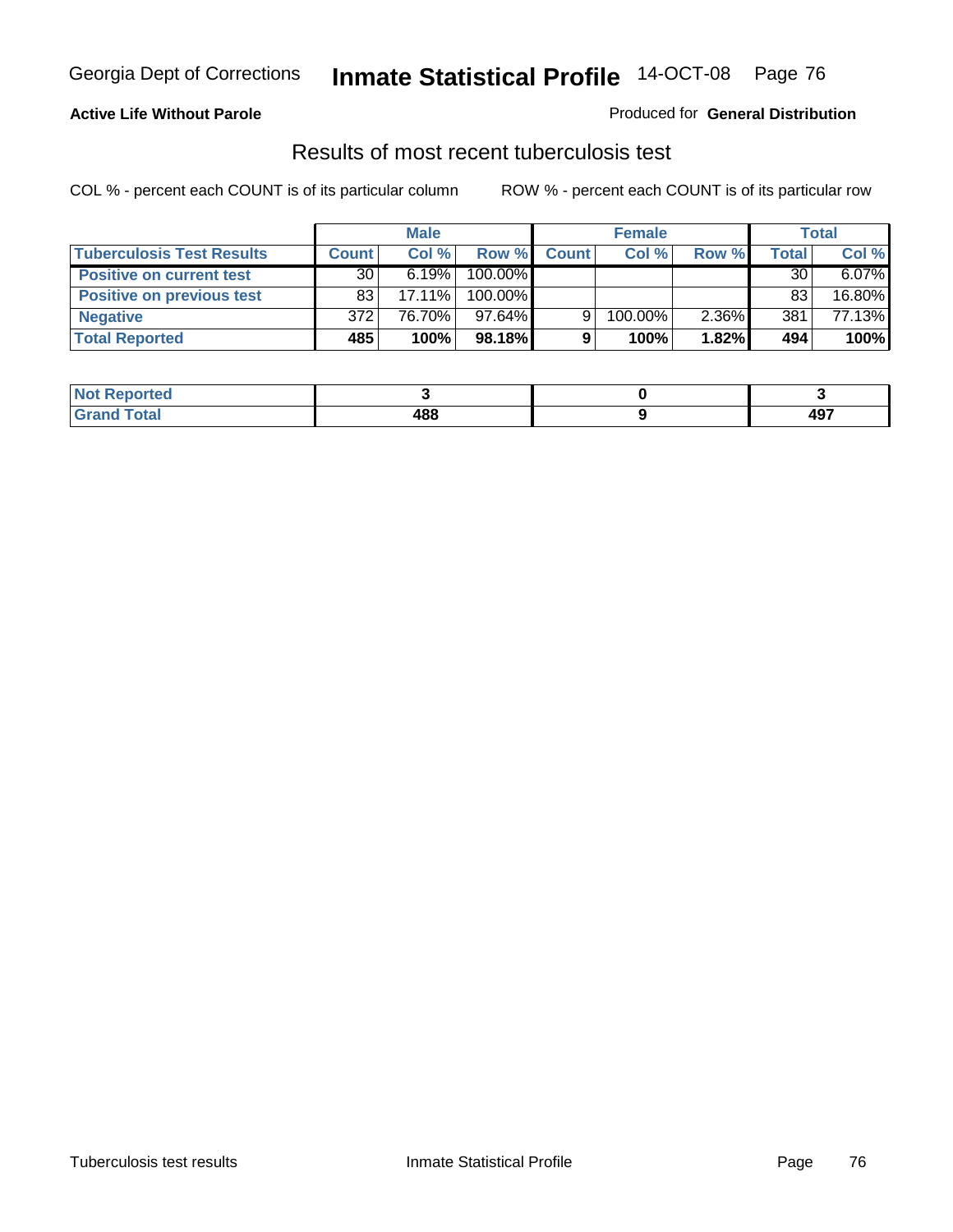### **Active Life Without Parole**

Produced for **General Distribution**

## Results of most recent syphilis test

|                                 | <b>Male</b>  |           | <b>Female</b> |              |           | Total      |       |          |
|---------------------------------|--------------|-----------|---------------|--------------|-----------|------------|-------|----------|
| <b>Syphilis Test Results</b>    | <b>Count</b> | Col %     | Row %         | <b>Count</b> | Col %     | Row %      | Total | Col %    |
| <b>Positive on current test</b> | 14           | 2.92%     | 93.33%        |              | $11.11\%$ | $6.67\%$   | 15    | $3.07\%$ |
| <b>Negative</b>                 | 466          | $97.08\%$ | 98.31%        |              | 88.89%    | $1.69\%$ i | 474   | 96.93%   |
| <b>Total Reported</b>           | 480          | 100%      | 98.16%        |              | 100%      | 1.84%      | 489   | 100%     |

| <b>Not Reported</b> |     |            |
|---------------------|-----|------------|
| <b>Grand Total</b>  | 488 | 107<br>-91 |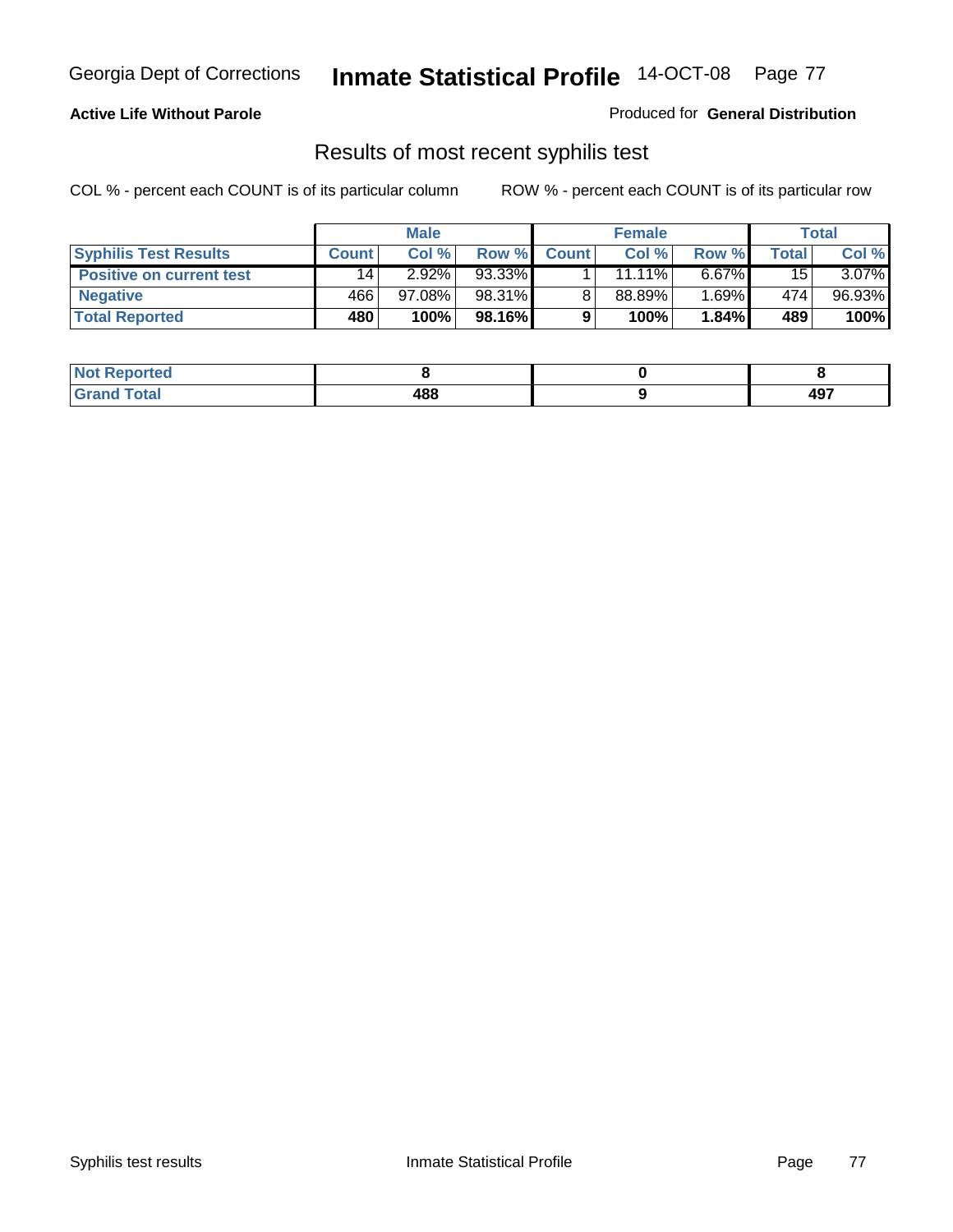### **Active Life Without Parole**

Produced for **General Distribution**

## Results of most recent Hepatitis-C test

|                                 | <b>Male</b>  |        | <b>Female</b> |              |         | Total     |       |        |
|---------------------------------|--------------|--------|---------------|--------------|---------|-----------|-------|--------|
| <b>Hepatitis-C Test Results</b> | <b>Count</b> | Col %  | Row %         | <b>Count</b> | Col %   | Row %     | Total | Col %  |
| <b>Positive on current test</b> |              | 25.00% | 100.00%       |              |         |           |       | 22.22% |
| <b>Negative</b>                 |              | 75.00% | 85.71%        |              | 100.00% | 14.29%    |       | 77.78% |
| <b>Total Reported</b>           |              | 100%   | 88.89%        |              | 100%    | $11.11\%$ |       | 100%   |

| <b>Not Reported</b> | 480 | 488 |
|---------------------|-----|-----|
| <b>Grand Total</b>  | 488 | 497 |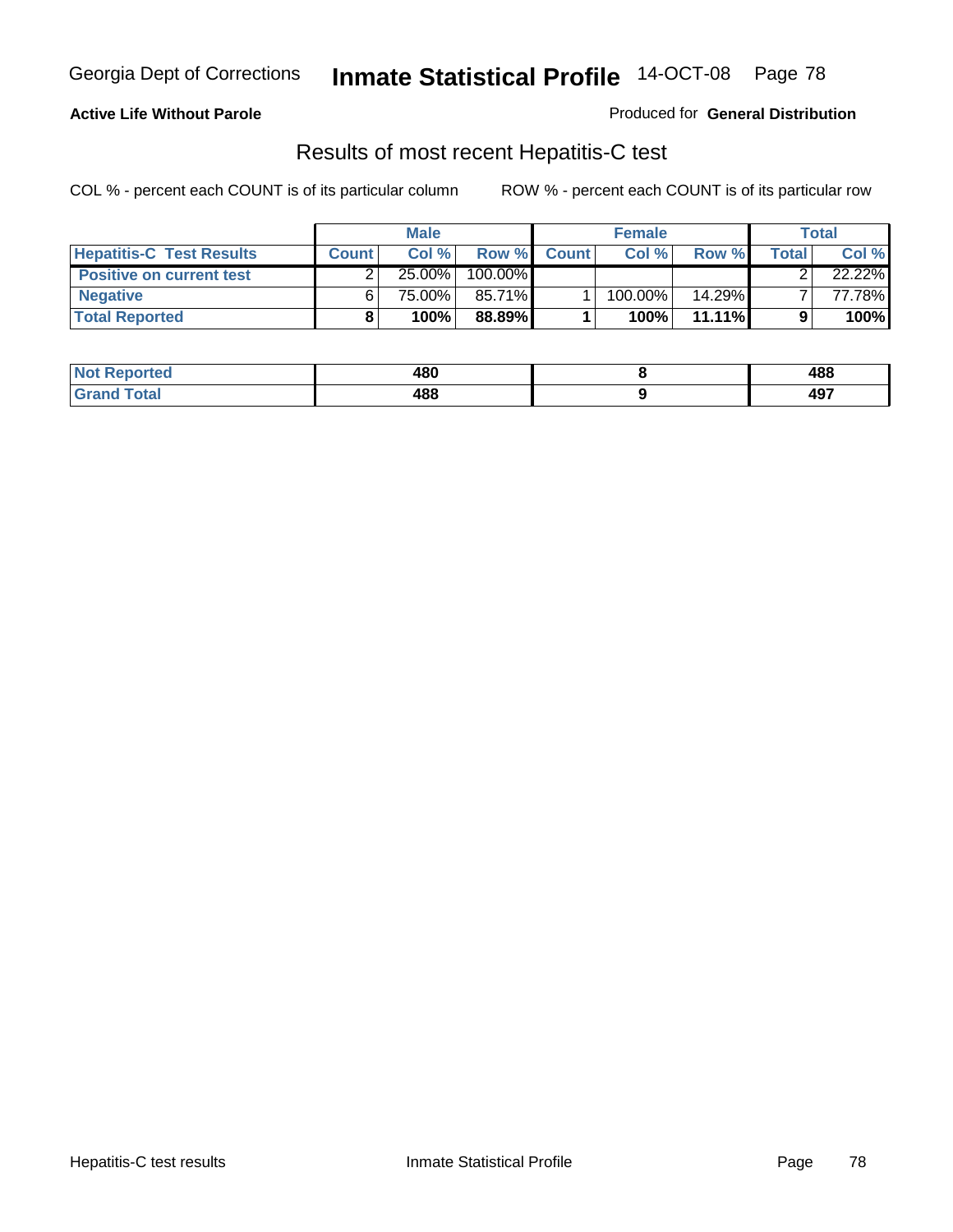### **Active Life Without Parole**

Produced for **General Distribution**

### Results of most recent pregnancy test

|                               | <b>Male</b>  |      |          | <b>Female</b>  |            |         | <b>Total</b>   |         |
|-------------------------------|--------------|------|----------|----------------|------------|---------|----------------|---------|
| <b>Pregnancy Test Results</b> | <b>Count</b> | Col% | Row %    | <b>Count</b> Ⅰ | Col %      | Row %   | <b>Total</b> I | Col %   |
| <b>Negative</b>               |              |      |          |                | $100.00\%$ | 100.00% |                | 100.00% |
| <b>Total Reported</b>         |              | %    | $0.00\%$ |                | 100%       | 100.00% |                | 100%    |

| <b>Not Reported</b> | 488 | ៱៱៱<br>49U |
|---------------------|-----|------------|
| <b>Grand Total</b>  | 488 | 107<br>731 |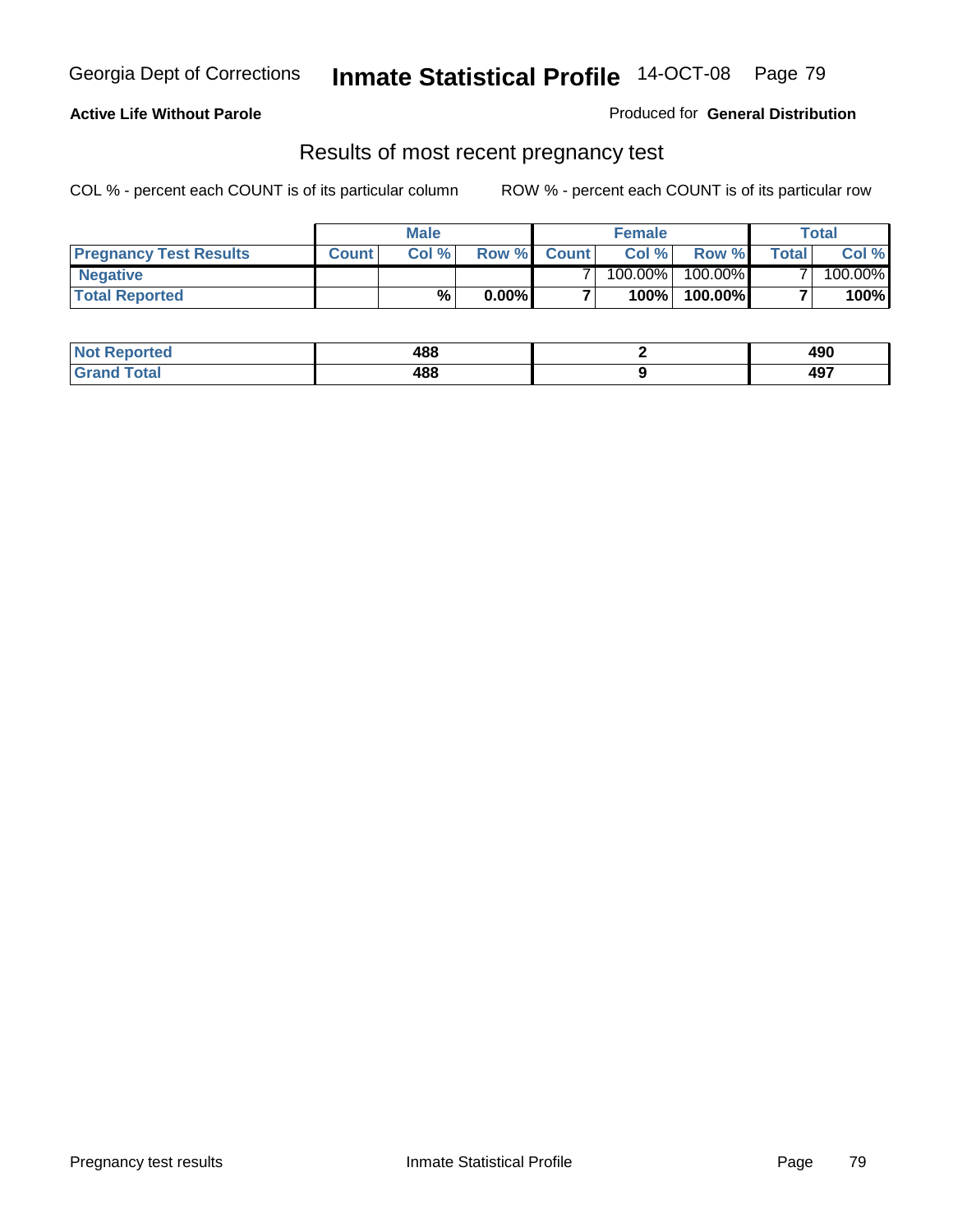### **Active Life Without Parole**

#### Produced for **General Distribution**

### Results of most recent diabetes test

|                                 | <b>Male</b>  |         |            | <b>Female</b> |      |          | Total        |         |
|---------------------------------|--------------|---------|------------|---------------|------|----------|--------------|---------|
| <b>Diabetes Test Results</b>    | <b>Count</b> | Col %   |            | Row % Count   | Col% | Row %    | <b>Total</b> | Col %   |
| <b>Positive on current test</b> |              | 100.00% | $100.00\%$ |               |      |          |              | 100.00% |
| <b>Total Reported</b>           |              | 100%    | 100.00%    |               | %    | $0.00\%$ |              | 100%    |

| <b>eported</b> | 486<br>__ | 495 |
|----------------|-----------|-----|
| <b>Total</b>   | 488       | 107 |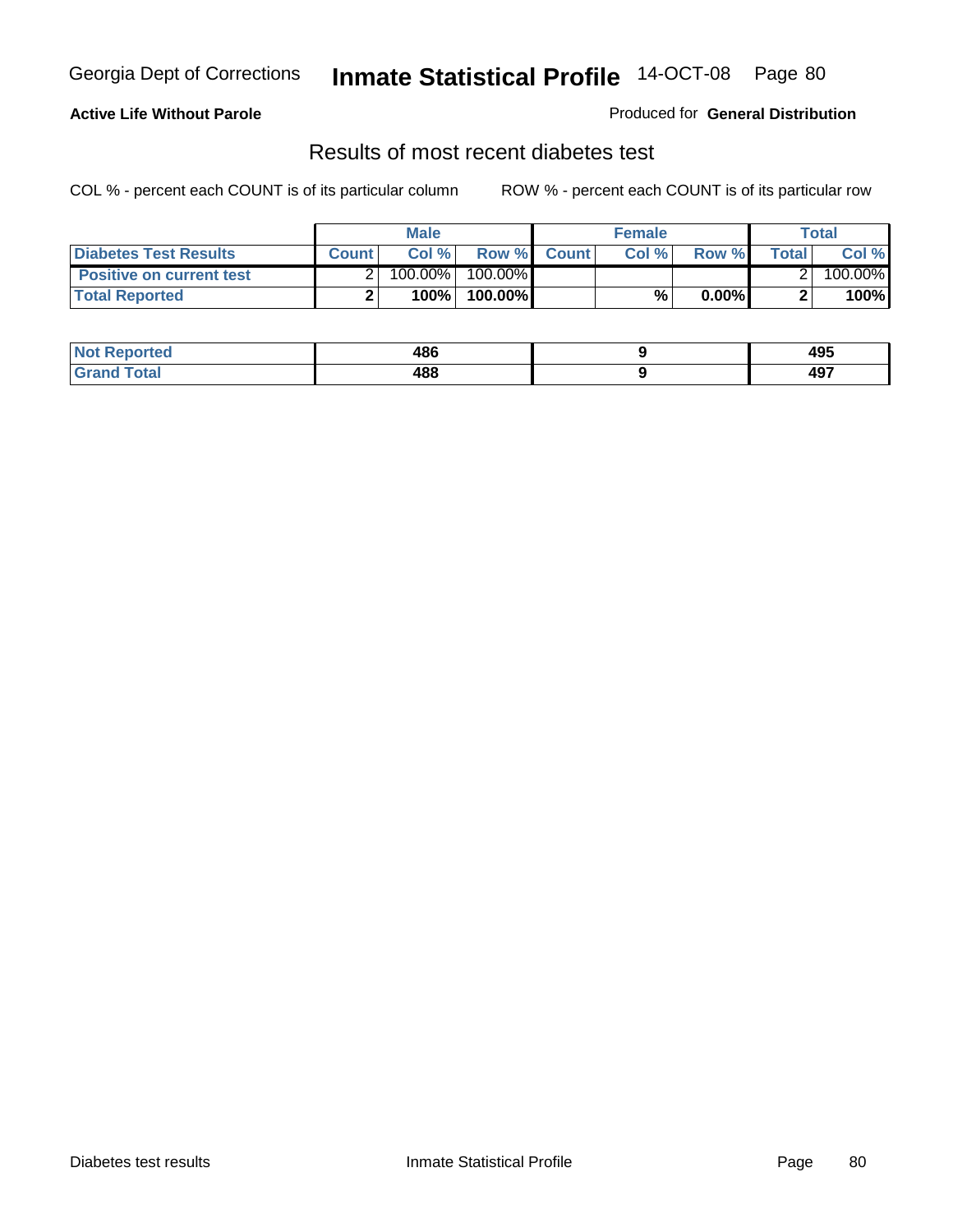### **Active Life Without Parole**

#### Produced for **General Distribution**

### Results of most recent hypertension test

|                                  | <b>Male</b>  |         |            | <b>Female</b> |      |          | Total  |         |
|----------------------------------|--------------|---------|------------|---------------|------|----------|--------|---------|
| <b>Hypertension Test Results</b> | <b>Count</b> | Col %   |            | Row % Count   | Col% | Row %    | Totall | Col %   |
| <b>Positive on current test</b>  |              | 100.00% | $100.00\%$ |               |      |          |        | 100.00% |
| <b>Total Reported</b>            |              | 100%    | 100.00%    |               | %    | $0.00\%$ |        | 100%    |

| ?eported     | 481<br>__ | ៱៱៱<br>49U |
|--------------|-----------|------------|
| <b>Total</b> | 488       | 107        |